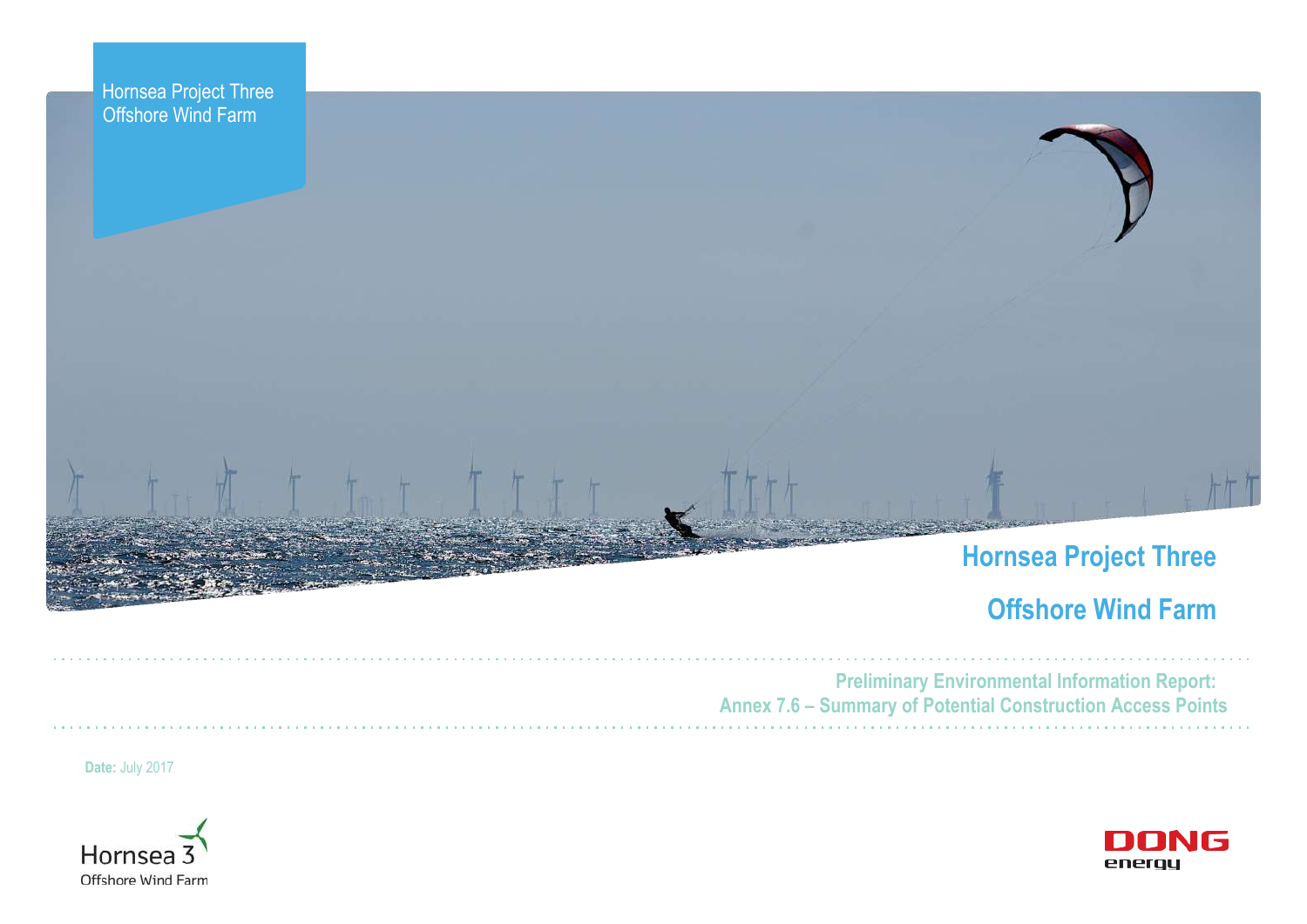



**Environmental Impact Assessment** 

**Preliminary Environmental Information Report**

**Volume 6**

**Annex 7.6 – Summary of Potential Construction Access Points**

Report Number: P6.6.7.6

Version: Finl

Date: July 2017

This report is also downloadable from the Hornsea Project Three offshore wind farm website at: [www.dongenergy.co.uk/hornsea-project-three-development](http://www.dongenergy.co.uk/hornsea-project-three-development)

DONG Energy Power (UK) Ltd.

5 Howick Place,

London, SW1P 1WG

© DONG Energy Power (UK) Ltd, 2017. All rights reserved

Front cover picture: Kite surfer near one of DONG Energy's UK offshore wind farms © DONG Energy Hornsea Project Three (UK) Ltd., 2016.

**Liability**

This report has been prepared by RPS, with all reasonable skill, care and diligence within the terms of their contracts with DONG Energy Power (UK) Ltd.

Prepared by: RPS

Checked by: Jennifer Brack and Sarah Drljaca

Accepted by: Sophie Banham

Approved by: Sophie Banham

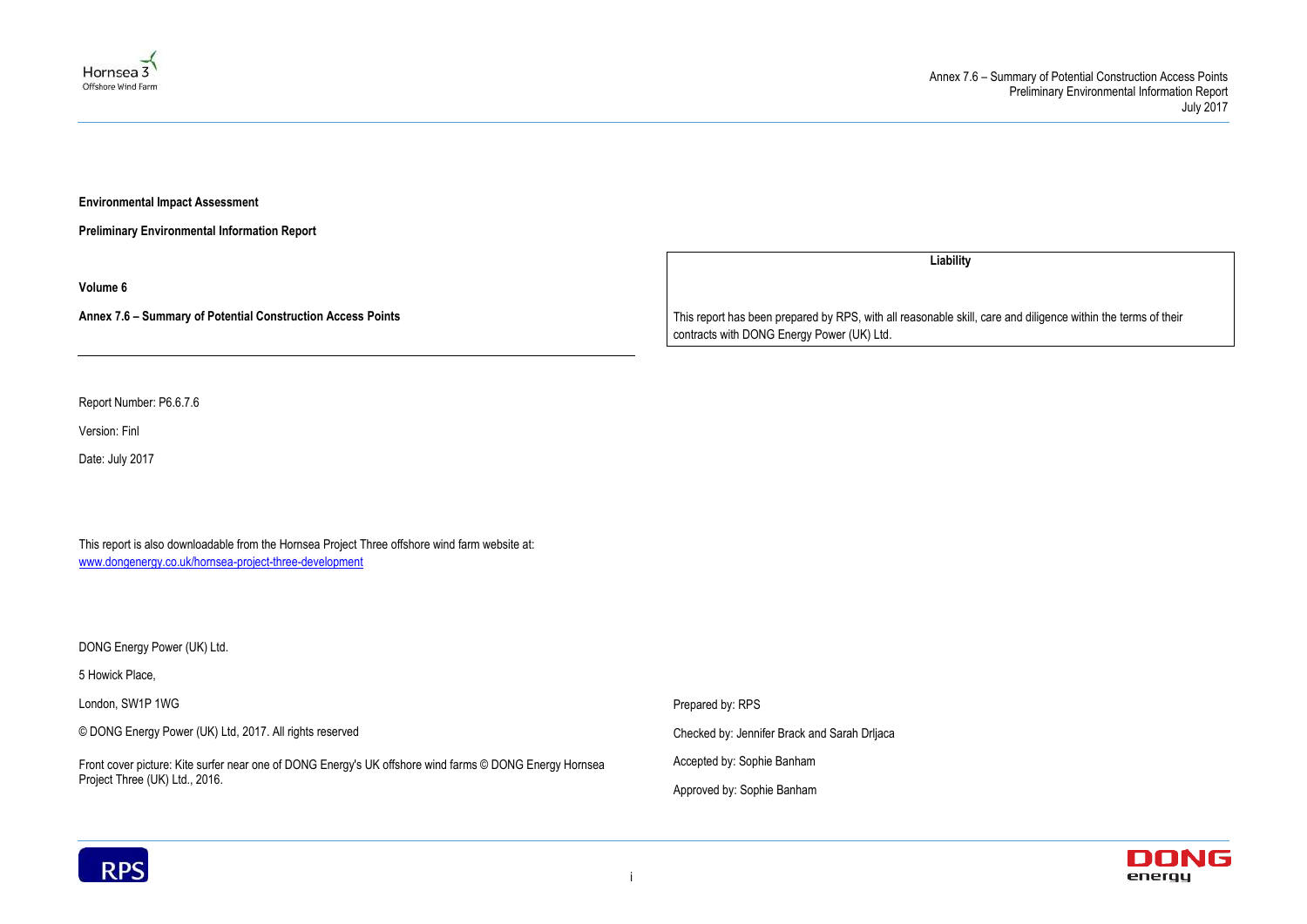



# **List of Tables**

| Table 7.7:  |  |
|-------------|--|
| Table 7.8:  |  |
| Table 7.9:  |  |
| Table 7.10: |  |
| Table 7.11: |  |
| Table 7.12: |  |
| Table 7.13: |  |
| Table 7.14: |  |
| Table 7.15: |  |
| Table 7.16: |  |
| Table 7.17: |  |
| Table 7.18: |  |
| Table 7.19: |  |
| Table 7.20: |  |
| Table 7.21: |  |
| Table 7.22: |  |
| Table 7.23: |  |
| Table 7.24: |  |
| Table 7.25: |  |
| Table 7.26: |  |
| Table 7.27: |  |
| Table 7.28: |  |
| Table 7.29: |  |
| Table 7.30: |  |
| Table 7.31: |  |
| Table 7.32: |  |
| Table 7.33: |  |
| Table 7.34: |  |
| Table 7.35: |  |
| Table 7.36: |  |
| Table 7.37: |  |
| Table 7.38: |  |
| Table 7.39: |  |
| Table 7.40: |  |
| Table 7.41: |  |
| Table 7.42: |  |
| Table 7.43: |  |
| Table 7.44: |  |
| Table 7.45: |  |
| Table 7.46: |  |
| Table 7.47: |  |
| Table 7.48: |  |
| Table 7.49: |  |

| Table 7.50: |                                                                                |  |
|-------------|--------------------------------------------------------------------------------|--|
| Table 7.51: |                                                                                |  |
| Table 7.52: |                                                                                |  |
| Table 7.53: |                                                                                |  |
| Table 7.54: |                                                                                |  |
| Table 7.55: |                                                                                |  |
| Table 7.56: |                                                                                |  |
| Table 7.57: |                                                                                |  |
| Table 7.58: |                                                                                |  |
| Table 7.59: |                                                                                |  |
| Table 7.60: |                                                                                |  |
| Table 7.61: |                                                                                |  |
| Table 7.62: | Option 3: Crabtree Lane North/Heydon Road/B1149/B1354/A148/A1067 to A47 West27 |  |
| Table 7.63: | Option 4: Crabtree Lane North/Heydon Road/B1149/B1145/A140 to A47 West. 27     |  |
| Table 7.64: | Option 1: Crabtree Lane North/Heydon Road/B1149/B1354/A148/A1067 to A47 West   |  |
| Table 7.65: |                                                                                |  |
| Table 7.66: |                                                                                |  |
| Table 7.67: |                                                                                |  |
| Table 7.68: |                                                                                |  |
| Table 7.69: |                                                                                |  |
| Table 7.70: |                                                                                |  |
| Table 7.71: |                                                                                |  |
| Table 7.72: |                                                                                |  |
| Table 7.73: |                                                                                |  |
| Table 7.74: |                                                                                |  |
| Table 7.75: |                                                                                |  |
| Table 7.76: |                                                                                |  |
| Table 7.77: |                                                                                |  |
| Table 7.78: |                                                                                |  |
| Table 7.79: |                                                                                |  |
| Table 7.80: |                                                                                |  |
| Table 7.81: |                                                                                |  |
| Table 7.82: |                                                                                |  |
| Table 7.83: |                                                                                |  |
| Table 7.84: |                                                                                |  |
| Table 7.85: |                                                                                |  |
| Table 7.86: |                                                                                |  |
| Table 7.87: |                                                                                |  |
| Table 7.88: |                                                                                |  |
| Table 7.89: |                                                                                |  |
| Table 7.90: |                                                                                |  |
| Table 7.91: |                                                                                |  |
| Table 7.92: |                                                                                |  |
| Table 7.93: |                                                                                |  |
| Table 7.94: |                                                                                |  |

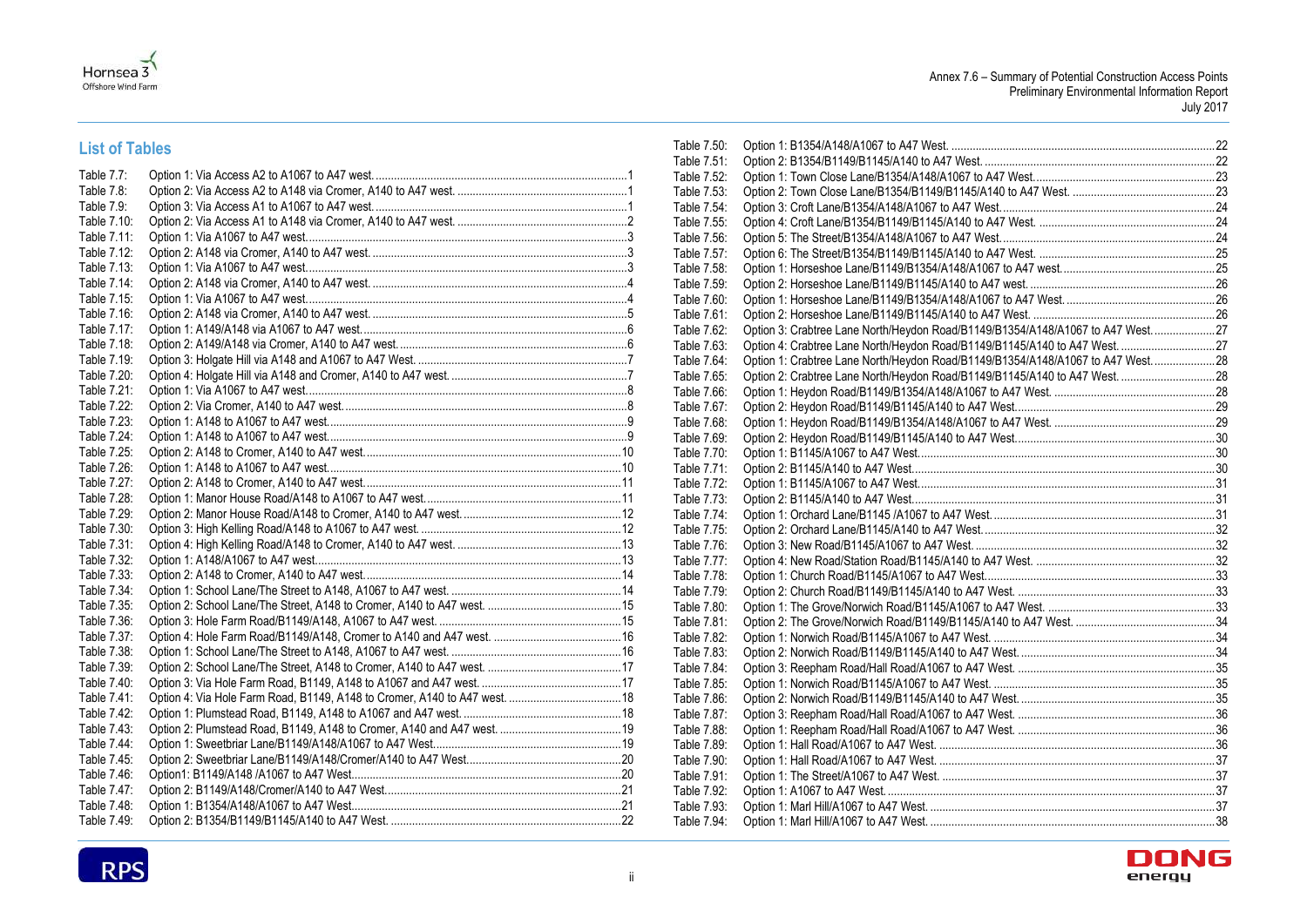



| Table 7.95:  |  |
|--------------|--|
| Table 7.96:  |  |
| Table 7.97:  |  |
| Table 7.98:  |  |
| Table 7.99:  |  |
| Table 7.100: |  |
| Table 7.101: |  |
| Table 7.102: |  |
| Table 7.103: |  |
| Table 7.104: |  |
| Table 7.105: |  |
| Table 7.106: |  |
| Table 7.107: |  |
| Table 7.108: |  |
| Table 7.109: |  |
| Table 7.110: |  |
| Table 7.111: |  |
| Table 7.112: |  |
| Table 7.113: |  |
| Table 7.114: |  |
| Table 7.115: |  |
| Table 7.116: |  |
| Table 7.117: |  |
| Table 7.118: |  |
| Table 7.119: |  |
| Table 7.120: |  |
| Table 7.121: |  |
| Table 7.122: |  |
| Table 7.123: |  |
| Table 7.124: |  |
| Table 7.125: |  |
| Table 7.126: |  |
| Table 7.127: |  |
| Table 7.128: |  |
| Table 7.129: |  |
| Table 7.130: |  |
| Table 7.131: |  |
| Table 7.132: |  |
| Table 7.133: |  |



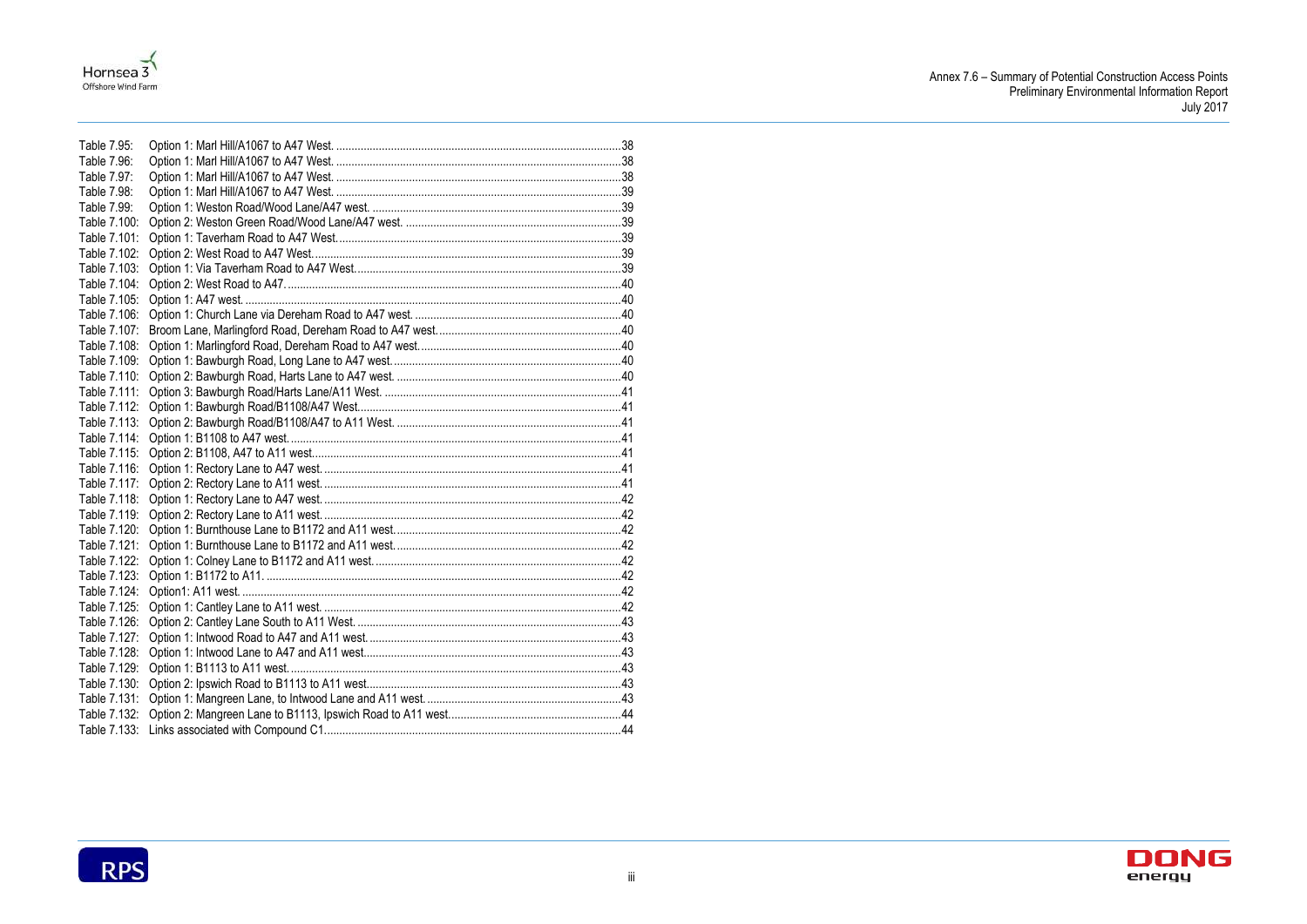### **Option 2: Via Access A2 to A148 via Cromer, A140 to A47 west.**





### **Table** Error! No text of specified style in document.**.1: Option 1: Via Access A2 to A1067 to A47 west.**

| Table Error! No text of specified style in document2: |  |
|-------------------------------------------------------|--|
|-------------------------------------------------------|--|

<span id="page-4-0"></span>

| Link             | <b>Description</b>                                                                                                                      |
|------------------|-----------------------------------------------------------------------------------------------------------------------------------------|
| L128             | National speed limit trunk road (A47) with negligible sensitive receptors                                                               |
| L129             | National speed limit trunk road (A47) with negligible sensitive receptors                                                               |
| L <sub>130</sub> | National speed limit trunk road (A47) with negligible sensitive receptors                                                               |
| L <sub>131</sub> | National speed limit trunk road (A47) with negligible sensitive receptors                                                               |
| L <sub>132</sub> | 30 mph principal road (A1074) with good forward visibility, footways and street lighting                                                |
| L <sub>133</sub> | 40 mph principal road (A140) with good forward visibility, footways and street lighting                                                 |
| L112             | 30 mph principal road (A1067) with shops, houses, pubs and hospital along route, with footways and street lighting                      |
| L <sub>111</sub> | Principal road (A1067) varying between 50 mph and the national speed limit                                                              |
| L110             | Principal road (A1067) varying between 30 mph and 40 mph with footways and street lighting through Great Witchingham<br>and Attlebridge |
| L <sub>109</sub> | National speed limit principal road (A1067) with negligible sensitive receptors and some frontage access                                |
| L83              | National speed limit principal road with negligible sensitive receptors                                                                 |
| L81              | National speed limit principal road (A1067) with negligible sensitive receptors                                                         |
| L85              | 40 mph principal road (A1067) with footways, street lighting and some frontage access                                                   |
| L31              | National speed limit principal road (A148) with good visibility                                                                         |
| L32              | National speed limit principal road (A148) with good visibility                                                                         |
| L33              | 30 mph principal road (A148) with footways and few sensitive receptors (i.e. church, pub)                                               |
| L34              | National speed limit principal road (A148) with good visibility                                                                         |
| L35              | 30 mph principal road (A148) with footways and some sensitive receptors (i.e. church, pub)                                              |
| L36              | 40 mph principal road (A148) with good forward visibility, street lighting and footways                                                 |
| L37              | 40 mph principal road (A148) with good forward visibility and no sensitive receptors or frontage access                                 |
| L38              | 30 mph principal road (A148) with footways and some sensitive receptors attributed to being in a residential area                       |
| L39              | National speed limit principal road (A148) with good visibility                                                                         |
| L40              | 30 mph principal road (A148) with footways and some sensitive receptors                                                                 |
| L41              | National speed limit principal road (A148) with good visibility                                                                         |
| L <sub>5</sub>   | Principal road (A1082) with wide carriageway and good visibility                                                                        |
| L4               | Principal road (A1082) with wide carriageway, few sensitive receptors                                                                   |
| L <sub>3</sub>   | A149 with few sensitive receptors, some on-street parking, street lighting and footways                                                 |
| L2               | A149 with good visibility, 4.3 m height restriction at rail bridge                                                                      |

<span id="page-4-1"></span>

| Link             | <b>Description</b>                                                                                                                                     |
|------------------|--------------------------------------------------------------------------------------------------------------------------------------------------------|
| L128             | National speed limit trunk road (A47) with negligible sensitive receptors                                                                              |
| L129             | National speed limit trunk road (A47) with negligible sensitive receptors                                                                              |
| L <sub>130</sub> | National speed limit trunk road (A47) with negligible sensitive receptors                                                                              |
| L <sub>131</sub> | National speed limit trunk road (A47) with negligible sensitive receptors                                                                              |
| L <sub>132</sub> | 30 mph principal road (A1074) with good forward visibility, footways and street lighting                                                               |
| L <sub>133</sub> | 40 mph principal road (A140) with good forward visibility, footways and street lighting                                                                |
| L113             | 40 mph principal road with lots of sensitive receptors (i.e. hospital, houses, shops but wide footways)                                                |
| L117             | Principal road (A140) varying between 40 mph and the national speed limit. Routes through a residential area with wide<br>footways and street lighting |
| L118             | Principal road (A140) varying between 50 mph and the national speed limit. Ongoing work to the Northern Distributor<br>Road which links to the A140.   |
| L49              | National speed limit principal road (A140) with few sensitive receptors (i.e. pub, church)                                                             |
| L48              | 30 mph principal road (A140) with footway and street lighting in the vicinity of the village centre                                                    |
| L47              | Varies between a 40 mph and 50 mph on A149, becoming the national speed limit on the A140. Few sensitive receptors<br>(i.e. pub, church)               |
| L46              | 30 mph principal road (A149) with lots of sensitive receptors through Cromer (i.e. town centre, shops, residences,<br>schools)                         |
| L45              | 30 mph principal road (A148) with footways, street lighting and few sensitive receptors (i.e. offices)                                                 |
| L44              | 40 mph principal road (A148) with no pedestrian facilities over the railway bridge and narrow footways elsewhere                                       |
| L43              | Varies between a 40 mph and 50 mph principal road (A148) with narrow footways in the vicinity of residences                                            |
| L42              | Varies between a 40 mph and 50 mph principal road (A148) with good visibility                                                                          |
| L <sub>5</sub>   | Principal road (A1082) with wide carriageway and good visibility                                                                                       |
| L4               | Principal road (A1082) with wide carriageway, few sensitive receptors                                                                                  |
| L3               | A149 with few sensitive receptors, some on-street parking, street lighting and footways                                                                |
| L2               | A149 with good visibility, 4.3 m height restriction at rail bridge                                                                                     |

**Table** Error! No text of specified style in document.**.3: Option 3: Via Access A1 to A1067 to A47 west.**

<span id="page-4-2"></span>

| Link | <b>Description</b>                                                        |
|------|---------------------------------------------------------------------------|
| L128 | National speed limit trunk road (A47) with negligible sensitive receptors |
| L129 | National speed limit trunk road (A47) with negligible sensitive receptors |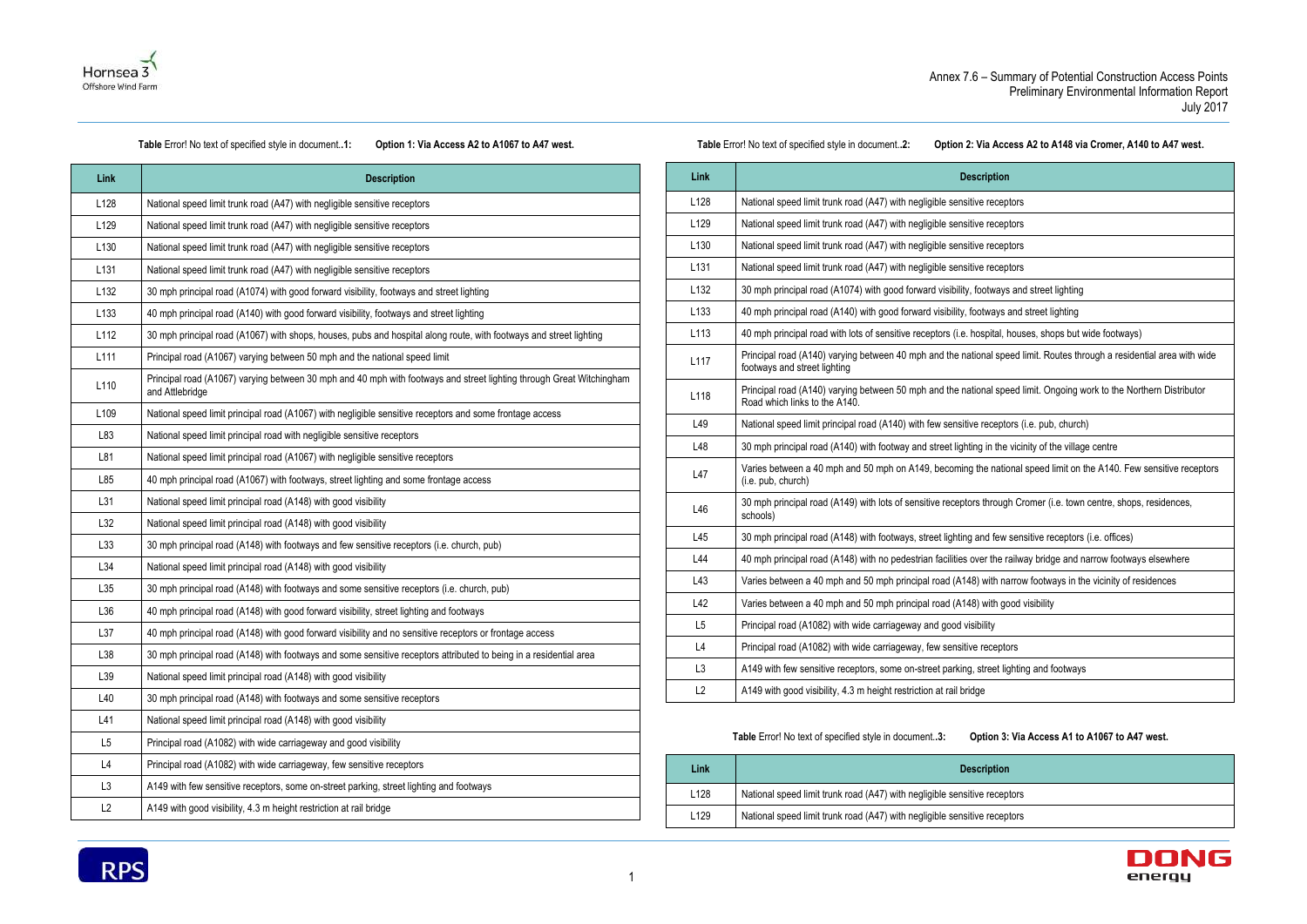

| Link             | <b>Description</b>                                                                                                                      |
|------------------|-----------------------------------------------------------------------------------------------------------------------------------------|
| L <sub>130</sub> | National speed limit trunk road (A47) with negligible sensitive receptors                                                               |
| L <sub>131</sub> | National speed limit trunk road (A47) with negligible sensitive receptors                                                               |
| L132             | 30 mph principal road (A1074) with good forward visibility, footways and street lighting                                                |
| L <sub>133</sub> | 40 mph principal road (A140) with good forward visibility, footways and street lighting                                                 |
| L <sub>112</sub> | 30 mph principal road (A1067) with shops, houses, pubs and hospital along route, with footways and street lighting                      |
| L111             | Principal road (A1067) varying between 50 mph and the national speed limit                                                              |
| L110             | Principal road (A1067) varying between 30 mph and 40 mph with footways and street lighting through Great Witchingham<br>and Attlebridge |
| L109             | National speed limit principal road (A1067) with negligible sensitive receptors and some frontage access                                |
| L83              | National speed limit principal road with negligible sensitive receptors                                                                 |
| L81              | National speed limit principal road (A1067) with negligible sensitive receptors                                                         |
| L85              | 40 mph principal road (A1067) with footways, street lighting and some frontage access                                                   |
| L31              | National speed limit principal road (A148) with good visibility                                                                         |
| L32              | National speed limit principal road (A148) with good visibility                                                                         |
| L33              | 30 mph principal road (A148) with footways and few sensitive receptors (i.e. church, pub)                                               |
| L34              | National speed limit principal road (A148) with good visibility                                                                         |
| L35              | 30 mph principal road (A148) with footways and some sensitive receptors (i.e. church, pub)                                              |
| L36              | 40 mph principal road (A148) with good forward visibility, street lighting and footways                                                 |
| L37              | 40 mph principal road (A148) with good forward visibility and no sensitive receptors or frontage access                                 |
| L38              | 30 mph principal road (A148) with footways and some sensitive receptors attributed to being in a residential area                       |
| L39              | National speed limit principal road (A148) with good visibility                                                                         |
| L40              | 30 mph principal road (A148) with footways and some sensitive receptors                                                                 |
| L41              | National speed limit principal road (A148) with good visibility                                                                         |
| L <sub>5</sub>   | Principal road (A1082) with wide carriageway and good visibility                                                                        |
| L4               | Principal road (A1082) with wide carriageway, few sensitive receptors                                                                   |
| L3               | A149 with few sensitive receptors, some on-street parking, street lighting and footways                                                 |
| L2               | A149 with good visibility, 4.3 m height restriction at rail bridge                                                                      |
| L1               | A149 through Weybourne, some sensitive receptors and no footways                                                                        |

### **Table** Error! No text of specified style in document.**.4: Option 2: Via Access A1 to A148 via Cromer, A140 to A47 west.**



<span id="page-5-0"></span>

| Link             | <b>Description</b>                                                                                                                                     |
|------------------|--------------------------------------------------------------------------------------------------------------------------------------------------------|
| L128             | National speed limit trunk road (A47) with negligible sensitive receptors                                                                              |
| L129             | National speed limit trunk road (A47) with negligible sensitive receptors                                                                              |
| L <sub>130</sub> | National speed limit trunk road (A47) with negligible sensitive receptors                                                                              |
| L <sub>131</sub> | National speed limit trunk road (A47) with negligible sensitive receptors                                                                              |
| L <sub>132</sub> | 30 mph principal road (A1074) with good forward visibility, footways and street lighting                                                               |
| L <sub>133</sub> | 40 mph principal road (A140) with good forward visibility, footways and street lighting                                                                |
| L113             | 40 mph principal road with lots of sensitive receptors (i.e. hospital, houses, shops but wide footways)                                                |
| L117             | Principal road (A140) varying between 40 mph and the national speed limit. Routes through a residential area with wide<br>footways and street lighting |
| L118             | Principal road (A140) varying between 50 mph and the national speed limit. Ongoing work to the Northern Distributor<br>Road which links to the A140.   |
| L49              | National speed limit principal road (A140) with few sensitive receptors (i.e. pub, church)                                                             |
| L48              | 30 mph principal road (A140) with footway and street lighting in the vicinity of the village centre                                                    |
| L47              | Varies between a 40 mph and 50 mph on A149, becoming the national speed limit on the A140. Few sensitive receptors<br>(i.e. pub, church)               |
| L46              | 30 mph principal road (A149) with lots of sensitive receptors through Cromer (i.e. town centre, shops, residences,<br>schools)                         |
| L45              | 30 mph principal road (A148) with footways, street lighting and few sensitive receptors (i.e. offices)                                                 |
| L44              | 40 mph principal road (A148) with no pedestrian facilities over the railway bridge and narrow footways elsewhere                                       |
| L43              | Varies between a 40 mph and 50 mph principal road (A148) with narrow footways in the vicinity of residences                                            |
| L42              | Varies between a 40 mph and 50 mph principal road (A148) with good visibility                                                                          |
| L5               | Principal road (A1082) with wide carriageway and good visibility                                                                                       |
| L4               | Principal road (A1082) with wide carriageway, few sensitive receptors                                                                                  |
| L3               | A149 with few sensitive receptors, some on-street parking, street lighting and footways                                                                |
| L2               | A149 with good visibility, 4.3 m height restriction at rail bridge                                                                                     |
| L1               | A149 through Weybourne, some sensitive receptors and no footways                                                                                       |

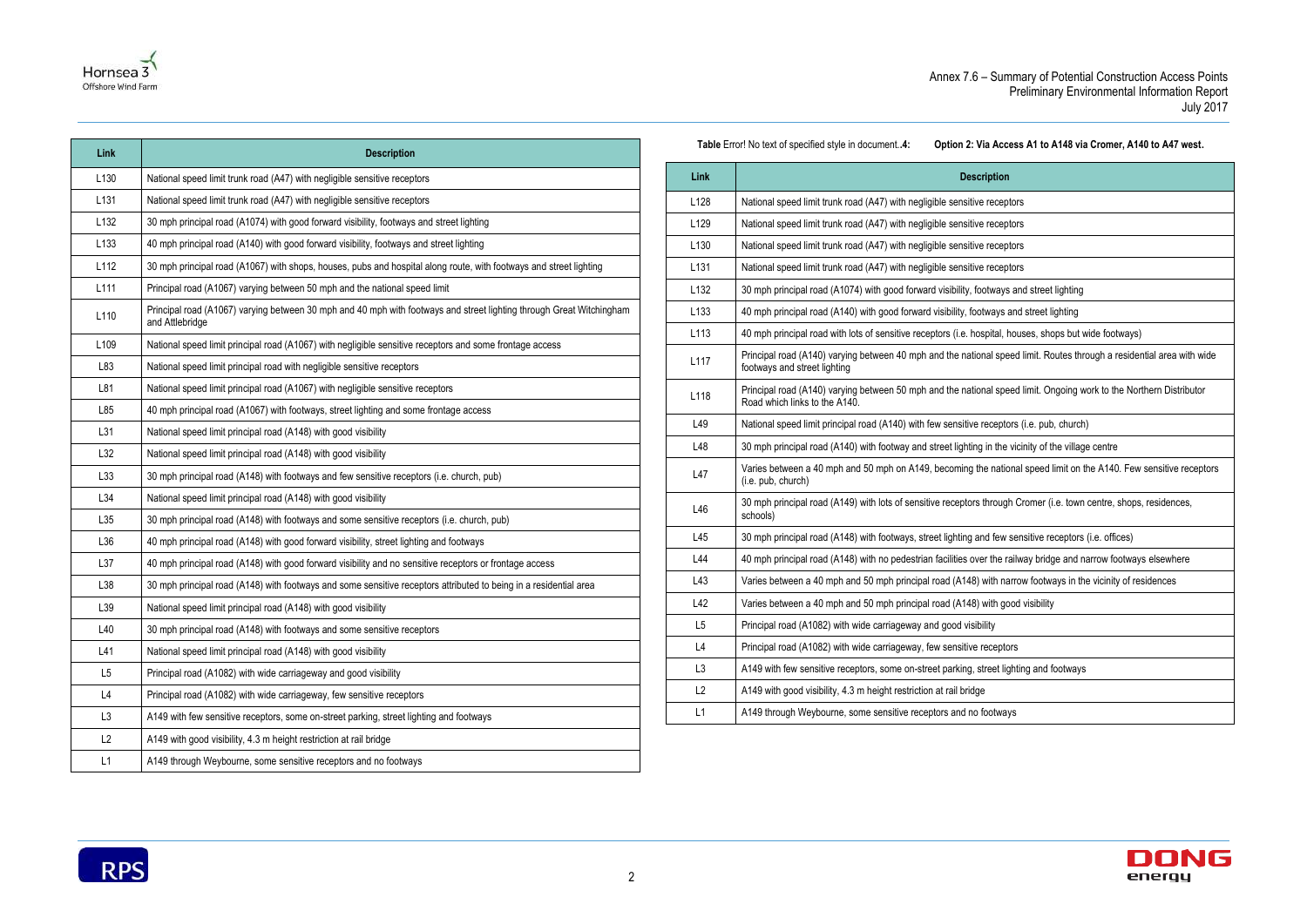exteed receptors

e receptors





### **Table** Error! No text of specified style in document.**.5: Option 1: Via A1067 to A47 west.**

<span id="page-6-0"></span>

| Link             | <b>Description</b>                                                                                                                      |  |
|------------------|-----------------------------------------------------------------------------------------------------------------------------------------|--|
| L128             | National speed limit trunk road (A47) with negligible sensitive receptors                                                               |  |
| L <sub>129</sub> | National speed limit trunk road (A47) with negligible sensitive receptors                                                               |  |
| L <sub>130</sub> | National speed limit trunk road (A47) with negligible sensitive receptors                                                               |  |
| L <sub>131</sub> | National speed limit trunk road (A47) with negligible sensitive receptors                                                               |  |
| L <sub>132</sub> | 30 mph principal road (A1074) with good forward visibility, footways and street lighting                                                |  |
| L <sub>133</sub> | 40 mph principal road (A140) with good forward visibility, footways and street lighting                                                 |  |
| L112             | 30 mph principal road (A1067) with shops, houses, pubs and hospital along route, with footways and street lighting                      |  |
| L <sub>111</sub> | Principal road (A1067) varying between 50 mph and the national speed limit                                                              |  |
| L110             | Principal road (A1067) varying between 30 mph and 40 mph with footways and street lighting through Great Witchingham<br>and Attlebridge |  |
| L <sub>109</sub> | National speed limit principal road (A1067) with negligible sensitive receptors and some frontage access                                |  |
| L83              | National speed limit principal road with negligible sensitive receptors                                                                 |  |
| L81              | National speed limit principal road (A1067) with negligible sensitive receptors                                                         |  |
| L85              | 40 mph principal road (A1067) with footways, street lighting and some frontage access                                                   |  |
| L31              | National speed limit principal road (A148) with good visibility                                                                         |  |
| L32              | National speed limit principal road (A148) with good visibility                                                                         |  |
| L33              | 30 mph principal road (A148) with footways and few sensitive receptors (i.e. church, pub)                                               |  |
| L34              | National speed limit principal road (A148) with good visibility                                                                         |  |
| L35              | 30 mph principal road (A148) with footways and some sensitive receptors (i.e. church, pub)                                              |  |
| L36              | 40 mph principal road (A148) with good forward visibility, street lighting and footways                                                 |  |
| L37              | 40 mph principal road (A148) with good forward visibility and no sensitive receptors or frontage access                                 |  |
| L38              | 30 mph principal road (A148) with footways and some sensitive receptors attributed to being in a residential area                       |  |
| L39              | National speed limit principal road (A148) with good visibility                                                                         |  |
| L40              | 30 mph principal road (A148) with footways and some sensitive receptors                                                                 |  |
| L41              | National speed limit principal road (A148) with good visibility                                                                         |  |
| L <sub>5</sub>   | Principal road (A1082) with wide carriageway and good visibility                                                                        |  |
| L4               | Principal road (A1082) with wide carriageway, few sensitive receptors                                                                   |  |
| L3               | A149 with few sensitive receptors, some on-street parking, street lighting and footways                                                 |  |
| L2               | A149 with good visibility, 4.3 m height restriction at rail bridge                                                                      |  |

**Table** Error! No text of specified style in document.**.6: Option 2: A148 via Cromer, A140 to A47 west.**

<span id="page-6-1"></span>

| Link             | <b>Description</b>                                                                                                                                     |
|------------------|--------------------------------------------------------------------------------------------------------------------------------------------------------|
| L128             | National speed limit trunk road (A47) with negligible sensitive receptors                                                                              |
| L129             | National speed limit trunk road (A47) with negligible sensitive receptors                                                                              |
| L <sub>130</sub> | National speed limit trunk road (A47) with negligible sensitive receptors                                                                              |
| L <sub>131</sub> | National speed limit trunk road (A47) with negligible sensitive receptors                                                                              |
| L132             | 30 mph principal road (A1074) with good forward visibility, footways and street lighting                                                               |
| L133             | 40 mph principal road (A140) with good forward visibility, footways and street lighting                                                                |
| L113             | 40 mph principal road with lots of sensitive receptors (i.e. hospital, houses, shops but wide footways)                                                |
| L117             | Principal road (A140) varying between 40 mph and the national speed limit. Routes through a residential area with wide<br>footways and street lighting |
| L118             | Principal road (A140) varying between 50 mph and the national speed limit. Ongoing work to the Northern Distributor<br>Road which links to the A140.   |
| L49              | National speed limit principal road (A140) with few sensitive receptors (i.e. pub, church)                                                             |
| L48              | 30 mph principal road (A140) with footway and street lighting in the vicinity of the village centre                                                    |
| L47              | Varies between a 40 mph and 50 mph on A149, becoming the national speed limit on the A140. Few sensitive receptors<br>(i.e. pub, church)               |
| L46              | 30 mph principal road (A149) with lots of sensitive receptors through Cromer (i.e. town centre, shops, residences,<br>schools)                         |
| L45              | 30 mph principal road (A148) with footways, street lighting and few sensitive receptors (i.e. offices)                                                 |
| L44              | 40 mph principal road (A148) with no pedestrian facilities over the railway bridge and narrow footways elsewhere                                       |
| L43              | Varies between a 40 mph and 50 mph principal road (A148) with narrow footways in the vicinity of residences                                            |
| L42              | Varies between a 40 mph and 50 mph principal road (A148) with good visibility                                                                          |
| L5               | Principal road (A1082) with wide carriageway and good visibility                                                                                       |
| L4               | Principal road (A1082) with wide carriageway, few sensitive receptors                                                                                  |
| L <sub>3</sub>   | A149 with few sensitive receptors, some on-street parking, street lighting and footways                                                                |
| L2               | A149 with good visibility, 4.3 m height restriction at rail bridge                                                                                     |

**Table** Error! No text of specified style in document.**.7: Option 1: Via A1067 to A47 west.**

<span id="page-6-2"></span>

| Link             | <b>Description</b>                                                    |
|------------------|-----------------------------------------------------------------------|
| L <sub>128</sub> | National speed limit trunk road (A47) with negligible sensitive recep |
| L <sub>129</sub> | National speed limit trunk road (A47) with negligible sensitive recep |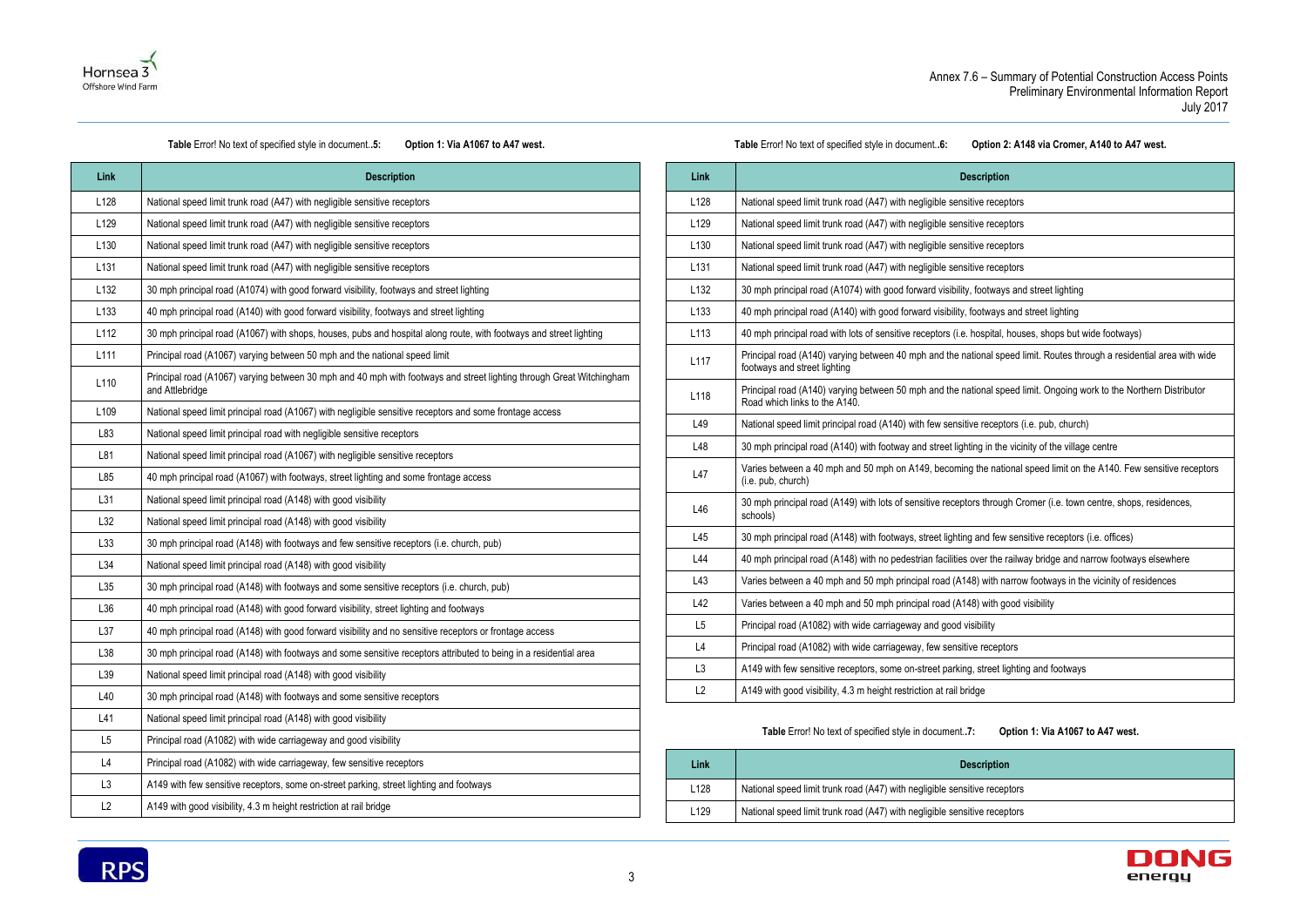receptors



| Link             | <b>Description</b>                                                                                                                      |
|------------------|-----------------------------------------------------------------------------------------------------------------------------------------|
| L <sub>130</sub> | National speed limit trunk road (A47) with negligible sensitive receptors                                                               |
| L <sub>131</sub> | National speed limit trunk road (A47) with negligible sensitive receptors                                                               |
| L <sub>132</sub> | 30 mph principal road (A1074) with good forward visibility, footways and street lighting                                                |
| L <sub>133</sub> | 40 mph principal road (A140) with good forward visibility, footways and street lighting                                                 |
| L <sub>112</sub> | 30 mph principal road (A1067) with shops, houses, pubs and hospital along route, with footways and street lighting                      |
| L <sub>111</sub> | Principal road (A1067) varying between 50 mph and the national speed limit                                                              |
| L110             | Principal road (A1067) varying between 30 mph and 40 mph with footways and street lighting through Great Witchingham<br>and Attlebridge |
| L <sub>109</sub> | National speed limit principal road (A1067) with negligible sensitive receptors and some frontage access                                |
| L83              | National speed limit principal road with negligible sensitive receptors                                                                 |
| L81              | National speed limit principal road (A1067) with negligible sensitive receptors                                                         |
| L85              | 40 mph principal road (A1067) with footways, street lighting and some frontage access                                                   |
| L31              | National speed limit principal road (A148) with good visibility                                                                         |
| L32              | National speed limit principal road (A148) with good visibility                                                                         |
| L33              | 30 mph principal road (A148) with footways and few sensitive receptors (i.e. church, pub)                                               |
| L34              | National speed limit principal road (A148) with good visibility                                                                         |
| L35              | 30 mph principal road (A148) with footways and some sensitive receptors (i.e. church, pub)                                              |
| L36              | 40 mph principal road (A148) with good forward visibility, street lighting and footways                                                 |
| L37              | 40 mph principal road (A148) with good forward visibility and no sensitive receptors or frontage access                                 |
| L38              | 30 mph principal road (A148) with footways and some sensitive receptors attributed to being in a residential area                       |
| L39              | National speed limit principal road (A148) with good visibility                                                                         |
| L40              | 30 mph principal road (A148) with footways and some sensitive receptors                                                                 |
| L41              | National speed limit principal road (A148) with good visibility                                                                         |
| L <sub>5</sub>   | Principal road (A1082) with wide carriageway and good visibility                                                                        |
| L4               | Principal road (A1082) with wide carriageway, few sensitive receptors                                                                   |
| L <sub>3</sub>   | A149 with few sensitive receptors, some on-street parking, street lighting and footways                                                 |
| L2               | A149 with good visibility, 4.3 m height restriction at rail bridge                                                                      |
| L1               | A149 through Weybourne, some sensitive receptors and no footways                                                                        |
|                  |                                                                                                                                         |



# **Table** Error! No text of specified style in document.**.8: Option 2: A148 via Cromer, A140 to A47 west.**

<span id="page-7-0"></span>

| Link             | <b>Description</b>                                                                                                                                     |
|------------------|--------------------------------------------------------------------------------------------------------------------------------------------------------|
| L128             | National speed limit trunk road (A47) with negligible sensitive receptors                                                                              |
| L129             | National speed limit trunk road (A47) with negligible sensitive receptors                                                                              |
| L <sub>130</sub> | National speed limit trunk road (A47) with negligible sensitive receptors                                                                              |
| L <sub>131</sub> | National speed limit trunk road (A47) with negligible sensitive receptors                                                                              |
| L <sub>132</sub> | 30 mph principal road (A1074) with good forward visibility, footways and street lighting                                                               |
| L <sub>133</sub> | 40 mph principal road (A140) with good forward visibility, footways and street lighting                                                                |
| L113             | 40 mph principal road with lots of sensitive receptors (i.e. hospital, houses, shops but wide footways)                                                |
| L <sub>117</sub> | Principal road (A140) varying between 40 mph and the national speed limit. Routes through a residential area with wide<br>footways and street lighting |
| L118             | Principal road (A140) varying between 50 mph and the national speed limit. Ongoing work to the Northern Distributor<br>Road which links to the A140.   |
| L49              | National speed limit principal road (A140) with few sensitive receptors (i.e. pub, church)                                                             |
| L48              | 30 mph principal road (A140) with footway and street lighting in the vicinity of the village centre                                                    |
| L47              | Varies between a 40 mph and 50 mph on A149, becoming the national speed limit on the A140. Few sensitive receptors<br>(i.e. pub, church)               |
| L46              | 30 mph principal road (A149) with lots of sensitive receptors through Cromer (i.e. town centre, shops, residences,<br>schools)                         |
| L45              | 30 mph principal road (A148) with footways, street lighting and few sensitive receptors (i.e. offices)                                                 |
| L44              | 40 mph principal road (A148) with no pedestrian facilities over the railway bridge and narrow footways elsewhere                                       |
| L43              | Varies between a 40 mph and 50 mph principal road (A148) with narrow footways in the vicinity of residences                                            |
| L42              | Varies between a 40 mph and 50 mph principal road (A148) with good visibility                                                                          |
| L5               | Principal road (A1082) with wide carriageway and good visibility                                                                                       |
| L4               | Principal road (A1082) with wide carriageway, few sensitive receptors                                                                                  |
| L <sub>3</sub>   | A149 with few sensitive receptors, some on-street parking, street lighting and footways                                                                |
| L2               | A149 with good visibility, 4.3 m height restriction at rail bridge                                                                                     |
| L1               | A149 through Weybourne, some sensitive receptors and no footways                                                                                       |

# **Table** Error! No text of specified style in document.**.9: Option 1: Via A1067 to A47 west.**

<span id="page-7-1"></span>

| Link             | <b>Description</b>                                                    |
|------------------|-----------------------------------------------------------------------|
| L <sub>128</sub> | National speed limit trunk road (A47) with negligible sensitive recep |

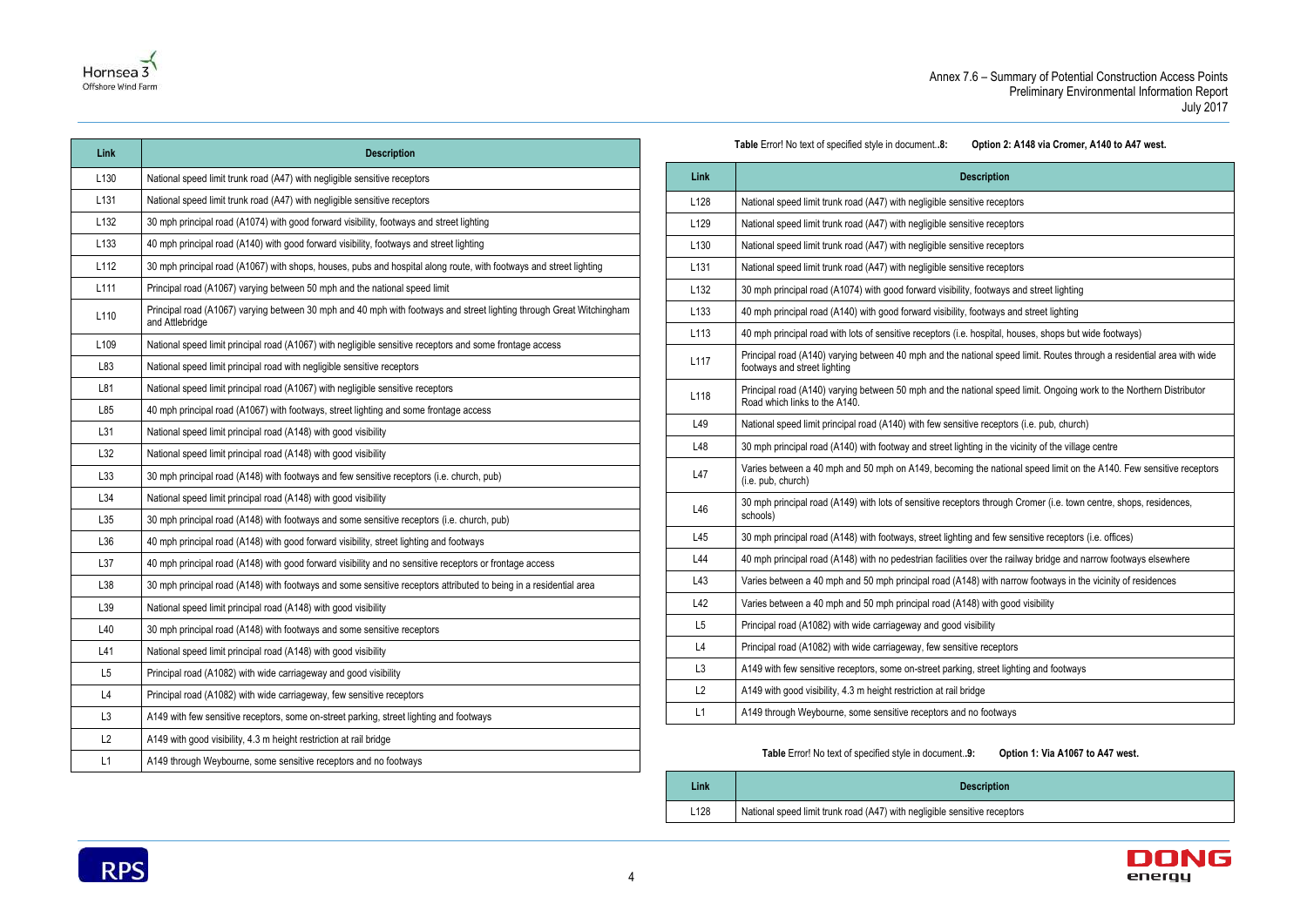

**Link Description** L7 Narrow single carriageway with limited visibility, signs stating not recommended for HGVs



| Link             | <b>Description</b>                                                                                                                      |
|------------------|-----------------------------------------------------------------------------------------------------------------------------------------|
| L <sub>129</sub> | National speed limit trunk road (A47) with negligible sensitive receptors                                                               |
| L130             | National speed limit trunk road (A47) with negligible sensitive receptors                                                               |
| L <sub>131</sub> | National speed limit trunk road (A47) with negligible sensitive receptors                                                               |
| L <sub>132</sub> | 30 mph principal road (A1074) with good forward visibility, footways and street lighting                                                |
| L133             | 40 mph principal road (A140) with good forward visibility, footways and street lighting                                                 |
| L112             | 30 mph principal road (A1067) with shops, houses, pubs and hospital along route, with footways and street lighting                      |
| L <sub>111</sub> | Principal road (A1067) varying between 50 mph and the national speed limit                                                              |
| L110             | Principal road (A1067) varying between 30 mph and 40 mph with footways and street lighting through Great Witchingham<br>and Attlebridge |
| L <sub>109</sub> | National speed limit principal road (A1067) with negligible sensitive receptors and some frontage access                                |
| L83              | National speed limit principal road with negligible sensitive receptors                                                                 |
| L81              | National speed limit principal road (A1067) with negligible sensitive receptors                                                         |
| L85              | 40 mph principal road (A1067) with footways, street lighting and some frontage access                                                   |
| L31              | National speed limit principal road (A148) with good visibility                                                                         |
| L32              | National speed limit principal road (A148) with good visibility                                                                         |
| L33              | 30 mph principal road (A148) with footways and few sensitive receptors (i.e. church, pub)                                               |
| L34              | National speed limit principal road (A148) with good visibility                                                                         |
| L35              | 30 mph principal road (A148) with footways and some sensitive receptors (i.e. church, pub)                                              |
| L36              | 40 mph principal road (A148) with good forward visibility, street lighting and footways                                                 |
| L37              | 40 mph principal road (A148) with good forward visibility and no sensitive receptors or frontage access                                 |
| L38              | 30 mph principal road (A148) with footways and some sensitive receptors attributed to being in a residential area                       |
| L39              | National speed limit principal road (A148) with good visibility                                                                         |
| L40              | 30 mph principal road (A148) with footways and some sensitive receptors                                                                 |
| L41              | National speed limit principal road (A148) with good visibility                                                                         |
| L <sub>5</sub>   | Principal road (A1082) with wide carriageway and good visibility                                                                        |
| L4               | Principal road (A1082) with wide carriageway, few sensitive receptors                                                                   |
| L <sub>3</sub>   | A149 with few sensitive receptors, some on-street parking, street lighting and footways                                                 |
| L2               | A149 with good visibility, 4.3 m height restriction at rail bridge                                                                      |
| L1               | A149 through Weybourne, some sensitive receptors and no footways                                                                        |
| L6               | Narrow single carriageway with limited visibility, signs stating not recommended for HGVs                                               |

**Table** Error! No text of specified style in document.**.10: Option 2: A148 via Cromer, A140 to A47 west.**

<span id="page-8-0"></span>

| Link             | <b>Description</b>                                                                                                                                     |
|------------------|--------------------------------------------------------------------------------------------------------------------------------------------------------|
| L128             | National speed limit trunk road (A47) with negligible sensitive receptors                                                                              |
| L129             | National speed limit trunk road (A47) with negligible sensitive receptors                                                                              |
| L <sub>130</sub> | National speed limit trunk road (A47) with negligible sensitive receptors                                                                              |
| L <sub>131</sub> | National speed limit trunk road (A47) with negligible sensitive receptors                                                                              |
| L132             | 30 mph principal road (A1074) with good forward visibility, footways and street lighting                                                               |
| L <sub>133</sub> | 40 mph principal road (A140) with good forward visibility, footways and street lighting                                                                |
| L113             | 40 mph principal road with lots of sensitive receptors (i.e. hospital, houses, shops but wide footways)                                                |
| L117             | Principal road (A140) varying between 40 mph and the national speed limit. Routes through a residential area with wide<br>footways and street lighting |
| L118             | Principal road (A140) varying between 50 mph and the national speed limit. Ongoing work to the Northern Distributor<br>Road which links to the A140.   |
| L49              | National speed limit principal road (A140) with few sensitive receptors (i.e. pub, church)                                                             |
| L48              | 30 mph principal road (A140) with footway and street lighting in the vicinity of the village centre                                                    |
| L47              | Varies between a 40 mph and 50 mph on A149, becoming the national speed limit on the A140. Few sensitive receptors<br>(i.e. pub, church)               |
| L46              | 30 mph principal road (A149) with lots of sensitive receptors through Cromer (i.e. town centre, shops, residences,<br>schools)                         |
| L45              | 30 mph principal road (A148) with footways, street lighting and few sensitive receptors (i.e. offices)                                                 |
| L44              | 40 mph principal road (A148) with no pedestrian facilities over the railway bridge and narrow footways elsewhere                                       |
| L43              | Varies between a 40 mph and 50 mph principal road (A148) with narrow footways in the vicinity of residences                                            |
| L42              | Varies between a 40 mph and 50 mph principal road (A148) with good visibility                                                                          |
| L <sub>5</sub>   | Principal road (A1082) with wide carriageway and good visibility                                                                                       |
| L4               | Principal road (A1082) with wide carriageway, few sensitive receptors                                                                                  |
| L <sub>3</sub>   | A149 with few sensitive receptors, some on-street parking, street lighting and footways                                                                |
| L2               | A149 with good visibility, 4.3 m height restriction at rail bridge                                                                                     |
| L1               | A149 through Weybourne, some sensitive receptors and no footways                                                                                       |
| L <sub>6</sub>   | Narrow single carriageway with limited visibility, signs stating not recommended for HGVs                                                              |

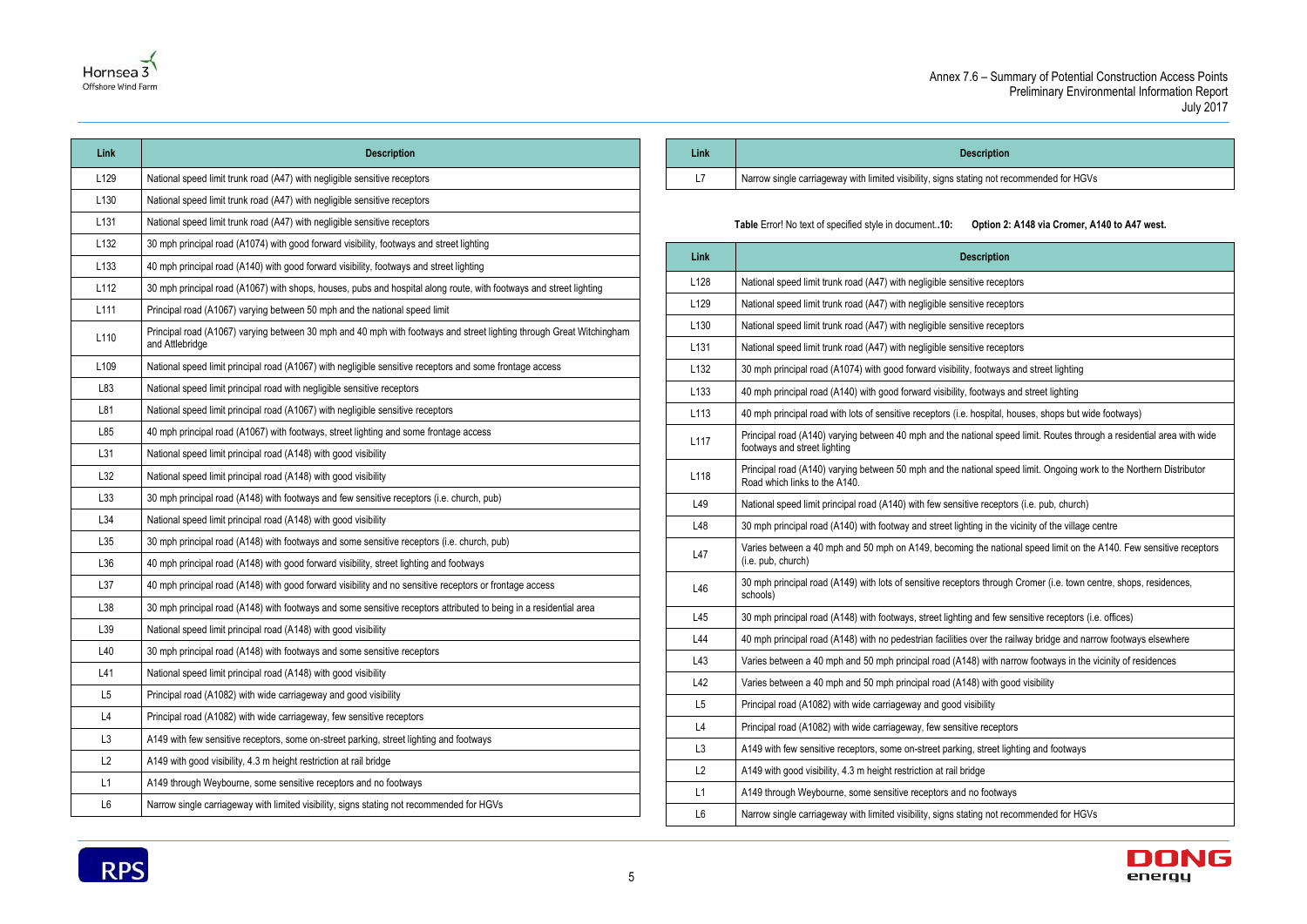



| ∟ink | <b>Description</b>                                                                        |
|------|-------------------------------------------------------------------------------------------|
| L7   | Narrow single carriageway with limited visibility, signs stating not recommended for HGVs |

**Table** Error! No text of specified style in document.**.11: Option 1: A149/A148 via A1067 to A47 west.**

<span id="page-9-0"></span>

| Link             | <b>Description</b>                                                                                                                      |
|------------------|-----------------------------------------------------------------------------------------------------------------------------------------|
| L128             | National speed limit trunk road (A47) with negligible sensitive receptors                                                               |
| L129             | National speed limit trunk road (A47) with negligible sensitive receptors                                                               |
| L <sub>130</sub> | National speed limit trunk road (A47) with negligible sensitive receptors                                                               |
| L <sub>131</sub> | National speed limit trunk road (A47) with negligible sensitive receptors                                                               |
| L <sub>132</sub> | 30 mph principal road (A1074) with good forward visibility, footways and street lighting                                                |
| L <sub>133</sub> | 40 mph principal road (A140) with good forward visibility, footways and street lighting                                                 |
| L <sub>112</sub> | 30 mph principal road (A1067) with shops, houses, pubs and hospital along route, with footways and street lighting                      |
| L <sub>111</sub> | Principal road (A1067) varying between 50 mph and the national speed limit                                                              |
| L110             | Principal road (A1067) varying between 30 mph and 40 mph with footways and street lighting through Great Witchingham<br>and Attlebridge |
| L <sub>109</sub> | National speed limit principal road (A1067) with negligible sensitive receptors and some frontage access                                |
| L83              | National speed limit principal road with negligible sensitive receptors                                                                 |
| L81              | National speed limit principal road (A1067) with negligible sensitive receptors                                                         |
| L85              | 40 mph principal road (A1067) with footways, street lighting and some frontage access                                                   |
| L31              | National speed limit principal road (A148) with good visibility                                                                         |
| L32              | National speed limit principal road (A148) with good visibility                                                                         |
| L33              | 30 mph principal road (A148) with footways and few sensitive receptors (i.e. church, pub)                                               |
| L34              | National speed limit principal road (A148) with good visibility                                                                         |
| L35              | 30 mph principal road (A148) with footways and some sensitive receptors (i.e. church, pub)                                              |
| L36              | 40 mph principal road (A148) with good forward visibility, street lighting and footways                                                 |
| L37              | 40 mph principal road (A148) with good forward visibility and no sensitive receptors or frontage access                                 |
| L38              | 30 mph principal road (A148) with footways and some sensitive receptors attributed to being in a residential area                       |
| L39              | National speed limit principal road (A148) with good visibility                                                                         |
| L40              | 30 mph principal road (A148) with footways and some sensitive receptors                                                                 |
| L41              | National speed limit principal road (A148) with good visibility                                                                         |
| L <sub>5</sub>   | Principal road (A1082) with wide carriageway and good visibility                                                                        |

| Link           | <b>Description</b>                                                                                                                |
|----------------|-----------------------------------------------------------------------------------------------------------------------------------|
| L4             | Principal road (A1082) with wide carriageway, few sensitive receptors                                                             |
| L3             | A149 with few sensitive receptors, some on-street parking, street lighting and footways                                           |
| L2             | A149 with good visibility, 4.3 m height restriction at rail bridge                                                                |
| $\mathsf{L}$ 1 | A149 through Weybourne, some sensitive receptors and no footways                                                                  |
| L10            | Narrow single carriageway with limited forward visibility and footways                                                            |
| L11            | Narrow single carriageway with limited forward visibility at corners due to high hedgerows, but negligible sensitive<br>receptors |

### **Table** Error! No text of specified style in document.**.12: Option 2: A149/A148 via Cromer, A140 to A47 west.**

<span id="page-9-1"></span>

| Link             | <b>Description</b>                                                                                                                                     |
|------------------|--------------------------------------------------------------------------------------------------------------------------------------------------------|
| L128             | National speed limit trunk road (A47) with negligible sensitive receptors                                                                              |
| L129             | National speed limit trunk road (A47) with negligible sensitive receptors                                                                              |
| L <sub>130</sub> | National speed limit trunk road (A47) with negligible sensitive receptors                                                                              |
| L131             | National speed limit trunk road (A47) with negligible sensitive receptors                                                                              |
| L132             | 30 mph principal road (A1074) with good forward visibility, footways and street lighting                                                               |
| L <sub>133</sub> | 40 mph principal road (A140) with good forward visibility, footways and street lighting                                                                |
| L113             | 40 mph principal road with lots of sensitive receptors (i.e. hospital, houses, shops but wide footways)                                                |
| L117             | Principal road (A140) varying between 40 mph and the national speed limit. Routes through a residential area with wide<br>footways and street lighting |
| L118             | Principal road (A140) varying between 50 mph and the national speed limit. Ongoing work to the Northern Distributor<br>Road which links to the A140.   |
| L49              | National speed limit principal road (A140) with few sensitive receptors (i.e. pub, church)                                                             |
| L48              | 30 mph principal road (A140) with footway and street lighting in the vicinity of the village centre                                                    |
| L47              | Varies between a 40 mph and 50 mph on A149, becoming the national speed limit on the A140. Few sensitive receptors<br>(i.e. pub, church)               |
| L46              | 30 mph principal road (A149) with lots of sensitive receptors through Cromer (i.e. town centre, shops, residences,<br>schools)                         |
| L45              | 30 mph principal road (A148) with footways, street lighting and few sensitive receptors (i.e. offices)                                                 |
| L44              | 40 mph principal road (A148) with no pedestrian facilities over the railway bridge and narrow footways elsewhere                                       |
| L43              | Varies between a 40 mph and 50 mph principal road (A148) with narrow footways in the vicinity of residences                                            |
| L42              | Varies between a 40 mph and 50 mph principal road (A148) with good visibility                                                                          |
|                  |                                                                                                                                                        |

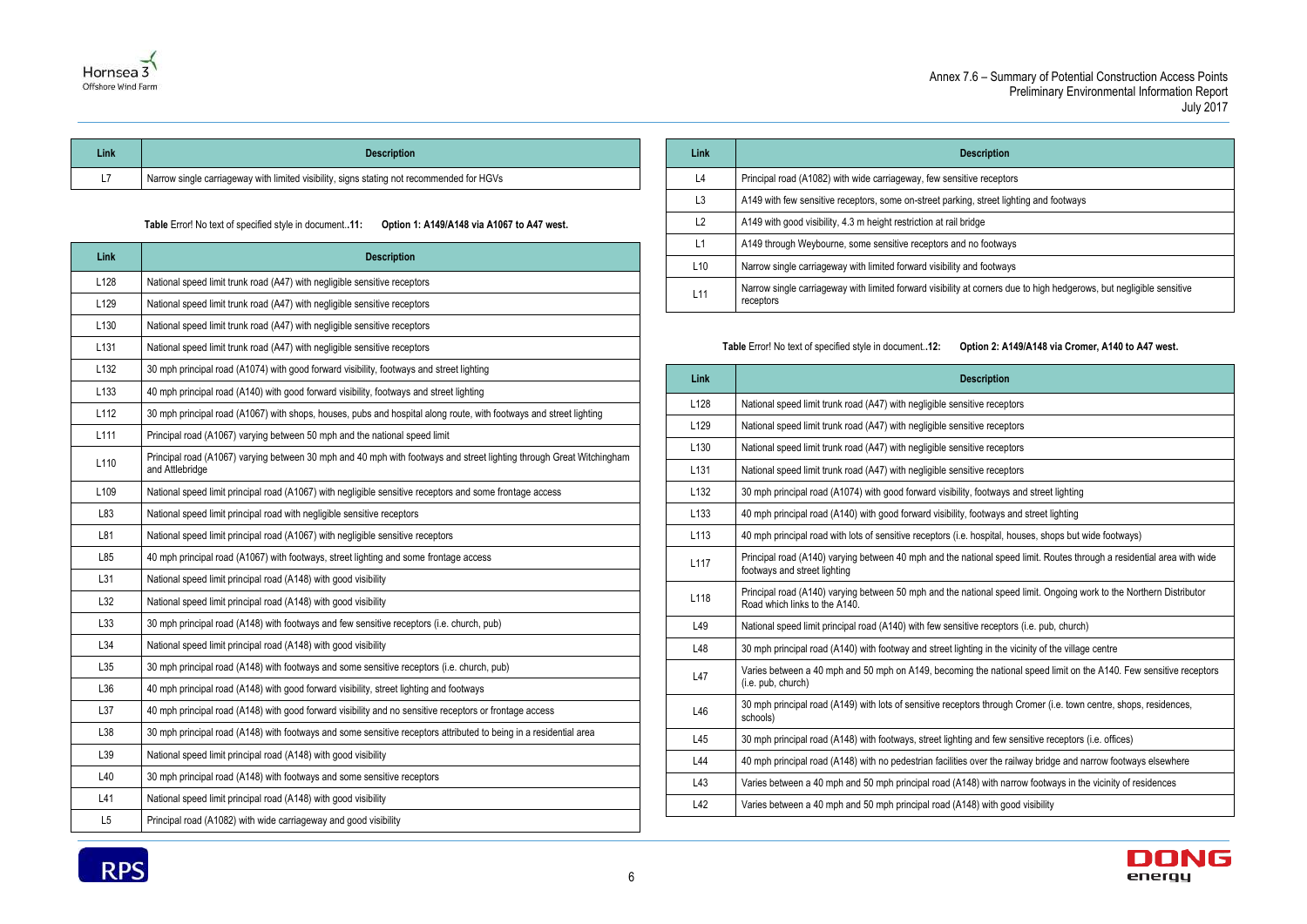

| Link            | <b>Description</b>                                                                                                                |
|-----------------|-----------------------------------------------------------------------------------------------------------------------------------|
| L5              | Principal road (A1082) with wide carriageway and good visibility                                                                  |
| L4              | Principal road (A1082) with wide carriageway, few sensitive receptors                                                             |
| L <sub>3</sub>  | A149 with few sensitive receptors, some on-street parking, street lighting and footways                                           |
| L2              | A149 with good visibility, 4.3 m height restriction at rail bridge                                                                |
| L1              | A149 through Weybourne, some sensitive receptors and no footways                                                                  |
| L <sub>10</sub> | Narrow single carriageway with limited forward visibility and footways                                                            |
| L <sub>11</sub> | Narrow single carriageway with limited forward visibility at corners due to high hedgerows, but negligible sensitive<br>receptors |

| <b>Table</b> Error! No text of specified style in document13: | Option 3: Holgate Hill via A148 and A1067 to A47 West. |
|---------------------------------------------------------------|--------------------------------------------------------|
|                                                               |                                                        |

<span id="page-10-0"></span>

| Link             | <b>Description</b>                                                                                                                      |
|------------------|-----------------------------------------------------------------------------------------------------------------------------------------|
| L128             | National speed limit trunk road (A47) with negligible sensitive receptors                                                               |
| L <sub>129</sub> | National speed limit trunk road (A47) with negligible sensitive receptors                                                               |
| L <sub>130</sub> | National speed limit trunk road (A47) with negligible sensitive receptors                                                               |
| L <sub>131</sub> | National speed limit trunk road (A47) with negligible sensitive receptors                                                               |
| L <sub>132</sub> | 30 mph principal road (A1074) with good forward visibility, footways and street lighting                                                |
| L <sub>133</sub> | 40 mph principal road (A140) with good forward visibility, footways and street lighting                                                 |
| L112             | 30 mph principal road (A1067) with shops, houses, pubs and hospital along route, with footways and street lighting                      |
| L <sub>111</sub> | Principal road (A1067) varying between 50 mph and the national speed limit                                                              |
| L110             | Principal road (A1067) varying between 30 mph and 40 mph with footways and street lighting through Great Witchingham<br>and Attlebridge |
| L <sub>109</sub> | National speed limit principal road (A1067) with negligible sensitive receptors and some frontage access                                |
| L83              | National speed limit principal road with negligible sensitive receptors                                                                 |
| L81              | National speed limit principal road (A1067) with negligible sensitive receptors                                                         |
| L85              | 40 mph principal road (A1067) with footways, street lighting and some frontage access                                                   |
| L31              | National speed limit principal road (A148) with good visibility                                                                         |
| L32              | National speed limit principal road (A148) with good visibility                                                                         |
| L33              | 30 mph principal road (A148) with footways and few sensitive receptors (i.e. church, pub)                                               |
| L34              | National speed limit principal road (A148) with good visibility                                                                         |
| L35              | 30 mph principal road (A148) with footways and some sensitive receptors (i.e. church, pub)                                              |

**RPS** 

| Link            | <b>Description</b>                                                                                                                |
|-----------------|-----------------------------------------------------------------------------------------------------------------------------------|
| L36             | 40 mph principal road (A148) with good forward visibility, street lighting and footways                                           |
| L37             | 40 mph principal road (A148) with good forward visibility and no sensitive receptors or frontage access                           |
| L 14            | Narrow single carriageway with good forward visibility, also part of National Cycle Route 30                                      |
| L13             | Narrow single carriageway with narrowing over the rail bridge. Also part of National Cycle Route 30                               |
| L12             | Narrow single carriageway with generally good forward visibility, footpath on open access heathland crossroad                     |
| L <sub>11</sub> | Narrow single carriageway with limited forward visibility at corners due to high hedgerows, but negligible sensitive<br>receptors |

**Table** Error! No text of specified style in document.**.14: Option 4: Holgate Hill via A148 and Cromer, A140 to A47 west.**

<span id="page-10-1"></span>

| Link             | <b>Description</b>                                                                                                                                     |
|------------------|--------------------------------------------------------------------------------------------------------------------------------------------------------|
| L128             | National speed limit trunk road (A47) with negligible sensitive receptors                                                                              |
| L129             | National speed limit trunk road (A47) with negligible sensitive receptors                                                                              |
| L <sub>130</sub> | National speed limit trunk road (A47) with negligible sensitive receptors                                                                              |
| L <sub>131</sub> | National speed limit trunk road (A47) with negligible sensitive receptors                                                                              |
| L132             | 30 mph principal road (A1074) with good forward visibility, footways and street lighting                                                               |
| L <sub>133</sub> | 40 mph principal road (A140) with good forward visibility, footways and street lighting                                                                |
| L113             | 40 mph principal road with lots of sensitive receptors (i.e. hospital, houses, shops but wide footways)                                                |
| L117             | Principal road (A140) varying between 40 mph and the national speed limit. Routes through a residential area with wide<br>footways and street lighting |
| L118             | Principal road (A140) varying between 50 mph and the national speed limit. Ongoing work to the Northern Distributor<br>Road which links to the A140.   |
| L49              | National speed limit principal road (A140) with few sensitive receptors (i.e. pub, church)                                                             |
| L48              | 30 mph principal road (A140) with footway and street lighting in the vicinity of the village centre                                                    |
| L47              | Varies between a 40 mph and 50 mph on A149, becoming the national speed limit on the A140. Few sensitive receptors<br>(i.e. pub, church)               |
| L46              | 30 mph principal road (A149) with lots of sensitive receptors through Cromer (i.e. town centre, shops, residences,<br>schools)                         |
| L45              | 30 mph principal road (A148) with footways, street lighting and few sensitive receptors (i.e. offices)                                                 |
| L44              | 40 mph principal road (A148) with no pedestrian facilities over the railway bridge and narrow footways elsewhere                                       |
| L43              | Varies between a 40 mph and 50 mph principal road (A148) with narrow footways in the vicinity of residences                                            |
| L42              | Varies between a 40 mph and 50 mph principal road (A148) with good visibility                                                                          |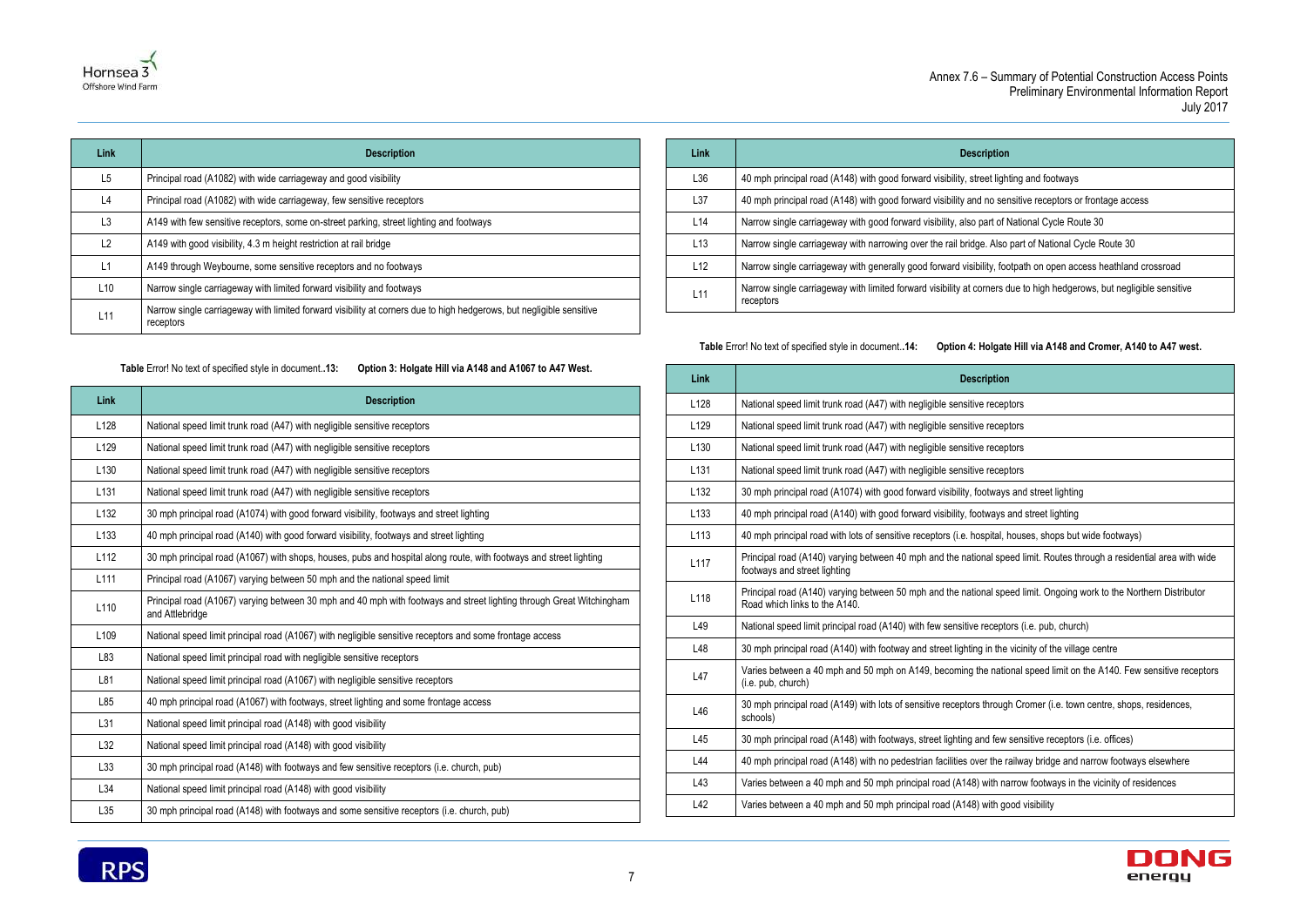

| Link | <b>Description</b>                                                                                                                |
|------|-----------------------------------------------------------------------------------------------------------------------------------|
| L41  | National speed limit principal road (A148) with good visibility                                                                   |
| L40  | 30 mph principal road (A148) with footways and some sensitive receptors                                                           |
| L39  | National speed limit principal road (A148) with good visibility                                                                   |
| L38  | 30 mph principal road (A148) with footways and some sensitive receptors attributed to being in a residential area                 |
| L14  | Narrow single carriageway with good forward visibility, also part of National Cycle Route 30                                      |
| L13  | Narrow single carriageway with narrowing over the rail bridge. Also part of National Cycle Route 30                               |
| L12  | Narrow single carriageway with generally good forward visibility, footpath on open access heathland crossroad                     |
| L11  | Narrow single carriageway with limited forward visibility at corners due to high hedgerows, but negligible sensitive<br>receptors |

**Table** Error! No text of specified style in document.**.15: Option 1: Via A1067 to A47 west.**

<span id="page-11-0"></span>

| Link             | <b>Description</b>                                                                                                                      |
|------------------|-----------------------------------------------------------------------------------------------------------------------------------------|
| L128             | National speed limit trunk road (A47) with negligible sensitive receptors                                                               |
| L <sub>129</sub> | National speed limit trunk road (A47) with negligible sensitive receptors                                                               |
| L <sub>130</sub> | National speed limit trunk road (A47) with negligible sensitive receptors                                                               |
| L <sub>131</sub> | National speed limit trunk road (A47) with negligible sensitive receptors                                                               |
| L <sub>132</sub> | 30 mph principal road (A1074) with good forward visibility, footways and street lighting                                                |
| L <sub>133</sub> | 40 mph principal road (A140) with good forward visibility, footways and street lighting                                                 |
| L112             | 30 mph principal road (A1067) with shops, houses, pubs and hospital along route, with footways and street lighting                      |
| L <sub>111</sub> | Principal road (A1067) varying between 50 mph and the national speed limit                                                              |
| L110             | Principal road (A1067) varying between 30 mph and 40 mph with footways and street lighting through Great Witchingham<br>and Attlebridge |
| L <sub>109</sub> | National speed limit principal road (A1067) with negligible sensitive receptors and some frontage access                                |
| L83              | National speed limit principal road with negligible sensitive receptors                                                                 |
| L81              | National speed limit principal road (A1067) with negligible sensitive receptors                                                         |
| L85              | 40 mph principal road (A1067) with footways, street lighting and some frontage access                                                   |
| L31              | National speed limit principal road (A148) with good visibility                                                                         |
| L32              | National speed limit principal road (A148) with good visibility                                                                         |
| L33              | 30 mph principal road (A148) with footways and few sensitive receptors (i.e. church, pub)                                               |
| L34              | National speed limit principal road (A148) with good visibility                                                                         |

| Link | <b>Description</b>                                                                                                |
|------|-------------------------------------------------------------------------------------------------------------------|
| L35  | 30 mph principal road (A148) with footways and some sensitive receptors (i.e. church, pub)                        |
| L36  | 40 mph principal road (A148) with good forward visibility, street lighting and footways                           |
| L37  | 40 mph principal road (A148) with good forward visibility and no sensitive receptors or frontage access           |
| L38  | 30 mph principal road (A148) with footways and some sensitive receptors attributed to being in a residential area |
| L39  | National speed limit principal road (A148) with good visibility                                                   |

### **Table** Error! No text of specified style in document.**.16: Option 2: Via Cromer, A140 to A47 west.**

<span id="page-11-1"></span>

| Link             | <b>Description</b>                                                                                                                                     |
|------------------|--------------------------------------------------------------------------------------------------------------------------------------------------------|
| L128             | National speed limit trunk road (A47) with negligible sensitive receptors                                                                              |
| L129             | National speed limit trunk road (A47) with negligible sensitive receptors                                                                              |
| L <sub>130</sub> | National speed limit trunk road (A47) with negligible sensitive receptors                                                                              |
| L <sub>131</sub> | National speed limit trunk road (A47) with negligible sensitive receptors                                                                              |
| L132             | 30 mph principal road (A1074) with good forward visibility, footways and street lighting                                                               |
| L <sub>133</sub> | 40 mph principal road (A140) with good forward visibility, footways and street lighting                                                                |
| L113             | 40 mph principal road with lots of sensitive receptors (i.e. hospital, houses, shops but wide footways)                                                |
| L <sub>117</sub> | Principal road (A140) varying between 40 mph and the national speed limit. Routes through a residential area with wide<br>footways and street lighting |
| L118             | Principal road (A140) varying between 50 mph and the national speed limit. Ongoing work to the Northern Distributor<br>Road which links to the A140.   |
| L49              | National speed limit principal road (A140) with few sensitive receptors (i.e. pub, church)                                                             |
| L48              | 30 mph principal road (A140) with footway and street lighting in the vicinity of the village centre                                                    |
| L47              | Varies between a 40 mph and 50 mph on A149, becoming the national speed limit on the A140. Few sensitive receptors<br>(i.e. pub, church)               |
| L46              | 30 mph principal road (A149) with lots of sensitive receptors through Cromer (i.e. town centre, shops, residences,<br>schools)                         |
| L45              | 30 mph principal road (A148) with footways, street lighting and few sensitive receptors (i.e. offices)                                                 |
| L44              | 40 mph principal road (A148) with no pedestrian facilities over the railway bridge and narrow footways elsewhere                                       |
| L43              | Varies between a 40 mph and 50 mph principal road (A148) with narrow footways in the vicinity of residences                                            |
| L42              | Varies between a 40 mph and 50 mph principal road (A148) with good visibility                                                                          |
| L41              | National speed limit principal road (A148) with good visibility                                                                                        |
| L40              | 30 mph principal road (A148) with footways and some sensitive receptors                                                                                |

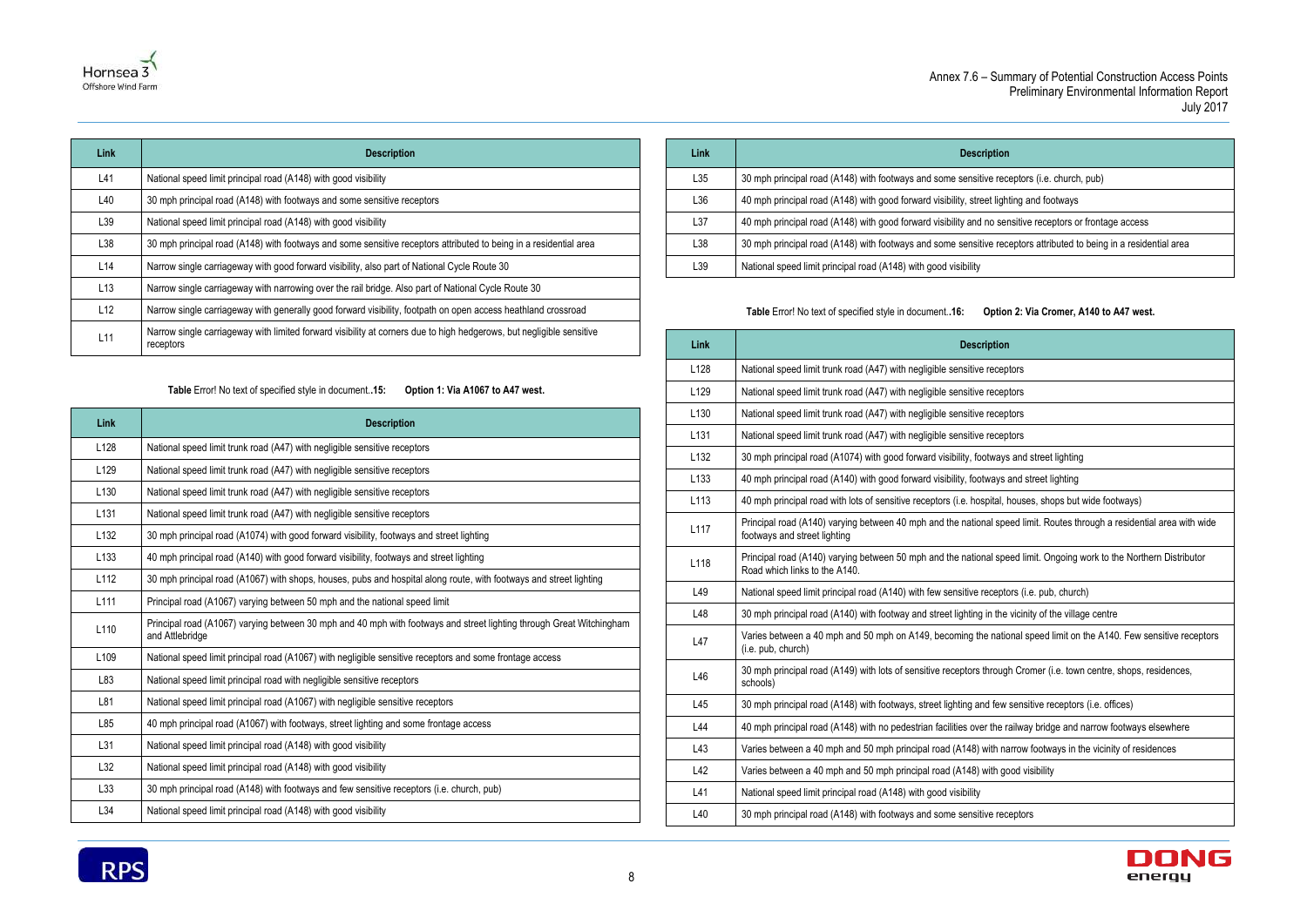# e receptors exteed receptors





| Link | <b>Description</b>                                              |
|------|-----------------------------------------------------------------|
| L39  | National speed limit principal road (A148) with good visibility |
|      |                                                                 |

**Table** Error! No text of specified style in document.**.17: Option 1: A148 to A1067 to A47 west.**

<span id="page-12-0"></span>

| Link             | <b>Description</b>                                                                                                                      |
|------------------|-----------------------------------------------------------------------------------------------------------------------------------------|
| L128             | National speed limit trunk road (A47) with negligible sensitive receptors                                                               |
| L <sub>129</sub> | National speed limit trunk road (A47) with negligible sensitive receptors                                                               |
| L <sub>130</sub> | National speed limit trunk road (A47) with negligible sensitive receptors                                                               |
| L <sub>131</sub> | National speed limit trunk road (A47) with negligible sensitive receptors                                                               |
| L132             | 30 mph principal road (A1074) with good forward visibility, footways and street lighting                                                |
| L <sub>133</sub> | 40 mph principal road (A140) with good forward visibility, footways and street lighting                                                 |
| L112             | 30 mph principal road (A1067) with shops, houses, pubs and hospital along route, with footways and street lighting                      |
| L <sub>111</sub> | Principal road (A1067) varying between 50 mph and the national speed limit                                                              |
| L110             | Principal road (A1067) varying between 30 mph and 40 mph with footways and street lighting through Great Witchingham<br>and Attlebridge |
| L <sub>109</sub> | National speed limit principal road (A1067) with negligible sensitive receptors and some frontage access                                |
| L83              | National speed limit principal road with negligible sensitive receptors                                                                 |
| L81              | National speed limit principal road (A1067) with negligible sensitive receptors                                                         |
| L85              | 40 mph principal road (A1067) with footways, street lighting and some frontage access                                                   |
| L31              | National speed limit principal road (A148) with good visibility                                                                         |
| L32              | National speed limit principal road (A148) with good visibility                                                                         |
| L33              | 30 mph principal road (A148) with footways and few sensitive receptors (i.e. church, pub)                                               |
| L34              | National speed limit principal road (A148) with good visibility                                                                         |
| L35              | 30 mph principal road (A148) with footways and some sensitive receptors (i.e. church, pub)                                              |
| L36              | 40 mph principal road (A148) with good forward visibility, street lighting and footways                                                 |
| L37              | 40 mph principal road (A148) with good forward visibility and no sensitive receptors or frontage access                                 |
| L38              | 30 mph principal road (A148) with footways and some sensitive receptors attributed to being in a residential area                       |
| L39              | National speed limit principal road (A148) with good visibility                                                                         |
| L17              | Narrow single carriageway, national speed limit road with good visibility and no sensitive receptors                                    |

| Link             | <b>Description</b>                                                                                                                                     |
|------------------|--------------------------------------------------------------------------------------------------------------------------------------------------------|
| L128             | National speed limit trunk road (A47) with negligible sensitive receptors                                                                              |
| L129             | National speed limit trunk road (A47) with negligible sensitive receptors                                                                              |
| L <sub>130</sub> | National speed limit trunk road (A47) with negligible sensitive receptors                                                                              |
| L131             | National speed limit trunk road (A47) with negligible sensitive receptors                                                                              |
| L <sub>132</sub> | 30 mph principal road (A1074) with good forward visibility, footways and street lighting                                                               |
| L <sub>133</sub> | 40 mph principal road (A140) with good forward visibility, footways and street lighting                                                                |
| L113             | 40 mph principal road with lots of sensitive receptors (i.e. hospital, houses, shops but wide footways)                                                |
| L117             | Principal road (A140) varying between 40 mph and the national speed limit. Routes through a residential area with wide<br>footways and street lighting |
| L118             | Principal road (A140) varying between 50 mph and the national speed limit. Ongoing work to the Northern Distributor<br>Road which links to the A140.   |
| L49              | National speed limit principal road (A140) with few sensitive receptors (i.e. pub, church)                                                             |
| L48              | 30 mph principal road (A140) with footway and street lighting in the vicinity of the village centre                                                    |
| L47              | Varies between a 40 mph and 50 mph on A149, becoming the national speed limit on the A140. Few sensitive receptors<br>(i.e. pub, church)               |
| L46              | 30 mph principal road (A149) with lots of sensitive receptors through Cromer (i.e. town centre, shops, residences,<br>schools)                         |
| L45              | 30 mph principal road (A148) with footways, street lighting and few sensitive receptors (i.e. offices)                                                 |
| L44              | 40 mph principal road (A148) with no pedestrian facilities over the railway bridge and narrow footways elsewhere                                       |
| L43              | Varies between a 40 mph and 50 mph principal road (A148) with narrow footways in the vicinity of residences                                            |
| L42              | Varies between a 40 mph and 50 mph principal road (A148) with good visibility                                                                          |
| L41              | National speed limit principal road (A148) with good visibility                                                                                        |
| L40              | 30 mph principal road (A148) with footways and some sensitive receptors                                                                                |
| L39              | National speed limit principal road (A148) with good visibility                                                                                        |
| L17              | Narrow single carriageway, national speed limit road with good visibility and no sensitive receptors                                                   |

**Table** Error! No text of specified style in document.**.18: Option 1: A148 to A1067 to A47 west.**

<span id="page-12-1"></span>

| Link             | <b>Description</b>                                                    |
|------------------|-----------------------------------------------------------------------|
| L <sub>128</sub> | National speed limit trunk road (A47) with negligible sensitive recep |
| L <sub>129</sub> | National speed limit trunk road (A47) with negligible sensitive recep |

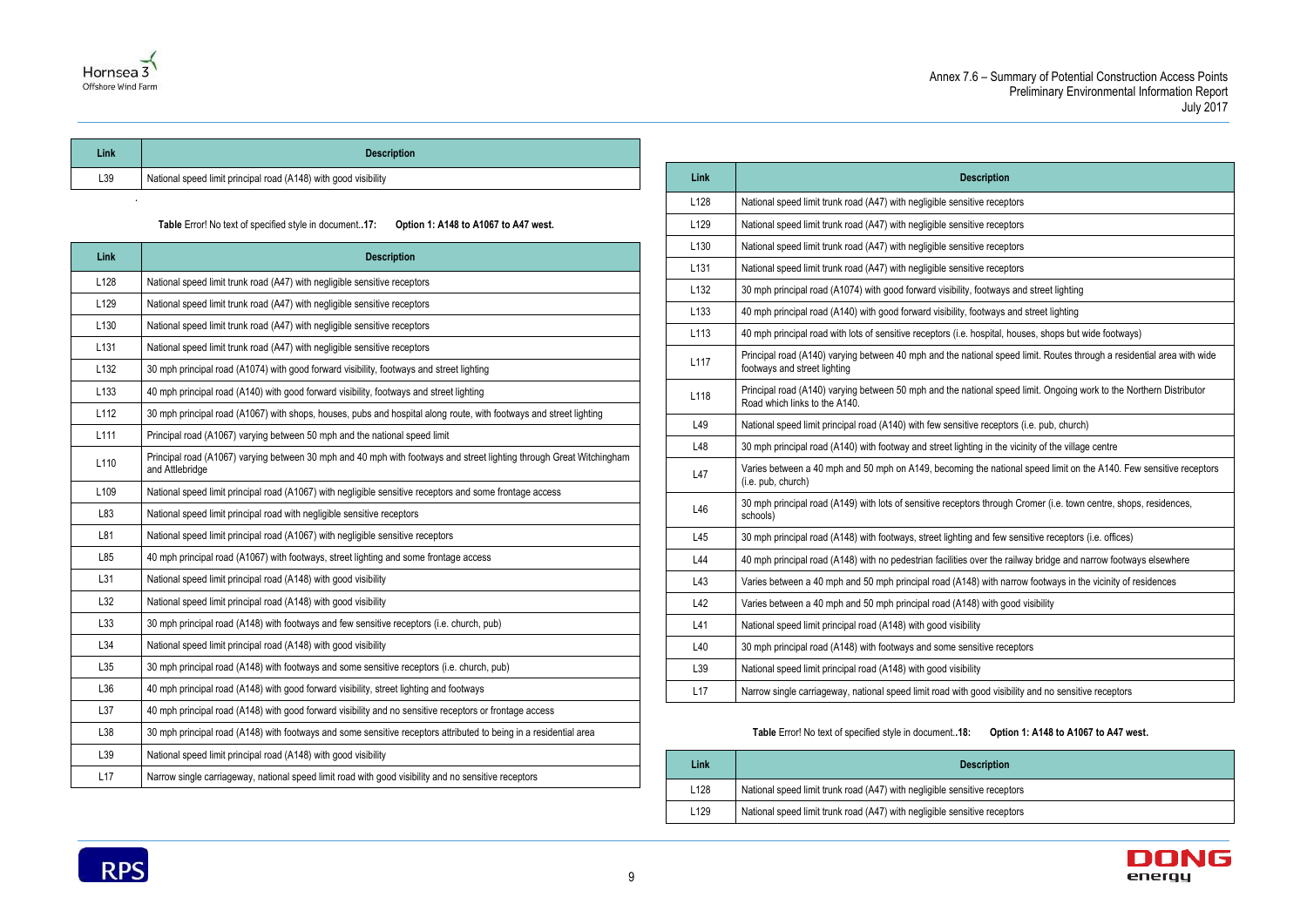



| Link             | <b>Description</b>                                                                                                                      |
|------------------|-----------------------------------------------------------------------------------------------------------------------------------------|
| L <sub>130</sub> | National speed limit trunk road (A47) with negligible sensitive receptors                                                               |
| L <sub>131</sub> | National speed limit trunk road (A47) with negligible sensitive receptors                                                               |
| L <sub>132</sub> | 30 mph principal road (A1074) with good forward visibility, footways and street lighting                                                |
| L <sub>133</sub> | 40 mph principal road (A140) with good forward visibility, footways and street lighting                                                 |
| L112             | 30 mph principal road (A1067) with shops, houses, pubs and hospital along route, with footways and street lighting                      |
| L <sub>111</sub> | Principal road (A1067) varying between 50 mph and the national speed limit                                                              |
| L110             | Principal road (A1067) varying between 30 mph and 40 mph with footways and street lighting through Great Witchingham<br>and Attlebridge |
| L <sub>109</sub> | National speed limit principal road (A1067) with negligible sensitive receptors and some frontage access                                |
| L83              | National speed limit principal road with negligible sensitive receptors                                                                 |
| L81              | National speed limit principal road (A1067) with negligible sensitive receptors                                                         |
| L85              | 40 mph principal road (A1067) with footways, street lighting and some frontage access                                                   |
| L31              | National speed limit principal road (A148) with good visibility                                                                         |
| L32              | National speed limit principal road (A148) with good visibility                                                                         |
| L33              | 30 mph principal road (A148) with footways and few sensitive receptors (i.e. church, pub)                                               |
| L34              | National speed limit principal road (A148) with good visibility                                                                         |
| L35              | 30 mph principal road (A148) with footways and some sensitive receptors (i.e. church, pub)                                              |
| L36              | 40 mph principal road (A148) with good forward visibility, street lighting and footways                                                 |
| L37              | 40 mph principal road (A148) with good forward visibility and no sensitive receptors or frontage access                                 |
| L38              | 30 mph principal road (A148) with footways and some sensitive receptors attributed to being in a residential area                       |
| L39              | National speed limit principal road (A148) with good visibility                                                                         |
| L17              | Narrow single carriageway, national speed limit road with good visibility and no sensitive receptors                                    |
| L20              | National speed limit single track road with limited visibility to the north and some frontage access                                    |

**Table** Error! No text of specified style in document.**.19: Option 2: A148 to Cromer, A140 to A47 west.**

<span id="page-13-0"></span>

| Link             | <b>Description</b>                                                        |
|------------------|---------------------------------------------------------------------------|
| L <sub>128</sub> | National speed limit trunk road (A47) with negligible sensitive receptors |
| L <sub>129</sub> | National speed limit trunk road (A47) with negligible sensitive receptors |
| L <sub>130</sub> | National speed limit trunk road (A47) with negligible sensitive receptors |
| L <sub>131</sub> | National speed limit trunk road (A47) with negligible sensitive receptors |

| Link             | <b>Description</b>                                                                                                                                     |
|------------------|--------------------------------------------------------------------------------------------------------------------------------------------------------|
| L <sub>132</sub> | 30 mph principal road (A1074) with good forward visibility, footways and street lighting                                                               |
| L <sub>133</sub> | 40 mph principal road (A140) with good forward visibility, footways and street lighting                                                                |
| L113             | 40 mph principal road with lots of sensitive receptors (i.e. hospital, houses, shops but wide footways)                                                |
| L117             | Principal road (A140) varying between 40 mph and the national speed limit. Routes through a residential area with wide<br>footways and street lighting |
| L118             | Principal road (A140) varying between 50 mph and the national speed limit. Ongoing work to the Northern Distributor<br>Road which links to the A140.   |
| L49              | National speed limit principal road (A140) with few sensitive receptors (i.e. pub, church)                                                             |
| L48              | 30 mph principal road (A140) with footway and street lighting in the vicinity of the village centre                                                    |
| L47              | Varies between a 40 mph and 50 mph on A149, becoming the national speed limit on the A140. Few sensitive receptors<br>(i.e. pub, church)               |
| L46              | 30 mph principal road (A149) with lots of sensitive receptors through Cromer (i.e. town centre, shops, residences,<br>schools)                         |
| L45              | 30 mph principal road (A148) with footways, street lighting and few sensitive receptors (i.e. offices)                                                 |
| L44              | 40 mph principal road (A148) with no pedestrian facilities over the railway bridge and narrow footways elsewhere                                       |
| L43              | Varies between a 40 mph and 50 mph principal road (A148) with narrow footways in the vicinity of residences                                            |
| L42              | Varies between a 40 mph and 50 mph principal road (A148) with good visibility                                                                          |
| L41              | National speed limit principal road (A148) with good visibility                                                                                        |
| L40              | 30 mph principal road (A148) with footways and some sensitive receptors                                                                                |
| L39              | National speed limit principal road (A148) with good visibility                                                                                        |
| L17              | Narrow single carriageway, national speed limit road with good visibility and no sensitive receptors                                                   |
| L20              | National speed limit single track road with limited visibility to the north and some frontage access                                                   |

### **Table** Error! No text of specified style in document.**.20: Option 1: A148 to A1067 to A47 west.**

<span id="page-13-1"></span>

| Link             | <b>Description</b>                                                                       |
|------------------|------------------------------------------------------------------------------------------|
| L128             | National speed limit trunk road (A47) with negligible sensitive receptors                |
| L <sub>129</sub> | National speed limit trunk road (A47) with negligible sensitive receptors                |
| L <sub>130</sub> | National speed limit trunk road (A47) with negligible sensitive receptors                |
| L <sub>131</sub> | National speed limit trunk road (A47) with negligible sensitive receptors                |
| L <sub>132</sub> | 30 mph principal road (A1074) with good forward visibility, footways and street lighting |
| L <sub>133</sub> | 40 mph principal road (A140) with good forward visibility, footways and street lighting  |

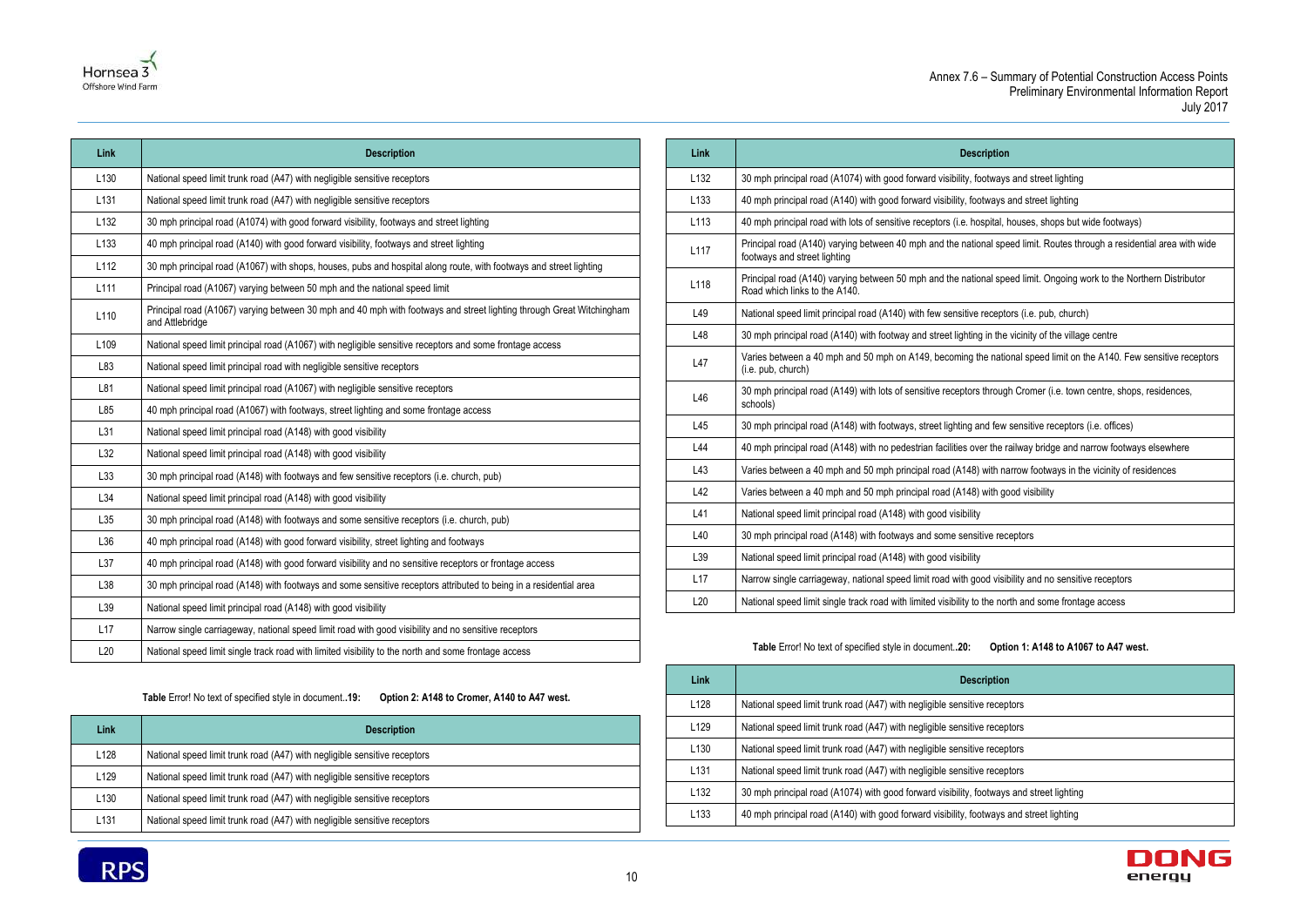al speed limit. Routes through a residential area with wide

al speed limit. Ongoing work to the Northern Distributor

eceptors (i.e. pub, church)

in the vicinity of the village centre

e national speed limit on the A140. Few sensitive receptors

hrough Cromer (i.e. town centre, shops, residences,

d few sensitive receptors (i.e. offices)

the railway bridge and narrow footways elsewhere

vith narrow footways in the vicinity of residences

vith good visibility

ve receptors

d visibility and no sensitive receptors

he north and some frontage access





| Link             | <b>Description</b>                                                                                                                      |
|------------------|-----------------------------------------------------------------------------------------------------------------------------------------|
| L112             | 30 mph principal road (A1067) with shops, houses, pubs and hospital along route, with footways and street lighting                      |
| L111             | Principal road (A1067) varying between 50 mph and the national speed limit                                                              |
| L110             | Principal road (A1067) varying between 30 mph and 40 mph with footways and street lighting through Great Witchingham<br>and Attlebridge |
| L <sub>109</sub> | National speed limit principal road (A1067) with negligible sensitive receptors and some frontage access                                |
| L83              | National speed limit principal road with negligible sensitive receptors                                                                 |
| L81              | National speed limit principal road (A1067) with negligible sensitive receptors                                                         |
| L85              | 40 mph principal road (A1067) with footways, street lighting and some frontage access                                                   |
| L31              | National speed limit principal road (A148) with good visibility                                                                         |
| L32              | National speed limit principal road (A148) with good visibility                                                                         |
| L33              | 30 mph principal road (A148) with footways and few sensitive receptors (i.e. church, pub)                                               |
| L34              | National speed limit principal road (A148) with good visibility                                                                         |
| L35              | 30 mph principal road (A148) with footways and some sensitive receptors (i.e. church, pub)                                              |
| L36              | 40 mph principal road (A148) with good forward visibility, street lighting and footways                                                 |
| L37              | 40 mph principal road (A148) with good forward visibility and no sensitive receptors or frontage access                                 |
| L38              | 30 mph principal road (A148) with footways and some sensitive receptors attributed to being in a residential area                       |
| L39              | National speed limit principal road (A148) with good visibility                                                                         |
| L17              | Narrow single carriageway, national speed limit road with good visibility and no sensitive receptors                                    |
| L20              | National speed limit single track road with limited visibility to the north and some frontage access                                    |

| Table Error! No text of specified style in document21: | Option 2: A148 to Cromer, A140 to A47 west. |
|--------------------------------------------------------|---------------------------------------------|
|--------------------------------------------------------|---------------------------------------------|

<span id="page-14-0"></span>

| <b>Link</b>      | <b>Description</b>                                                                                      |
|------------------|---------------------------------------------------------------------------------------------------------|
| L <sub>128</sub> | National speed limit trunk road (A47) with negligible sensitive receptors                               |
| L <sub>129</sub> | National speed limit trunk road (A47) with negligible sensitive receptors                               |
| L <sub>130</sub> | National speed limit trunk road (A47) with negligible sensitive receptors                               |
| L <sub>131</sub> | National speed limit trunk road (A47) with negligible sensitive receptors                               |
| L <sub>132</sub> | 30 mph principal road (A1074) with good forward visibility, footways and street lighting                |
| L <sub>133</sub> | 40 mph principal road (A140) with good forward visibility, footways and street lighting                 |
| L113             | 40 mph principal road with lots of sensitive receptors (i.e. hospital, houses, shops but wide footways) |

| <b>Description</b>                                                                                 | Link            |
|----------------------------------------------------------------------------------------------------|-----------------|
| Principal road (A140) varying between 40 mph and the national spe<br>footways and street lighting  | L117            |
| Principal road (A140) varying between 50 mph and the national spe<br>Road which links to the A140. | L118            |
| National speed limit principal road (A140) with few sensitive receptor                             | L49             |
| 30 mph principal road (A140) with footway and street lighting in the                               | L48             |
| Varies between a 40 mph and 50 mph on A149, becoming the nation<br>(i.e. pub, church)              | L47             |
| 30 mph principal road (A149) with lots of sensitive receptors througl<br>schools)                  | L46             |
| 30 mph principal road (A148) with footways, street lighting and few                                | L45             |
| 40 mph principal road (A148) with no pedestrian facilities over the ra                             | L44             |
| Varies between a 40 mph and 50 mph principal road (A148) with na                                   | L43             |
| Varies between a 40 mph and 50 mph principal road (A148) with go                                   | L42             |
| National speed limit principal road (A148) with good visibility                                    | L41             |
| 30 mph principal road (A148) with footways and some sensitive rec                                  | L40             |
| National speed limit principal road (A148) with good visibility                                    | L <sub>39</sub> |
| Narrow single carriageway, national speed limit road with good visit                               | L17             |
| National speed limit single track road with limited visibility to the nor                          | L <sub>20</sub> |
|                                                                                                    |                 |

**Table** Error! No text of specified style in document.**.22: Option 1: Manor House Road/A148 to A1067 to A47 west.**

<span id="page-14-1"></span>

| <b>Link</b>      | <b>Description</b>                                                                                                                      |
|------------------|-----------------------------------------------------------------------------------------------------------------------------------------|
| L <sub>128</sub> | National speed limit trunk road (A47) with negligible sensitive receptors                                                               |
| L129             | National speed limit trunk road (A47) with negligible sensitive receptors                                                               |
| L <sub>130</sub> | National speed limit trunk road (A47) with negligible sensitive receptors                                                               |
| L131             | National speed limit trunk road (A47) with negligible sensitive receptors                                                               |
| L <sub>132</sub> | 30 mph principal road (A1074) with good forward visibility, footways and street lighting                                                |
| L <sub>133</sub> | 40 mph principal road (A140) with good forward visibility, footways and street lighting                                                 |
| L112             | 30 mph principal road (A1067) with shops, houses, pubs and hospital along route, with footways and street lighting                      |
| L <sub>111</sub> | Principal road (A1067) varying between 50 mph and the national speed limit                                                              |
| L <sub>110</sub> | Principal road (A1067) varying between 30 mph and 40 mph with footways and street lighting through Great Witchingham<br>and Attlebridge |

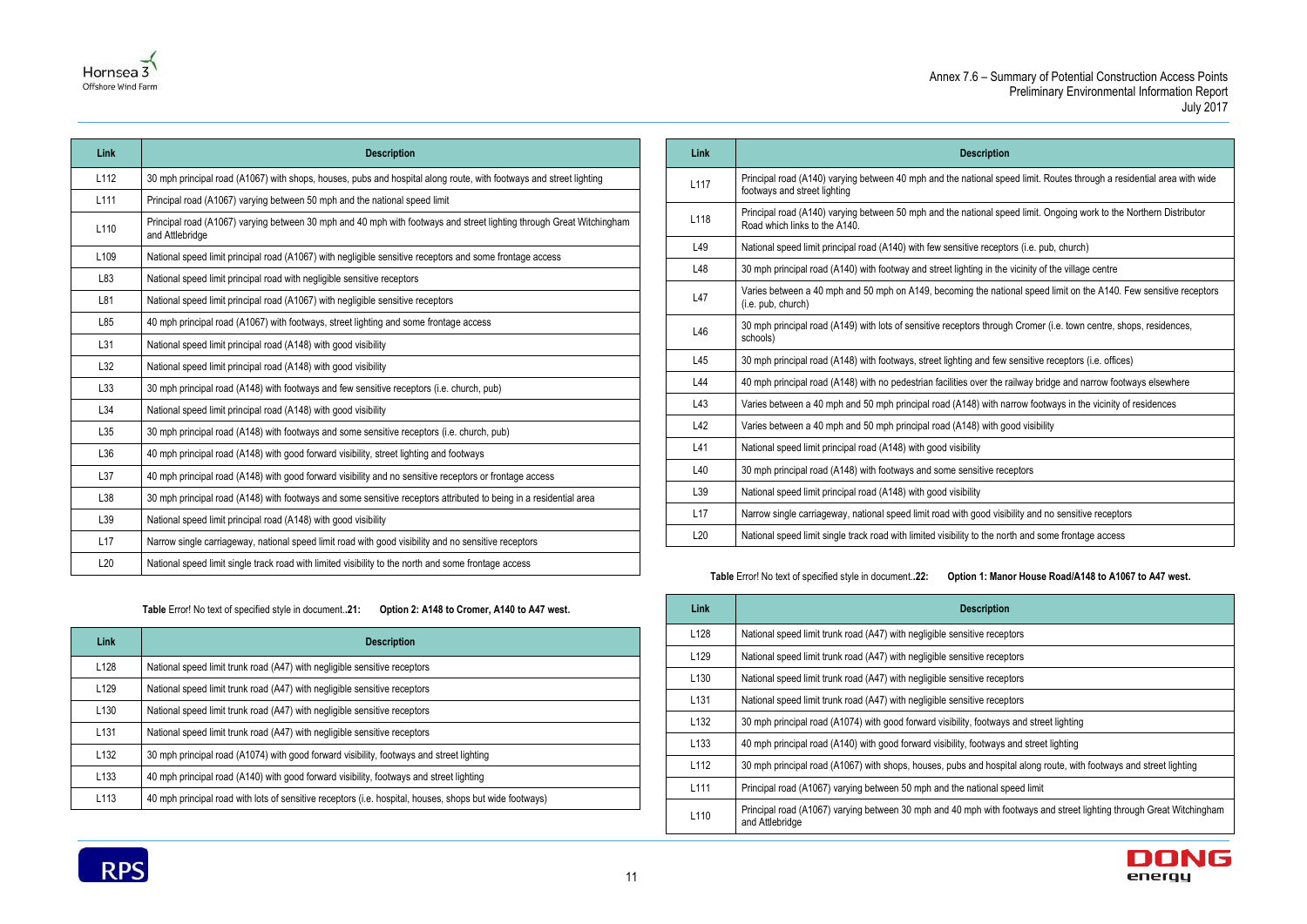

| Link             | <b>Description</b>                                                                                                |
|------------------|-------------------------------------------------------------------------------------------------------------------|
| L <sub>109</sub> | National speed limit principal road (A1067) with negligible sensitive receptors and some frontage access          |
| L83              | National speed limit principal road with negligible sensitive receptors                                           |
| L81              | National speed limit principal road (A1067) with negligible sensitive receptors                                   |
| L85              | 40 mph principal road (A1067) with footways, street lighting and some frontage access                             |
| L31              | National speed limit principal road (A148) with good visibility                                                   |
| L32              | National speed limit principal road (A148) with good visibility                                                   |
| L33              | 30 mph principal road (A148) with footways and few sensitive receptors (i.e. church, pub)                         |
| L34              | National speed limit principal road (A148) with good visibility                                                   |
| L35              | 30 mph principal road (A148) with footways and some sensitive receptors (i.e. church, pub)                        |
| L36              | 40 mph principal road (A148) with good forward visibility, street lighting and footways                           |
| L37              | 40 mph principal road (A148) with good forward visibility and no sensitive receptors or frontage access           |
| L38              | 30 mph principal road (A148) with footways and some sensitive receptors attributed to being in a residential area |
| L <sub>39</sub>  | National speed limit principal road (A148) with good visibility                                                   |
| L17              | Narrow single carriageway, national speed limit road with good visibility and no sensitive receptors              |
| L20              | National speed limit single track road with limited visibility to the north and some frontage access              |
| L <sub>19</sub>  | Narrow single carriageway with limited forward visibility, also part of National Cycle Route 30                   |

<span id="page-15-0"></span>**Table** Error! No text of specified style in document.**.23: Option 2: Manor House Road/A148 to Cromer, A140 to A47 west.**

| Link             | <b>Description</b>                                                                                                                                     |
|------------------|--------------------------------------------------------------------------------------------------------------------------------------------------------|
| L <sub>128</sub> | National speed limit trunk road (A47) with negligible sensitive receptors                                                                              |
| L <sub>129</sub> | National speed limit trunk road (A47) with negligible sensitive receptors                                                                              |
| L <sub>130</sub> | National speed limit trunk road (A47) with negligible sensitive receptors                                                                              |
| L <sub>131</sub> | National speed limit trunk road (A47) with negligible sensitive receptors                                                                              |
| L <sub>132</sub> | 30 mph principal road (A1074) with good forward visibility, footways and street lighting                                                               |
| L <sub>133</sub> | 40 mph principal road (A140) with good forward visibility, footways and street lighting                                                                |
| L <sub>113</sub> | 40 mph principal road with lots of sensitive receptors (i.e. hospital, houses, shops but wide footways)                                                |
| L <sub>117</sub> | Principal road (A140) varying between 40 mph and the national speed limit. Routes through a residential area with wide<br>footways and street lighting |
| L118             | Principal road (A140) varying between 50 mph and the national speed limit. Ongoing work to the Northern Distributor<br>Road which links to the A140.   |

| Link            | <b>Description</b>                                                                                                                       |
|-----------------|------------------------------------------------------------------------------------------------------------------------------------------|
| L49             | National speed limit principal road (A140) with few sensitive receptors (i.e. pub, church)                                               |
| L48             | 30 mph principal road (A140) with footway and street lighting in the vicinity of the village centre                                      |
| L47             | Varies between a 40 mph and 50 mph on A149, becoming the national speed limit on the A140. Few sensitive receptors<br>(i.e. pub, church) |
| L46             | 30 mph principal road (A149) with lots of sensitive receptors through Cromer (i.e. town centre, shops, residences,<br>schools)           |
| L45             | 30 mph principal road (A148) with footways, street lighting and few sensitive receptors (i.e. offices)                                   |
| L44             | 40 mph principal road (A148) with no pedestrian facilities over the railway bridge and narrow footways elsewhere                         |
| L43             | Varies between a 40 mph and 50 mph principal road (A148) with narrow footways in the vicinity of residences                              |
| L42             | Varies between a 40 mph and 50 mph principal road (A148) with good visibility                                                            |
| L41             | National speed limit principal road (A148) with good visibility                                                                          |
| L40             | 30 mph principal road (A148) with footways and some sensitive receptors                                                                  |
| L39             | National speed limit principal road (A148) with good visibility                                                                          |
| L17             | Narrow single carriageway, national speed limit road with good visibility and no sensitive receptors                                     |
| L20             | National speed limit single track road with limited visibility to the north and some frontage access                                     |
| L <sub>19</sub> | Narrow single carriageway with limited forward visibility, also part of National Cycle Route 30                                          |

# **Table** Error! No text of specified style in document.**.24: Option 3: High Kelling Road/A148 to A1067 to A47 west.**

<span id="page-15-1"></span>

| Link             | <b>Description</b>                                                                                                                      |
|------------------|-----------------------------------------------------------------------------------------------------------------------------------------|
| L <sub>128</sub> | National speed limit trunk road (A47) with negligible sensitive receptors                                                               |
| L <sub>129</sub> | National speed limit trunk road (A47) with negligible sensitive receptors                                                               |
| L <sub>130</sub> | National speed limit trunk road (A47) with negligible sensitive receptors                                                               |
| L <sub>131</sub> | National speed limit trunk road (A47) with negligible sensitive receptors                                                               |
| L <sub>132</sub> | 30 mph principal road (A1074) with good forward visibility, footways and street lighting                                                |
| L <sub>133</sub> | 40 mph principal road (A140) with good forward visibility, footways and street lighting                                                 |
| L <sub>112</sub> | 30 mph principal road (A1067) with shops, houses, pubs and hospital along route, with footways and street lighting                      |
| L <sub>111</sub> | Principal road (A1067) varying between 50 mph and the national speed limit                                                              |
| L <sub>110</sub> | Principal road (A1067) varying between 30 mph and 40 mph with footways and street lighting through Great Witchingham<br>and Attlebridge |
| L <sub>109</sub> | National speed limit principal road (A1067) with negligible sensitive receptors and some frontage access                                |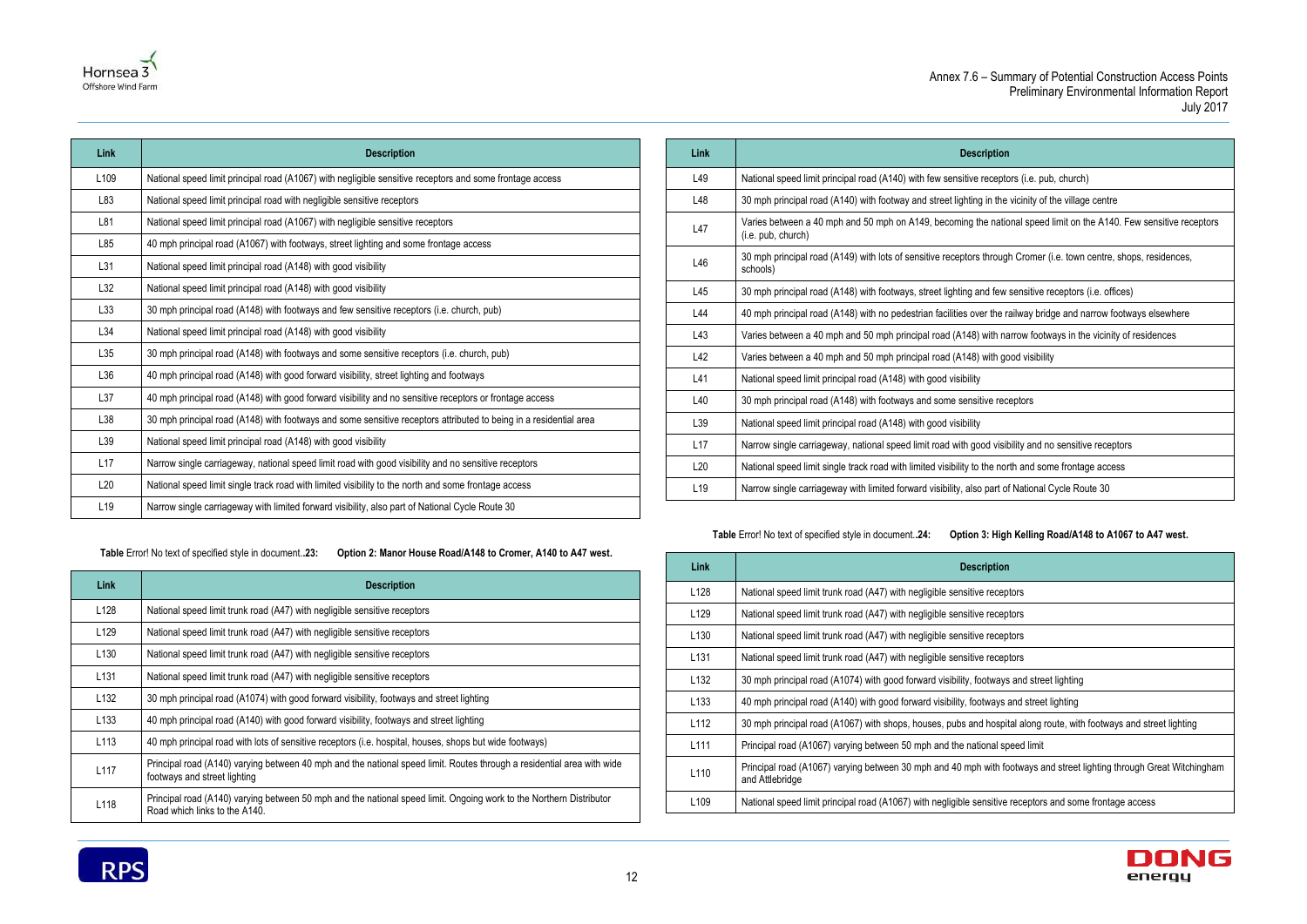

| Link            | <b>Description</b>                                                                                      |
|-----------------|---------------------------------------------------------------------------------------------------------|
| L83             | National speed limit principal road with negligible sensitive receptors                                 |
| L81             | National speed limit principal road (A1067) with negligible sensitive receptors                         |
| L85             | 40 mph principal road (A1067) with footways, street lighting and some frontage access                   |
| L31             | National speed limit principal road (A148) with good visibility                                         |
| L32             | National speed limit principal road (A148) with good visibility                                         |
| L33             | 30 mph principal road (A148) with footways and few sensitive receptors (i.e. church, pub)               |
| L34             | National speed limit principal road (A148) with good visibility                                         |
| L35             | 30 mph principal road (A148) with footways and some sensitive receptors (i.e. church, pub)              |
| L36             | 40 mph principal road (A148) with good forward visibility, street lighting and footways                 |
| L37             | 40 mph principal road (A148) with good forward visibility and no sensitive receptors or frontage access |
| L15             | Narrow single carriageway with good forward visibility, also part of National Cycle Route 30            |
| L <sub>19</sub> | Narrow single carriageway with limited forward visibility, also part of National Cycle Route 30         |

### <span id="page-16-0"></span>**Table** Error! No text of specified style in document.**.25: Option 4: High Kelling Road/A148 to Cromer, A140 to A47 west.**

| Link             | <b>Description</b>                                                                                                                                     |
|------------------|--------------------------------------------------------------------------------------------------------------------------------------------------------|
| L128             | National speed limit trunk road (A47) with negligible sensitive receptors                                                                              |
| L <sub>129</sub> | National speed limit trunk road (A47) with negligible sensitive receptors                                                                              |
| L <sub>130</sub> | National speed limit trunk road (A47) with negligible sensitive receptors                                                                              |
| L131             | National speed limit trunk road (A47) with negligible sensitive receptors                                                                              |
| L <sub>132</sub> | 30 mph principal road (A1074) with good forward visibility, footways and street lighting                                                               |
| L <sub>133</sub> | 40 mph principal road (A140) with good forward visibility, footways and street lighting                                                                |
| L113             | 40 mph principal road with lots of sensitive receptors (i.e. hospital, houses, shops but wide footways)                                                |
| L117             | Principal road (A140) varying between 40 mph and the national speed limit. Routes through a residential area with wide<br>footways and street lighting |
| L118             | Principal road (A140) varying between 50 mph and the national speed limit. Ongoing work to the Northern Distributor<br>Road which links to the A140.   |
| L49              | National speed limit principal road (A140) with few sensitive receptors (i.e. pub, church)                                                             |
| L48              | 30 mph principal road (A140) with footway and street lighting in the vicinity of the village centre                                                    |
| L47              | Varies between a 40 mph and 50 mph on A149, becoming the national speed limit on the A140. Few sensitive receptors<br>(i.e. pub, church)               |

| Link            | <b>Description</b>                                                                                                             |
|-----------------|--------------------------------------------------------------------------------------------------------------------------------|
| L46             | 30 mph principal road (A149) with lots of sensitive receptors through Cromer (i.e. town centre, shops, residences,<br>schools) |
| L45             | 30 mph principal road (A148) with footways, street lighting and few sensitive receptors (i.e. offices)                         |
| L44             | 40 mph principal road (A148) with no pedestrian facilities over the railway bridge and narrow footways elsewhere               |
| L43             | Varies between a 40 mph and 50 mph principal road (A148) with narrow footways in the vicinity of residences                    |
| L42             | Varies between a 40 mph and 50 mph principal road (A148) with good visibility                                                  |
| L41             | National speed limit principal road (A148) with good visibility                                                                |
| L40             | 30 mph principal road (A148) with footways and some sensitive receptors                                                        |
| L39             | National speed limit principal road (A148) with good visibility                                                                |
| L38             | 30 mph principal road (A148) with footways and some sensitive receptors attributed to being in a residential area              |
| L15             | Narrow single carriageway with good forward visibility, also part of National Cycle Route 30                                   |
| L <sub>19</sub> | Narrow single carriageway with limited forward visibility, also part of National Cycle Route 30                                |
|                 |                                                                                                                                |

**Table** Error! No text of specified style in document.**.26: Option 1: A148/A1067 to A47 west.**

<span id="page-16-1"></span>

| Link             | <b>Description</b>                                                                                                                      |
|------------------|-----------------------------------------------------------------------------------------------------------------------------------------|
| L128             | National speed limit trunk road (A47) with negligible sensitive receptors                                                               |
| L129             | National speed limit trunk road (A47) with negligible sensitive receptors                                                               |
| L <sub>130</sub> | National speed limit trunk road (A47) with negligible sensitive receptors                                                               |
| L131             | National speed limit trunk road (A47) with negligible sensitive receptors                                                               |
| L <sub>132</sub> | 30 mph principal road (A1074) with good forward visibility, footways and street lighting                                                |
| L <sub>133</sub> | 40 mph principal road (A140) with good forward visibility, footways and street lighting                                                 |
| L112             | 30 mph principal road (A1067) with shops, houses, pubs and hospital along route, with footways and street lighting                      |
| L111             | Principal road (A1067) varying between 50 mph and the national speed limit                                                              |
| L110             | Principal road (A1067) varying between 30 mph and 40 mph with footways and street lighting through Great Witchingham<br>and Attlebridge |
| L <sub>109</sub> | National speed limit principal road (A1067) with negligible sensitive receptors and some frontage access                                |
| L83              | National speed limit principal road with negligible sensitive receptors                                                                 |
| L81              | National speed limit principal road (A1067) with negligible sensitive receptors                                                         |
| L85              | 40 mph principal road (A1067) with footways, street lighting and some frontage access                                                   |
| L31              | National speed limit principal road (A148) with good visibility                                                                         |

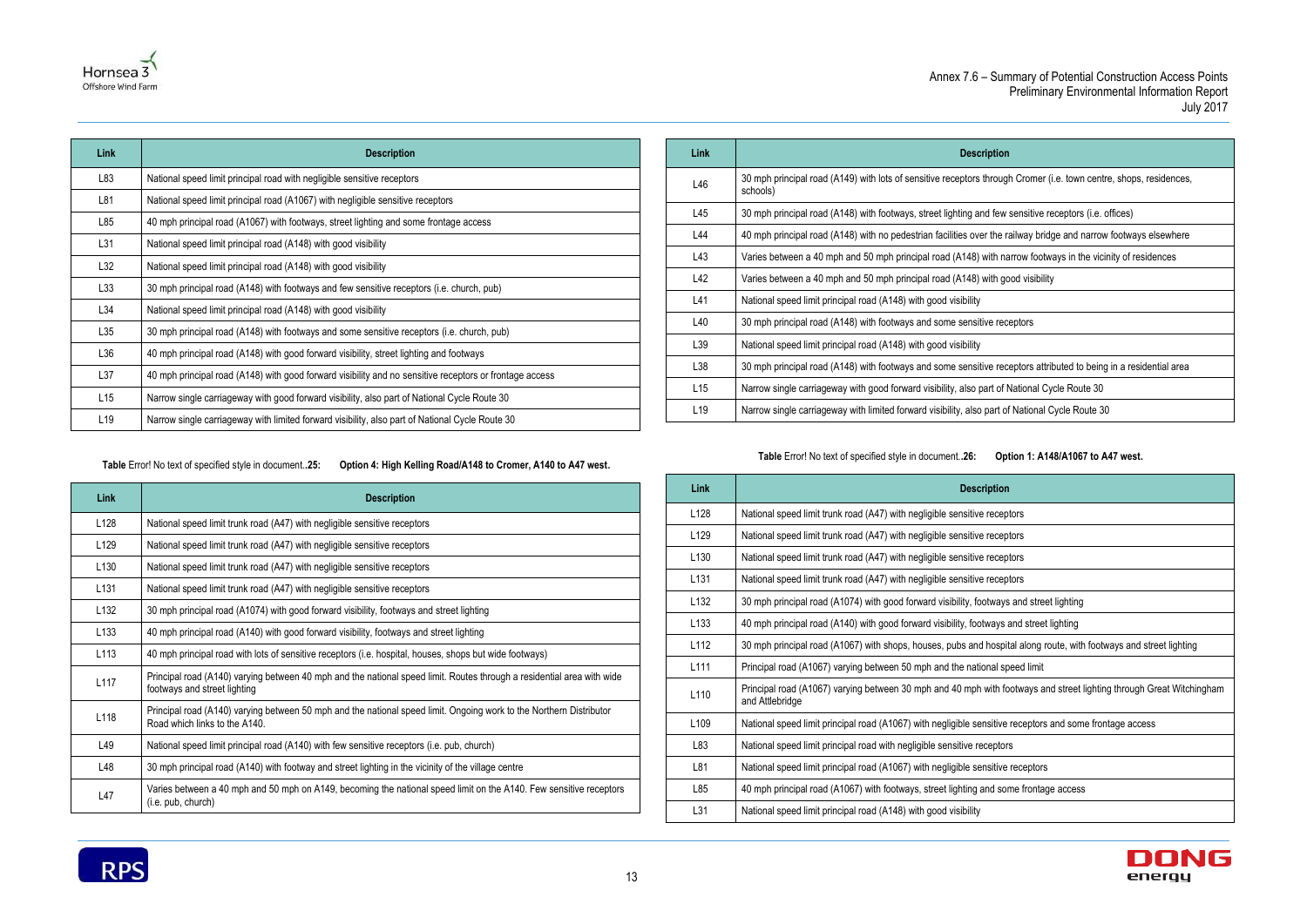

| Link | <b>Description</b>                                                                                        |
|------|-----------------------------------------------------------------------------------------------------------|
| L32  | National speed limit principal road (A148) with good visibility                                           |
| L33  | 30 mph principal road (A148) with footways and few sensitive receptors (i.e. church, pub)                 |
| L34  | National speed limit principal road (A148) with good visibility                                           |
| L35  | 30 mph principal road (A148) with footways and some sensitive receptors (i.e. church, pub)                |
| L36  | 40 mph principal road (A148) with good forward visibility, street lighting and footways                   |
| L21  | 30/40 mph 3B2 - Access road with good visibility, provides access to a number of industrial facilities    |
| L22  | National speed limit 3B2 - Access road with limited visibility at times                                   |
| L23  | National speed limit 3B2 - Access road with few sensitive receptors and generally good forward visibility |
| L24  | 30 mph 3B2 - Access road with frontage access and limited visibility at times                             |

### **Table** Error! No text of specified style in document.**.27: Option 2: A148 to Cromer, A140 to A47 west.**

<span id="page-17-0"></span>

| Link             | <b>Description</b>                                                                                                                                     |
|------------------|--------------------------------------------------------------------------------------------------------------------------------------------------------|
| L128             | National speed limit trunk road (A47) with negligible sensitive receptors                                                                              |
| L <sub>129</sub> | National speed limit trunk road (A47) with negligible sensitive receptors                                                                              |
| L <sub>130</sub> | National speed limit trunk road (A47) with negligible sensitive receptors                                                                              |
| L <sub>131</sub> | National speed limit trunk road (A47) with negligible sensitive receptors                                                                              |
| L <sub>132</sub> | 30 mph principal road (A1074) with good forward visibility, footways and street lighting                                                               |
| L <sub>133</sub> | 40 mph principal road (A140) with good forward visibility, footways and street lighting                                                                |
| L113             | 40 mph principal road with lots of sensitive receptors (i.e. hospital, houses, shops but wide footways)                                                |
| L <sub>117</sub> | Principal road (A140) varying between 40 mph and the national speed limit. Routes through a residential area with wide<br>footways and street lighting |
| L118             | Principal road (A140) varying between 50 mph and the national speed limit. Ongoing work to the Northern Distributor<br>Road which links to the A140.   |
| L49              | National speed limit principal road (A140) with few sensitive receptors (i.e. pub, church)                                                             |
| L48              | 30 mph principal road (A140) with footway and street lighting in the vicinity of the village centre                                                    |
| L47              | Varies between a 40 mph and 50 mph on A149, becoming the national speed limit on the A140. Few sensitive receptors<br>(i.e. pub, church)               |
| L46              | 30 mph principal road (A149) with lots of sensitive receptors through Cromer (i.e. town centre, shops, residences,<br>schools)                         |
| L45              | 30 mph principal road (A148) with footways, street lighting and few sensitive receptors (i.e. offices)                                                 |
| L44              | 40 mph principal road (A148) with no pedestrian facilities over the railway bridge and narrow footways elsewhere                                       |

| Link | <b>Description</b>                                                                                                |
|------|-------------------------------------------------------------------------------------------------------------------|
| L43  | Varies between a 40 mph and 50 mph principal road (A148) with narrow footways in the vicinity of residences       |
| L42  | Varies between a 40 mph and 50 mph principal road (A148) with good visibility                                     |
| L41  | National speed limit principal road (A148) with good visibility                                                   |
| L40  | 30 mph principal road (A148) with footways and some sensitive receptors                                           |
| L39  | National speed limit principal road (A148) with good visibility                                                   |
| L38  | 30 mph principal road (A148) with footways and some sensitive receptors attributed to being in a residential area |
| L37  | 40 mph principal road (A148) with good forward visibility and no sensitive receptors or frontage access           |
| L36  | 40 mph principal road (A148) with good forward visibility, street lighting and footways                           |
| L21  | 30/40 mph '3B2 - access' road with good visibility, provides access to a number of industrial facilities          |
| L22  | National speed limit 3B2 - Access road with limited visibility at times                                           |
| L23  | National speed limit 3B2 - Access road with few sensitive receptors and generally good forward visibility         |
| L24  | 30 mph 3B2 - Access road with frontage access and limited visibility at times                                     |

# **Table** Error! No text of specified style in document.**.28: Option 1: School Lane/The Street to A148, A1067 to A47 west.**

<span id="page-17-1"></span>

| Link             | <b>Description</b>                                                                                                                      |
|------------------|-----------------------------------------------------------------------------------------------------------------------------------------|
| L128             | National speed limit trunk road (A47) with negligible sensitive receptors                                                               |
| L129             | National speed limit trunk road (A47) with negligible sensitive receptors                                                               |
| L <sub>130</sub> | National speed limit trunk road (A47) with negligible sensitive receptors                                                               |
| L131             | National speed limit trunk road (A47) with negligible sensitive receptors                                                               |
| L <sub>132</sub> | 30 mph principal road (A1074) with good forward visibility, footways and street lighting                                                |
| L <sub>133</sub> | 40 mph principal road (A140) with good forward visibility, footways and street lighting                                                 |
| L112             | 30 mph principal road (A1067) with shops, houses, pubs and hospital along route, with footways and street lighting                      |
| L <sub>111</sub> | Principal road (A1067) varying between 50 mph and the national speed limit                                                              |
| L <sub>110</sub> | Principal road (A1067) varying between 30 mph and 40 mph with footways and street lighting through Great Witchingham<br>and Attlebridge |
| L <sub>109</sub> | National speed limit principal road (A1067) with negligible sensitive receptors and some frontage access                                |
| L83              | National speed limit principal road with negligible sensitive receptors                                                                 |
| L81              | National speed limit principal road (A1067) with negligible sensitive receptors                                                         |
| L85              | 40 mph principal road (A1067) with footways, street lighting and some frontage access                                                   |
| L31              | National speed limit principal road (A148) with good visibility                                                                         |

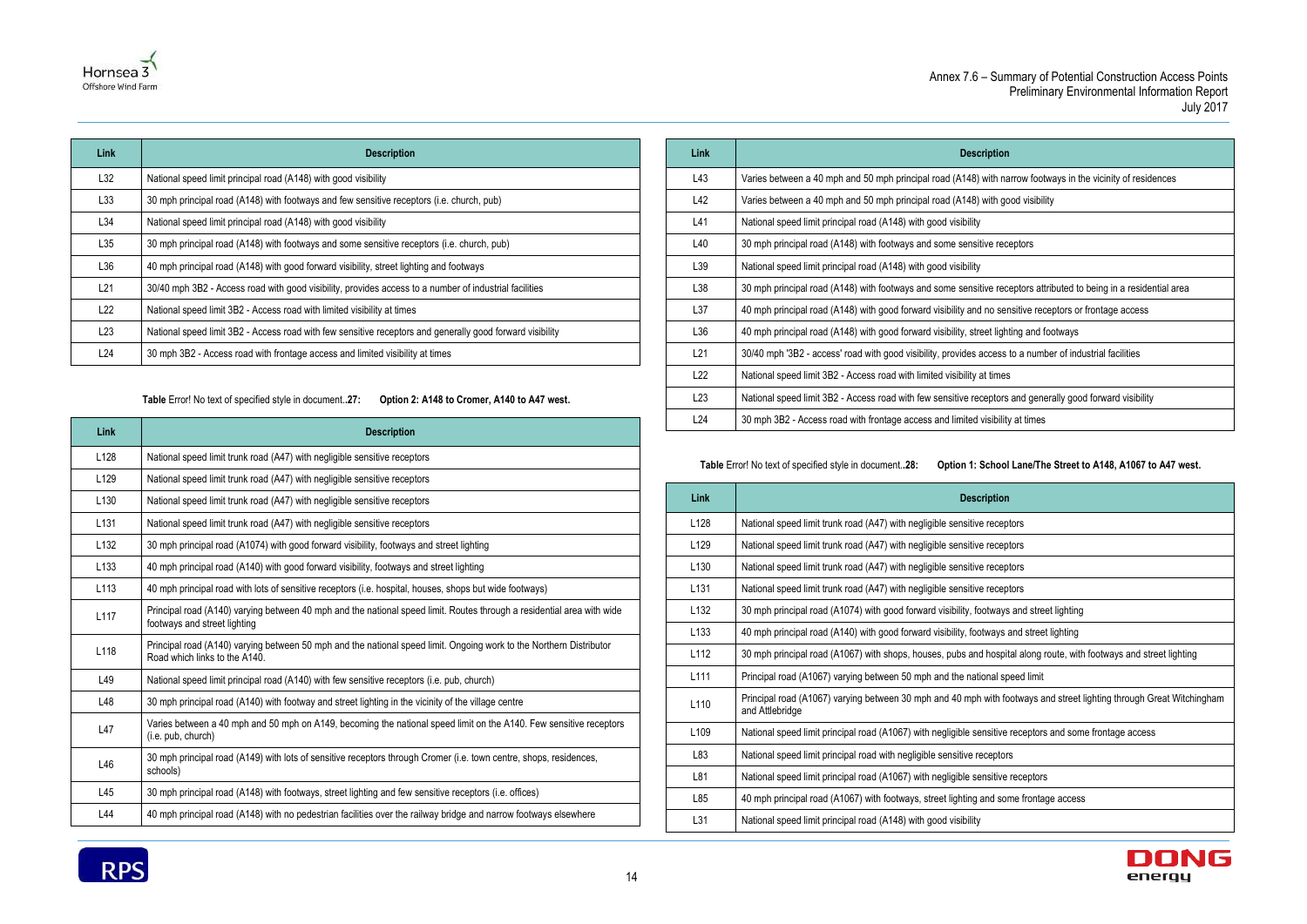

| Link | <b>Description</b>                                                                                        |
|------|-----------------------------------------------------------------------------------------------------------|
| L32  | National speed limit principal road (A148) with good visibility                                           |
| L33  | 30 mph principal road (A148) with footways and few sensitive receptors (i.e. church, pub)                 |
| L34  | National speed limit principal road (A148) with good visibility                                           |
| L35  | 30 mph principal road (A148) with footways and some sensitive receptors (i.e. church, pub)                |
| L36  | 40 mph principal road (A148) with good forward visibility, street lighting and footways                   |
| L21  | 30/40 mph 3B2 - Access road with good visibility, provides access to a number of industrial facilities    |
| L22  | National speed limit 3B2 - Access road with limited visibility at times                                   |
| L23  | National speed limit 3B2 - Access road with few sensitive receptors and generally good forward visibility |
| L24  | 30 mph 3B2 - access road with frontage access and limited visibility at times                             |
| L26  | National speed limit single track road with good visibility and no sensitive receptors                    |

<span id="page-18-0"></span>

**Table** Error! No text of specified style in document.**.29: Option 2: School Lane/The Street, A148 to Cromer, A140 to A47 west.**

| Link             | <b>Description</b>                                                                                                                                     |
|------------------|--------------------------------------------------------------------------------------------------------------------------------------------------------|
| L <sub>128</sub> | National speed limit trunk road (A47) with negligible sensitive receptors                                                                              |
| L129             | National speed limit trunk road (A47) with negligible sensitive receptors                                                                              |
| L <sub>130</sub> | National speed limit trunk road (A47) with negligible sensitive receptors                                                                              |
| L <sub>131</sub> | National speed limit trunk road (A47) with negligible sensitive receptors                                                                              |
| L <sub>132</sub> | 30 mph principal road (A1074) with good forward visibility, footways and street lighting                                                               |
| L <sub>133</sub> | 40 mph principal road (A140) with good forward visibility, footways and street lighting                                                                |
| L113             | 40 mph principal road with lots of sensitive receptors (i.e. hospital, houses, shops but wide footways)                                                |
| L117             | Principal road (A140) varying between 40 mph and the national speed limit. Routes through a residential area with wide<br>footways and street lighting |
| L118             | Principal road (A140) varying between 50 mph and the national speed limit. Ongoing work to the Northern Distributor<br>Road which links to the A140.   |
| L49              | National speed limit principal road (A140) with few sensitive receptors (i.e. pub, church)                                                             |
| L48              | 30 mph principal road (A140) with footway and street lighting in the vicinity of the village centre                                                    |
| L47              | Varies between a 40 mph and 50 mph on A149, becoming the national speed limit on the A140. Few sensitive receptors<br>(i.e. pub, church)               |
| L46              | 30 mph principal road (A149) with lots of sensitive receptors through Cromer (i.e. town centre, shops, residences,<br>schools)                         |
| L45              | 30 mph principal road (A148) with footways, street lighting and few sensitive receptors (i.e. offices)                                                 |

| <b>Description</b>                                                                                                |
|-------------------------------------------------------------------------------------------------------------------|
| 40 mph principal road (A148) with no pedestrian facilities over the railway bridge and narrow footways elsewhere  |
| Varies between a 40 mph and 50 mph principal road (A148) with narrow footways in the vicinity of residences       |
| Varies between a 40 mph and 50 mph principal road (A148) with good visibility                                     |
| National speed limit principal road (A148) with good visibility                                                   |
| 30 mph principal road (A148) with footways and some sensitive receptors                                           |
| National speed limit principal road (A148) with good visibility                                                   |
| 30 mph principal road (A148) with footways and some sensitive receptors attributed to being in a residential area |
| 40 mph principal road (A148) with good forward visibility and no sensitive receptors or frontage access           |
| 40 mph principal road (A148) with good forward visibility, street lighting and footways                           |
| 30/40 mph 3B2 - Access road with good visibility, provides access to a number of industrial facilities            |
| National speed limit 3B2 - Access road with limited visibility at times                                           |
| National speed limit 3B2 - Access road with few sensitive receptors and generally good forward visibility         |
| 30 mph 3B2 - Access road with frontage access and limited visibility at times                                     |
| National speed limit single track road with good visibility and no sensitive receptors                            |
|                                                                                                                   |

**Table** Error! No text of specified style in document.**.30: Option 3: Hole Farm Road/B1149/A148, A1067 to A47 west.**

<span id="page-18-1"></span>

| Link             | <b>Description</b>                                                                                                                      |
|------------------|-----------------------------------------------------------------------------------------------------------------------------------------|
| L <sub>128</sub> | National speed limit trunk road (A47) with negligible sensitive receptors                                                               |
| L <sub>129</sub> | National speed limit trunk road (A47) with negligible sensitive receptors                                                               |
| L <sub>130</sub> | National speed limit trunk road (A47) with negligible sensitive receptors                                                               |
| L <sub>131</sub> | National speed limit trunk road (A47) with negligible sensitive receptors                                                               |
| L <sub>132</sub> | 30 mph principal road (A1074) with good forward visibility, footways and street lighting                                                |
| L <sub>133</sub> | 40 mph principal road (A140) with good forward visibility, footways and street lighting                                                 |
| L112             | 30 mph principal road (A1067) with shops, houses, pubs and hospital along route, with footways and street lighting                      |
| L <sub>111</sub> | Principal road (A1067) varying between 50 mph and the national speed limit                                                              |
| L <sub>110</sub> | Principal road (A1067) varying between 30 mph and 40 mph with footways and street lighting through Great Witchingham<br>and Attlebridge |
| L109             | National speed limit principal road (A1067) with negligible sensitive receptors and some frontage access                                |
| L83              | National speed limit principal road with negligible sensitive receptors                                                                 |
| L81              | National speed limit principal road (A1067) with negligible sensitive receptors                                                         |
|                  |                                                                                                                                         |



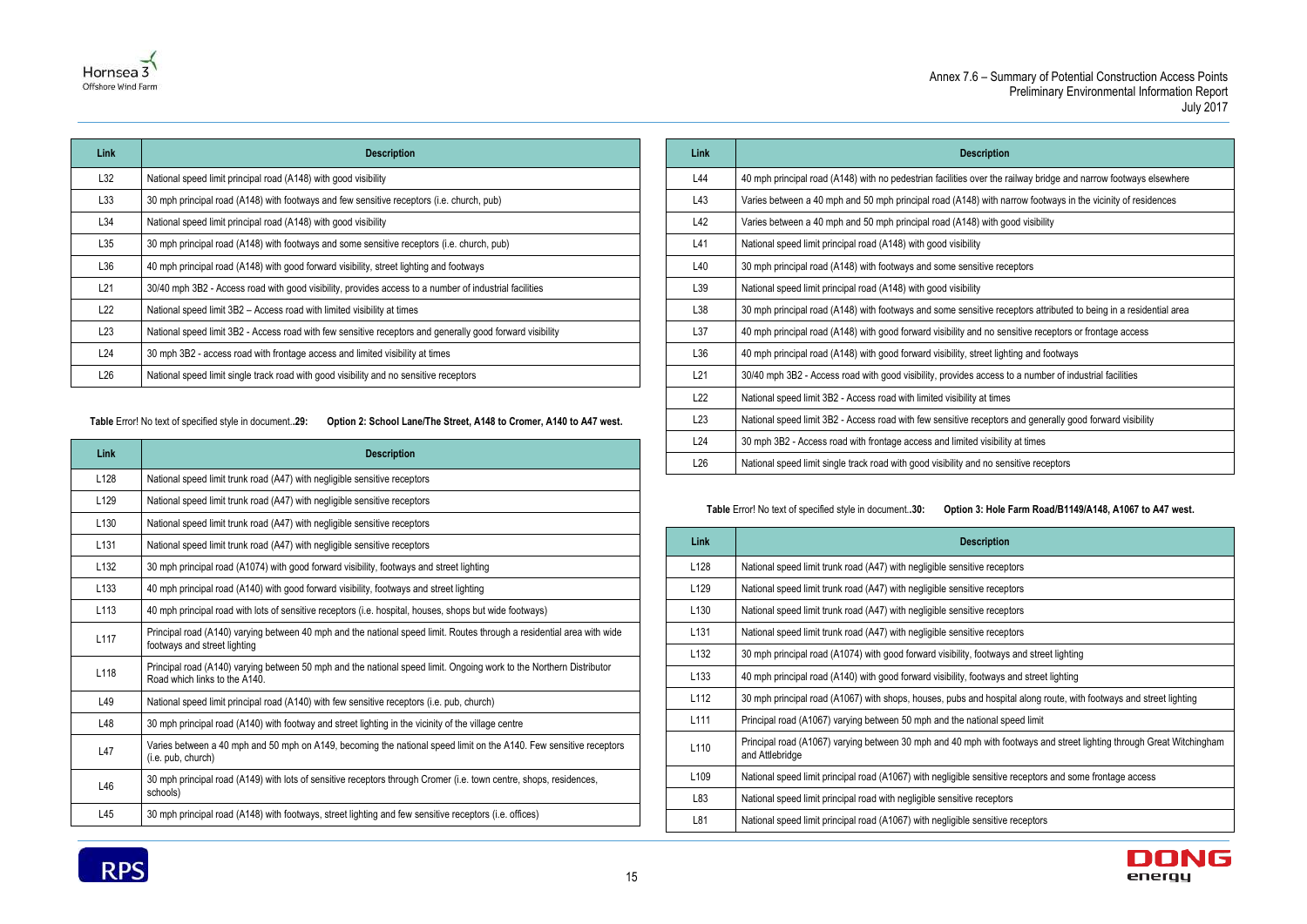| ption                                                 |
|-------------------------------------------------------|
| I few sensitive receptors (i.e. offices)              |
| the railway bridge and narrow footways elsewhere      |
| ith narrow footways in the vicinity of residences     |
| ith good visibility                                   |
|                                                       |
| e receptors                                           |
|                                                       |
| e receptors attributed to being in a residential area |
| o sensitive receptors or frontage access              |
| t lighting and footways                               |
| dential area                                          |
| limited visibility on some bends                      |
| carriageway within residential areas                  |
| ome bends                                             |
| o sensitive receptors                                 |



| Link            | <b>Description</b>                                                                               |
|-----------------|--------------------------------------------------------------------------------------------------|
| L85             | 40 mph principal road (A1067) with footways, street lighting and some frontage access            |
| L31             | National speed limit principal road (A148) with good visibility                                  |
| L32             | National speed limit principal road (A148) with good visibility                                  |
| L33             | 30 mph principal road (A148) with footways and few sensitive receptors (i.e. church, pub)        |
| L34             | National speed limit principal road (A148) with good visibility                                  |
| L35             | 30 mph principal road (A148) with footways and some sensitive receptors (i.e. church, pub)       |
| L57             | 30 mph 3A2 - MD road with footways and street lighting in residential area                       |
| L58             | National speed limit 3A2 - MD road with no street lighting and limited visibility on some bends  |
| L59             | 30 mph 3A2 - MD road with narrow footway to the west of the carriageway within residential areas |
| L28             | Single track national speed limit road with limited visibility on some bends                     |
| L <sub>26</sub> | National speed limit single track road with good visibility and no sensitive receptors           |

<span id="page-19-0"></span>**Table** Error! No text of specified style in document.**.31: Option 4: Hole Farm Road/B1149/A148, Cromer to A140 and A47 west.**

| Link             | <b>Description</b>                                                                                                                                     |
|------------------|--------------------------------------------------------------------------------------------------------------------------------------------------------|
| L <sub>128</sub> | National speed limit trunk road (A47) with negligible sensitive receptors                                                                              |
| L <sub>129</sub> | National speed limit trunk road (A47) with negligible sensitive receptors                                                                              |
| L <sub>130</sub> | National speed limit trunk road (A47) with negligible sensitive receptors                                                                              |
| L <sub>131</sub> | National speed limit trunk road (A47) with negligible sensitive receptors                                                                              |
| L <sub>132</sub> | 30 mph principal road (A1074) with good forward visibility, footways and street lighting                                                               |
| L <sub>133</sub> | 40 mph principal road (A140) with good forward visibility, footways and street lighting                                                                |
| L <sub>113</sub> | 40 mph principal road with lots of sensitive receptors (i.e. hospital, houses, shops but wide footways)                                                |
| L <sub>117</sub> | Principal road (A140) varying between 40 mph and the national speed limit. Routes through a residential area with wide<br>footways and street lighting |
| L118             | Principal road (A140) varying between 50 mph and the national speed limit. Ongoing work to the Northern Distributor<br>Road which links to the A140.   |
| L49              | National speed limit principal road (A140) with few sensitive receptors (i.e. pub, church)                                                             |
| L48              | 30 mph principal road (A140) with footway and street lighting in the vicinity of the village centre                                                    |
| L47              | Varies between a 40 mph and 50 mph on A149, becoming the national speed limit on the A140. Few sensitive receptors<br>(i.e. pub, church)               |
| L46              | 30 mph principal road (A149) with lots of sensitive receptors through Cromer (i.e. town centre, shops, residences,<br>schools)                         |

| <b>Description</b>                                                                                                |
|-------------------------------------------------------------------------------------------------------------------|
| 30 mph principal road (A148) with footways, street lighting and few sensitive receptors (i.e. offices)            |
| 40 mph principal road (A148) with no pedestrian facilities over the railway bridge and narrow footways elsewhere  |
| Varies between a 40 mph and 50 mph principal road (A148) with narrow footways in the vicinity of residences       |
| Varies between a 40 mph and 50 mph principal road (A148) with good visibility                                     |
| National speed limit principal road (A148) with good visibility                                                   |
| 30 mph principal road (A148) with footways and some sensitive receptors                                           |
| National speed limit principal road (A148) with good visibility                                                   |
| 30 mph principal road (A148) with footways and some sensitive receptors attributed to being in a residential area |
| 40 mph principal road (A148) with good forward visibility and no sensitive receptors or frontage access           |
| 40 mph principal road (A148) with good forward visibility, street lighting and footways                           |
| 30 mph 3A2 - MD road with footways and street lighting in residential area                                        |
| National speed limit 3A2 - MD road with no street lighting and limited visibility on some bends                   |
| 30 mph 3A2 - MD road with narrow footway to the west of the carriageway within residential areas                  |
| Single track national speed limit road with limited visibility on some bends                                      |
| National speed limit single track road with good visibility and no sensitive receptors                            |
|                                                                                                                   |

**Table** Error! No text of specified style in document.**.32: Option 1: School Lane/The Street to A148, A1067 to A47 west.**

<span id="page-19-1"></span>

| Link             | <b>Description</b>                                                                                                                      |
|------------------|-----------------------------------------------------------------------------------------------------------------------------------------|
| L <sub>128</sub> | National speed limit trunk road (A47) with negligible sensitive receptors                                                               |
| L <sub>129</sub> | National speed limit trunk road (A47) with negligible sensitive receptors                                                               |
| L <sub>130</sub> | National speed limit trunk road (A47) with negligible sensitive receptors                                                               |
| L <sub>131</sub> | National speed limit trunk road (A47) with negligible sensitive receptors                                                               |
| L <sub>132</sub> | 30 mph principal road (A1074) with good forward visibility, footways and street lighting                                                |
| L <sub>133</sub> | 40 mph principal road (A140) with good forward visibility, footways and street lighting                                                 |
| L <sub>112</sub> | 30 mph principal road (A1067) with shops, houses, pubs and hospital along route, with footways and street lighting                      |
| L <sub>111</sub> | Principal road (A1067) varying between 50 mph and the national speed limit                                                              |
| L <sub>110</sub> | Principal road (A1067) varying between 30 mph and 40 mph with footways and street lighting through Great Witchingham<br>and Attlebridge |
| L <sub>109</sub> | National speed limit principal road (A1067) with negligible sensitive receptors and some frontage access                                |
| L83              | National speed limit principal road with negligible sensitive receptors                                                                 |
|                  |                                                                                                                                         |

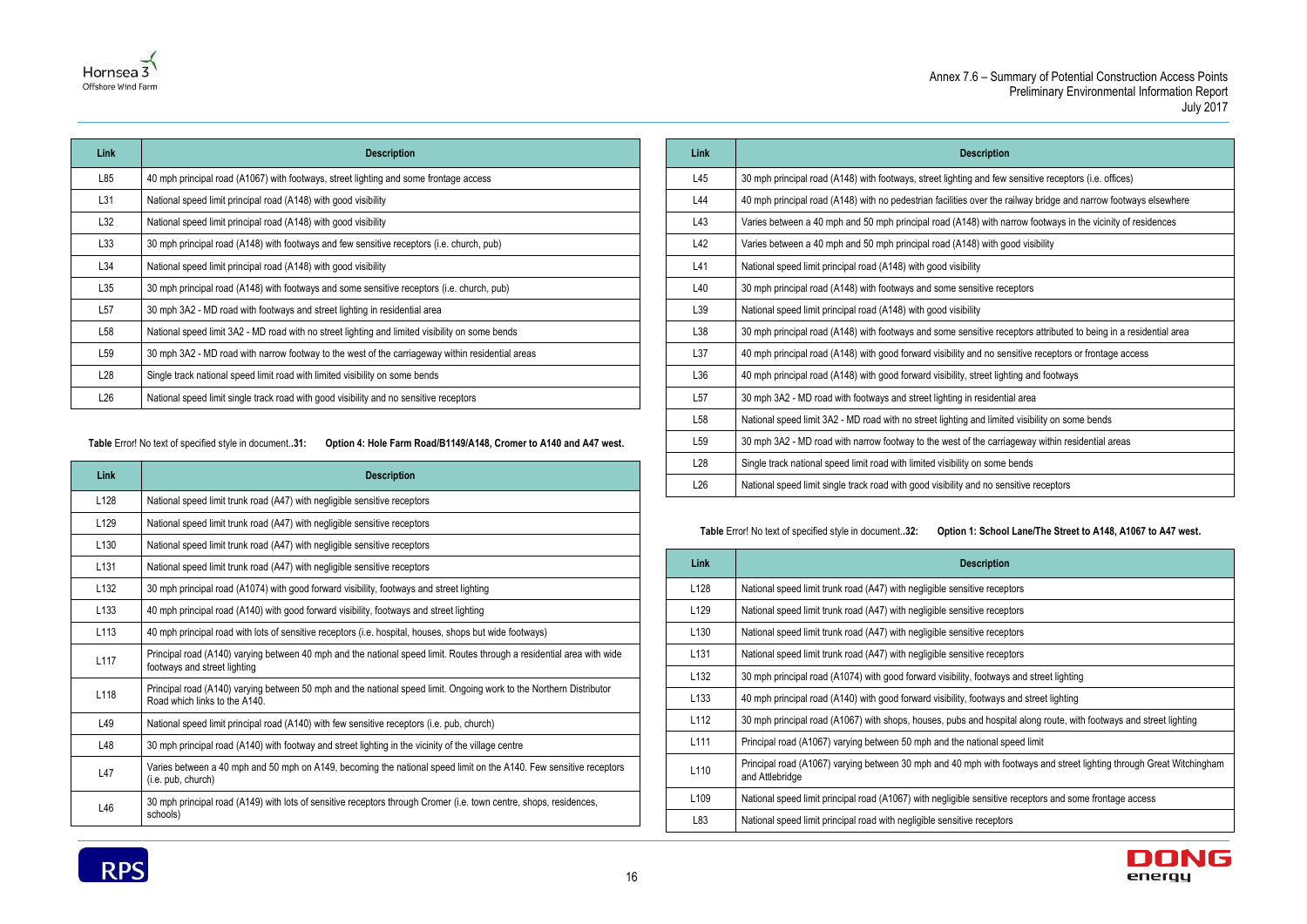

| Link            | <b>Description</b>                                                                                        |
|-----------------|-----------------------------------------------------------------------------------------------------------|
| L81             | National speed limit principal road (A1067) with negligible sensitive receptors                           |
| L85             | 40 mph principal road (A1067) with footways, street lighting and some frontage access                     |
| L31             | National speed limit principal road (A148) with good visibility                                           |
| L32             | National speed limit principal road (A148) with good visibility                                           |
| L33             | 30 mph principal road (A148) with footways and few sensitive receptors (i.e. church, pub)                 |
| L34             | National speed limit principal road (A148) with good visibility                                           |
| L35             | 30 mph principal road (A148) with footways and some sensitive receptors (i.e. church, pub)                |
| L36             | 40 mph principal road (A148) with good forward visibility, street lighting and footways                   |
| L21             | 30/40 mph 3B2 - Access road with good visibility, provides access to several industrial facilities        |
| L22             | National speed limit 3B2 - Access road with limited visibility at times                                   |
| L <sub>23</sub> | National speed limit 3B2 - Access road with few sensitive receptors and generally good forward visibility |
| L24             | 30 mph 3B2 - Access road with frontage access and limited visibility at times                             |
| L26             | National speed limit single track road with good visibility and no sensitive receptors                    |
| L <sub>28</sub> | Single track national speed limit road with limited visibility on some bends                              |

### <span id="page-20-0"></span>**Table** Error! No text of specified style in document.**.33: Option 2: School Lane/The Street, A148 to Cromer, A140 to A47 west.**

| Link             | <b>Description</b>                                                                                                                                     |
|------------------|--------------------------------------------------------------------------------------------------------------------------------------------------------|
| L128             | National speed limit trunk road (A47) with negligible sensitive receptors                                                                              |
| L <sub>129</sub> | National speed limit trunk road (A47) with negligible sensitive receptors                                                                              |
| L <sub>130</sub> | National speed limit trunk road (A47) with negligible sensitive receptors                                                                              |
| L <sub>131</sub> | National speed limit trunk road (A47) with negligible sensitive receptors                                                                              |
| L <sub>132</sub> | 30 mph principal road (A1074) with good forward visibility, footways and street lighting                                                               |
| L <sub>133</sub> | 40 mph principal road (A140) with good forward visibility, footways and street lighting                                                                |
| L113             | 40 mph principal road with lots of sensitive receptors (i.e. hospital, houses, shops but wide footways)                                                |
| L <sub>117</sub> | Principal road (A140) varying between 40 mph and the national speed limit. Routes through a residential area with wide<br>footways and street lighting |
| L118             | Principal road (A140) varying between 50 mph and the national speed limit. Ongoing work to the Northern Distributor<br>Road which links to the A140.   |
| L49              | National speed limit principal road (A140) with few sensitive receptors (i.e. pub, church)                                                             |
| L48              | 30 mph principal road (A140) with footway and street lighting in the vicinity of the village centre                                                    |

| Link            | <b>Description</b>                                                                                                                       |
|-----------------|------------------------------------------------------------------------------------------------------------------------------------------|
| L47             | Varies between a 40 mph and 50 mph on A149, becoming the national speed limit on the A140. Few sensitive receptors<br>(i.e. pub, church) |
| L46             | 30 mph principal road (A149) with lots of sensitive receptors through Cromer (i.e. town centre, shops, residences,<br>schools)           |
| L45             | 30 mph principal road (A148) with footways, street lighting and few sensitive receptors (i.e. offices)                                   |
| L44             | 40 mph principal road (A148) with no pedestrian facilities over the railway bridge and narrow footways elsewhere                         |
| L43             | Varies between a 40 mph and 50 mph principal road (A148) with narrow footways in the vicinity of residences                              |
| L42             | Varies between a 40 mph and 50 mph principal road (A148) with good visibility                                                            |
| L41             | National speed limit principal road (A148) with good visibility                                                                          |
| L40             | 30 mph principal road (A148) with footways and some sensitive receptors                                                                  |
| L39             | National speed limit principal road (A148) with good visibility                                                                          |
| L38             | 30 mph principal road (A148) with footways and some sensitive receptors attributed to being in a residential area                        |
| L37             | 40 mph principal road (A148) with good forward visibility and no sensitive receptors or frontage access                                  |
| L36             | 40 mph principal road (A148) with good forward visibility, street lighting and footways                                                  |
| L21             | 30/40 mph 3B2 - Access road with good visibility, provides access to several industrial facilities                                       |
| L22             | National speed limit 3B2 - Access road with limited visibility at times                                                                  |
| L23             | National speed limit 3B2 - Access road with few sensitive receptors and generally good forward visibility                                |
| L24             | 30 mph 3B2 - Access road with frontage access and limited visibility at times                                                            |
| L26             | National speed limit single track road with good visibility and no sensitive receptors                                                   |
| L <sub>28</sub> | Single track national speed limit road with limited visibility on some bends                                                             |

# <span id="page-20-1"></span>**Table** Error! No text of specified style in document.**.34: Option 3: Via Hole Farm Road, B1149, A148 to A1067 and A47 west.**

| Link             | <b>Description</b>                                                                                                 |
|------------------|--------------------------------------------------------------------------------------------------------------------|
| L <sub>128</sub> | National speed limit trunk road (A47) with negligible sensitive receptors                                          |
| L <sub>129</sub> | National speed limit trunk road (A47) with negligible sensitive receptors                                          |
| L <sub>130</sub> | National speed limit trunk road (A47) with negligible sensitive receptors                                          |
| L <sub>131</sub> | National speed limit trunk road (A47) with negligible sensitive receptors                                          |
| L <sub>132</sub> | 30 mph principal road (A1074) with good forward visibility, footways and street lighting                           |
| L <sub>133</sub> | 40 mph principal road (A140) with good forward visibility, footways and street lighting                            |
| L112             | 30 mph principal road (A1067) with shops, houses, pubs and hospital along route, with footways and street lighting |

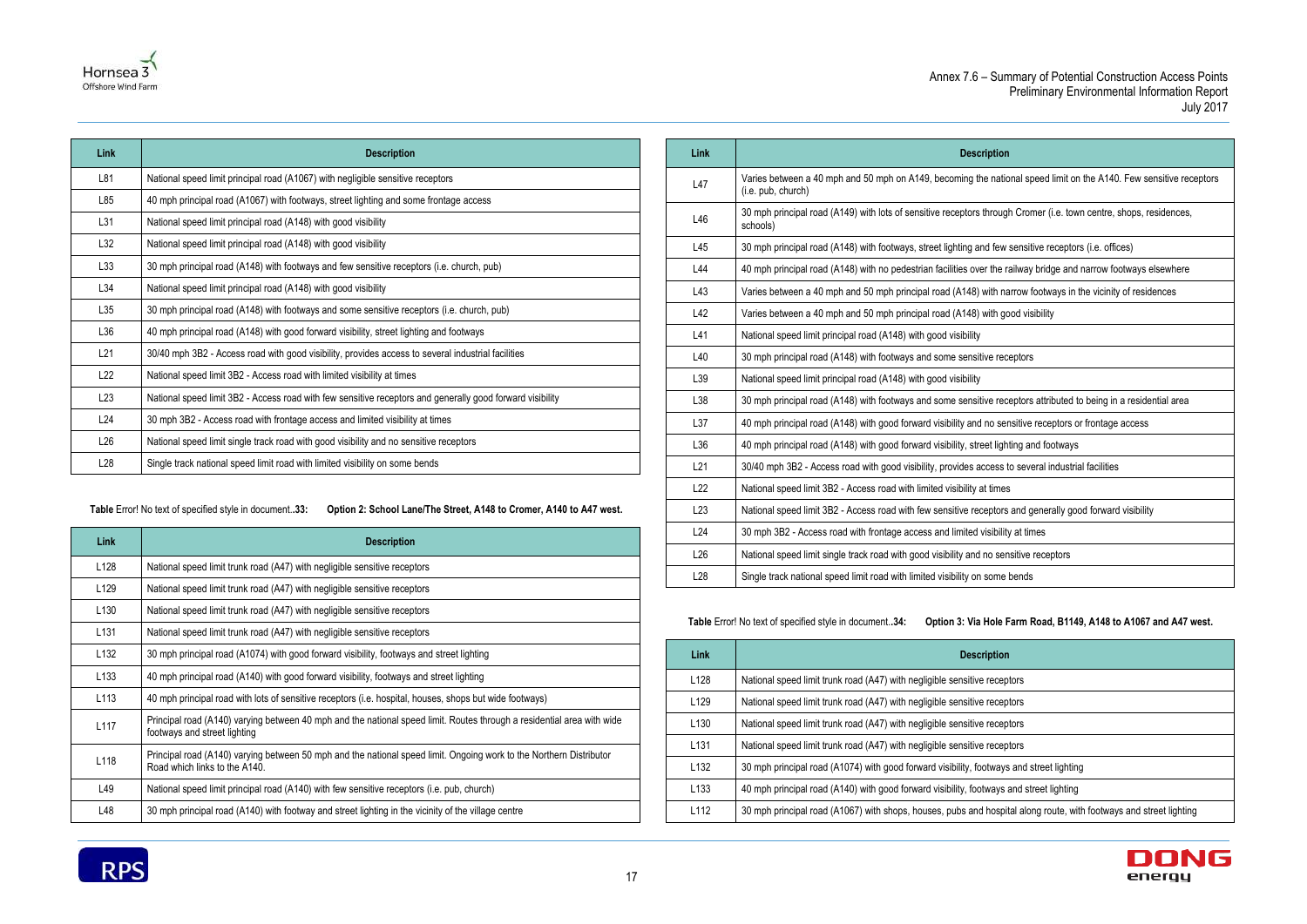



| Link             | <b>Description</b>                                                                                                                      |  |
|------------------|-----------------------------------------------------------------------------------------------------------------------------------------|--|
| L111             | Principal road (A1067) varying between 50 mph and the national speed limit                                                              |  |
| L <sub>110</sub> | Principal road (A1067) varying between 30 mph and 40 mph with footways and street lighting through Great Witchingham<br>and Attlebridge |  |
| L <sub>109</sub> | National speed limit principal road (A1067) with negligible sensitive receptors and some frontage access                                |  |
| L83              | National speed limit principal road with negligible sensitive receptors                                                                 |  |
| L81              | National speed limit principal road (A1067) with negligible sensitive receptors                                                         |  |
| L85              | 40 mph principal road (A1067) with footways, street lighting and some frontage access                                                   |  |
| L31              | National speed limit principal road (A148) with good visibility                                                                         |  |
| L32              | National speed limit principal road (A148) with good visibility                                                                         |  |
| L33              | 30 mph principal road (A148) with footways and few sensitive receptors (i.e. church, pub)                                               |  |
| L34              | National speed limit principal road (A148) with good visibility                                                                         |  |
| L35              | 30 mph principal road (A148) with footways and some sensitive receptors (i.e. church, pub)                                              |  |

| LJ4 | National speed limit principal road (A140) with good visibility                                  |
|-----|--------------------------------------------------------------------------------------------------|
| L35 | 30 mph principal road (A148) with footways and some sensitive receptors (i.e. church, pub)       |
| L57 | 30 mph 3A2 - MD road with footways and street lighting in residential area                       |
| L58 | National speed limit 3A2 - MD road with no street lighting and limited visibility on some bends  |
| L59 | 30 mph 3A2 - MD road with narrow footway to the west of the carriageway within residential areas |
| L28 | Single track national speed limit road with limited visibility on some bends                     |

<span id="page-21-0"></span>**Table** Error! No text of specified style in document.**.35: Option 4: Via Hole Farm Road, B1149, A148 to Cromer, A140 to A47 west.**

| Link             | <b>Description</b>                                                                                                                                     |
|------------------|--------------------------------------------------------------------------------------------------------------------------------------------------------|
| L128             | National speed limit trunk road (A47) with negligible sensitive receptors                                                                              |
| L129             | National speed limit trunk road (A47) with negligible sensitive receptors                                                                              |
| L130             | National speed limit trunk road (A47) with negligible sensitive receptors                                                                              |
| L <sub>131</sub> | National speed limit trunk road (A47) with negligible sensitive receptors                                                                              |
| L132             | 30 mph principal road (A1074) with good forward visibility, footways and street lighting                                                               |
| L <sub>133</sub> | 40 mph principal road (A140) with good forward visibility, footways and street lighting                                                                |
| L113             | 40 mph principal road with lots of sensitive receptors (i.e. hospital, houses, shops but wide footways)                                                |
| L <sub>117</sub> | Principal road (A140) varying between 40 mph and the national speed limit. Routes through a residential area with wide<br>footways and street lighting |
| L118             | Principal road (A140) varying between 50 mph and the national speed limit. Ongoing work to the Northern Distributor<br>Road which links to the A140.   |

| Link            | <b>Description</b>                                                                                                                       |
|-----------------|------------------------------------------------------------------------------------------------------------------------------------------|
| L49             | National speed limit principal road (A140) with few sensitive receptors (i.e. pub, church)                                               |
| L48             | 30 mph principal road (A140) with footway and street lighting in the vicinity of the village centre                                      |
| L47             | Varies between a 40 mph and 50 mph on A149, becoming the national speed limit on the A140. Few sensitive receptors<br>(i.e. pub, church) |
| L46             | 30 mph principal road (A149) with lots of sensitive receptors through Cromer (i.e. town centre, shops, residences,<br>schools)           |
| L45             | 30 mph principal road (A148) with footways, street lighting and few sensitive receptors (i.e. offices)                                   |
| L44             | 40 mph principal road (A148) with no pedestrian facilities over the railway bridge and narrow footways elsewhere                         |
| L43             | Varies between a 40 mph and 50 mph principal road (A148) with narrow footways in the vicinity of residences                              |
| L42             | Varies between a 40 mph and 50 mph principal road (A148) with good visibility                                                            |
| L41             | National speed limit principal road (A148) with good visibility                                                                          |
| L40             | 30 mph principal road (A148) with footways and some sensitive receptors                                                                  |
| L39             | National speed limit principal road (A148) with good visibility                                                                          |
| L38             | 30 mph principal road (A148) with footways and some sensitive receptors attributed to being in a residential area                        |
| L37             | 40 mph principal road (A148) with good forward visibility and no sensitive receptors or frontage access                                  |
| L36             | 40 mph principal road (A148) with good forward visibility, street lighting and footways                                                  |
| L57             | 30 mph 3A2 - MD road with footways and street lighting in residential area                                                               |
| L <sub>58</sub> | National speed limit 3A2 - MD road with no street lighting and limited visibility on some bends                                          |
| L <sub>59</sub> | 30 mph 3A2 - MD road with narrow footway to the west of the carriageway within residential areas                                         |
| L <sub>28</sub> | Single track national speed limit road with limited visibility on some bends                                                             |

<span id="page-21-1"></span>**Table** Error! No text of specified style in document.**.36: Option 1: Plumstead Road, B1149, A148 to A1067 and A47 west.**

| Link             | <b>Description</b>                                                                                                 |
|------------------|--------------------------------------------------------------------------------------------------------------------|
| L <sub>128</sub> | National speed limit trunk road (A47) with negligible sensitive receptors                                          |
| L <sub>129</sub> | National speed limit trunk road (A47) with negligible sensitive receptors                                          |
| L <sub>130</sub> | National speed limit trunk road (A47) with negligible sensitive receptors                                          |
| L <sub>131</sub> | National speed limit trunk road (A47) with negligible sensitive receptors                                          |
| L <sub>132</sub> | 30 mph principal road (A1074) with good forward visibility, footways and street lighting                           |
| L <sub>133</sub> | 40 mph principal road (A140) with good forward visibility, footways and street lighting                            |
| L <sub>112</sub> | 30 mph principal road (A1067) with shops, houses, pubs and hospital along route, with footways and street lighting |

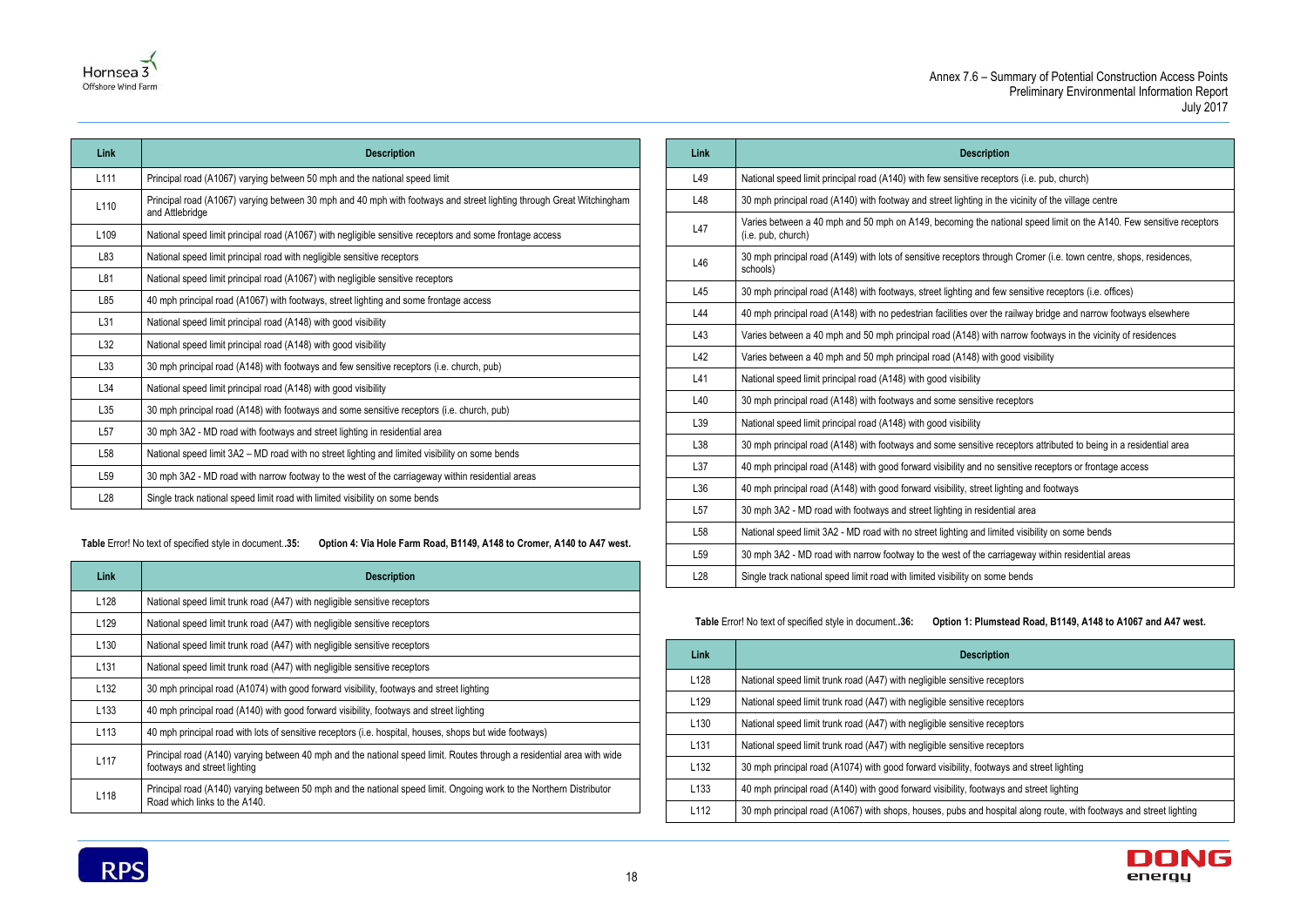



| Link             | <b>Description</b>                                                                                                                      |
|------------------|-----------------------------------------------------------------------------------------------------------------------------------------|
| L <sub>111</sub> | Principal road (A1067) varying between 50 mph and the national speed limit                                                              |
| L <sub>110</sub> | Principal road (A1067) varying between 30 mph and 40 mph with footways and street lighting through Great Witchingham<br>and Attlebridge |
| L <sub>109</sub> | National speed limit principal road (A1067) with negligible sensitive receptors and some frontage access                                |
| L83              | National speed limit principal road with negligible sensitive receptors                                                                 |
| L81              | National speed limit principal road (A1067) with negligible sensitive receptors                                                         |
| L85              | 40 mph principal road (A1067) with footways, street lighting and some frontage access                                                   |
| L31              | National speed limit principal road (A148) with good visibility                                                                         |
| L32              | National speed limit principal road (A148) with good visibility                                                                         |
| L33              | 30 mph principal road (A148) with footways and few sensitive receptors (i.e. church, pub)                                               |
| L34              | National speed limit principal road (A148) with good visibility                                                                         |
| L35              | 30 mph principal road (A148) with footways and some sensitive receptors (i.e. church, pub)                                              |
| L57              | 30 mph 3A2 - MD road with footways and street lighting in residential area                                                              |
| L <sub>58</sub>  | National speed limit 3A2 - MD road with no street lighting and limited visibility on some bends                                         |
| L <sub>59</sub>  | 30 mph 3A2 - MD road with narrow footway to the west of the carriageway within residential areas                                        |

<span id="page-22-0"></span>**Table** Error! No text of specified style in document.**.37: Option 2: Plumstead Road, B1149, A148 to Cromer, A140 and A47 west.**

L29 | National speed limit narrow single carriageway with few passing places to the east

| Link             | <b>Description</b>                                                                                                                                     |
|------------------|--------------------------------------------------------------------------------------------------------------------------------------------------------|
| L <sub>128</sub> | National speed limit trunk road (A47) with negligible sensitive receptors                                                                              |
| L <sub>129</sub> | National speed limit trunk road (A47) with negligible sensitive receptors                                                                              |
| L <sub>130</sub> | National speed limit trunk road (A47) with negligible sensitive receptors                                                                              |
| L <sub>131</sub> | National speed limit trunk road (A47) with negligible sensitive receptors                                                                              |
| L <sub>132</sub> | 30 mph principal road (A1074) with good forward visibility, footways and street lighting                                                               |
| L <sub>133</sub> | 40 mph principal road (A140) with good forward visibility, footways and street lighting                                                                |
| L <sub>113</sub> | 40 mph principal road with lots of sensitive receptors (i.e. hospital, houses, shops but wide footways)                                                |
| L117             | Principal road (A140) varying between 40 mph and the national speed limit. Routes through a residential area with wide<br>footways and street lighting |
| L118             | Principal road (A140) varying between 50 mph and the national speed limit. Ongoing work to the Northern Distributor<br>Road which links to the A140.   |

| Link            | <b>Description</b>                                                                                                                       |
|-----------------|------------------------------------------------------------------------------------------------------------------------------------------|
| L49             | National speed limit principal road (A140) with few sensitive receptors (i.e. pub, church)                                               |
| L48             | 30 mph principal road (A140) with footway and street lighting in the vicinity of the village centre                                      |
| L47             | Varies between a 40 mph and 50 mph on A149, becoming the national speed limit on the A140. Few sensitive receptors<br>(i.e. pub, church) |
| L46             | 30 mph principal road (A149) with lots of sensitive receptors through Cromer (i.e. town centre, shops, residences,<br>schools)           |
| L45             | 30 mph principal road (A148) with footways, street lighting and few sensitive receptors (i.e. offices)                                   |
| L44             | 40 mph principal road (A148) with no pedestrian facilities over the railway bridge and narrow footways elsewhere                         |
| L43             | Varies between a 40 mph and 50 mph principal road (A148) with narrow footways in the vicinity of residences                              |
| L42             | Varies between a 40 mph and 50 mph principal road (A148) with good visibility                                                            |
| L41             | National speed limit principal road (A148) with good visibility                                                                          |
| L40             | 30 mph principal road (A148) with footways and some sensitive receptors                                                                  |
| L39             | National speed limit principal road (A148) with good visibility                                                                          |
| L38             | 30 mph principal road (A148) with footways and some sensitive receptors attributed to being in a residential area                        |
| L37             | 40 mph principal road (A148) with good forward visibility and no sensitive receptors or frontage access                                  |
| L36             | 40 mph principal road (A148) with good forward visibility, street lighting and footways                                                  |
| L57             | 30 mph 3A2 - MD road with footways and street lighting in residential area                                                               |
| L <sub>58</sub> | National speed limit 3A2 - MD road with no street lighting and limited visibility on some bends                                          |
| L <sub>59</sub> | 30 mph 3A2 - MD road with narrow footway to the west of the carriageway within residential areas                                         |
| L <sub>29</sub> | National speed limit narrow single carriageway with few passing places to the east                                                       |

**Table** Error! No text of specified style in document.**.38: Option 1: Sweetbriar Lane/B1149/A148/A1067 to A47 West.**

<span id="page-22-1"></span>

| Link             | <b>Description</b>                                                                                                 |
|------------------|--------------------------------------------------------------------------------------------------------------------|
| L <sub>128</sub> | National speed limit trunk road (A47) with negligible sensitive receptors                                          |
| L <sub>129</sub> | National speed limit trunk road (A47) with negligible sensitive receptors                                          |
| L <sub>130</sub> | National speed limit trunk road (A47) with negligible sensitive receptors                                          |
| L <sub>131</sub> | National speed limit trunk road (A47) with negligible sensitive receptors                                          |
| L <sub>132</sub> | 30 mph principal road (A1074) with good forward visibility, footways and street lighting                           |
| L <sub>133</sub> | 40 mph principal road (A140) with good forward visibility, footways and street lighting                            |
| L112             | 30 mph principal road (A1067) with shops, houses, pubs and hospital along route, with footways and street lighting |

**RPS**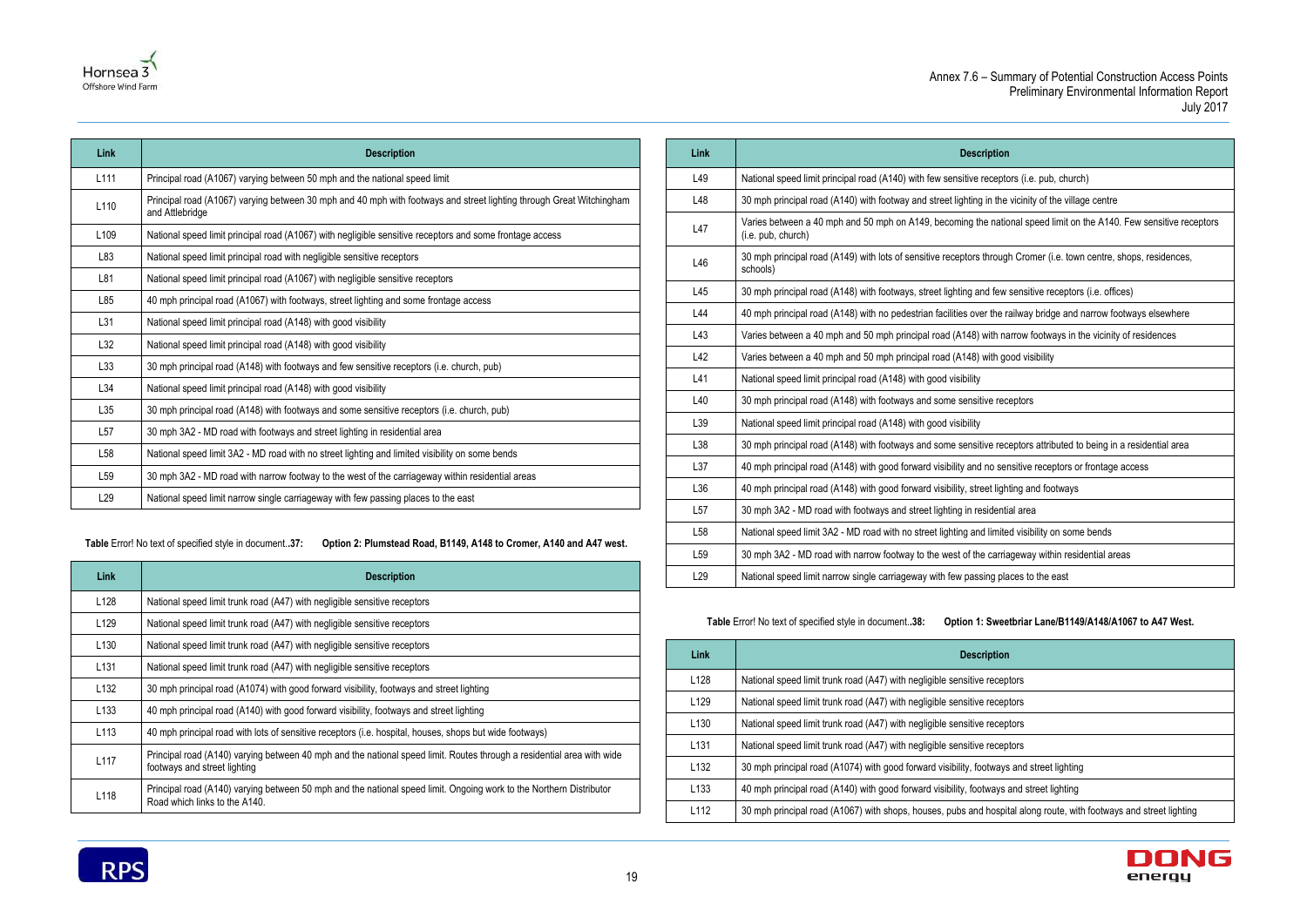



| Link |                                                 |
|------|-------------------------------------------------|
| L49  | National speed limit principal road (A140) with |

| <b>Link</b>      | <b>Description</b>                                                                                                                      |
|------------------|-----------------------------------------------------------------------------------------------------------------------------------------|
| L111             | Principal road (A1067) varying between 50 mph and the national speed limit                                                              |
| L110             | Principal road (A1067) varying between 30 mph and 40 mph with footways and street lighting through Great Witchingham<br>and Attlebridge |
| L <sub>109</sub> | National speed limit principal road (A1067) with negligible sensitive receptors and some frontage access                                |
| L83              | National speed limit principal road with negligible sensitive receptors                                                                 |
| L81              | National speed limit principal road (A1067) with negligible sensitive receptors                                                         |
| L85              | 40 mph principal road (A1067) with footways, street lighting and some frontage access                                                   |
| L31              | National speed limit principal road (A148) with good visibility                                                                         |
| L32              | National speed limit principal road (A148) with good visibility                                                                         |
| L33              | 30 mph principal road (A148) with footways and few sensitive receptors (i.e. church, pub)                                               |
| L34              | National speed limit principal road (A148) with good visibility                                                                         |
| L35              | 30 mph principal road (A148) with footways and some sensitive receptors (i.e. church, pub)                                              |
| L57              | 30 mph 3A2 - MD road with footways and street lighting in residential area                                                              |
| L <sub>58</sub>  | National speed limit 3A2 - MD road with no street lighting and limited visibility on some bends                                         |
| L <sub>59</sub>  | 30 mph 3A2 - MD road with narrow footway to the west of the carriageway within residential areas                                        |
| L30              | National speed limit narrow single carriageway with generally good visibility; however, is limited on some bends                        |

<span id="page-23-0"></span>**Table** Error! No text of specified style in document.**.39: Option 2: Sweetbriar Lane/B1149/A148/Cromer/A140 to A47 West.**

| Link             | <b>Description</b>                                                                                                                                     |
|------------------|--------------------------------------------------------------------------------------------------------------------------------------------------------|
| L128             | National speed limit trunk road (A47) with negligible sensitive receptors                                                                              |
| L <sub>129</sub> | National speed limit trunk road (A47) with negligible sensitive receptors                                                                              |
| L <sub>130</sub> | National speed limit trunk road (A47) with negligible sensitive receptors                                                                              |
| L <sub>131</sub> | National speed limit trunk road (A47) with negligible sensitive receptors                                                                              |
| L132             | 30 mph principal road (A1074) with good forward visibility, footways and street lighting                                                               |
| L <sub>133</sub> | 40 mph principal road (A140) with good forward visibility, footways and street lighting                                                                |
| L113             | 40 mph principal road with lots of sensitive receptors (i.e. hospital, houses, shops but wide footways)                                                |
| L <sub>117</sub> | Principal road (A140) varying between 40 mph and the national speed limit. Routes through a residential area with wide<br>footways and street lighting |
| L118             | Principal road (A140) varying between 50 mph and the national speed limit. Ongoing work to the Northern Distributor<br>Road which links to the A140.   |

| Link            | <b>Description</b>                                                                                                                       |
|-----------------|------------------------------------------------------------------------------------------------------------------------------------------|
| L49             | National speed limit principal road (A140) with few sensitive receptors (i.e. pub, church)                                               |
| L48             | 30 mph principal road (A140) with footway and street lighting in the vicinity of the village centre                                      |
| L47             | Varies between a 40 mph and 50 mph on A149, becoming the national speed limit on the A140. Few sensitive receptors<br>(i.e. pub, church) |
| L46             | 30 mph principal road (A149) with lots of sensitive receptors through Cromer (i.e. town centre, shops, residences,<br>schools)           |
| L45             | 30 mph principal road (A148) with footways, street lighting and few sensitive receptors (i.e. offices)                                   |
| L44             | 40 mph principal road (A148) with no pedestrian facilities over the railway bridge and narrow footways elsewhere                         |
| L43             | Varies between a 40 mph and 50 mph principal road (A148) with narrow footways in the vicinity of residences                              |
| L42             | Varies between a 40 mph and 50 mph principal road (A148) with good visibility                                                            |
| L41             | National speed limit principal road (A148) with good visibility                                                                          |
| L40             | 30 mph principal road (A148) with footways and some sensitive receptors                                                                  |
| L39             | National speed limit principal road (A148) with good visibility                                                                          |
| L38             | 30 mph principal road (A148) with footways and some sensitive receptors attributed to being in a residential area                        |
| L37             | 40 mph principal road (A148) with good forward visibility and no sensitive receptors or frontage access                                  |
| L36             | 40 mph principal road (A148) with good forward visibility, street lighting and footways                                                  |
| L57             | 30 mph 3A2 - MD road with footways and street lighting in residential area                                                               |
| L <sub>58</sub> | National speed limit 3A2 - MD road with no street lighting and limited visibility on some bends                                          |
| L <sub>59</sub> | 30 mph 3A2 - MD road with narrow footway to the west of the carriageway within residential areas                                         |
| L30             | National speed limit narrow single carriageway with generally good visibility; however, is limited on some bends                         |

**Table** Error! No text of specified style in document.**.40: Option1: B1149/A148 /A1067 to A47 West.**

<span id="page-23-1"></span>

| Link             | <b>Description</b>                                                                                                 |
|------------------|--------------------------------------------------------------------------------------------------------------------|
| L128             | National speed limit trunk road (A47) with negligible sensitive receptors                                          |
| L129             | National speed limit trunk road (A47) with negligible sensitive receptors                                          |
| L <sub>130</sub> | National speed limit trunk road (A47) with negligible sensitive receptors                                          |
| L <sub>131</sub> | National speed limit trunk road (A47) with negligible sensitive receptors                                          |
| L132             | 30 mph principal road (A1074) with good forward visibility, footways and street lighting                           |
| L <sub>133</sub> | 40 mph principal road (A140) with good forward visibility, footways and street lighting                            |
| L <sub>112</sub> | 30 mph principal road (A1067) with shops, houses, pubs and hospital along route, with footways and street lighting |

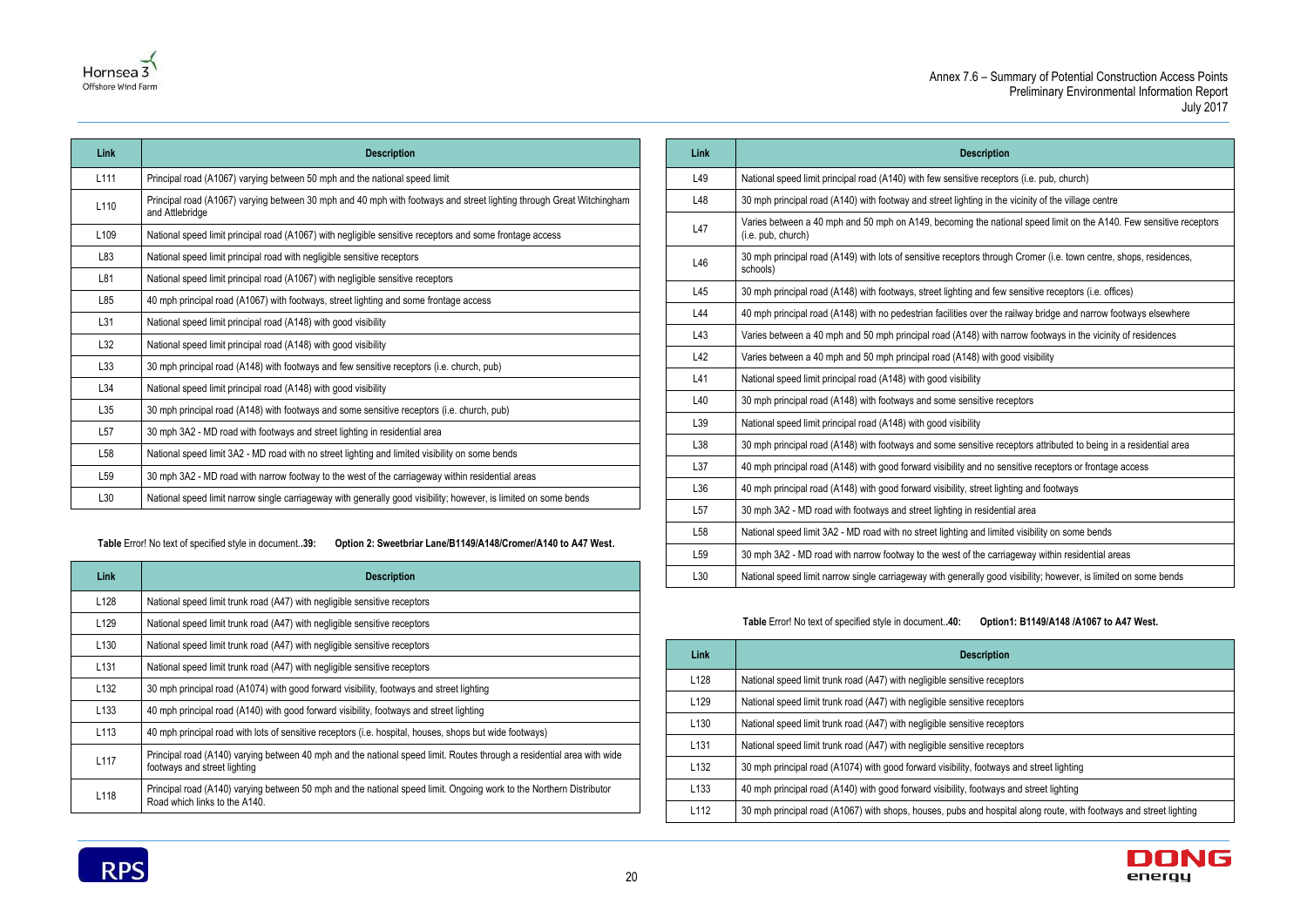



| Link             | <b>Description</b>                                                                                                                      |
|------------------|-----------------------------------------------------------------------------------------------------------------------------------------|
| L <sub>111</sub> | Principal road (A1067) varying between 50 mph and the national speed limit                                                              |
| L <sub>110</sub> | Principal road (A1067) varying between 30 mph and 40 mph with footways and street lighting through Great Witchingham<br>and Attlebridge |
| L <sub>109</sub> | National speed limit principal road (A1067) with negligible sensitive receptors and some frontage access                                |
| L83              | National speed limit principal road with negligible sensitive receptors                                                                 |
| L81              | National speed limit principal road (A1067) with negligible sensitive receptors                                                         |
| L85              | 40 mph principal road (A1067) with footways, street lighting and some frontage access                                                   |
| L31              | National speed limit principal road (A148) with good visibility                                                                         |
| L32              | National speed limit principal road (A148) with good visibility                                                                         |
| L33              | 30 mph principal road (A148) with footways and few sensitive receptors (i.e. church, pub)                                               |
| L34              | National speed limit principal road (A148) with good visibility                                                                         |
| L35              | 30 mph principal road (A148) with footways and some sensitive receptors (i.e. church, pub)                                              |
| L57              | 30 mph 3A2 - MD road with footways and street lighting in residential area                                                              |
| L <sub>58</sub>  | National speed limit 3A2 - MD road with no street lighting and limited visibility on some bends                                         |

| LU L | 30 THRIT 3AZ - MID TOdd WILL TOOLWAYS AND SILEEL IIGHTING IN FESIOENIJAL AFEA                    |
|------|--------------------------------------------------------------------------------------------------|
| -58  | National speed limit 3A2 - MD road with no street lighting and limited visibility on some bends  |
| ۔59∟ | 30 mph 3A2 - MD road with narrow footway to the west of the carriageway within residential areas |
| -60  | National speed limit 3A2 - MD road with no street lighting and limited visibility on some bends  |

**Table** Error! No text of specified style in document.**.41: Option 2: B1149/A148/Cromer/A140 to A47 West.**

<span id="page-24-0"></span>

| Link             | <b>Description</b>                                                                                                                                     |
|------------------|--------------------------------------------------------------------------------------------------------------------------------------------------------|
| L <sub>128</sub> | National speed limit trunk road (A47) with negligible sensitive receptors                                                                              |
| L <sub>129</sub> | National speed limit trunk road (A47) with negligible sensitive receptors                                                                              |
| L <sub>130</sub> | National speed limit trunk road (A47) with negligible sensitive receptors                                                                              |
| L <sub>131</sub> | National speed limit trunk road (A47) with negligible sensitive receptors                                                                              |
| L <sub>132</sub> | 30 mph principal road (A1074) with good forward visibility, footways and street lighting                                                               |
| L <sub>133</sub> | 40 mph principal road (A140) with good forward visibility, footways and street lighting                                                                |
| L113             | Principal road (A140) varying between 40 mph and the national speed limit. Routes through a residential area with wide<br>footways and street lighting |
| L <sub>117</sub> | Principal road (A140) varying between 40 mph and the national speed limit. Routes through a residential area with wide<br>footways and street lighting |
| L <sub>118</sub> | Principal road (A140) varying between 50 mph and the national speed limit. Ongoing work to the Northern Distributor<br>Road which links to the A140.   |

| Link            | <b>Description</b>                                                                                                                       |
|-----------------|------------------------------------------------------------------------------------------------------------------------------------------|
| L49             | National speed limit principal road (A140) with few sensitive receptors (i.e. pub, church)                                               |
| L48             | 30 mph principal road (A140) with footway and street lighting in the vicinity of the village centre                                      |
| L47             | Varies between a 40 mph and 50 mph on A149, becoming the national speed limit on the A140. Few sensitive receptors<br>(i.e. pub, church) |
| L46             | 30 mph principal road (A149) with lots of sensitive receptors through Cromer (i.e. town centre, shops, residences,<br>schools)           |
| L45             | 30 mph principal road (A148) with footways, street lighting and few sensitive receptors (i.e. offices)                                   |
| L44             | 40 mph principal road (A148) with no pedestrian facilities over the railway bridge and narrow footways elsewhere                         |
| L43             | Varies between a 40 mph and 50 mph principal road (A148) with narrow footways in the vicinity of residences                              |
| L42             | Varies between a 40 mph and 50 mph principal road (A148) with good visibility                                                            |
| L41             | National speed limit principal road (A148) with good visibility                                                                          |
| L40             | 30 mph principal road (A148) with footways and some sensitive receptors                                                                  |
| L39             | National speed limit principal road (A148) with good visibility                                                                          |
| L38             | 30 mph principal road (A148) with footways and some sensitive receptors attributed to being in a residential area                        |
| L37             | 40 mph principal road (A148) with good forward visibility and no sensitive receptors or frontage access                                  |
| L36             | 40 mph principal road (A148) with good forward visibility, street lighting and footways                                                  |
| L57             | 30 mph 3A2 - MD road with footways and street lighting in residential area                                                               |
| L <sub>58</sub> | National speed limit 3A2 - M' road with no street lighting and limited visibility on some bends                                          |
| L <sub>59</sub> | 30 mph 3A2 - MD road with narrow footway to the west of the carriageway within residential areas                                         |
| L60             | National speed limit 3A2 - MD road with no street lighting and limited visibility on some bends                                          |

### **Table** Error! No text of specified style in document.**.42: Option 1: B1354/A148/A1067 to A47 West.**

<span id="page-24-1"></span>

| Link             | <b>Description</b>                                                                                                 |
|------------------|--------------------------------------------------------------------------------------------------------------------|
| L128             | National speed limit trunk road (A47) with negligible sensitive receptors                                          |
| L <sub>129</sub> | National speed limit trunk road (A47) with negligible sensitive receptors                                          |
| L <sub>130</sub> | National speed limit trunk road (A47) with negligible sensitive receptors                                          |
| L <sub>131</sub> | National speed limit trunk road (A47) with negligible sensitive receptors                                          |
| L <sub>132</sub> | 30 mph principal road (A1074) with good forward visibility, footways and street lighting                           |
| L <sub>133</sub> | 40 mph principal road (A140) with good forward visibility, footways and street lighting                            |
| L <sub>112</sub> | 30 mph principal road (A1067) with shops, houses, pubs and hospital along route, with footways and street lighting |

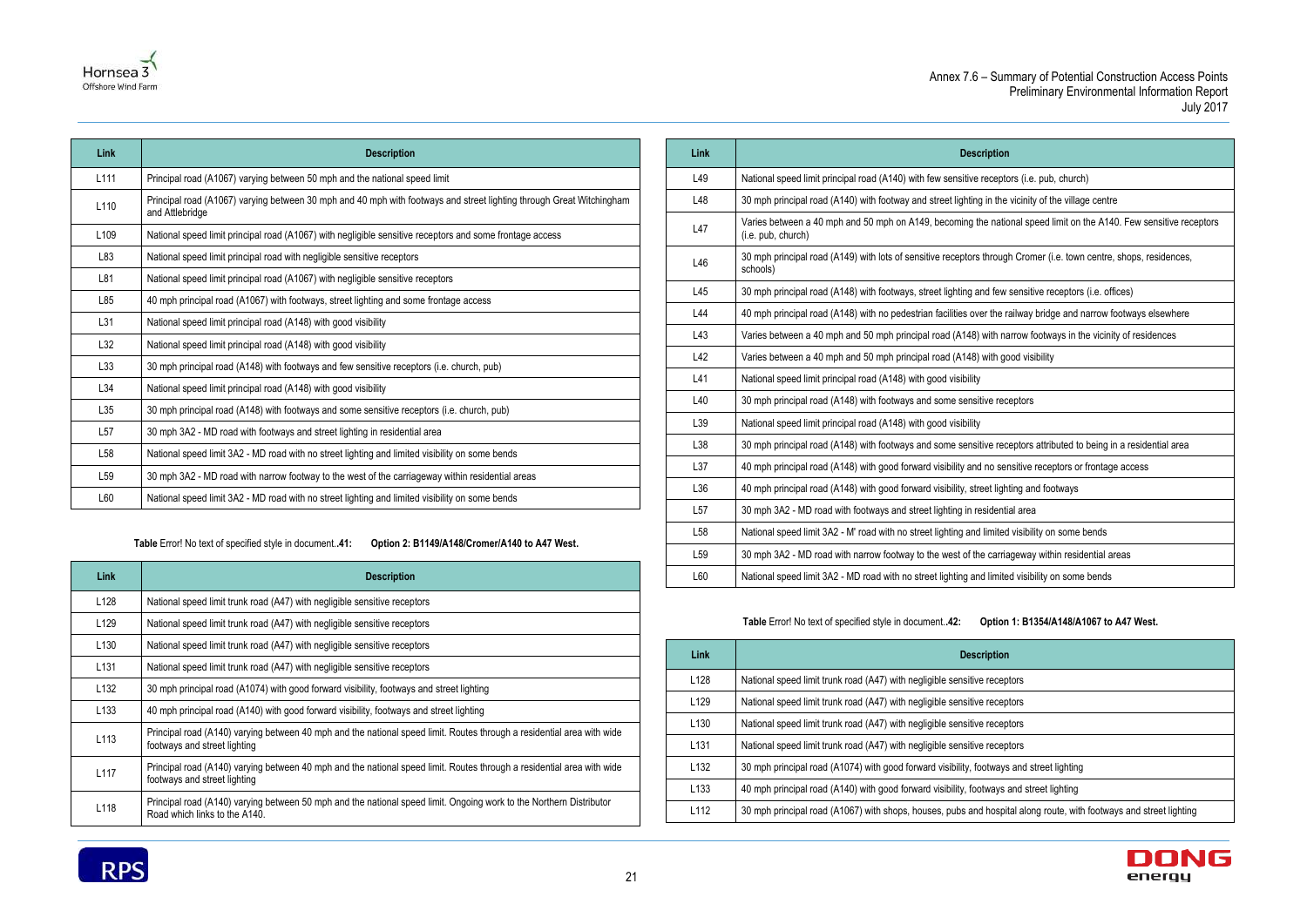and negligible sensitive receptors





| Link             | <b>Description</b>                                                                                                                      |
|------------------|-----------------------------------------------------------------------------------------------------------------------------------------|
| L <sub>111</sub> | Principal road (A1067) varying between 50 mph and the national speed limit                                                              |
| L <sub>110</sub> | Principal road (A1067) varying between 30 mph and 40 mph with footways and street lighting through Great Witchingham<br>and Attlebridge |
| L <sub>109</sub> | National speed limit principal road (A1067) with negligible sensitive receptors and some frontage access                                |
| L83              | National speed limit principal road with negligible sensitive receptors                                                                 |
| L81              | National speed limit principal road (A1067) with negligible sensitive receptors                                                         |
| L85              | 40 mph principal road (A1067) with footways, street lighting and some frontage access                                                   |
| L31              | National speed limit principal road (A148) with good visibility                                                                         |
| L50              | National speed limit 3A2 - MD road with good forward visibility and negligible sensitive receptors                                      |
| L54              | National speed limit 3A2 - MD road with good forward visibility and negligible sensitive receptors                                      |
| L <sub>55</sub>  | 30 mph 3A2 - MD road with narrow footways in residential area, on-street parking, shared footway/cycleway, school                       |
| L <sub>56</sub>  | National speed limit 3A2 - MD road with good forward visibility and negligible sensitive receptors                                      |

**Table** Error! No text of specified style in document.**.43: Option 2: B1354/B1149/B1145/A140 to A47 West.**

<span id="page-25-0"></span>

| Link             | <b>Description</b>                                                                                                                                     |
|------------------|--------------------------------------------------------------------------------------------------------------------------------------------------------|
| L <sub>128</sub> | National speed limit trunk road (A47) with negligible sensitive receptors                                                                              |
| L <sub>129</sub> | National speed limit trunk road (A47) with negligible sensitive receptors                                                                              |
| L <sub>130</sub> | National speed limit trunk road (A47) with negligible sensitive receptors                                                                              |
| L <sub>131</sub> | National speed limit trunk road (A47) with negligible sensitive receptors                                                                              |
| L <sub>132</sub> | 30 mph principal road (A1074) with good forward visibility, footways and street lighting                                                               |
| L <sub>133</sub> | 40 mph principal road (A140) with good forward visibility, footways and street lighting                                                                |
| L113             | 40 mph principal road with lots of sensitive receptors (i.e. hospital, houses, shops but wide footways)                                                |
| L117             | Principal road (A140) varying between 40 mph and the national speed limit. Routes through a residential area with wide<br>footways and street lighting |
| L118             | Principal road (A140) varying between 50 mph and the national speed limit. Ongoing work to the Northern Distributor<br>Road which links to the A140.   |
| L79              | 3A2 - MD 40 mph link with some frontage access, and a large housing estate recently constructed                                                        |
| L78              | 3A2 - MD national speed limit road with good forward visibility and few sensitive receptors i.e. hospital on route                                     |
| L77              | 3A2 - MD (B1149) national speed limit road with good forward visibility and no sensitive receptors                                                     |
| L76              | 3A2 - MD road (B1149) which varies between 50 mph and the national speed limit, with good forward visibility and<br>negligible sensitive receptors     |

| Link | <b>Description</b>                                                    |
|------|-----------------------------------------------------------------------|
| L56  | National speed limit 3A2 - MD road with good forward visibility and a |

# **Table** Error! No text of specified style in document.**.44: Option 1: B1354/A148/A1067 to A47 West.**

<span id="page-25-1"></span>

| Link             | <b>Description</b>                                                                                                                      |
|------------------|-----------------------------------------------------------------------------------------------------------------------------------------|
| L128             | National speed limit trunk road (A47) with negligible sensitive receptors                                                               |
| L129             | National speed limit trunk road (A47) with negligible sensitive receptors                                                               |
| L <sub>130</sub> | National speed limit trunk road (A47) with negligible sensitive receptors                                                               |
| L <sub>131</sub> | National speed limit trunk road (A47) with negligible sensitive receptors                                                               |
| L132             | 30 mph principal road (A1074) with good forward visibility, footways and street lighting                                                |
| L <sub>133</sub> | 40 mph principal road (A140) with good forward visibility, footways and street lighting                                                 |
| L112             | 30 mph principal road (A1067) with shops, houses, pubs and hospital along route, with footways and street lighting                      |
| L <sub>111</sub> | Principal road (A1067) varying between 50 mph and the national speed limit                                                              |
| L110             | Principal road (A1067) varying between 30 mph and 40 mph with footways and street lighting through Great Witchingham<br>and Attlebridge |
| L <sub>109</sub> | National speed limit principal road (A1067) with negligible sensitive receptors and some frontage access                                |
| L83              | National speed limit principal road with negligible sensitive receptors                                                                 |
| L81              | National speed limit principal road (A1067) with negligible sensitive receptors                                                         |
| L85              | 40 mph principal road (A1067) with footways, street lighting and some frontage access                                                   |
| L31              | National speed limit principal road (A148) with good visibility                                                                         |
| L <sub>50</sub>  | National speed limit 3A2 - MD road with good forward visibility and negligible sensitive receptors                                      |
| L <sub>54</sub>  | National speed limit 3A2 - MD road with good forward visibility and negligible sensitive receptors                                      |
| L <sub>55</sub>  | 30 mph 3A2 - MD road with narrow footways in residential area, on-street parking, shared footway/cycleway, school                       |
| L <sub>56</sub>  | National speed limit 3A2 - MD road with good forward visibility and negligible sensitive receptors                                      |
|                  |                                                                                                                                         |

### **Table** Error! No text of specified style in document.**.45: Option 2: B1354/B1149/B1145/A140 to A47 West.**

<span id="page-25-2"></span>

| Link | <b>Description</b>                                                        |
|------|---------------------------------------------------------------------------|
| L128 | National speed limit trunk road (A47) with negligible sensitive receptors |
| L129 | National speed limit trunk road (A47) with negligible sensitive receptors |
| L130 | National speed limit trunk road (A47) with negligible sensitive receptors |

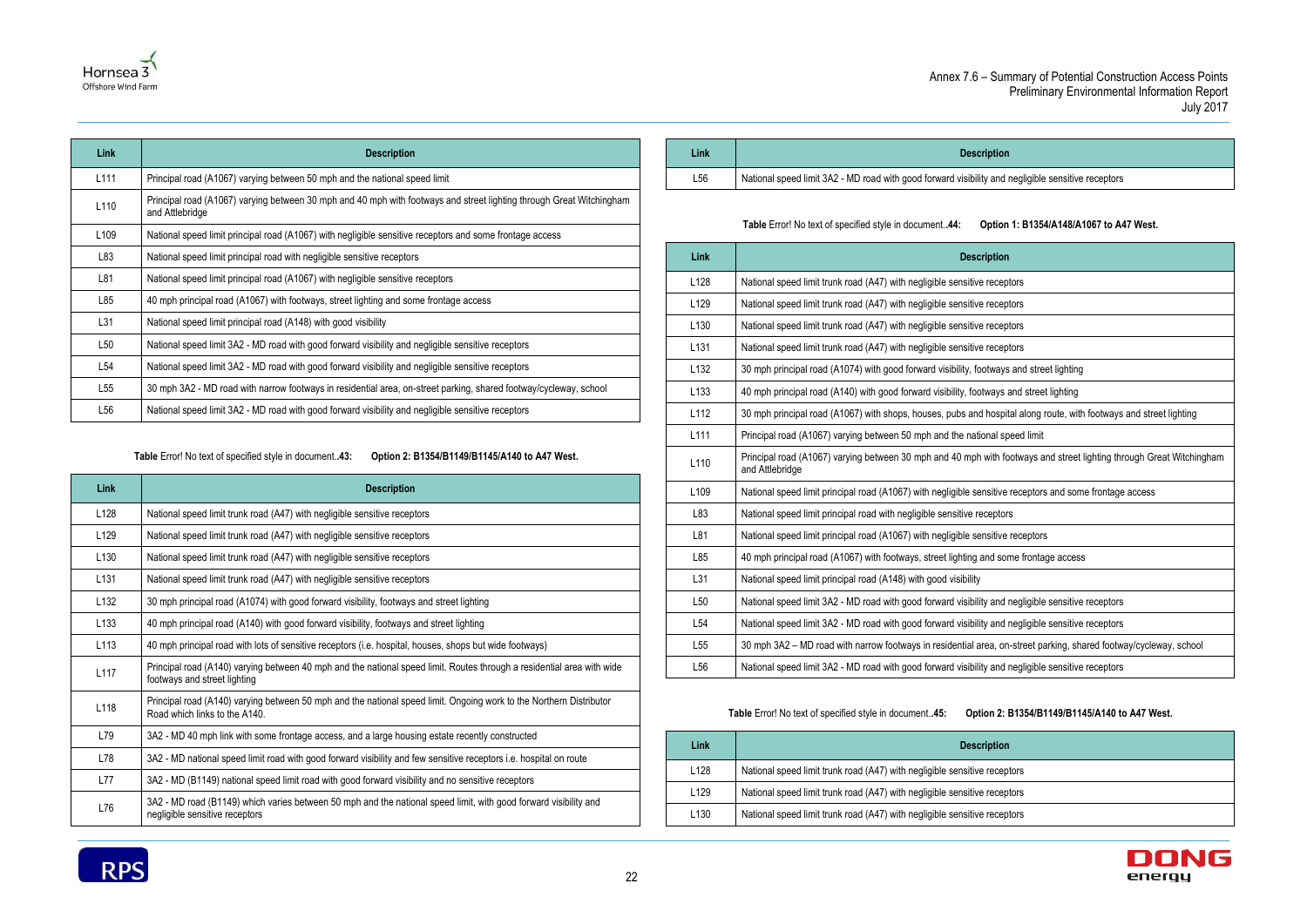and negligible sensitive receptors

and negligible sensitive receptors

a, on-street parking, shared footway/cycleway, school

and negligible sensitive receptors

ed at junctions, with limited visibility





| Link             | <b>Description</b>                                                                                                                                     |
|------------------|--------------------------------------------------------------------------------------------------------------------------------------------------------|
| L <sub>131</sub> | National speed limit trunk road (A47) with negligible sensitive receptors                                                                              |
| L <sub>132</sub> | 30 mph principal road (A1074) with good forward visibility, footways and street lighting                                                               |
| L <sub>133</sub> | 40 mph principal road (A140) with good forward visibility, footways and street lighting                                                                |
| L <sub>113</sub> | 40 mph principal road with lots of sensitive receptors (i.e. hospital, houses, shops but wide footways)                                                |
| L117             | Principal road (A140) varying between 40 mph and the national speed limit. Routes through a residential area with wide<br>footways and street lighting |
| L118             | Principal road (A140) varying between 50 mph and the national speed limit. Ongoing work to the Northern Distributor<br>Road which links to the A140.   |
| L79              | 3A2 - MD 40 mph link with some frontage access, and a large housing estate recently constructed                                                        |
| L78              | 3A2 - MD national speed limit road with good forward visibility and few sensitive receptors i.e. hospital on route                                     |
| L77              | 3A2 - MD (B1149) national speed limit road with good forward visibility and no sensitive receptors                                                     |
| L76              | 3A2 - MD road (B1149) which varies between 50 mph and the national speed limit, with good forward visibility and<br>negligible sensitive receptors     |
| L <sub>56</sub>  | National speed limit 3A2 - MD road with good forward visibility and negligible sensitive receptors                                                     |

**Table** Error! No text of specified style in document.**.46: Option 1: Town Close Lane/B1354/A148/A1067 to A47 West.**

<span id="page-26-0"></span>

| Link             | <b>Description</b>                                                                                                                      |
|------------------|-----------------------------------------------------------------------------------------------------------------------------------------|
| L128             | National speed limit trunk road (A47) with negligible sensitive receptors                                                               |
| L <sub>129</sub> | National speed limit trunk road (A47) with negligible sensitive receptors                                                               |
| L <sub>130</sub> | National speed limit trunk road (A47) with negligible sensitive receptors                                                               |
| L <sub>131</sub> | National speed limit trunk road (A47) with negligible sensitive receptors                                                               |
| L <sub>132</sub> | 30 mph principal road (A1074) with good forward visibility, footways and street lighting                                                |
| L <sub>133</sub> | 40 mph principal road (A140) with good forward visibility, footways and street lighting                                                 |
| L <sub>112</sub> | 30 mph principal road (A1067) with shops, houses, pubs and hospital along route, with footways and street lighting                      |
| L <sub>111</sub> | Principal road (A1067) varying between 50 mph and the national speed limit                                                              |
| L110             | Principal road (A1067) varying between 30 mph and 40 mph with footways and street lighting through Great Witchingham<br>and Attlebridge |
| L <sub>109</sub> | National speed limit principal road (A1067) with negligible sensitive receptors and some frontage access                                |
| L83              | National speed limit principal road with negligible sensitive receptors                                                                 |
| L81              | National speed limit principal road (A1067) with negligible sensitive receptors                                                         |
| L85              | 40 mph principal road (A1067) with footways, street lighting and some frontage access                                                   |

| Link            | <b>Description</b>                                                   |
|-----------------|----------------------------------------------------------------------|
| L31             | National speed limit principal road (A148) with good visibility      |
| L <sub>50</sub> | National speed limit 3A2 - MD road with good forward visibility and  |
| L <sub>54</sub> | National speed limit 3A2 - MD road with good forward visibility and  |
| L <sub>55</sub> | 30 mph 3A2 - MD road with narrow footways in residential area, on-   |
| L <sub>56</sub> | National speed limit 3A2 - MD road with good forward visibility and  |
| L61             | Single track national speed limit road which is poorly maintained at |
|                 |                                                                      |

<span id="page-26-1"></span>**Table** Error! No text of specified style in document.**.47: Option 2: Town Close Lane/B1354/B1149/B1145/A140 to A47 West.**

| Link             | <b>Description</b>                                                                                                                                     |
|------------------|--------------------------------------------------------------------------------------------------------------------------------------------------------|
| L <sub>128</sub> | National speed limit trunk road (A47) with negligible sensitive receptors                                                                              |
| L <sub>129</sub> | National speed limit trunk road (A47) with negligible sensitive receptors                                                                              |
| L <sub>130</sub> | National speed limit trunk road (A47) with negligible sensitive receptors                                                                              |
| L131             | National speed limit trunk road (A47) with negligible sensitive receptors                                                                              |
| L132             | 30 mph principal road (A1074) with good forward visibility, footways and street lighting                                                               |
| L <sub>133</sub> | 40 mph principal road (A140) with good forward visibility, footways and street lighting                                                                |
| L <sub>113</sub> | 40 mph principal road with lots of sensitive receptors (i.e. hospital, houses, shops but wide footways)                                                |
| L117             | Principal road (A140) varying between 40 mph and the national speed limit. Routes through a residential area with wide<br>footways and street lighting |
| L118             | Principal road (A140) varying between 50 mph and the national speed limit. Ongoing work to the Northern Distributor<br>Road which links to the A140.   |
| L79              | 3A2 - MD 40 mph link with some frontage access, and a large housing estate recently constructed                                                        |
| L78              | 3A2 - MD national speed limit road with good forward visibility and few sensitive receptors i.e. hospital on route                                     |
| L77              | 3A2 - MD (B1149) national speed limit road with good forward visibility and no sensitive receptors                                                     |
| L76              | 3A2 - MD road (B1149) which varies between 50 mph and the national speed limit, with good forward visibility and<br>negligible sensitive receptors     |
| L <sub>56</sub>  | National speed limit 3A2 - MD road with good forward visibility and negligible sensitive receptors                                                     |
| L61              | Single track national speed limit road which is poorly maintained at junctions, with limited visibility                                                |

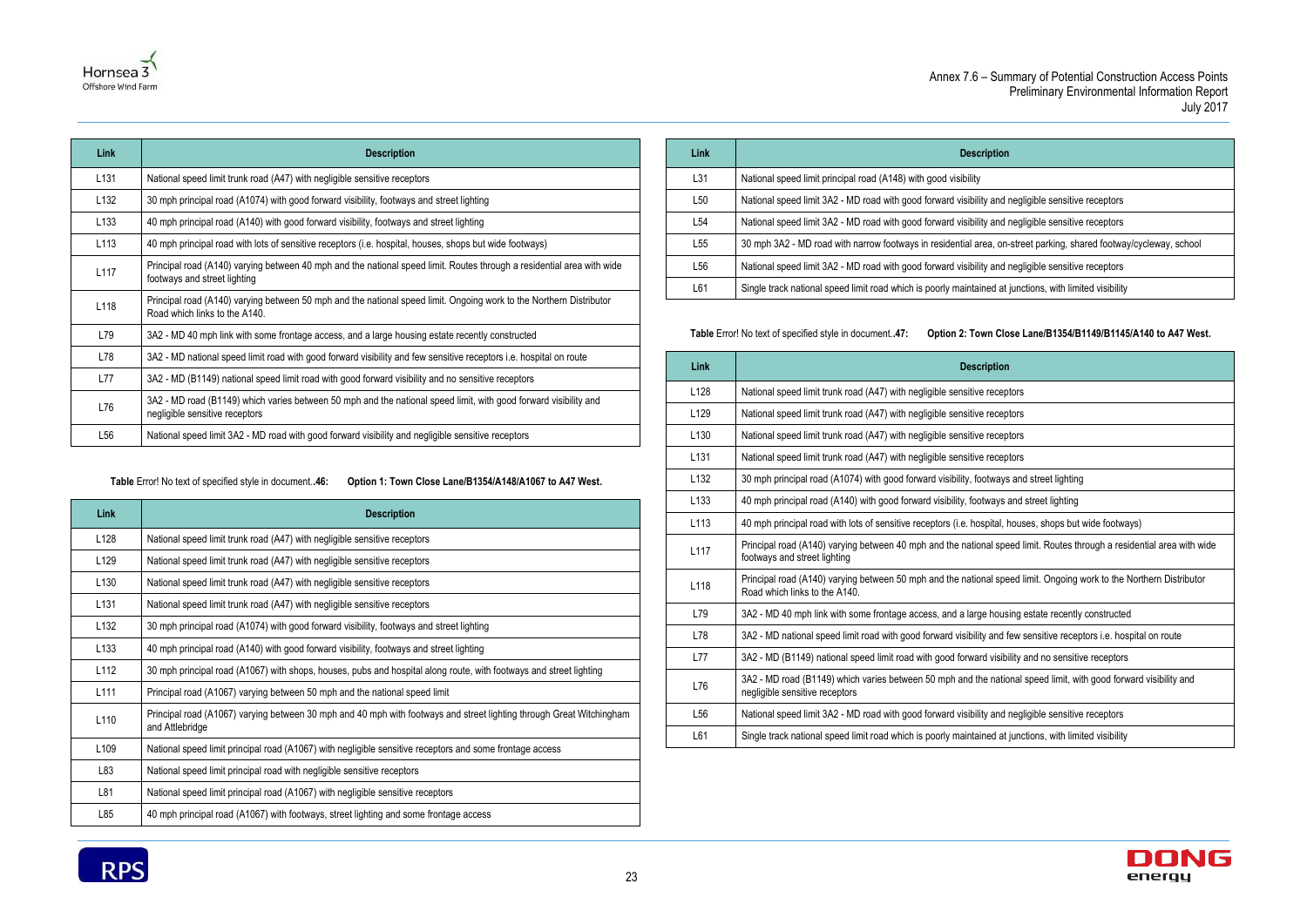



### **Table** Error! No text of specified style in document.**.48: Option 3: Croft Lane/B1354/A148/A1067 to A47 West.**

П

<span id="page-27-0"></span>

| Link             | <b>Description</b>                                                                                                                      |
|------------------|-----------------------------------------------------------------------------------------------------------------------------------------|
| L128             | National speed limit trunk road (A47) with negligible sensitive receptors                                                               |
| L <sub>129</sub> | National speed limit trunk road (A47) with negligible sensitive receptors                                                               |
| L <sub>130</sub> | National speed limit trunk road (A47) with negligible sensitive receptors                                                               |
| L <sub>131</sub> | National speed limit trunk road (A47) with negligible sensitive receptors                                                               |
| L <sub>132</sub> | 30 mph principal road (A1074) with good forward visibility, footways and street lighting                                                |
| L <sub>133</sub> | 40 mph principal road (A140) with good forward visibility, footways and street lighting                                                 |
| L112             | 30 mph principal road (A1067) with shops, houses, pubs and hospital along route, with footways and street lighting                      |
| L <sub>111</sub> | Principal road (A1067) varying between 50 mph and the national speed limit                                                              |
| L110             | Principal road (A1067) varying between 30 mph and 40 mph with footways and street lighting through Great Witchingham<br>and Attlebridge |
| L <sub>109</sub> | National speed limit principal road (A1067) with negligible sensitive receptors and some frontage access                                |
| L83              | National speed limit principal road with negligible sensitive receptors                                                                 |
| L81              | National speed limit principal road (A1067) with negligible sensitive receptors                                                         |
| L85              | 40 mph principal road (A1067) with footways, street lighting and some frontage access                                                   |
| L31              | National speed limit principal road (A148) with good visibility                                                                         |
| L <sub>50</sub>  | National speed limit '3A2 - MD' road with good forward visibility and negligible sensitive receptors                                    |
| L54              | National speed limit '3A2 - MD' road with good forward visibility and negligible sensitive receptors                                    |
| L <sub>55</sub>  | 30 mph '3A2 - MD' road with narrow footways in residential area, on-street parking, shared footway/cycleway, school                     |
| L <sub>56</sub>  | National speed limit '3A2 - MD' road with good forward visibility and negligible sensitive receptors                                    |
| L63              | Single track national speed limit road with some on-street parking and no footways between houses                                       |
| L61              | Single track national speed limit road which is poorly maintained at junctions, with limited visibility                                 |

### **Table** Error! No text of specified style in document.**.49: Option 4: Croft Lane/B1354/B1149/B1145/A140 to A47 West.**

<span id="page-27-1"></span>

| Link             | <b>Description</b>                                                                       |
|------------------|------------------------------------------------------------------------------------------|
| L128             | National speed limit trunk road (A47) with negligible sensitive receptors                |
| L129             | National speed limit trunk road (A47) with negligible sensitive receptors                |
| L <sub>130</sub> | National speed limit trunk road (A47) with negligible sensitive receptors                |
| L <sub>131</sub> | National speed limit trunk road (A47) with negligible sensitive receptors                |
| L132             | 30 mph principal road (A1074) with good forward visibility, footways and street lighting |



| Link             | <b>Description</b>                                                                                                                                     |
|------------------|--------------------------------------------------------------------------------------------------------------------------------------------------------|
| L <sub>133</sub> | 40 mph principal road (A140) with good forward visibility, footways and street lighting                                                                |
| L <sub>113</sub> | 40 mph principal road with lots of sensitive receptors (i.e. hospital, houses, shops but wide footways)                                                |
| L117             | Principal road (A140) varying between 40 mph and the national speed limit. Routes through a residential area with wide<br>footways and street lighting |
| L118             | Principal road (A140) varying between 50 mph and the national speed limit. Ongoing work to the Northern Distributor<br>Road which links to the A140.   |
| L79              | 3A2 - MD 40 mph link with some frontage access, and a large housing estate recently constructed                                                        |
| L78              | 3A2 - MD' national speed limit road with good forward visibility and few sensitive receptors i.e. hospital on route                                    |
| L77              | 3A2 - MD' (B1149) national speed limit road with good forward visibility and no sensitive receptors                                                    |
| L76              | 3A2 - MD' road (B1149) which varies between 50 mph and the national speed limit, with good forward visibility and<br>negligible sensitive receptors    |
| L <sub>56</sub>  | National speed limit '3A2 - MD' road with good forward visibility and negligible sensitive receptors                                                   |
| L63              | Single track national speed limit road with some on-street parking and no footways between houses                                                      |
| L61              | Single track national speed limit road which is poorly maintained at junctions, with limited visibility                                                |

### **Table** Error! No text of specified style in document.**.50: Option 5: The Street/B1354/A148/A1067 to A47 West.**

<span id="page-27-2"></span>

| Link             | <b>Description</b>                                                                                                                      |
|------------------|-----------------------------------------------------------------------------------------------------------------------------------------|
| L <sub>128</sub> | National speed limit trunk road (A47) with negligible sensitive receptors                                                               |
| L <sub>129</sub> | National speed limit trunk road (A47) with negligible sensitive receptors                                                               |
| L <sub>130</sub> | National speed limit trunk road (A47) with negligible sensitive receptors                                                               |
| L <sub>131</sub> | National speed limit trunk road (A47) with negligible sensitive receptors                                                               |
| L <sub>132</sub> | 30 mph principal road (A1074) with good forward visibility, footways and street lighting                                                |
| L <sub>133</sub> | 40 mph principal road (A140) with good forward visibility, footways and street lighting                                                 |
| L <sub>112</sub> | 30 mph principal road (A1067) with shops, houses, pubs and hospital along route, with footways and street lighting                      |
| L111             | Principal road (A1067) varying between 50 mph and the national speed limit                                                              |
| L110             | Principal road (A1067) varying between 30 mph and 40 mph with footways and street lighting through Great Witchingham<br>and Attlebridge |
| L <sub>109</sub> | National speed limit principal road (A1067) with negligible sensitive receptors and some frontage access                                |
| L83              | National speed limit principal road with negligible sensitive receptors                                                                 |
| L81              | National speed limit principal road (A1067) with negligible sensitive receptors                                                         |
| L85              | 40 mph principal road (A1067) with footways, street lighting and some frontage access                                                   |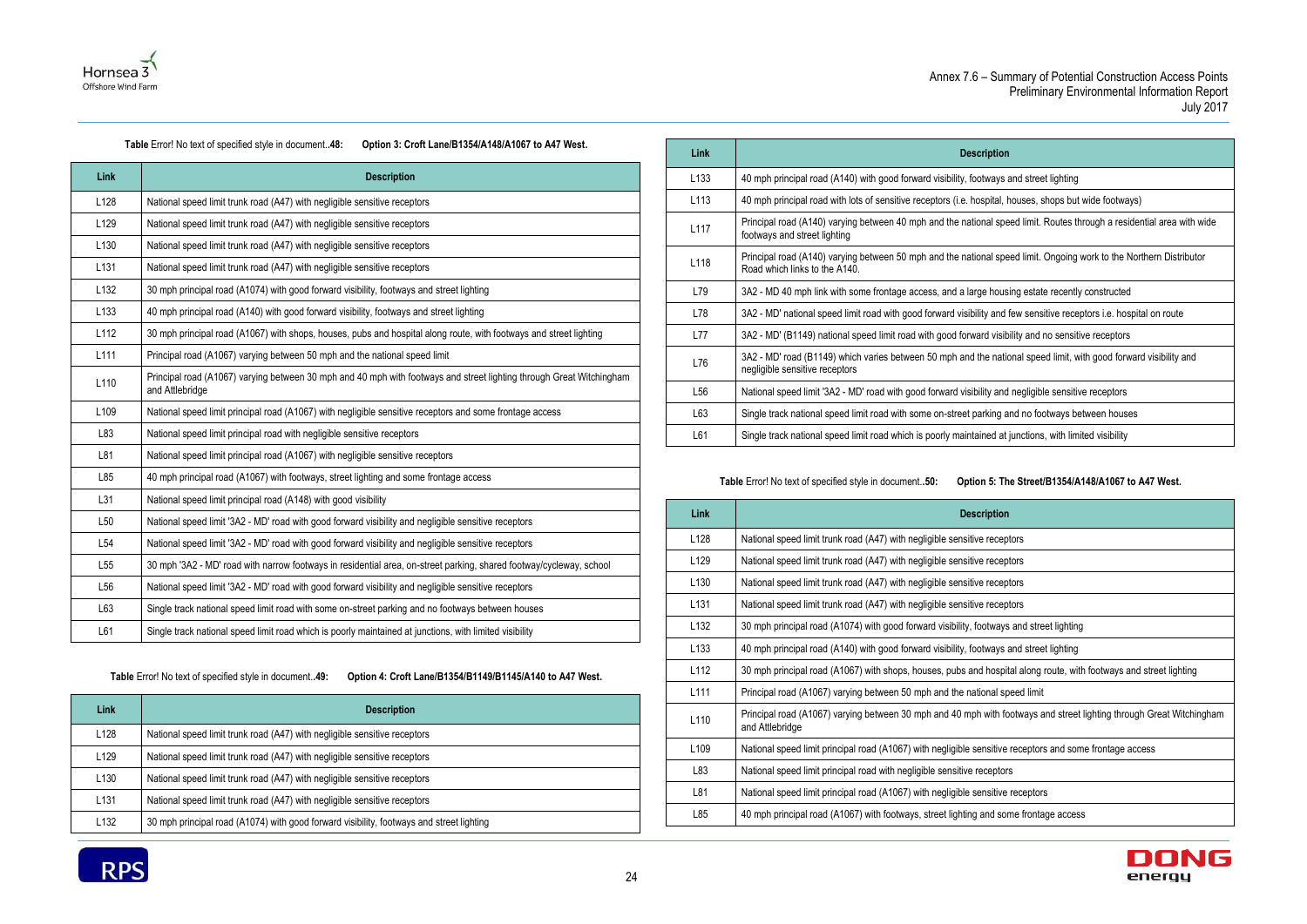d at junctions, with limited visibility



<span id="page-28-0"></span>**Link Description** L128 | National speed limit trunk road (A47) with negligible sensitive receptors L129 | National speed limit trunk road (A47) with negligible sensitive receptors L130 | National speed limit trunk road (A47) with negligible sensitive receptors L131 | National speed limit trunk road (A47) with negligible sensitive receptors L132 | 30 mph principal road (A1074) with good forward visibility, footways and street lighting L133 | 40 mph principal road (A140) with good forward visibility, footways and street lighting L113 | 40 mph principal road with lots of sensitive receptors (i.e. hospital, houses, shops but wide footways) **L117** Principal road (A140) varying between 40 mph and the national speed limit. Routes through a residential area with wide footways and street lighting **L118** Principal road (A140) varying between 50 mph and the national speed limit. Ongoing work to the Northern Distributor Road which links to the A140. L79 3A2 - MD' 40 mph link with some frontage access, and a large housing estate recently constructed L78 | 3A2 - MD' national speed limit road with good forward visibility and few sensitive receptors i.e. hospital on route L77 | 3A2 - MD' (B1149) national speed limit road with good forward visibility and no sensitive receptors L76 3A2 - MD' road (B1149) which varies between 50 mph and the national speed limit, with good forward visibility and negligible sensitive receptors L65 | 30 mph '3B2 - access' road with frontage access and on-street parking on narrow residential streets L64 30 mph narrow single carriageway with generally good visibility, but narrow residential streets with no footways



| Link            | <b>Description</b>                                                                                                                                  |
|-----------------|-----------------------------------------------------------------------------------------------------------------------------------------------------|
| L31             | National speed limit principal road (A148) with good visibility                                                                                     |
| L <sub>50</sub> | National speed limit '3A2 - MD' road with good forward visibility and negligible sensitive receptors                                                |
| L54             | National speed limit '3A2 - MD' road with good forward visibility and negligible sensitive receptors                                                |
| L <sub>55</sub> | 30 mph '3A2 - MD' road with narrow footways in residential area, on-street parking, shared footway/cycleway, school                                 |
| L56             | National speed limit '3A2 - MD' road with good forward visibility and negligible sensitive receptors                                                |
| L76             | 3A2 - MD' road (B1149) which varies between 50 mph and the national speed limit, with good forward visibility and<br>negligible sensitive receptors |
| L65             | 30 mph '3B2 - access' road with frontage access and on-street parking on narrow residential streets                                                 |
| L64             | 30 mph narrow single carriageway with generally good visibility, but narrow residential streets with no footways                                    |
| L61             | Single track national speed limit road which is poorly maintained at junctions, with limited visibility                                             |

**Table** Error! No text of specified style in document.**.51: Option 6: The Street/B1354/B1149/B1145/A140 to A47 West.**

| Link | <b>Description</b>                                                   |
|------|----------------------------------------------------------------------|
| L61  | Single track national speed limit road which is poorly maintained at |

<span id="page-28-1"></span>**Table** Error! No text of specified style in document.**.52: Option 1: Horseshoe Lane/B1149/B1354/A148/A1067 to A47 west.**

| <b>Description</b>                                                                                                                                 |
|----------------------------------------------------------------------------------------------------------------------------------------------------|
| National speed limit trunk road (A47) with negligible sensitive receptors                                                                          |
| National speed limit trunk road (A47) with negligible sensitive receptors                                                                          |
| National speed limit trunk road (A47) with negligible sensitive receptors                                                                          |
| National speed limit trunk road (A47) with negligible sensitive receptors                                                                          |
| 30 mph principal road (A1074) with good forward visibility, footways and street lighting                                                           |
| 40 mph principal road (A140) with good forward visibility, footways and street lighting                                                            |
| 30 mph principal road (A1067) with shops, houses, pubs and hospital along route, with footways and street lighting                                 |
| Principal road (A1067) varying between 50 mph and the national speed limit                                                                         |
| Principal road (A1067) varying between 30 mph and 40 mph with footways and street lighting through Great Witchingham<br>and Attlebridge            |
| National speed limit principal road (A1067) with negligible sensitive receptors and some frontage access                                           |
| National speed limit principal road with negligible sensitive receptors                                                                            |
| National speed limit principal road (A1067) with negligible sensitive receptors                                                                    |
| 40 mph principal road (A1067) with footways, street lighting and some frontage access                                                              |
| National speed limit principal road (A148) with good visibility                                                                                    |
| National speed limit 3A2 - MD road with good forward visibility and negligible sensitive receptors                                                 |
| National speed limit 3A2 - MD road with good forward visibility and negligible sensitive receptors                                                 |
| 30 mph 3A2 - MD road with narrow footways in residential area, on-street parking, shared footway/cycleway, school                                  |
| National speed limit 3A2 - MD road with good forward visibility and negligible sensitive receptors                                                 |
| 3A2 - MD road (B1149) which varies between 50 mph and the national speed limit, with good forward visibility and<br>negligible sensitive receptors |
| Single track road varying between 30 mph and the national speed limit. Limited forward visibility but negligible sensitive<br>receptors            |
|                                                                                                                                                    |

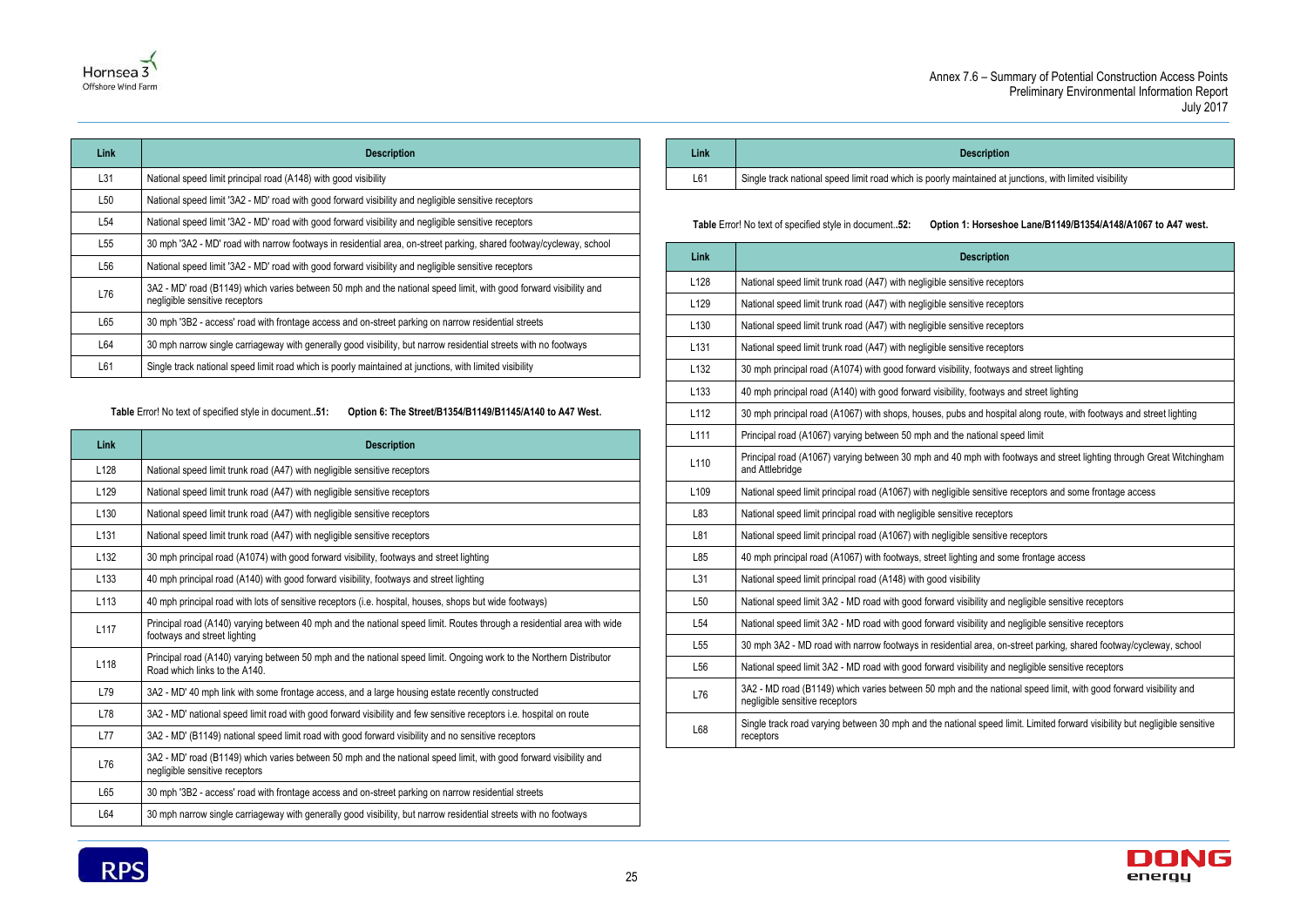



### **Table** Error! No text of specified style in document.**.53: Option 2: Horseshoe Lane/B1149/B1145/A140 to A47 west.**

<span id="page-29-0"></span>

| Link             | <b>Description</b>                                                                                                                                     |
|------------------|--------------------------------------------------------------------------------------------------------------------------------------------------------|
| L <sub>128</sub> | National speed limit trunk road (A47) with negligible sensitive receptors                                                                              |
| L <sub>129</sub> | National speed limit trunk road (A47) with negligible sensitive receptors                                                                              |
| L <sub>130</sub> | National speed limit trunk road (A47) with negligible sensitive receptors                                                                              |
| L <sub>131</sub> | National speed limit trunk road (A47) with negligible sensitive receptors                                                                              |
| L <sub>132</sub> | 30 mph principal road (A1074) with good forward visibility, footways and street lighting                                                               |
| L <sub>133</sub> | 40 mph principal road (A140) with good forward visibility, footways and street lighting                                                                |
| L113             | 40 mph principal road with lots of sensitive receptors (i.e. hospital, houses, shops but wide footways)                                                |
| L117             | Principal road (A140) varying between 40 mph and the national speed limit. Routes through a residential area with wide<br>footways and street lighting |
| L118             | Principal road (A140) varying between 50 mph and the national speed limit. Ongoing work to the Northern Distributor<br>Road which links to the A140.   |
| L79              | 3A2 - MD 40 mph link with some frontage access, and a large housing estate recently constructed                                                        |
| L78              | 3A2 - MD national speed limit road with good forward visibility and few sensitive receptors i.e. hospital on route                                     |
| L77              | 3A2 - MD (B1149) national speed limit road with good forward visibility and no sensitive receptors                                                     |
| L76              | 3A2 - MD road (B1149) which varies between 50 mph and the national speed limit, with good forward visibility and<br>negligible sensitive receptors     |
| L68              | Single track road varying between 30 mph and the national speed limit. Limited forward visibility but negligible sensitive<br>receptors                |

.

<span id="page-29-1"></span>**Table** Error! No text of specified style in document.**.54: Option 1: Horseshoe Lane/B1149/B1354/A148/A1067 to A47 West.**

| <b>Link</b>      | <b>Description</b>                                                                                                 |
|------------------|--------------------------------------------------------------------------------------------------------------------|
| L128             | National speed limit trunk road (A47) with negligible sensitive receptors                                          |
| L <sub>129</sub> | National speed limit trunk road (A47) with negligible sensitive receptors                                          |
| L <sub>130</sub> | National speed limit trunk road (A47) with negligible sensitive receptors                                          |
| L <sub>131</sub> | National speed limit trunk road (A47) with negligible sensitive receptors                                          |
| L <sub>132</sub> | 30 mph principal road (A1074) with good forward visibility, footways and street lighting                           |
| L <sub>133</sub> | 40 mph principal road (A140) with good forward visibility, footways and street lighting                            |
| L <sub>112</sub> | 30 mph principal road (A1067) with shops, houses, pubs and hospital along route, with footways and street lighting |
| L <sub>111</sub> | Principal road (A1067) varying between 50 mph and the national speed limit                                         |

| Link             | <b>Description</b>                                                                                                                                 |
|------------------|----------------------------------------------------------------------------------------------------------------------------------------------------|
| L <sub>110</sub> | Principal road (A1067) varying between 30 mph and 40 mph with footways and street lighting through Great Witchingham<br>and Attlebridge            |
| L <sub>109</sub> | National speed limit principal road (A1067) with negligible sensitive receptors and some frontage access                                           |
| L83              | National speed limit principal road with negligible sensitive receptors                                                                            |
| L81              | National speed limit principal road (A1067) with negligible sensitive receptors                                                                    |
| L85              | 40 mph principal road (A1067) with footways, street lighting and some frontage access                                                              |
| L31              | National speed limit principal road (A148) with good visibility                                                                                    |
| L <sub>50</sub>  | National speed limit 3A2 - MD road with good forward visibility and negligible sensitive receptors                                                 |
| L <sub>54</sub>  | National speed limit 3A2 - MD road with good forward visibility and negligible sensitive receptors                                                 |
| L55              | 30 mph 3A2 - MD road with narrow footways in residential area, on-street parking, shared footway/cycleway, school                                  |
| L <sub>56</sub>  | National speed limit 3A2 - MD road with good forward visibility and negligible sensitive receptors                                                 |
| L76              | 3A2 - MD road (B1149) which varies between 50 mph and the national speed limit, with good forward visibility and<br>negligible sensitive receptors |
| L68              | Single track road varying between 30 mph and the national speed limit. Limited forward visibility but negligible sensitive<br>receptors            |
| L69              | Single track national speed limit road which is very narrow with some tight bends and some high hedgerows                                          |

### **Table** Error! No text of specified style in document.**.55: Option 2: Horseshoe Lane/B1149/B1145/A140 to A47 West.**

<span id="page-29-2"></span>

| Link             | <b>Description</b>                                                                                                                                     |
|------------------|--------------------------------------------------------------------------------------------------------------------------------------------------------|
| L <sub>128</sub> | National speed limit trunk road (A47) with negligible sensitive receptors                                                                              |
| L <sub>129</sub> | National speed limit trunk road (A47) with negligible sensitive receptors                                                                              |
| L <sub>130</sub> | National speed limit trunk road (A47) with negligible sensitive receptors                                                                              |
| L <sub>131</sub> | National speed limit trunk road (A47) with negligible sensitive receptors                                                                              |
| L <sub>132</sub> | 30 mph principal road (A1074) with good forward visibility, footways and street lighting                                                               |
| L <sub>133</sub> | 40 mph principal road (A140) with good forward visibility, footways and street lighting                                                                |
| L <sub>113</sub> | 40 mph principal road with lots of sensitive receptors (i.e. hospital, houses, shops but wide footways)                                                |
| L117             | Principal road (A140) varying between 40 mph and the national speed limit. Routes through a residential area with wide<br>footways and street lighting |
| L118             | Principal road (A140) varying between 50 mph and the national speed limit. Ongoing work to the Northern Distributor<br>Road which links to the A140.   |
| L79              | 3A2 - MD 40 mph link with some frontage access, and a large housing estate recently constructed                                                        |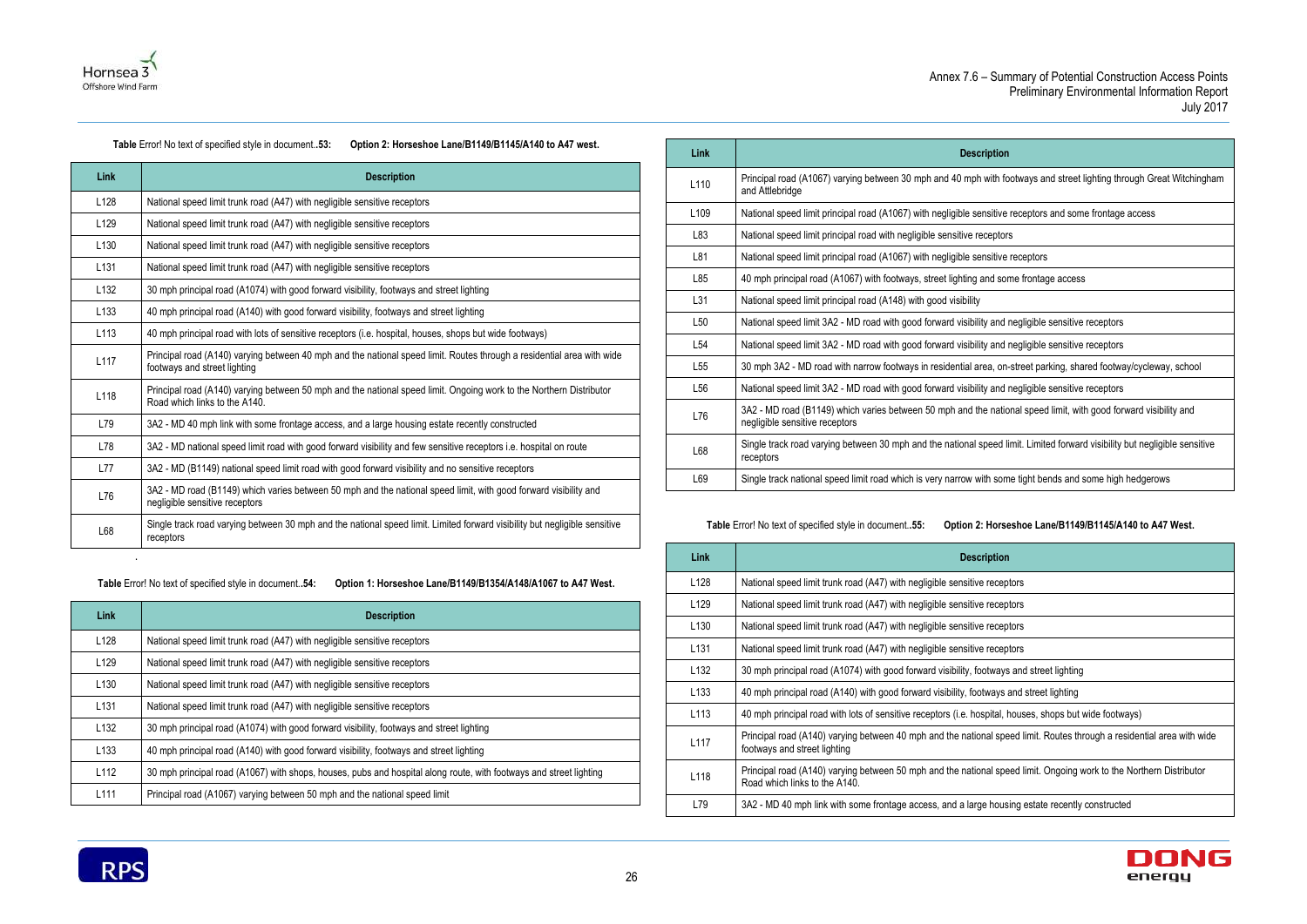# national speed limit, with good forward visibility and receptors and some passing places ard visibility and negligible sensitive receptors ing and few sensitive receptors ility and some frontage access and on-street parking ss to the west. Poorly maintained with limited visibility but some tight bends and some high hedgerows





| Link | <b>Description</b>                                                                                                                                 |
|------|----------------------------------------------------------------------------------------------------------------------------------------------------|
| L78  | 3A2 - MD national speed limit road with good forward visibility and few sensitive receptors i.e. hospital on route                                 |
| L77  | 3A2 - MD (B1149) national speed limit road with good forward visibility and no sensitive receptors                                                 |
| L76  | 3A2 - MD road (B1149) which varies between 50 mph and the national speed limit, with good forward visibility and<br>negligible sensitive receptors |
| L68  | Single track road varying between 30 mph and the national speed limit. Limited forward visibility but negligible sensitive<br>receptors            |
| L69  | Single track national speed limit road which is very narrow with some tight bends and some high hedgerows                                          |

<span id="page-30-0"></span>**Table** Error! No text of specified style in document.**.56: Option 3: Crabtree Lane North/Heydon Road/B1149/B1354/A148/A1067 to A47 West.**

| Link             | <b>Description</b>                                                                                                                      |
|------------------|-----------------------------------------------------------------------------------------------------------------------------------------|
| L128             | National speed limit trunk road (A47) with negligible sensitive receptors                                                               |
| L <sub>129</sub> | National speed limit trunk road (A47) with negligible sensitive receptors                                                               |
| L <sub>130</sub> | National speed limit trunk road (A47) with negligible sensitive receptors                                                               |
| L <sub>131</sub> | National speed limit trunk road (A47) with negligible sensitive receptors                                                               |
| L <sub>132</sub> | 30 mph principal road (A1074) with good forward visibility, footways and street lighting                                                |
| L <sub>133</sub> | 40 mph principal road (A140) with good forward visibility, footways and street lighting                                                 |
| L112             | 30 mph principal road (A1067) with shops, houses, pubs and hospital along route, with footways and street lighting                      |
| L <sub>111</sub> | Principal road (A1067) varying between 50 mph and the national speed limit                                                              |
| L110             | Principal road (A1067) varying between 30 mph and 40 mph with footways and street lighting through Great Witchingham<br>and Attlebridge |
| L <sub>109</sub> | National speed limit principal road (A1067) with negligible sensitive receptors and some frontage access                                |
| L83              | National speed limit principal road with negligible sensitive receptors                                                                 |
| L81              | National speed limit principal road (A1067) with negligible sensitive receptors                                                         |
| L85              | 40 mph principal road (A1067) with footways, street lighting and some frontage access                                                   |
| L31              | National speed limit principal road (A148) with good visibility                                                                         |
| L <sub>50</sub>  | National speed limit 3A2 - MD road with good forward visibility and negligible sensitive receptors                                      |
| L <sub>54</sub>  | National speed limit 3A2 - MD road with good forward visibility and negligible sensitive receptors                                      |
| L <sub>55</sub>  | 30 mph 3A2 - MD road with narrow footways in residential area, on-street parking, shared footway/cycleway, school                       |
| L <sub>56</sub>  | National speed limit 3A2 - MD road with good forward visibility and negligible sensitive receptors                                      |

| Link | <b>Description</b>                                                                                    |
|------|-------------------------------------------------------------------------------------------------------|
| L76  | 3A2 - MD road (B1149) which varies between 50 mph and the nation<br>negligible sensitive receptors    |
| L75  | National speed limit 3B2 - Access road with negligible sensitive rec                                  |
| L73  | National speed limit narrow single carriageway with good forward vi                                   |
| L72  | National speed limit single track road with some on-street parking a                                  |
| L71  | Single track national speed limit road with limited forward visibility a                              |
| L70  | National speed limit single track road with some frontage access to<br>negligible sensitive receptors |
| L69  | Single track national speed limit road which is very narrow with som                                  |

<span id="page-30-1"></span>**Table** Error! No text of specified style in document.**.57: Option 4: Crabtree Lane North/Heydon Road/B1149/B1145/A140 to A47 West.**

| Link             | <b>Description</b>                                                                                                                                     |
|------------------|--------------------------------------------------------------------------------------------------------------------------------------------------------|
| L128             | National speed limit trunk road (A47) with negligible sensitive receptors                                                                              |
| L129             | National speed limit trunk road (A47) with negligible sensitive receptors                                                                              |
| L <sub>130</sub> | National speed limit trunk road (A47) with negligible sensitive receptors                                                                              |
| L131             | National speed limit trunk road (A47) with negligible sensitive receptors                                                                              |
| L <sub>132</sub> | 30 mph principal road (A1074) with good forward visibility, footways and street lighting                                                               |
| L133             | 40 mph principal road (A140) with good forward visibility, footways and street lighting                                                                |
| L113             | 40 mph principal road with lots of sensitive receptors (i.e. hospital, houses, shops but wide footways)                                                |
| L117             | Principal road (A140) varying between 40 mph and the national speed limit. Routes through a residential area with wide<br>footways and street lighting |
| L118             | Principal road (A140) varying between 50 mph and the national speed limit. Ongoing work to the Northern Distributor<br>Road which links to the A140.   |
| L79              | 3A2 - MD 40 mph link with some frontage access, and a large housing estate recently constructed                                                        |
| L78              | 3A2 - MD national speed limit road with good forward visibility and few sensitive receptors i.e. hospital on route                                     |
| L77              | 3A2 - MD (B1149) national speed limit road with good forward visibility and no sensitive receptors                                                     |
| L76              | 3A2 - MD road (B1149) which varies between 50 mph and the national speed limit, with good forward visibility and<br>negligible sensitive receptors     |
| L75              | National speed limit 3B2 - Access road with negligible sensitive receptors and some passing places                                                     |
| L73              | National speed limit narrow single carriageway with good forward visibility and negligible sensitive receptors                                         |
| L72              | National speed limit single track road with some on-street parking and few sensitive receptors                                                         |

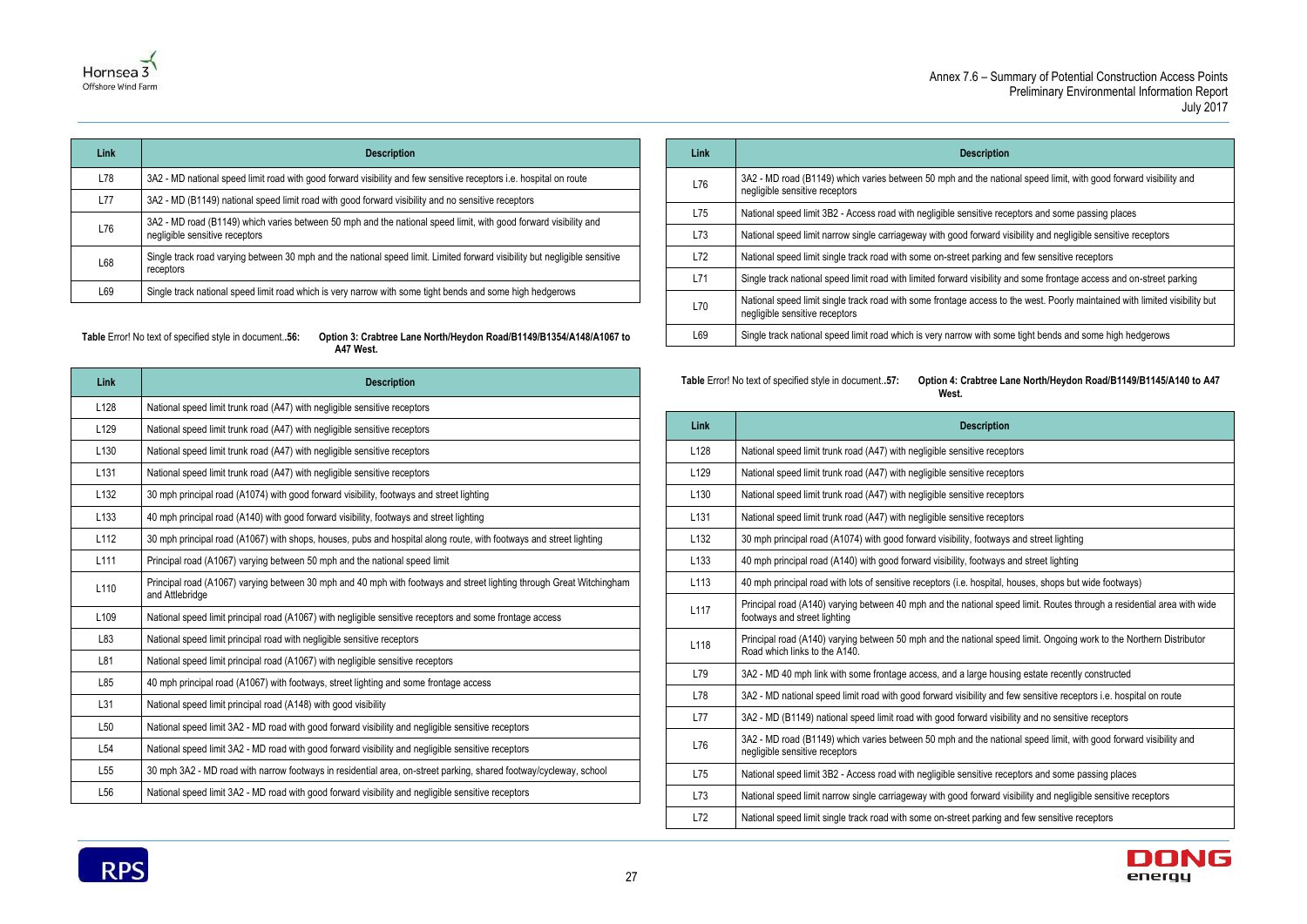king and few sensitive receptors



| Annex 7.6 - |  |
|-------------|--|
|             |  |

| Link | <b>Description</b>                                                                                                                                            |
|------|---------------------------------------------------------------------------------------------------------------------------------------------------------------|
| L71  | Single track national speed limit road with limited forward visibility and some frontage access and on-street parking                                         |
| L70  | National speed limit single track road with some frontage access to the west. Poorly maintained with limited visibility but<br>negligible sensitive receptors |
| L69  | Single track national speed limit road which is very narrow with some tight bends and some high hedgerows                                                     |

<span id="page-31-0"></span>**Table** Error! No text of specified style in document.**.58: Option 1: Crabtree Lane North/Heydon Road/B1149/B1354/A148/A1067 to A47 West.**

| Link             | <b>Description</b>                                                                                                                                 |
|------------------|----------------------------------------------------------------------------------------------------------------------------------------------------|
| L128             | National speed limit trunk road (A47) with negligible sensitive receptors                                                                          |
| L129             | National speed limit trunk road (A47) with negligible sensitive receptors                                                                          |
| L130             | National speed limit trunk road (A47) with negligible sensitive receptors                                                                          |
| L <sub>131</sub> | National speed limit trunk road (A47) with negligible sensitive receptors                                                                          |
| L <sub>132</sub> | 30 mph principal road (A1074) with good forward visibility, footways and street lighting                                                           |
| L <sub>133</sub> | 40 mph principal road (A140) with good forward visibility, footways and street lighting                                                            |
| L112             | 30 mph principal road (A1067) with shops, houses, pubs and hospital along route, with footways and street lighting                                 |
| L <sub>111</sub> | Principal road (A1067) varying between 50 mph and the national speed limit                                                                         |
| L110             | Principal road (A1067) varying between 30 mph and 40 mph with footways and street lighting through Great Witchingham<br>and Attlebridge            |
| L109             | National speed limit principal road (A1067) with negligible sensitive receptors and some frontage access                                           |
| L83              | National speed limit principal road with negligible sensitive receptors                                                                            |
| L81              | National speed limit principal road (A1067) with negligible sensitive receptors                                                                    |
| L85              | 40 mph principal road (A1067) with footways, street lighting and some frontage access                                                              |
| L31              | National speed limit principal road (A148) with good visibility                                                                                    |
| L <sub>50</sub>  | National speed limit 3A2 - MD road with good forward visibility and negligible sensitive receptors                                                 |
| L <sub>54</sub>  | National speed limit 3A2 - MD road with good forward visibility and negligible sensitive receptors                                                 |
| L <sub>55</sub>  | 30 mph 3A2 - MD road with narrow footways in residential area, on-street parking, shared footway/cycleway, school                                  |
| L <sub>56</sub>  | National speed limit 3A2 - MD road with good forward visibility and negligible sensitive receptors                                                 |
| L76              | 3A2 - MD road (B1149) which varies between 50 mph and the national speed limit, with good forward visibility and<br>negligible sensitive receptors |
| L75              | National speed limit 3B2 - Access road with negligible sensitive receptors and some passing places                                                 |
| L73              | National speed limit narrow single carriageway with good forward visibility and negligible sensitive receptors                                     |

| Link            | <b>Description</b>                                                   |
|-----------------|----------------------------------------------------------------------|
| L <sub>72</sub> | National speed limit single track road with some on-street parking a |

<span id="page-31-1"></span>**Table** Error! No text of specified style in document.**.59: Option 2: Crabtree Lane North/Heydon Road/B1149/B1145/A140 to A47 West.**

| Link             | <b>Description</b>                                                                                                                                     |
|------------------|--------------------------------------------------------------------------------------------------------------------------------------------------------|
| L128             | National speed limit trunk road (A47) with negligible sensitive receptors                                                                              |
| L <sub>129</sub> | National speed limit trunk road (A47) with negligible sensitive receptors                                                                              |
| L <sub>130</sub> | National speed limit trunk road (A47) with negligible sensitive receptors                                                                              |
| L <sub>131</sub> | National speed limit trunk road (A47) with negligible sensitive receptors                                                                              |
| L132             | 30 mph principal road (A1074) with good forward visibility, footways and street lighting                                                               |
| L <sub>133</sub> | 40 mph principal road (A140) with good forward visibility, footways and street lighting                                                                |
| L113             | 40 mph principal road with lots of sensitive receptors (i.e. hospital, houses, shops but wide footways)                                                |
| L117             | Principal road (A140) varying between 40 mph and the national speed limit. Routes through a residential area with wide<br>footways and street lighting |
| L118             | Principal road (A140) varying between 50 mph and the national speed limit. Ongoing work to the Northern Distributor<br>Road which links to the A140.   |
| L79              | 3A2 - MD 40 mph link with some frontage access, and a large housing estate recently constructed                                                        |
| L78              | 3A2 - MD national speed limit road with good forward visibility and few sensitive receptors i.e. hospital on route                                     |
| <b>L77</b>       | 3A2 - MD (B1149) national speed limit road with good forward visibility and no sensitive receptors                                                     |
| L76              | 3A2 - MD' road (B1149) which varies between 50 mph and the national speed limit, with good forward visibility and<br>negligible sensitive receptors    |
| L75              | National speed limit '3B2 - Access' road with negligible sensitive receptors and some passing places                                                   |
| L73              | National speed limit narrow single carriageway with good forward visibility and negligible sensitive receptors                                         |
| L72              | National speed limit single track road with some on-street parking and few sensitive receptors                                                         |

<span id="page-31-2"></span>**Table** Error! No text of specified style in document.**.60: Option 1: Heydon Road/B1149/B1354/A148/A1067 to A47 West.**

| Link | <b>Description</b>                                                        |
|------|---------------------------------------------------------------------------|
| L128 | National speed limit trunk road (A47) with negligible sensitive receptors |
| L129 | National speed limit trunk road (A47) with negligible sensitive receptors |
| L130 | National speed limit trunk road (A47) with negligible sensitive receptors |

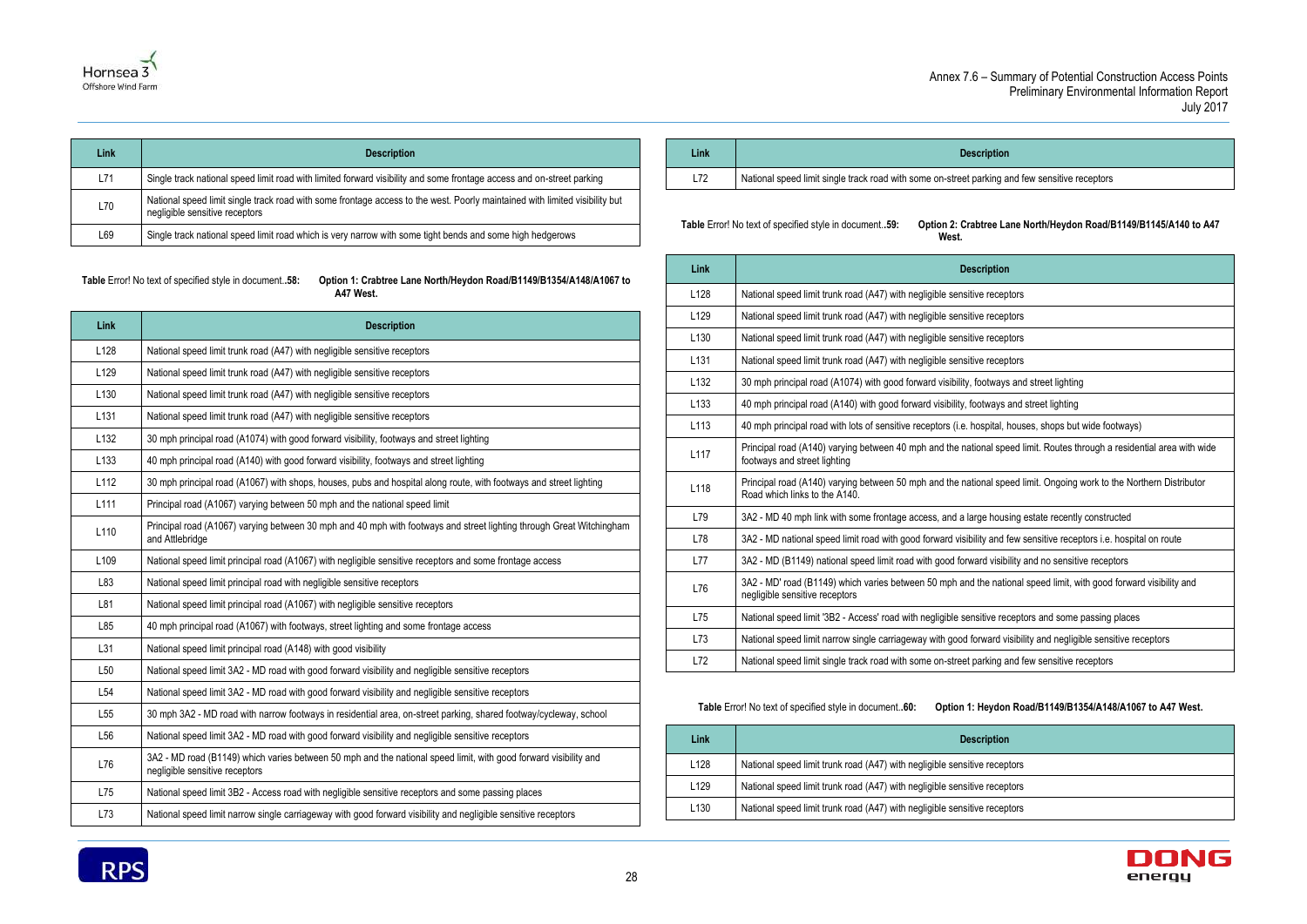



| Link             | <b>Description</b>                                                                                                                                 |
|------------------|----------------------------------------------------------------------------------------------------------------------------------------------------|
| L <sub>131</sub> | National speed limit trunk road (A47) with negligible sensitive receptors                                                                          |
| L <sub>132</sub> | 30 mph principal road (A1074) with good forward visibility, footways and street lighting                                                           |
| L <sub>133</sub> | 40 mph principal road (A140) with good forward visibility, footways and street lighting                                                            |
| L112             | 30 mph principal road (A1067) with shops, houses, pubs and hospital along route, with footways and street lighting                                 |
| L <sub>111</sub> | Principal road (A1067) varying between 50 mph and the national speed limit                                                                         |
| L <sub>110</sub> | Principal road (A1067) varying between 30 mph and 40 mph with footways and street lighting through Great Witchingham<br>and Attlebridge            |
| L <sub>109</sub> | National speed limit principal road (A1067) with negligible sensitive receptors and some frontage access                                           |
| L83              | National speed limit principal road with negligible sensitive receptors                                                                            |
| L81              | National speed limit principal road (A1067) with negligible sensitive receptors                                                                    |
| L85              | 40 mph principal road (A1067) with footways, street lighting and some frontage access                                                              |
| L31              | National speed limit principal road (A148) with good visibility                                                                                    |
| L <sub>50</sub>  | National speed limit 3A2 - MD road with good forward visibility and negligible sensitive receptors                                                 |
| L <sub>54</sub>  | National speed limit 3A2 - MD road with good forward visibility and negligible sensitive receptors                                                 |
| L <sub>55</sub>  | 30 mph 3A2 - MD road with narrow footways in residential area, on-street parking, shared footway/cycleway, school                                  |
| L <sub>56</sub>  | National speed limit 3A2 - MD road with good forward visibility and negligible sensitive receptors                                                 |
| L76              | 3A2 - MD road (B1149) which varies between 50 mph and the national speed limit, with good forward visibility and<br>negligible sensitive receptors |
| L75              | National speed limit 3B2 - Access road with negligible sensitive receptors and some passing places                                                 |
| L73              | National speed limit narrow single carriageway with good forward visibility and negligible sensitive receptors                                     |

**Table** Error! No text of specified style in document.**.61: Option 2: Heydon Road/B1149/B1145/A140 to A47 West.**

<span id="page-32-0"></span>

| Link             | <b>Description</b>                                                                                      |
|------------------|---------------------------------------------------------------------------------------------------------|
| L <sub>128</sub> | National speed limit trunk road (A47) with negligible sensitive receptors                               |
| L <sub>129</sub> | National speed limit trunk road (A47) with negligible sensitive receptors                               |
| L <sub>130</sub> | National speed limit trunk road (A47) with negligible sensitive receptors                               |
| L <sub>131</sub> | National speed limit trunk road (A47) with negligible sensitive receptors                               |
| L <sub>132</sub> | 30 mph principal road (A1074) with good forward visibility, footways and street lighting                |
| L <sub>133</sub> | 40 mph principal road (A140) with good forward visibility, footways and street lighting                 |
| L113             | 40 mph principal road with lots of sensitive receptors (i.e. hospital, houses, shops but wide footways) |

| Link             | <b>Description</b>                                                                                                                                     |
|------------------|--------------------------------------------------------------------------------------------------------------------------------------------------------|
| L <sub>117</sub> | Principal road (A140) varying between 40 mph and the national speed limit. Routes through a residential area with wide<br>footways and street lighting |
| L <sub>118</sub> | Principal road (A140) varying between 50 mph and the national speed limit. Ongoing work to the Northern Distributor<br>Road which links to the A140.   |
| L79              | 3A2 - MD 40 mph link with some frontage access, and a large housing estate recently constructed                                                        |
| L78              | 3A2 - MD national speed limit road with good forward visibility and few sensitive receptors i.e. hospital on route                                     |
| L77              | 3A2 - MD (B1149) national speed limit road with good forward visibility and no sensitive receptors                                                     |
| L76              | 3A2 - MD road (B1149) which varies between 50 mph and the national speed limit, with good forward visibility and<br>negligible sensitive receptors     |
| L75              | National speed limit 3B2 - Access road with negligible sensitive receptors and some passing places                                                     |
| L73              | National speed limit narrow single carriageway with good forward visibility and negligible sensitive receptors                                         |
|                  |                                                                                                                                                        |

**Table** Error! No text of specified style in document.**.62: Option 1: Heydon Road/B1149/B1354/A148/A1067 to A47 West.**

<span id="page-32-1"></span>

| Link             | <b>Description</b>                                                                                                                      |
|------------------|-----------------------------------------------------------------------------------------------------------------------------------------|
| L128             | National speed limit trunk road (A47) with negligible sensitive receptors                                                               |
| L129             | National speed limit trunk road (A47) with negligible sensitive receptors                                                               |
| L <sub>130</sub> | National speed limit trunk road (A47) with negligible sensitive receptors                                                               |
| L <sub>131</sub> | National speed limit trunk road (A47) with negligible sensitive receptors                                                               |
| L <sub>132</sub> | 30 mph principal road (A1074) with good forward visibility, footways and street lighting                                                |
| L <sub>133</sub> | 40 mph principal road (A140) with good forward visibility, footways and street lighting                                                 |
| L112             | 30 mph principal road (A1067) with shops, houses, pubs and hospital along route, with footways and street lighting                      |
| L <sub>111</sub> | Principal road (A1067) varying between 50 mph and the national speed limit                                                              |
| L110             | Principal road (A1067) varying between 30 mph and 40 mph with footways and street lighting through Great Witchingham<br>and Attlebridge |
| L <sub>109</sub> | National speed limit principal road (A1067) with negligible sensitive receptors and some frontage access                                |
| L83              | National speed limit principal road with negligible sensitive receptors                                                                 |
| L81              | National speed limit principal road (A1067) with negligible sensitive receptors                                                         |
| L85              | 40 mph principal road (A1067) with footways, street lighting and some frontage access                                                   |
| L31              | National speed limit principal road (A148) with good visibility                                                                         |
| L <sub>50</sub>  | National speed limit 3A2 - MD road with good forward visibility and negligible sensitive receptors                                      |
| L <sub>54</sub>  | National speed limit 3A2 - MD road with good forward visibility and negligible sensitive receptors                                      |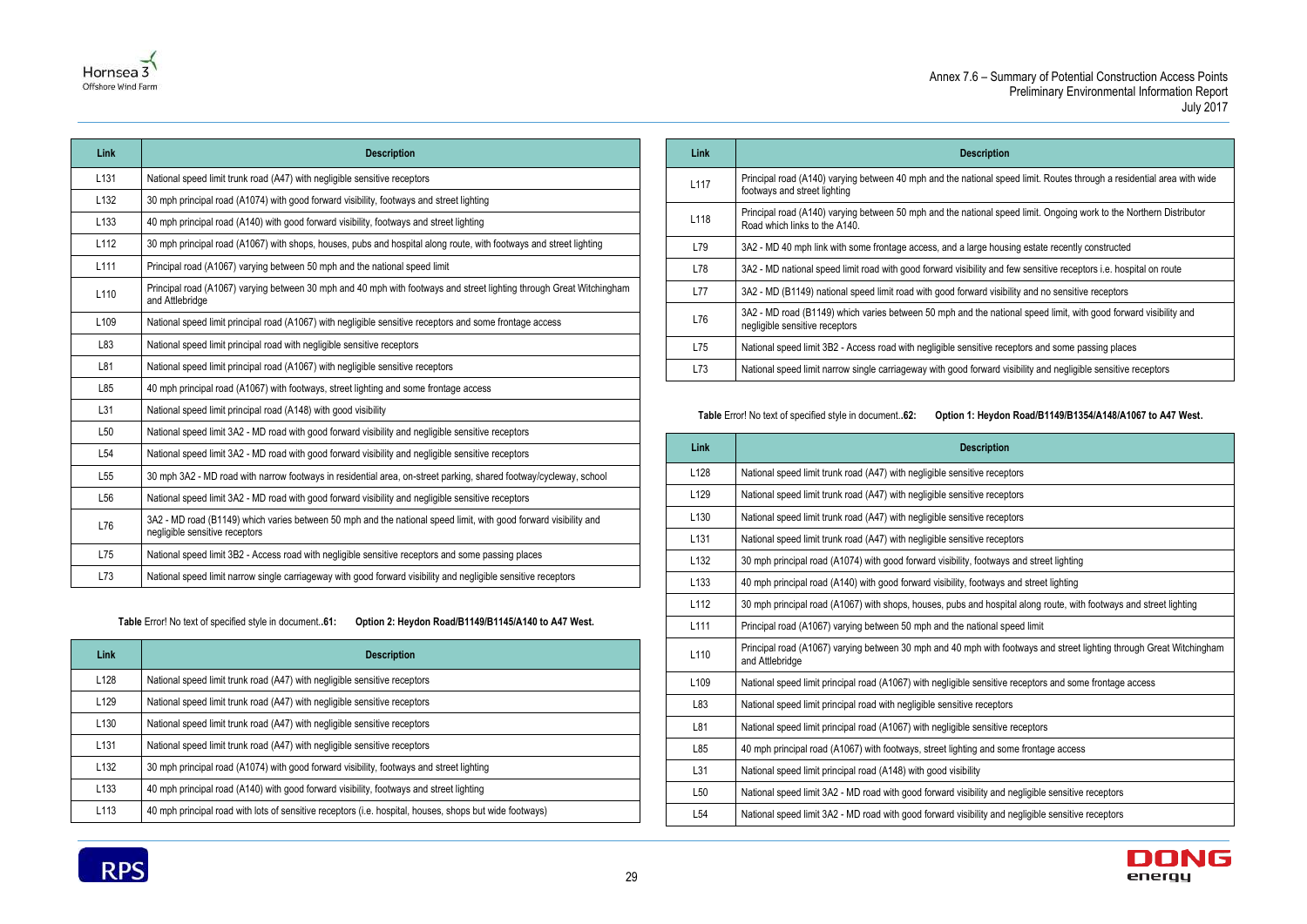# receptors receptors receptors receptors otways and street lighting tways and street lighting Inospital along route, with footways and street lighting onal speed limit with footways and street lighting through Great Witchingham nsitive receptors and some frontage access vithin the residential area of Bawdeswell ome bends and some frontage access arying width and narrow footways and on-street parking in mited visibility on some bends sitive receptors





| Link | <b>Description</b>                                                                                                                                 |
|------|----------------------------------------------------------------------------------------------------------------------------------------------------|
| L55  | 30 mph 3A2 - MD road with narrow footways in residential area, on-street parking, shared footway/cycleway, school                                  |
| L56  | National speed limit 3A2 - MD road with good forward visibility and negligible sensitive receptors                                                 |
| L76  | 3A2 - MD road (B1149) which varies between 50 mph and the national speed limit, with good forward visibility and<br>negligible sensitive receptors |
| L75  | National speed limit 3B2 - Access road with negligible sensitive receptors and some passing places                                                 |
| L73  | National speed limit narrow single carriageway with good forward visibility and negligible sensitive receptors                                     |
| L74  | Single track national speed limit road with good forward visibility and negligible sensitive receptors                                             |

**Table** Error! No text of specified style in document.**.63: Option 2: Heydon Road/B1149/B1145/A140 to A47 West.**

<span id="page-33-0"></span>

| <b>Link</b>      | <b>Description</b>                                                                                                                                     |
|------------------|--------------------------------------------------------------------------------------------------------------------------------------------------------|
| L128             | National speed limit trunk road (A47) with negligible sensitive receptors                                                                              |
| L129             | National speed limit trunk road (A47) with negligible sensitive receptors                                                                              |
| L <sub>130</sub> | National speed limit trunk road (A47) with negligible sensitive receptors                                                                              |
| L <sub>131</sub> | National speed limit trunk road (A47) with negligible sensitive receptors                                                                              |
| L <sub>132</sub> | 30 mph principal road (A1074) with good forward visibility, footways and street lighting                                                               |
| L <sub>133</sub> | 40 mph principal road (A140) with good forward visibility, footways and street lighting                                                                |
| L113             | 40 mph principal road with lots of sensitive receptors (i.e. hospital, houses, shops but wide footways)                                                |
| L117             | Principal road (A140) varying between 40 mph and the national speed limit. Routes through a residential area with wide<br>footways and street lighting |
| L118             | Principal road (A140) varying between 50 mph and the national speed limit. Ongoing work to the Northern Distributor<br>Road which links to the A140.   |
| L79              | 3A2 - MD 40 mph link with some frontage access, and a large housing estate recently constructed                                                        |
| L78              | 3A2 - MD national speed limit road with good forward visibility and few sensitive receptors i.e. hospital on route                                     |
| L77              | 3A2 - MD (B1149) national speed limit road with good forward visibility and no sensitive receptors                                                     |
| L76              | 3A2 - MD road (B1149) which varies between 50 mph and the national speed limit, with good forward visibility and<br>negligible sensitive receptors     |
| L75              | National speed limit 3B2 - Access road with negligible sensitive receptors and some passing places                                                     |
| L73              | National speed limit narrow single carriageway with good forward visibility and negligible sensitive receptors                                         |
| L74              | Single track national speed limit road with good forward visibility and negligible sensitive receptors                                                 |

**Table** Error! No text of specified style in document.**.64: Option 1: B1145/A1067 to A47 West.**

<span id="page-33-1"></span>

| Link             | <b>Description</b>                                                                   |
|------------------|--------------------------------------------------------------------------------------|
| L128             | National speed limit trunk road (A47) with negligible sensitive recep                |
| L129             | National speed limit trunk road (A47) with negligible sensitive recep                |
| L <sub>130</sub> | National speed limit trunk road (A47) with negligible sensitive recep                |
| L <sub>131</sub> | National speed limit trunk road (A47) with negligible sensitive recep                |
| L132             | 30 mph principal road (A1074) with good forward visibility, footways                 |
| L <sub>133</sub> | 40 mph principal road (A140) with good forward visibility, footways a                |
| L <sub>112</sub> | 30 mph principal road (A1067) with shops, houses, pubs and hospit                    |
| L111             | Principal road (A1067) varying between 50 mph and the national sp                    |
| L110             | Principal road (A1067) varying between 30 mph and 40 mph with fo<br>and Attlebridge  |
| L109             | National speed limit principal road (A1067) with negligible sensitive                |
| L84              | 30 mph 3A2 - MD road with footways and on-street parking within th                   |
| L86              | National speed limit 3A2 - MD road with limited visibility on some be                |
| L87              | Varies between a 20 mph and 30 mph 3A2 - MD road with varying<br>Reepham town centre |
| L88              | National speed limit 3A2 - MD road with varying width, with limited v                |
| L80              | Single carriageway road with no frontage access and no sensitive re                  |
|                  |                                                                                      |

### **Table** Error! No text of specified style in document.**.65: Option 2: B1145/A140 to A47 West.**

<span id="page-33-2"></span>

| <b>Link</b>      | <b>Description</b>                                                                                                                                     |
|------------------|--------------------------------------------------------------------------------------------------------------------------------------------------------|
| L128             | National speed limit trunk road (A47) with negligible sensitive receptors                                                                              |
| L <sub>129</sub> | National speed limit trunk road (A47) with negligible sensitive receptors                                                                              |
| L <sub>130</sub> | National speed limit trunk road (A47) with negligible sensitive receptors                                                                              |
| L <sub>131</sub> | National speed limit trunk road (A47) with negligible sensitive receptors                                                                              |
| L <sub>132</sub> | 30 mph principal road (A1074) with good forward visibility, footways and street lighting                                                               |
| L <sub>133</sub> | 40 mph principal road (A140) with good forward visibility, footways and street lighting                                                                |
| L <sub>113</sub> | 40 mph principal road with lots of sensitive receptors (i.e. hospital, houses, shops but wide footways)                                                |
| L117             | Principal road (A140) varying between 40 mph and the national speed limit. Routes through a residential area with wide<br>footways and street lighting |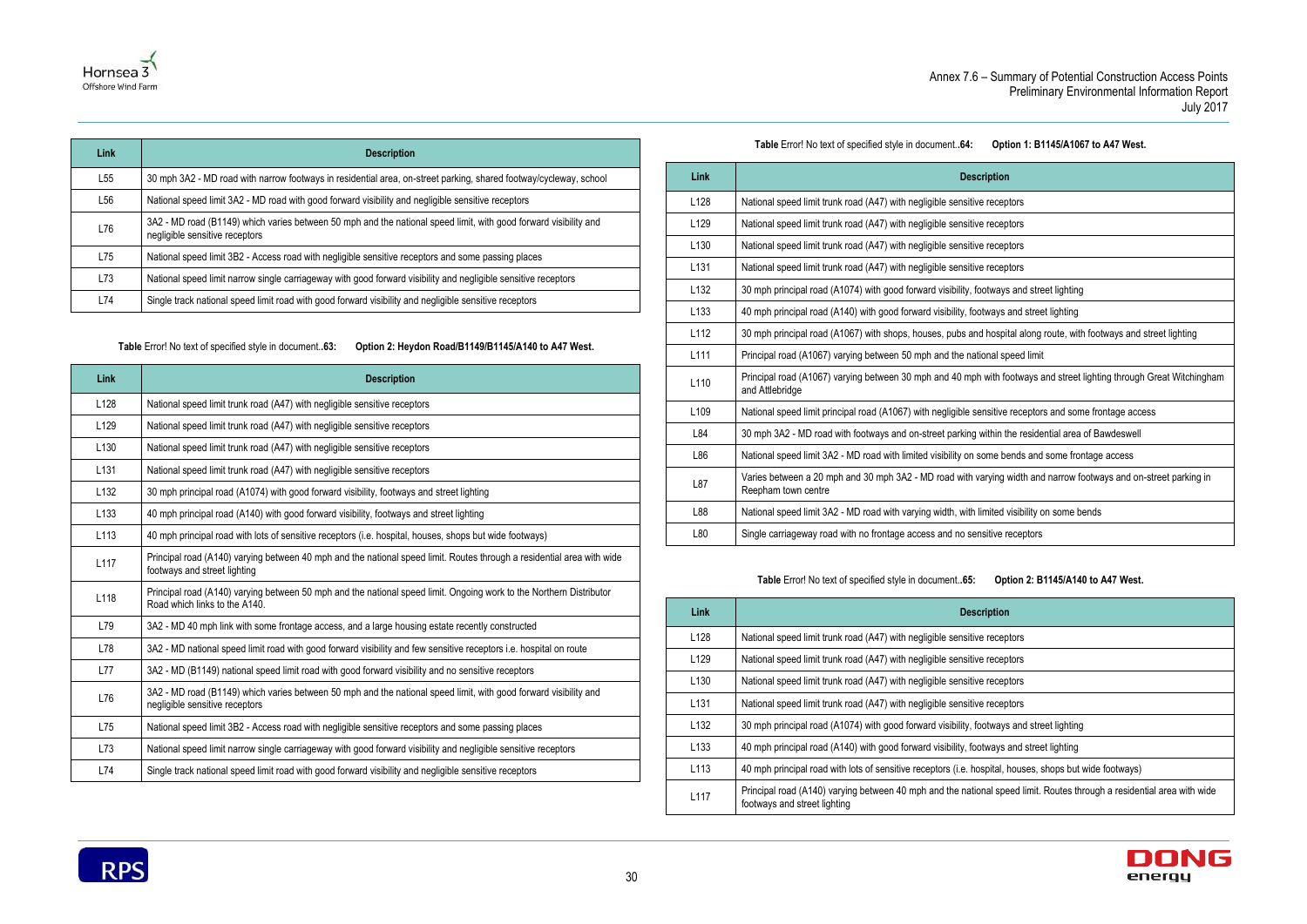

| <b>Link</b>      | <b>Description</b>                                                                                                                                   |
|------------------|------------------------------------------------------------------------------------------------------------------------------------------------------|
| L <sub>118</sub> | Principal road (A140) varying between 50 mph and the national speed limit. Ongoing work to the Northern Distributor<br>Road which links to the A140. |
| L79              | 3A2 - MD 40 mph link with some frontage access, and a large housing estate recently constructed                                                      |
| L78              | 3A2 - MD national speed limit road with good forward visibility and few sensitive receptors i.e. hospital on route                                   |
| L90              | National speed limit 3A2 - MD road with varying width, with limited visibility on some bends                                                         |
| L89              | 30 mph 3A2 - MD road with varying width, narrow footways and runs through Cawston centre                                                             |
| L88              | National speed limit 3A2 - MD road with varying width, with limited visibility on some bends                                                         |
| L80              | Single carriageway road with no frontage access and no sensitive receptors                                                                           |

**Table** Error! No text of specified style in document.**.66: Option 1: B1145/A1067 to A47 West.**

<span id="page-34-0"></span>

| Link             | <b>Description</b>                                                                                                                      |
|------------------|-----------------------------------------------------------------------------------------------------------------------------------------|
| L <sub>128</sub> | National speed limit trunk road (A47) with negligible sensitive receptors                                                               |
| L129             | National speed limit trunk road (A47) with negligible sensitive receptors                                                               |
| L <sub>130</sub> | National speed limit trunk road (A47) with negligible sensitive receptors                                                               |
| L <sub>131</sub> | National speed limit trunk road (A47) with negligible sensitive receptors                                                               |
| L <sub>132</sub> | 30 mph principal road (A1074) with good forward visibility, footways and street lighting                                                |
| L <sub>133</sub> | 40 mph principal road (A140) with good forward visibility, footways and street lighting                                                 |
| L112             | 30 mph principal road (A1067) with shops, houses, pubs and hospital along route, with footways and street lighting                      |
| L <sub>111</sub> | Principal road (A1067) varying between 50 mph and the national speed limit                                                              |
| L110             | Principal road (A1067) varying between 30 mph and 40 mph with footways and street lighting through Great Witchingham<br>and Attlebridge |
| L <sub>109</sub> | National speed limit principal road (A1067) with negligible sensitive receptors and some frontage access                                |
| L84              | 30 mph 3A2 - MD road with footways and on-street parking within the residential area of Bawdeswell                                      |
| L86              | National speed limit 3A2 - MD road with limited visibility on some bends and some frontage access                                       |
| L87              | Varies between a 20 mph and 30 mph 3A2 - MD road with varying width and narrow footways and on-street parking in<br>Reepham town centre |
| L88              | National speed limit 3A2 - MD road with varying width, with limited visibility on some bends                                            |

**Table** Error! No text of specified style in document.**.67: Option 2: B1145/A140 to A47 West.**

<span id="page-34-1"></span>

| <b>Description</b>                                                                                                                                     |
|--------------------------------------------------------------------------------------------------------------------------------------------------------|
| National speed limit trunk road (A47) with negligible sensitive receptors                                                                              |
| National speed limit trunk road (A47) with negligible sensitive receptors                                                                              |
| National speed limit trunk road (A47) with negligible sensitive receptors                                                                              |
| National speed limit trunk road (A47) with negligible sensitive receptors                                                                              |
| 30 mph principal road (A1074) with good forward visibility, footways and street lighting                                                               |
| 40 mph principal road (A140) with good forward visibility, footways and street lighting                                                                |
| 40 mph principal road with lots of sensitive receptors (i.e. hospital, houses, shops but wide footways)                                                |
| Principal road (A140) varying between 40 mph and the national speed limit. Routes through a residential area with wide<br>footways and street lighting |
| Principal road (A140) varying between 50 mph and the national speed limit. Ongoing work to the Northern Distributor<br>Road which links to the A140.   |
| 3A2 - MD 40 mph link with some frontage access, and a large housing estate recently constructed                                                        |
| 3A2 - MD national speed limit road with good forward visibility and few sensitive receptors i.e. hospital on route                                     |
| National speed limit 3A2 - MD road with varying width, with limited visibility on some bends                                                           |
| 30 mph 3A2 - MD road with varying width, narrow footways and runs through Cawston centre                                                               |
| National speed limit 3A2 - MD road with varying width, with limited visibility on some bends                                                           |
|                                                                                                                                                        |

**Table** Error! No text of specified style in document.**.68: Option 1: Orchard Lane/B1145 /A1067 to A47 West.**

<span id="page-34-2"></span>

| Link             | <b>Description</b>                                                                                                                      |
|------------------|-----------------------------------------------------------------------------------------------------------------------------------------|
| L <sub>128</sub> | National speed limit trunk road (A47) with negligible sensitive receptors                                                               |
| L <sub>129</sub> | National speed limit trunk road (A47) with negligible sensitive receptors                                                               |
| L <sub>130</sub> | National speed limit trunk road (A47) with negligible sensitive receptors                                                               |
| L <sub>131</sub> | National speed limit trunk road (A47) with negligible sensitive receptors                                                               |
| L <sub>132</sub> | 30 mph principal road (A1074) with good forward visibility, footways and street lighting                                                |
| L <sub>133</sub> | 40 mph principal road (A140) with good forward visibility, footways and street lighting                                                 |
| L112             | 30 mph principal road (A1067) with shops, houses, pubs and hospital along route, with footways and street lighting                      |
| L111             | Principal road (A1067) varying between 50 mph and the national speed limit                                                              |
| L110             | Principal road (A1067) varying between 30 mph and 40 mph with footways and street lighting through Great Witchingham<br>and Attlebridge |
| L <sub>109</sub> | National speed limit principal road (A1067) with negligible sensitive receptors and some frontage access                                |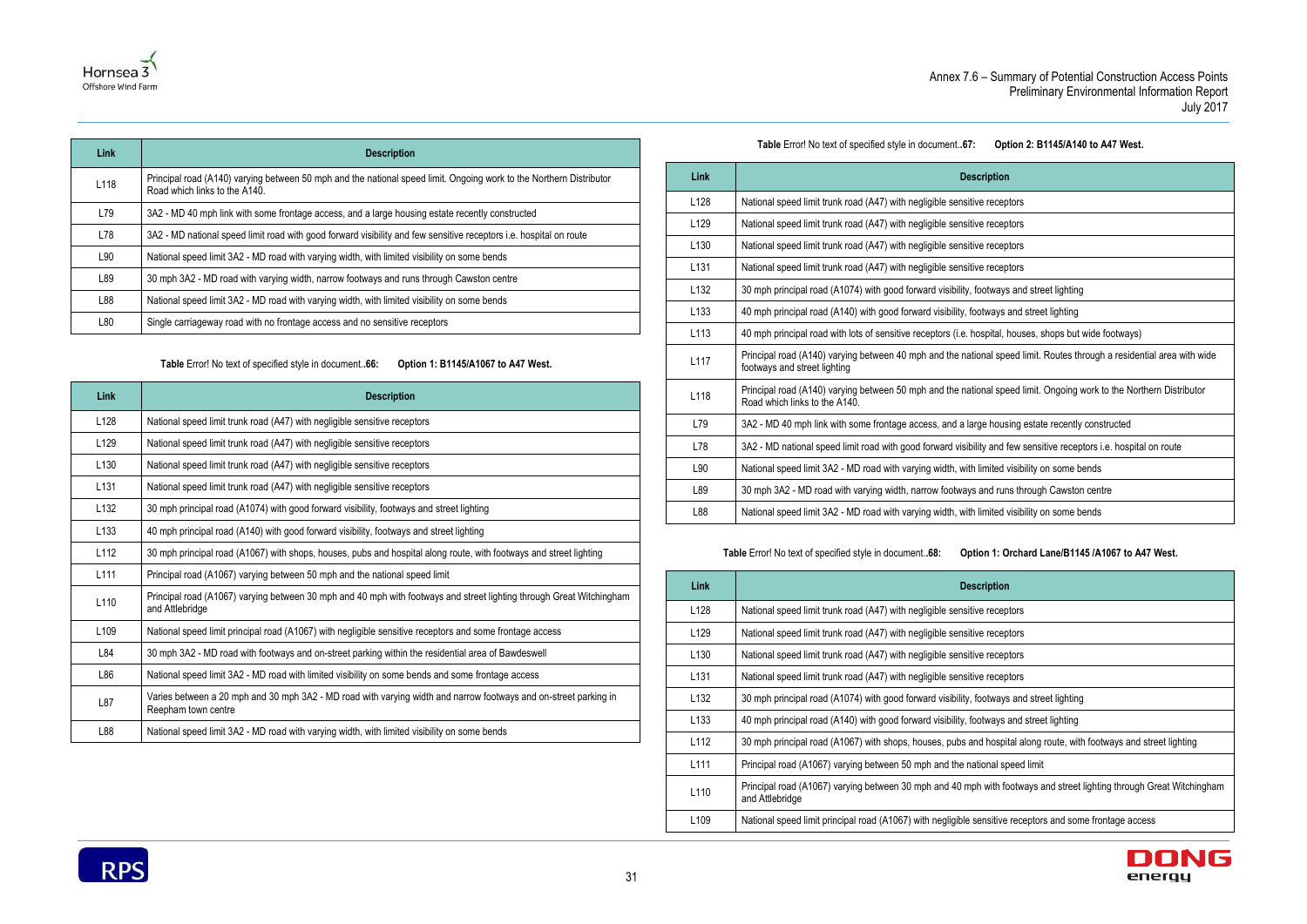



| Link | <b>Description</b>                                                                                                                        |
|------|-------------------------------------------------------------------------------------------------------------------------------------------|
| L84  | 30 mph '3A2 - MD' road with footways and on-street parking within the residential area of Bawdeswell                                      |
| L86  | National speed limit 3A2 - MD road with limited visibility on some bends and some frontage access                                         |
| L87  | Varies between a 20 mph and 30 mph '3A2 - MD' road with varying width and narrow footways and on-street parking in<br>Reepham town centre |
| L93  | 30 mph single track road with a 4.1 m height restriction and 6 ft 6" width restriction except for access                                  |
| L94  | Single track road which varies between 30 mph and national speed limit, with some frontage access and no footways<br>between residences   |

**Table** Error! No text of specified style in document.**.69: Option 2: Orchard Lane/B1145/A140 to A47 West.**

<span id="page-35-0"></span>

| <b>Link</b>      | <b>Description</b>                                                                                                                                     |
|------------------|--------------------------------------------------------------------------------------------------------------------------------------------------------|
| L <sub>128</sub> | National speed limit trunk road (A47) with negligible sensitive receptors                                                                              |
| L <sub>129</sub> | National speed limit trunk road (A47) with negligible sensitive receptors                                                                              |
| L <sub>130</sub> | National speed limit trunk road (A47) with negligible sensitive receptors                                                                              |
| L <sub>131</sub> | National speed limit trunk road (A47) with negligible sensitive receptors                                                                              |
| L <sub>132</sub> | 30 mph principal road (A1074) with good forward visibility, footways and street lighting                                                               |
| L <sub>133</sub> | 40 mph principal road (A140) with good forward visibility, footways and street lighting                                                                |
| L113             | 40 mph principal road with lots of sensitive receptors (i.e. hospital, houses, shops but wide footways)                                                |
| L117             | Principal road (A140) varying between 40 mph and the national speed limit. Routes through a residential area with wide<br>footways and street lighting |
| L118             | Principal road (A140) varying between 50 mph and the national speed limit. Ongoing work to the Northern Distributor<br>Road which links to the A140.   |
| L79              | 3A2 - MD 40 mph link with some frontage access, and a large housing estate recently constructed                                                        |
| L78              | 3A2 - MD national speed limit road with good forward visibility and few sensitive receptors i.e. hospital on route                                     |
| L90              | National speed limit 3A2 - MD road with varying width, with limited visibility on some bends                                                           |
| L89              | 30 mph 3A2 - MD road with varying width, narrow footways and runs through Cawston centre                                                               |
| L88              | National speed limit 3A2 - MD road with varying width, with limited visibility on some bends                                                           |
| L87              | Varies between a 20 mph and 30 mph 3A2 - MD road with varying width and narrow footways and on-street parking in<br>Reepham town centre                |
| L93              | 30 mph single track road with a 4.1 m height restriction and 6 ft 6 " width restriction except for access                                              |
| L94              | Single track road which varies between 30 mph and national speed limit, with some frontage access and no footways<br>between residences                |

**Table** Error! No text of specified style in document.**.70: Option 3: New Road/B1145/A1067 to A47 West.**

<span id="page-35-1"></span>

| Link             | <b>Description</b>                                                                                                                      |
|------------------|-----------------------------------------------------------------------------------------------------------------------------------------|
| L <sub>128</sub> | National speed limit trunk road (A47) with negligible sensitive receptors                                                               |
| L129             | National speed limit trunk road (A47) with negligible sensitive receptors                                                               |
| L <sub>130</sub> | National speed limit trunk road (A47) with negligible sensitive receptors                                                               |
| L <sub>131</sub> | National speed limit trunk road (A47) with negligible sensitive receptors                                                               |
| L <sub>132</sub> | 30 mph principal road (A1074) with good forward visibility, footways and street lighting                                                |
| L <sub>133</sub> | 40 mph principal road (A140) with good forward visibility, footways and street lighting                                                 |
| L <sub>112</sub> | 30 mph principal road (A1067) with shops, houses, pubs and hospital along route, with footways and street lighting                      |
| L <sub>111</sub> | Principal road (A1067) varying between 50 mph and the national speed limit                                                              |
| L <sub>110</sub> | Principal road (A1067) varying between 30 mph and 40 mph with footways and street lighting through Great Witchingham<br>and Attlebridge |
| L <sub>109</sub> | National speed limit principal road (A1067) with negligible sensitive receptors and some frontage access                                |
| L84              | 30 mph 3A2 - MD road with footways and on-street parking within the residential area of Bawdeswell                                      |
| L86              | National speed limit 3A2 - MD road with limited visibility on some bends and some frontage access                                       |
| L87              | Varies between a 20 mph and 30 mph 3A2 - MD road with varying width and narrow footways and on-street parking in<br>Reepham town centre |
| L92              | 30 mph narrow single carriageway with footways, lighting, on-street parking and some sensitive receptors                                |
| L94              | Single track road which varies between 30 mph and national speed limit, with some frontage access and no footways<br>between residences |
|                  |                                                                                                                                         |

**Table** Error! No text of specified style in document.**.71: Option 4: New Road/Station Road/B1145/A140 to A47 West.**

<span id="page-35-2"></span>

| <b>Link</b>      | <b>Description</b>                                                                                                                                     |
|------------------|--------------------------------------------------------------------------------------------------------------------------------------------------------|
| L <sub>128</sub> | National speed limit trunk road (A47) with negligible sensitive receptors                                                                              |
| L <sub>129</sub> | National speed limit trunk road (A47) with negligible sensitive receptors                                                                              |
| L <sub>130</sub> | National speed limit trunk road (A47) with negligible sensitive receptors                                                                              |
| L <sub>131</sub> | National speed limit trunk road (A47) with negligible sensitive receptors                                                                              |
| L <sub>132</sub> | 30 mph principal road (A1074) with good forward visibility, footways and street lighting                                                               |
| L <sub>133</sub> | 40 mph principal road (A140) with good forward visibility, footways and street lighting                                                                |
| L <sub>113</sub> | 40 mph principal road with lots of sensitive receptors (i.e. hospital, houses, shops but wide footways)                                                |
| L <sub>117</sub> | Principal road (A140) varying between 40 mph and the national speed limit. Routes through a residential area with wide<br>footways and street lighting |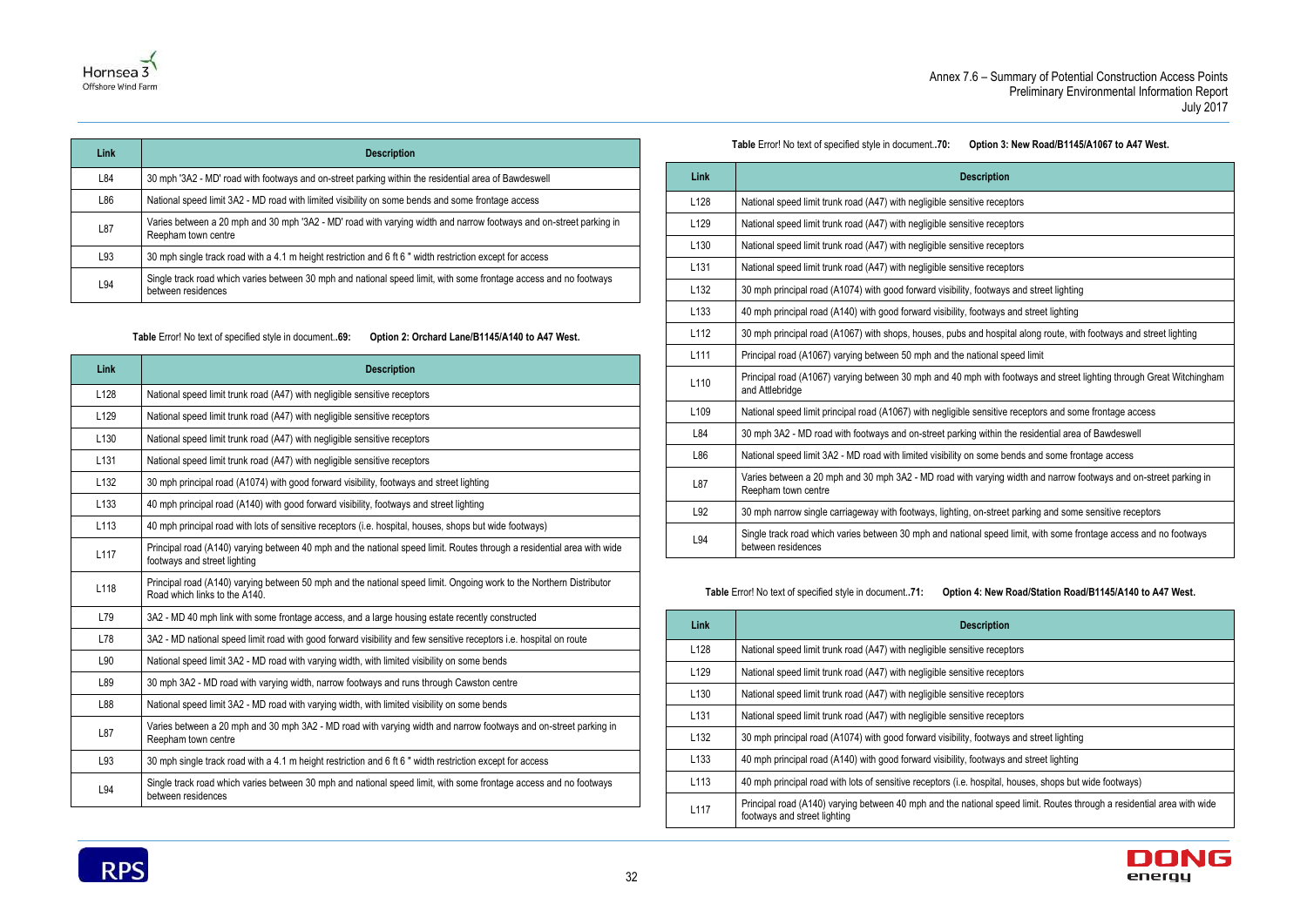

| Link | <b>Description</b>                                                                                                                                   |
|------|------------------------------------------------------------------------------------------------------------------------------------------------------|
| L118 | Principal road (A140) varying between 50 mph and the national speed limit. Ongoing work to the Northern Distributor<br>Road which links to the A140. |
| L79  | 3A2 - MD 40 mph link with some frontage access, and a large housing estate recently constructed                                                      |
| L78  | 3A2 - MD national speed limit road with good forward visibility and few sensitive receptors i.e. hospital on route                                   |
| L90  | National speed limit 3A2 - MD road with varying width, with limited visibility on some bends                                                         |
| L89  | 30 mph 3A2 - MD road with varying width, narrow footways and runs through Cawston centre                                                             |
| L88  | National speed limit '3A2 - MD' road with varying width, with limited visibility on some bends                                                       |
| L87  | Varies between a 20 mph and 30 mph 3A2 - MD road with varying width and narrow footways and on-street parking in<br>Reepham town centre              |
| L92  | 30 mph narrow single carriageway with footways, lighting, on-street parking and some sensitive receptors                                             |
| L94  | Single track road which varies between 30 mph and national speed limit, with some frontage access and no footways<br>between residences              |

**Table** Error! No text of specified style in document.**.72: Option 1: Church Road/B1145/A1067 to A47 West.**

<span id="page-36-0"></span>

| <b>Link</b>      | <b>Description</b>                                                                                                                                               |
|------------------|------------------------------------------------------------------------------------------------------------------------------------------------------------------|
| L128             | National speed limit trunk road (A47) with negligible sensitive receptors                                                                                        |
| L <sub>129</sub> | National speed limit trunk road (A47) with negligible sensitive receptors                                                                                        |
| L <sub>130</sub> | National speed limit trunk road (A47) with negligible sensitive receptors                                                                                        |
| L <sub>131</sub> | National speed limit trunk road (A47) with negligible sensitive receptors                                                                                        |
| L <sub>132</sub> | 30 mph principal road (A1074) with good forward visibility, footways and street lighting                                                                         |
| L <sub>133</sub> | 40 mph principal road (A140) with good forward visibility, footways and street lighting                                                                          |
| L <sub>112</sub> | 30 mph principal road (A1067) with shops, houses, pubs and hospital along route, with footways and street lighting                                               |
| L <sub>111</sub> | Principal road (A1067) varying between 50 mph and the national speed limit                                                                                       |
| L110             | Principal road (A1067) varying between 30 mph and 40 mph with footways and street lighting through Great Witchingham<br>and Attlebridge                          |
| L <sub>109</sub> | National speed limit principal road (A1067) with negligible sensitive receptors and some frontage access                                                         |
| L84              | 30 mph 3A2 - MD road with footways and on-street parking within the residential area of Bawdeswell                                                               |
| L86              | National speed limit 3A2 - MD road with limited visibility on some bends and some frontage access                                                                |
| L91              | Varies between 20 mph and 30 mph with varied road with and high numbers of sensitive receptors i.e. market square,<br>roads with no footways used by pedestrians |
| L96              | Narrow single carriageway varying between 30 mph and the national speed limit, with limited visibility on some bends                                             |

### **Table** Error! No text of specified style in document.**.73: Option 2: Church Road/B1149/B1145/A140 to A47 West.**

<span id="page-36-1"></span>

| <b>Description</b>                                                                                                                                     |
|--------------------------------------------------------------------------------------------------------------------------------------------------------|
| National speed limit trunk road (A47) with negligible sensitive receptors                                                                              |
| National speed limit trunk road (A47) with negligible sensitive receptors                                                                              |
| National speed limit trunk road (A47) with negligible sensitive receptors                                                                              |
| National speed limit trunk road (A47) with negligible sensitive receptors                                                                              |
| 30 mph principal road (A1074) with good forward visibility, footways and street lighting                                                               |
| 40 mph principal road (A140) with good forward visibility, footways and street lighting                                                                |
| 40 mph principal road with lots of sensitive receptors (i.e. hospital, houses, shops but wide footways)                                                |
| Principal road (A140) varying between 40 mph and the national speed limit. Routes through a residential area with wide<br>footways and street lighting |
| Principal road (A140) varying between 50 mph and the national speed limit. Ongoing work to the Northern Distributor<br>Road which links to the A140.   |
| 3A2 - MD 40 mph link with some frontage access, and a large housing estate recently constructed                                                        |
| 3A2 - MD national speed limit road with good forward visibility and few sensitive receptors i.e. hospital on route                                     |
| 3A2 - MD road varying between 50 mph and the national speed limit, with no on-street parking and frontage access                                       |
| 3B2 - Access road varying between 30 mph and the national speed limit, with some frontage access                                                       |
| Narrow single carriageway varying between 30 mph and the national speed limit, with limited visibility on some bends                                   |
|                                                                                                                                                        |

**Table** Error! No text of specified style in document.**.74: Option 1: The Grove/Norwich Road/B1145/A1067 to A47 West.**

<span id="page-36-2"></span>

| Link             | <b>Description</b>                                                                                                                      |
|------------------|-----------------------------------------------------------------------------------------------------------------------------------------|
| L <sub>128</sub> | National speed limit trunk road (A47) with negligible sensitive receptors                                                               |
| L <sub>129</sub> | National speed limit trunk road (A47) with negligible sensitive receptors                                                               |
| L <sub>130</sub> | National speed limit trunk road (A47) with negligible sensitive receptors                                                               |
| L <sub>131</sub> | National speed limit trunk road (A47) with negligible sensitive receptors                                                               |
| L <sub>132</sub> | 30 mph principal road (A1074) with good forward visibility, footways and street lighting                                                |
| L <sub>133</sub> | 40 mph principal road (A140) with good forward visibility, footways and street lighting                                                 |
| L112             | 30 mph principal road (A1067) with shops, houses, pubs and hospital along route, with footways and street lighting                      |
| L <sub>111</sub> | Principal road (A1067) varying between 50 mph and the national speed limit                                                              |
| L110             | Principal road (A1067) varying between 30 mph and 40 mph with footways and street lighting through Great Witchingham<br>and Attlebridge |

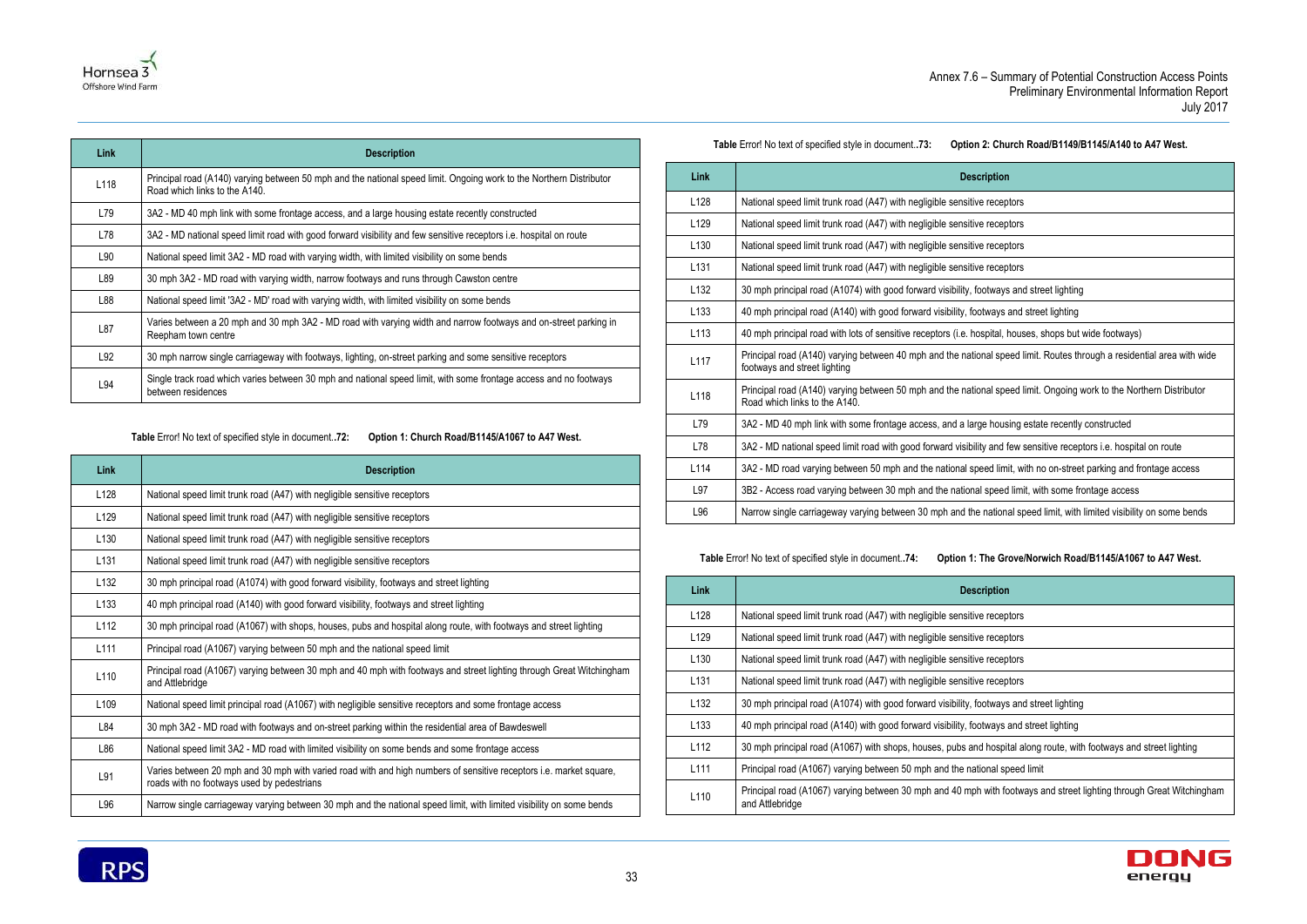### **The Brant Stable in Specified Stable in documents** in dominate 1: Norwich Road/B1145/A1067 to A47 West.



| Annex 7.6 - |
|-------------|
|-------------|

| Table Error! No text of specified style in document76: | Optio |
|--------------------------------------------------------|-------|
|--------------------------------------------------------|-------|

| Link             | <b>Description</b>                                                                                                                                               |
|------------------|------------------------------------------------------------------------------------------------------------------------------------------------------------------|
| L <sub>109</sub> | National speed limit principal road (A1067) with negligible sensitive receptors and some frontage access                                                         |
| L84              | 30 mph 3A2 - MD road with footways and on-street parking within the residential area of Bawdeswell                                                               |
| L86              | National speed limit 3A2 - MD road with limited visibility on some bends and some frontage access                                                                |
| L91              | Varies between 20 mph and 30 mph with varied road with and high numbers of sensitive receptors i.e. market square,<br>roads with no footways used by pedestrians |
| L95              | Narrow single carriageway varying between 30 mph and the national speed limit, with some frontage access and few<br>sensitive receptors                          |

<span id="page-37-0"></span>**Table** Error! No text of specified style in document.**.75: Option 2: The Grove/Norwich Road/B1149/B1145/A140 to A47 West.**

| <b>Link</b>      | <b>Description</b>                                                                                                                                     |
|------------------|--------------------------------------------------------------------------------------------------------------------------------------------------------|
| L128             | National speed limit trunk road (A47) with negligible sensitive receptors                                                                              |
| L <sub>129</sub> | National speed limit trunk road (A47) with negligible sensitive receptors                                                                              |
| L <sub>130</sub> | National speed limit trunk road (A47) with negligible sensitive receptors                                                                              |
| L <sub>131</sub> | National speed limit trunk road (A47) with negligible sensitive receptors                                                                              |
| L <sub>132</sub> | 30 mph principal road (A1074) with good forward visibility, footways and street lighting                                                               |
| L <sub>133</sub> | 40 mph principal road (A140) with good forward visibility, footways and street lighting                                                                |
| L <sub>113</sub> | 40 mph principal road with lots of sensitive receptors (i.e. hospital, houses, shops but wide footways)                                                |
| L117             | Principal road (A140) varying between 40 mph and the national speed limit. Routes through a residential area with wide<br>footways and street lighting |
| L118             | Principal road (A140) varying between 50 mph and the national speed limit. Ongoing work to the Northern Distributor<br>Road which links to the A140.   |
| L79              | 3A2 - MD 40 mph link with some frontage access, and a large housing estate recently constructed                                                        |
| L78              | 3A2 - MD national speed limit road with good forward visibility and few sensitive receptors i.e. hospital on route                                     |
| L114             | 3A2 - MD road varying between 50 mph and the national speed limit, with no on-street parking and frontage access                                       |
| L97              | 3B2 - Access road varying between 30 mph and the national speed limit, with some frontage access                                                       |
| L96              | Narrow single carriageway varying between 30 mph and the national speed limit, with limited visibility on some bends                                   |
| L95              | Narrow single carriageway varying between 30 mph and the national speed limit, with some frontage access and few<br>sensitive receptors                |

<span id="page-37-1"></span>

| Link             | <b>Description</b>                                                                                                                                               |
|------------------|------------------------------------------------------------------------------------------------------------------------------------------------------------------|
| L128             | National speed limit trunk road (A47) with negligible sensitive receptors                                                                                        |
| L129             | National speed limit trunk road (A47) with negligible sensitive receptors                                                                                        |
| L <sub>130</sub> | National speed limit trunk road (A47) with negligible sensitive receptors                                                                                        |
| L <sub>131</sub> | National speed limit trunk road (A47) with negligible sensitive receptors                                                                                        |
| L <sub>132</sub> | 30 mph principal road (A1074) with good forward visibility, footways and street lighting                                                                         |
| L <sub>133</sub> | 40 mph principal road (A140) with good forward visibility, footways and street lighting                                                                          |
| L112             | 30 mph principal road (A1067) with shops, houses, pubs and hospital along route, with footways and street lighting                                               |
| L <sub>111</sub> | Principal road (A1067) varying between 50 mph and the national speed limit                                                                                       |
| L110             | Principal road (A1067) varying between 30 mph and 40 mph with footways and street lighting through Great Witchingham<br>and Attlebridge                          |
| L <sub>109</sub> | National speed limit principal road (A1067) with negligible sensitive receptors and some frontage access                                                         |
| L84              | 30 mph 3A2 - MD road with footways and on-street parking within the residential area of Bawdeswell                                                               |
| L86              | National speed limit 3A2 - MD road with limited visibility on some bends and some frontage access                                                                |
| L91              | Varies between 20 mph and 30 mph with varied road with and high numbers of sensitive receptors i.e. market square,<br>roads with no footways used by pedestrians |
| L95              | Narrow single carriageway varying between 30 mph and the national speed limit, with some frontage access and few<br>sensitive receptors                          |

**Table** Error! No text of specified style in document.**.77: Option 2: Norwich Road/B1149/B1145/A140 to A47 West.**

<span id="page-37-2"></span>

| Link             | <b>Description</b>                                                                                                                                     |
|------------------|--------------------------------------------------------------------------------------------------------------------------------------------------------|
| L128             | National speed limit trunk road (A47) with negligible sensitive receptors                                                                              |
| L129             | National speed limit trunk road (A47) with negligible sensitive receptors                                                                              |
| L <sub>130</sub> | National speed limit trunk road (A47) with negligible sensitive receptors                                                                              |
| L <sub>131</sub> | National speed limit trunk road (A47) with negligible sensitive receptors                                                                              |
| L <sub>132</sub> | 30 mph principal road (A1074) with good forward visibility, footways and street lighting                                                               |
| L <sub>133</sub> | 40 mph principal road (A140) with good forward visibility, footways and street lighting                                                                |
| L113             | 40 mph principal road with lots of sensitive receptors (i.e. hospital, houses, shops but wide footways)                                                |
| L <sub>117</sub> | Principal road (A140) varying between 40 mph and the national speed limit. Routes through a residential area with wide<br>footways and street lighting |

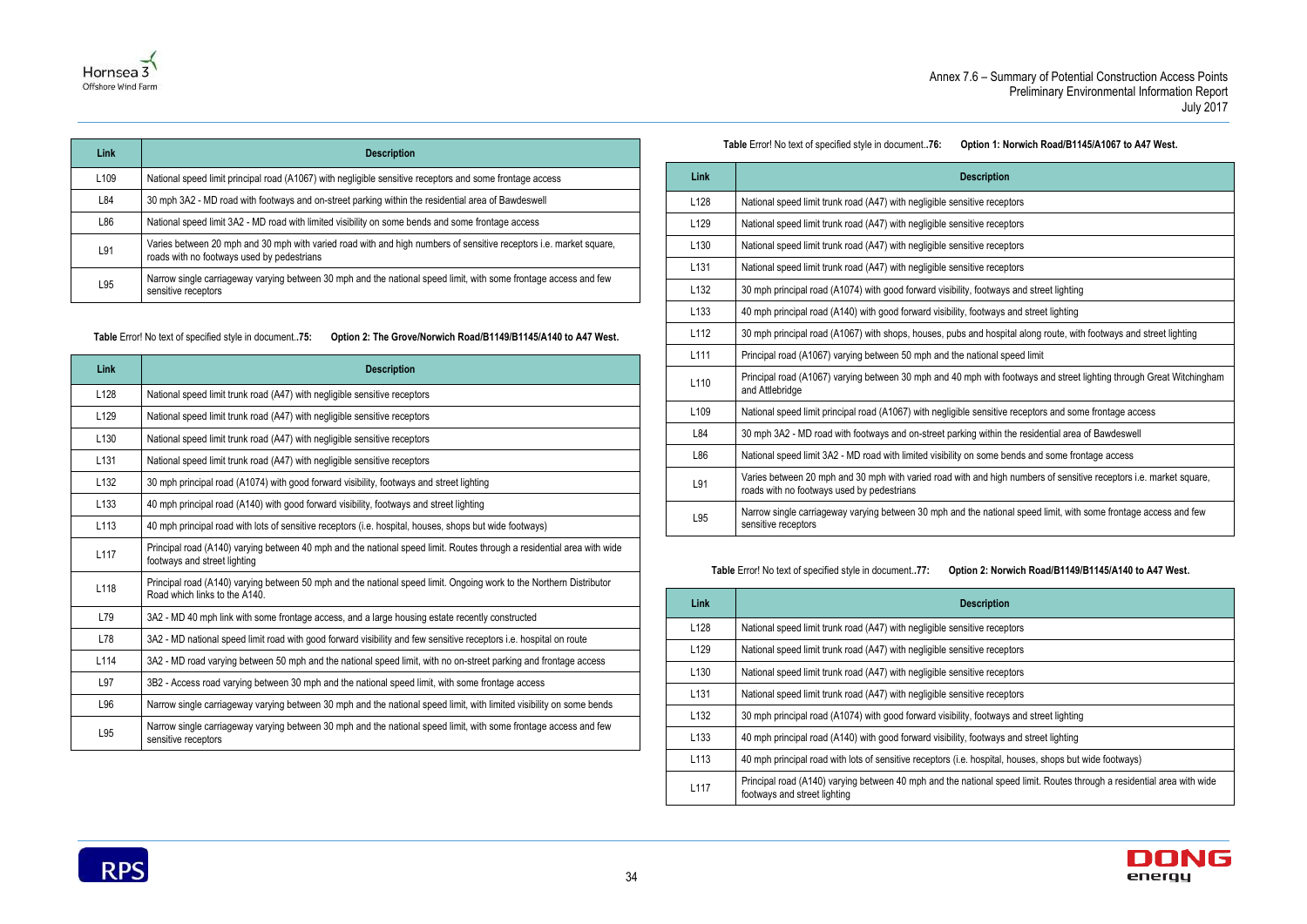

| <b>Link</b>      | <b>Description</b>                                                                                                                                   |
|------------------|------------------------------------------------------------------------------------------------------------------------------------------------------|
| L118             | Principal road (A140) varying between 50 mph and the national speed limit. Ongoing work to the Northern Distributor<br>Road which links to the A140. |
| L79              | 3A2 - MD 40 mph link with some frontage access, and a large housing estate recently constructed                                                      |
| L78              | 3A2 - MD national speed limit road with good forward visibility and few sensitive receptors i.e. hospital on route                                   |
| L <sub>114</sub> | 3A2 - MD road varying between 50 mph and the national speed limit, with no on-street parking and frontage access                                     |
| L97              | 3B2 - Access road varying between 30 mph and the national speed limit, with some frontage access                                                     |
| L96              | Narrow single carriageway varying between 30 mph and the national speed limit, with limited visibility on some bends                                 |
| L95              | Narrow single carriageway varying between 30 mph and the national speed limit, with some frontage access and few<br>sensitive receptors              |

**Table** Error! No text of specified style in document.**.78: Option 3: Reepham Road/Hall Road/A1067 to A47 West.**

<span id="page-38-0"></span>

| Link             | <b>Description</b>                                                                                                                         |
|------------------|--------------------------------------------------------------------------------------------------------------------------------------------|
| L <sub>128</sub> | National speed limit trunk road (A47) with negligible sensitive receptors                                                                  |
| L <sub>129</sub> | National speed limit trunk road (A47) with negligible sensitive receptors                                                                  |
| L <sub>130</sub> | National speed limit trunk road (A47) with negligible sensitive receptors                                                                  |
| L <sub>131</sub> | National speed limit trunk road (A47) with negligible sensitive receptors                                                                  |
| L <sub>132</sub> | 30 mph principal road (A1074) with good forward visibility, footways and street lighting                                                   |
| L <sub>133</sub> | 40 mph principal road (A140) with good forward visibility, footways and street lighting                                                    |
| L <sub>112</sub> | 30 mph principal road (A1067) with shops, houses, pubs and hospital along route, with footways and street lighting                         |
| L <sub>111</sub> | Principal road (A1067) varying between 50 mph and the national speed limit                                                                 |
| L110             | Principal road (A1067) varying between 30 mph and 40 mph with footways and street lighting through Great Witchingham<br>and Attlebridge    |
| L <sub>104</sub> | National speed limit 3B1 - HGV link with warning signs for concealed entrances to adjoining farms, and limited visibility on<br>some bends |
| L <sub>105</sub> | Narrow single carriageway which varies between the national speed limit and 30 mph, with a church and residences in<br>Alderford           |
| L <sub>103</sub> | National speed limit narrow single carriageway with good forward visibility and no sensitive receptors                                     |
| L95              | Narrow single carriageway varying between 30 mph and the national speed limit, with some frontage access and few<br>sensitive receptors    |

# **Table** Error! No text of specified style in document.**.79: Option 1: Norwich Road/B1145/A1067 to A47 West.**

<span id="page-38-1"></span>

| <b>Link</b>      | <b>Description</b>                                                                                                                                               |
|------------------|------------------------------------------------------------------------------------------------------------------------------------------------------------------|
| L128             | National speed limit trunk road (A47) with negligible sensitive receptors                                                                                        |
| L129             | National speed limit trunk road (A47) with negligible sensitive receptors                                                                                        |
| L <sub>130</sub> | National speed limit trunk road (A47) with negligible sensitive receptors                                                                                        |
| L <sub>131</sub> | National speed limit trunk road (A47) with negligible sensitive receptors                                                                                        |
| L132             | 30 mph principal road (A1074) with good forward visibility, footways and street lighting                                                                         |
| L <sub>133</sub> | 40 mph principal road (A140) with good forward visibility, footways and street lighting                                                                          |
| L112             | 30 mph principal road (A1067) with shops, houses, pubs and hospital along route, with footways and street lighting                                               |
| L111             | Principal road (A1067) varying between 50 mph and the national speed limit                                                                                       |
| L110             | Principal road (A1067) varying between 30 mph and 40 mph with footways and street lighting through Great Witchingham<br>and Attlebridge                          |
| L109             | National speed limit principal road (A1067) with negligible sensitive receptors and some frontage access                                                         |
| L84              | 30 mph 3A2 - MD road with footways and on-street parking within the residential area of Bawdeswell                                                               |
| L86              | National speed limit 3A2 - MD road with limited visibility on some bends and some frontage access                                                                |
| L91              | Varies between 20 mph and 30 mph with varied road with and high numbers of sensitive receptors i.e. market square,<br>roads with no footways used by pedestrians |
| L95              | Narrow single carriageway varying between 30 mph and the national speed limit, with some frontage access and few<br>sensitive receptors                          |
| L98              | National speed limit single track road with no on-street parking and frontage access, with limited forward visibility                                            |
|                  |                                                                                                                                                                  |

**Table** Error! No text of specified style in document.**.80: Option 2: Norwich Road/B1149/B1145/A140 to A47 West.**

<span id="page-38-2"></span>

| <b>Link</b>      | <b>Description</b>                                                                                                                                     |
|------------------|--------------------------------------------------------------------------------------------------------------------------------------------------------|
| L128             | National speed limit trunk road (A47) with negligible sensitive receptors                                                                              |
| L129             | National speed limit trunk road (A47) with negligible sensitive receptors                                                                              |
| L <sub>130</sub> | National speed limit trunk road (A47) with negligible sensitive receptors                                                                              |
| L <sub>131</sub> | National speed limit trunk road (A47) with negligible sensitive receptors                                                                              |
| L <sub>132</sub> | 30 mph principal road (A1074) with good forward visibility, footways and street lighting                                                               |
| L <sub>133</sub> | 40 mph principal road (A140) with good forward visibility, footways and street lighting                                                                |
| L <sub>113</sub> | 40 mph principal road with lots of sensitive receptors (i.e. hospital, houses, shops but wide footways)                                                |
| L <sub>117</sub> | Principal road (A140) varying between 40 mph and the national speed limit. Routes through a residential area with wide<br>footways and street lighting |

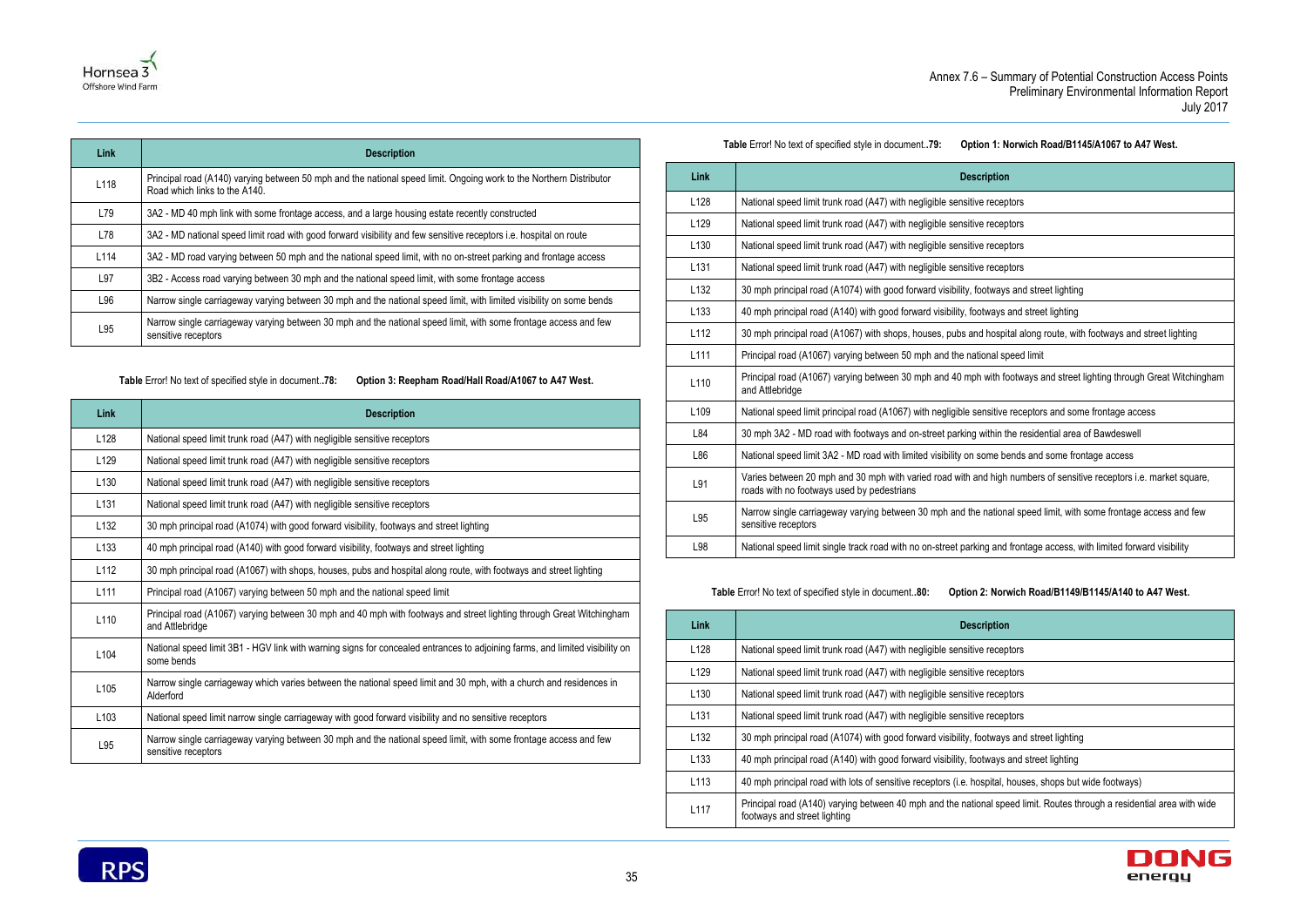

| <b>Link</b>      | <b>Description</b>                                                                                                                                   |
|------------------|------------------------------------------------------------------------------------------------------------------------------------------------------|
| L118             | Principal road (A140) varying between 50 mph and the national speed limit. Ongoing work to the Northern Distributor<br>Road which links to the A140. |
| L79              | 3A2 - MD 40 mph link with some frontage access, and a large housing estate recently constructed                                                      |
| L78              | 3A2 - MD national speed limit road with good forward visibility and few sensitive receptors i.e. hospital on route                                   |
| L <sub>114</sub> | 3A2 - MD road varying between 50 mph and the national speed limit, with no on-street parking and frontage access                                     |
| L97              | 3B2 - Access road varying between 30 mph and the national speed limit, with some frontage access                                                     |
| L96              | Narrow single carriageway varying between 30 mph and the national speed limit, with limited visibility on some bends                                 |
| L95              | Narrow single carriageway varying between 30 mph and the national speed limit, with some frontage access and few<br>sensitive receptors              |
| L98              | National speed limit single track road with no on-street parking and frontage access, with limited forward visibility                                |

**Table** Error! No text of specified style in document.**.81: Option 3: Reepham Road/Hall Road/A1067 to A47 West.**

<span id="page-39-0"></span>

| <b>Link</b>      | <b>Description</b>                                                                                                                         |
|------------------|--------------------------------------------------------------------------------------------------------------------------------------------|
| L128             | National speed limit trunk road (A47) with negligible sensitive receptors                                                                  |
| L129             | National speed limit trunk road (A47) with negligible sensitive receptors                                                                  |
| L <sub>130</sub> | National speed limit trunk road (A47) with negligible sensitive receptors                                                                  |
| L <sub>131</sub> | National speed limit trunk road (A47) with negligible sensitive receptors                                                                  |
| L <sub>132</sub> | 30 mph principal road (A1074) with good forward visibility, footways and street lighting                                                   |
| L <sub>133</sub> | 40 mph principal road (A140) with good forward visibility, footways and street lighting                                                    |
| L <sub>112</sub> | 30 mph principal road (A1067) with shops, houses, pubs and hospital along route, with footways and street lighting                         |
| L <sub>111</sub> | Principal road (A1067) varying between 50 mph and the national speed limit                                                                 |
| L110             | Principal road (A1067) varying between 30 mph and 40 mph with footways and street lighting through Great Witchingham<br>and Attlebridge    |
| L <sub>104</sub> | National speed limit 3B1 - HGV link with warning signs for concealed entrances to adjoining farms, and limited visibility on<br>some bends |
| L <sub>105</sub> | Narrow single carriageway which varies between the national speed limit and 30 mph, with a church and residences in<br>Alderford           |
| L <sub>103</sub> | National speed limit narrow single carriageway with good forward visibility and no sensitive receptors                                     |
| L95              | Narrow single carriageway varying between 30 mph and the national speed limit, with some frontage access and few<br>sensitive receptors    |
| L98              | National speed limit single track road with no on-street parking and frontage access, with limited forward visibility                      |

### **Table** Error! No text of specified style in document.**.82: Option 1: Reepham Road/Hall Road/A1067 to A47 West.**

<span id="page-39-1"></span>

| Link             | <b>Description</b>                                                                                                                         |
|------------------|--------------------------------------------------------------------------------------------------------------------------------------------|
| L128             | National speed limit trunk road (A47) with negligible sensitive receptors                                                                  |
| L <sub>129</sub> | National speed limit trunk road (A47) with negligible sensitive receptors                                                                  |
| L <sub>130</sub> | National speed limit trunk road (A47) with negligible sensitive receptors                                                                  |
| L <sub>131</sub> | National speed limit trunk road (A47) with negligible sensitive receptors                                                                  |
| L <sub>132</sub> | 30 mph principal road (A1074) with good forward visibility, footways and street lighting                                                   |
| L <sub>133</sub> | 40 mph principal road (A140) with good forward visibility, footways and street lighting                                                    |
| L112             | 30 mph principal road (A1067) with shops, houses, pubs and hospital along route, with footways and street lighting                         |
| L111             | Principal road (A1067) varying between 50 mph and the national speed limit                                                                 |
| L110             | Principal road (A1067) varying between 30 mph and 40 mph with footways and street lighting through Great Witchingham<br>and Attlebridge    |
| L <sub>104</sub> | National speed limit 3B1 - HGV link with warning signs for concealed entrances to adjoining farms, and limited visibility on<br>some bends |
| L <sub>105</sub> | Narrow single carriageway which varies between the national speed limit and 30 mph, with a church and residences in<br>Alderford           |
| L <sub>103</sub> | National speed limit narrow single carriageway with good forward visibility and no sensitive receptors                                     |
| L99              | National speed limit single track road with no on-street parking and frontage access, with good forward visibility                         |

### **Table** Error! No text of specified style in document.**.83: Option 1: Hall Road/A1067 to A47 West.**

<span id="page-39-2"></span>

| <b>Link</b>      | <b>Description</b>                                                                                                                      |
|------------------|-----------------------------------------------------------------------------------------------------------------------------------------|
| L <sub>128</sub> | National speed limit trunk road (A47) with negligible sensitive receptors                                                               |
| L <sub>129</sub> | National speed limit trunk road (A47) with negligible sensitive receptors                                                               |
| L <sub>130</sub> | National speed limit trunk road (A47) with negligible sensitive receptors                                                               |
| L <sub>131</sub> | National speed limit trunk road (A47) with negligible sensitive receptors                                                               |
| L <sub>132</sub> | 30 mph principal road (A1074) with good forward visibility, footways and street lighting                                                |
| L <sub>133</sub> | 40 mph principal road (A140) with good forward visibility, footways and street lighting                                                 |
| L <sub>112</sub> | 30 mph principal road (A1067) with shops, houses, pubs and hospital along route, with footways and street lighting                      |
| L <sub>111</sub> | Principal road (A1067) varying between 50 mph and the national speed limit                                                              |
| L <sub>110</sub> | Principal road (A1067) varying between 30 mph and 40 mph with footways and street lighting through Great Witchingham<br>and Attlebridge |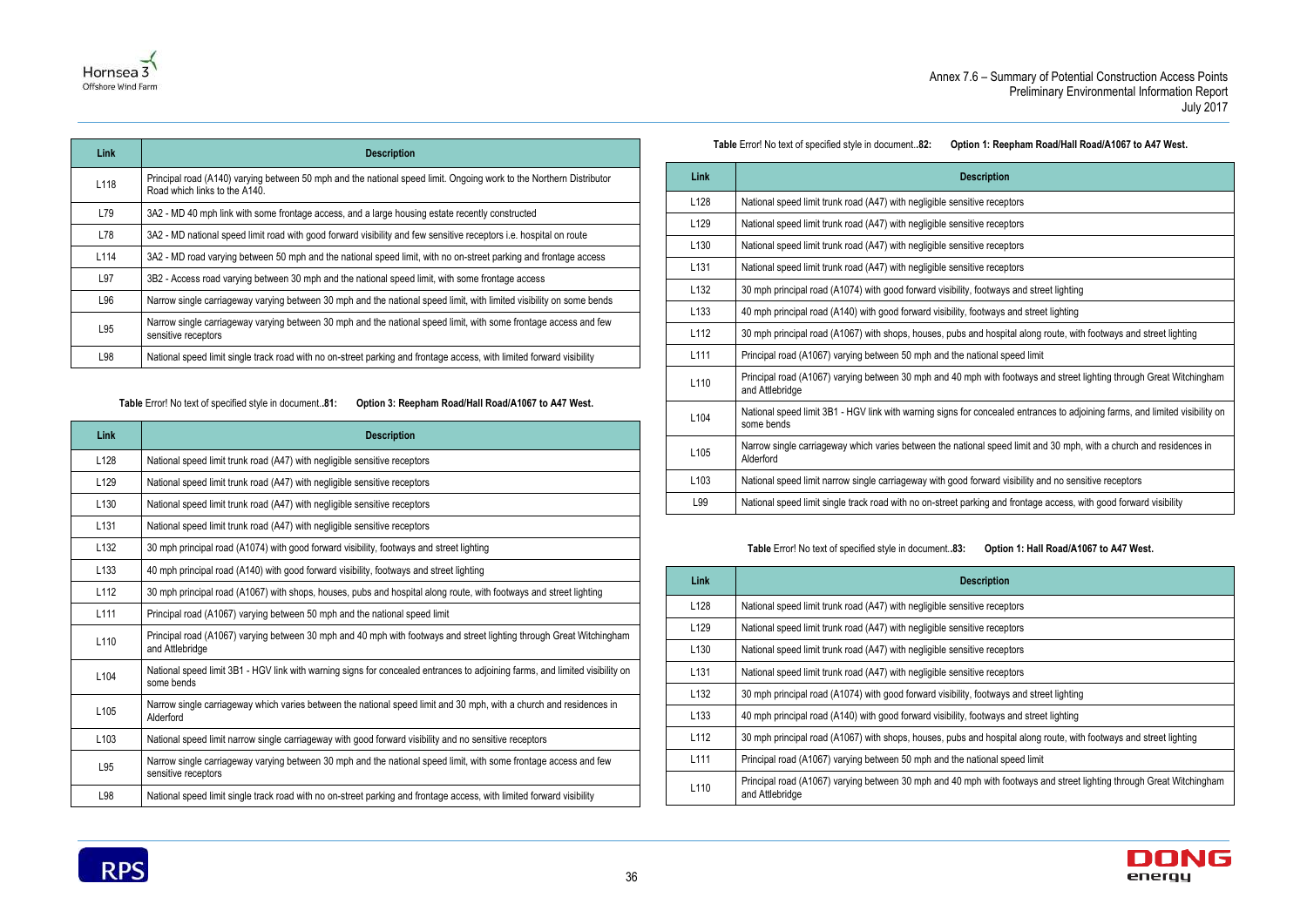ways and street lighting

hospital along route, with footways and street lighting

nal speed limit

with footways and street lighting through Great Witchingham

frontage access or sensitive receptors

# receptors receptors receptors receptors otways and street lighting tways and street lighting Inospital along route, with footways and street lighting onal speed limit with footways and street lighting through Great Witchingham



| Annex 7.6 - |  |
|-------------|--|
|             |  |

| Link | <b>Description</b>                                                                                                                         |
|------|--------------------------------------------------------------------------------------------------------------------------------------------|
| L104 | National speed limit 3B1 - HGV link with warning signs for concealed entrances to adjoining farms, and limited visibility on<br>some bends |
| L105 | Narrow single carriageway which varies between the national speed limit and 30 mph, with a church and residences in<br>Alderford           |

**Table** Error! No text of specified style in document.**.84: Option 1: Hall Road/A1067 to A47 West.**

<span id="page-40-0"></span>

| Link             | <b>Description</b>                                                                                                                         |
|------------------|--------------------------------------------------------------------------------------------------------------------------------------------|
| L128             | National speed limit trunk road (A47) with negligible sensitive receptors                                                                  |
| L129             | National speed limit trunk road (A47) with negligible sensitive receptors                                                                  |
| L <sub>130</sub> | National speed limit trunk road (A47) with negligible sensitive receptors                                                                  |
| L <sub>131</sub> | National speed limit trunk road (A47) with negligible sensitive receptors                                                                  |
| L <sub>132</sub> | 30 mph principal road (A1074) with good forward visibility, footways and street lighting                                                   |
| L <sub>133</sub> | 40 mph principal road (A140) with good forward visibility, footways and street lighting                                                    |
| L112             | 30 mph principal road (A1067) with shops, houses, pubs and hospital along route, with footways and street lighting                         |
| L <sub>111</sub> | Principal road (A1067) varying between 50 mph and the national speed limit                                                                 |
| L <sub>110</sub> | Principal road (A1067) varying between 30 mph and 40 mph with footways and street lighting through Great Witchingham<br>and Attlebridge    |
| L <sub>104</sub> | National speed limit 3B1 - HGV link with warning signs for concealed entrances to adjoining farms, and limited visibility on<br>some bends |
| L <sub>105</sub> | Narrow single carriageway which varies between the national speed limit and 30 mph, with a church and residences in<br>Alderford           |
| L <sub>106</sub> | 40 mph narrow single carriageway which varies in width and routes through Alderford Common (open access land with<br>car parking)          |

**Table** Error! No text of specified style in document.**.85: Option 1: The Street/A1067 to A47 West.**

<span id="page-40-1"></span>

| Link             | <b>Description</b>                                                                       |
|------------------|------------------------------------------------------------------------------------------|
| L <sub>128</sub> | National speed limit trunk road (A47) with negligible sensitive receptors                |
| L <sub>129</sub> | National speed limit trunk road (A47) with negligible sensitive receptors                |
| L <sub>130</sub> | National speed limit trunk road (A47) with negligible sensitive receptors                |
| L <sub>131</sub> | National speed limit trunk road (A47) with negligible sensitive receptors                |
| L <sub>132</sub> | 30 mph principal road (A1074) with good forward visibility, footways and street lighting |

| Link             | <b>Description</b>                                                                   |
|------------------|--------------------------------------------------------------------------------------|
| L <sub>133</sub> | 40 mph principal road (A140) with good forward visibility, footways a                |
| L <sub>112</sub> | 30 mph principal road (A1067) with shops, houses, pubs and hospit                    |
| L <sub>111</sub> | Principal road (A1067) varying between 50 mph and the national sp                    |
| L <sub>110</sub> | Principal road (A1067) varying between 30 mph and 40 mph with for<br>and Attlebridge |
| L <sub>108</sub> | 30 mph narrow single carriageway with no on-street parking, frontaged                |

**Table** Error! No text of specified style in document.**.86: Option 1: A1067 to A47 West.**

<span id="page-40-2"></span>

| Link             | <b>Description</b>                                                                  |
|------------------|-------------------------------------------------------------------------------------|
| L <sub>128</sub> | National speed limit trunk road (A47) with negligible sensitive recep               |
| L129             | National speed limit trunk road (A47) with negligible sensitive recep               |
| L <sub>130</sub> | National speed limit trunk road (A47) with negligible sensitive recep               |
| L131             | National speed limit trunk road (A47) with negligible sensitive recep               |
| L132             | 30 mph principal road (A1074) with good forward visibility, footways                |
| L <sub>133</sub> | 40 mph principal road (A140) with good forward visibility, footways a               |
| L112             | 30 mph principal road (A1067) with shops, houses, pubs and hospit                   |
| L <sub>111</sub> | Principal road (A1067) varying between 50 mph and the national sp                   |
| L110             | Principal road (A1067) varying between 30 mph and 40 mph with fo<br>and Attlebridge |

**Table** Error! No text of specified style in document.**.87: Option 1: Marl Hill/A1067 to A47 West.**

<span id="page-40-3"></span>

| <b>Link</b>      | <b>Description</b>                                                                                                 |
|------------------|--------------------------------------------------------------------------------------------------------------------|
| L128             | National speed limit trunk road (A47) with negligible sensitive receptors                                          |
| L <sub>129</sub> | National speed limit trunk road (A47) with negligible sensitive receptors                                          |
| L <sub>130</sub> | National speed limit trunk road (A47) with negligible sensitive receptors                                          |
| L <sub>131</sub> | National speed limit trunk road (A47) with negligible sensitive receptors                                          |
| L <sub>132</sub> | 30 mph principal road (A1074) with good forward visibility, footways and street lighting                           |
| L <sub>133</sub> | 40 mph principal road (A140) with good forward visibility, footways and street lighting                            |
| L112             | 30 mph principal road (A1067) with shops, houses, pubs and hospital along route, with footways and street lighting |
|                  |                                                                                                                    |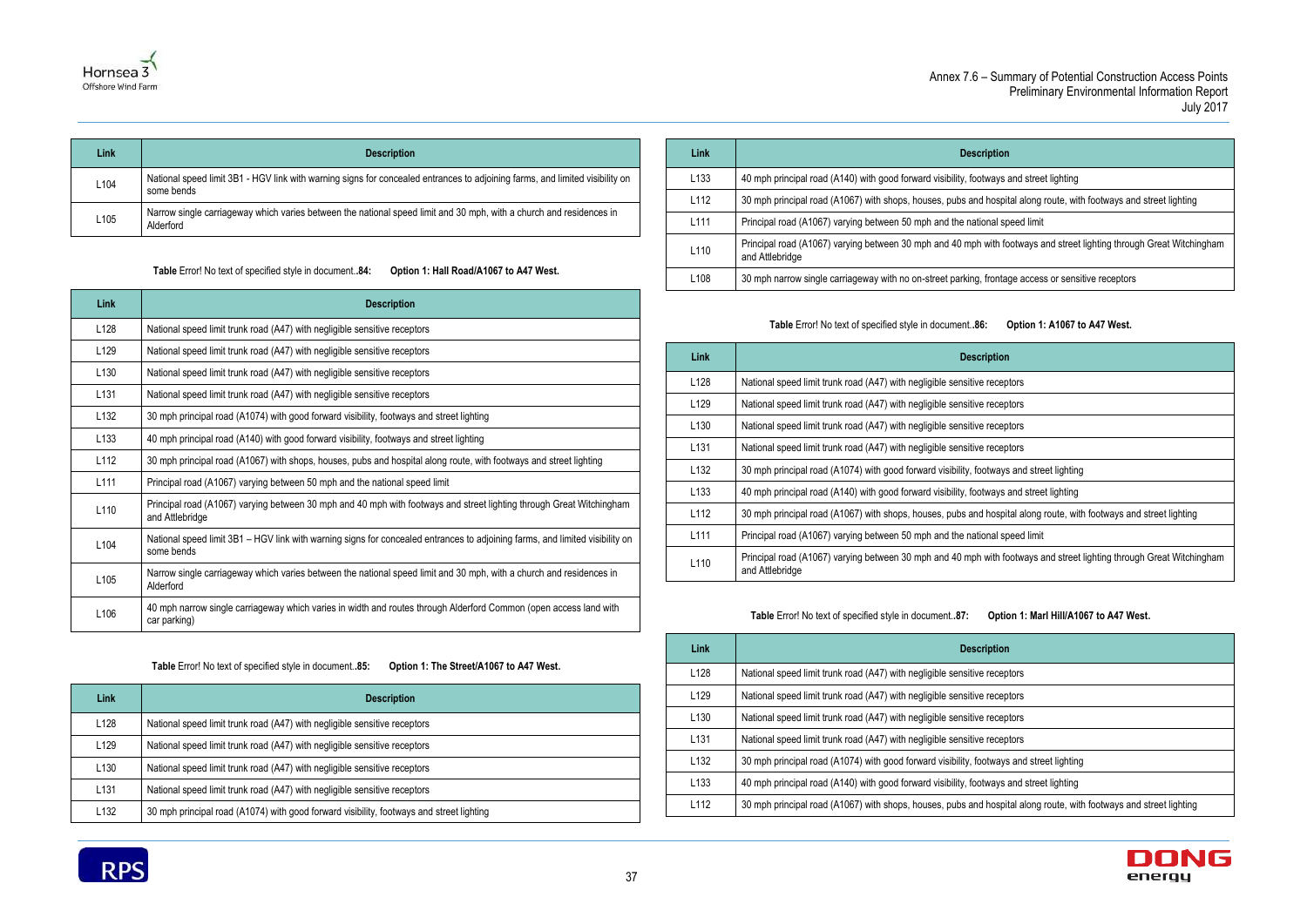with footways and street lighting through Great Witchingham

ard visibility and negligible sensitive receptors

| ption                                                       |
|-------------------------------------------------------------|
| eceptors                                                    |
| eceptors                                                    |
| eceptors                                                    |
| eceptors                                                    |
| tways and street lighting                                   |
| vays and street lighting                                    |
| nospital along route, with footways and street lighting     |
| al speed limit                                              |
| vith footways and street lighting through Great Witchingham |
| ard visibility and negligible sensitive receptors           |



| Link             | <b>Description</b>                                                                                                                      |
|------------------|-----------------------------------------------------------------------------------------------------------------------------------------|
| L <sub>111</sub> | Principal road (A1067) varying between 50 mph and the national speed limit                                                              |
| L110             | Principal road (A1067) varying between 30 mph and 40 mph with footways and street lighting through Great Witchingham<br>and Attlebridge |
| L <sub>119</sub> | National speed limit narrow single carriageway with good forward visibility and negligible sensitive receptors                          |

### **Table** Error! No text of specified style in document.**.88: Option 1: Marl Hill/A1067 to A47 West.**

<span id="page-41-0"></span>

| <b>Link</b>      | <b>Description</b>                                                                                                                      |
|------------------|-----------------------------------------------------------------------------------------------------------------------------------------|
| L <sub>128</sub> | National speed limit trunk road (A47) with negligible sensitive receptors                                                               |
| L <sub>129</sub> | National speed limit trunk road (A47) with negligible sensitive receptors                                                               |
| L <sub>130</sub> | National speed limit trunk road (A47) with negligible sensitive receptors                                                               |
| L <sub>131</sub> | National speed limit trunk road (A47) with negligible sensitive receptors                                                               |
| L <sub>132</sub> | 30 mph principal road (A1074) with good forward visibility, footways and street lighting                                                |
| L <sub>133</sub> | 40 mph principal road (A140) with good forward visibility, footways and street lighting                                                 |
| L <sub>112</sub> | 30 mph principal road (A1067) with shops, houses, pubs and hospital along route, with footways and street lighting                      |
| L <sub>111</sub> | Principal road (A1067) varying between 50 mph and the national speed limit                                                              |
| L110             | Principal road (A1067) varying between 30 mph and 40 mph with footways and street lighting through Great Witchingham<br>and Attlebridge |
| L <sub>119</sub> | National speed limit narrow single carriageway with good forward visibility and negligible sensitive receptors                          |

**Table** Error! No text of specified style in document.**.89: Option 1: Marl Hill/A1067 to A47 West.**

<span id="page-41-1"></span>

| <b>Link</b>      | <b>Description</b>                                                                                                 |
|------------------|--------------------------------------------------------------------------------------------------------------------|
| L <sub>128</sub> | National speed limit trunk road (A47) with negligible sensitive receptors                                          |
| L <sub>129</sub> | National speed limit trunk road (A47) with negligible sensitive receptors                                          |
| L <sub>130</sub> | National speed limit trunk road (A47) with negligible sensitive receptors                                          |
| L <sub>131</sub> | National speed limit trunk road (A47) with negligible sensitive receptors                                          |
| L <sub>132</sub> | 30 mph principal road (A1074) with good forward visibility, footways and street lighting                           |
| L <sub>133</sub> | 40 mph principal road (A140) with good forward visibility, footways and street lighting                            |
| L <sub>112</sub> | 30 mph principal road (A1067) with shops, houses, pubs and hospital along route, with footways and street lighting |
| L <sub>111</sub> | Principal road (A1067) varying between 50 mph and the national speed limit                                         |



| Link             | <b>Description</b>                                                                  |
|------------------|-------------------------------------------------------------------------------------|
| L <sub>110</sub> | Principal road (A1067) varying between 30 mph and 40 mph with fo<br>and Attlebridge |
| L <sub>119</sub> | National speed limit narrow single carriageway with good forward vi                 |

### **Table** Error! No text of specified style in document.**.90: Option 1: Marl Hill/A1067 to A47 West.**

<span id="page-41-2"></span>

| Link             | <b>Description</b>                                                                                                                      |
|------------------|-----------------------------------------------------------------------------------------------------------------------------------------|
| L128             | National speed limit trunk road (A47) with negligible sensitive receptors                                                               |
| L <sub>129</sub> | National speed limit trunk road (A47) with negligible sensitive receptors                                                               |
| L <sub>130</sub> | National speed limit trunk road (A47) with negligible sensitive receptors                                                               |
| L <sub>131</sub> | National speed limit trunk road (A47) with negligible sensitive receptors                                                               |
| L <sub>132</sub> | 30 mph principal road (A1074) with good forward visibility, footways and street lighting                                                |
| L <sub>133</sub> | 40 mph principal road (A140) with good forward visibility, footways and street lighting                                                 |
| L <sub>112</sub> | 30 mph principal road (A1067) with shops, houses, pubs and hospital along route, with footways and street lighting                      |
| L <sub>111</sub> | Principal road (A1067) varying between 50 mph and the national speed limit                                                              |
| L110             | Principal road (A1067) varying between 30 mph and 40 mph with footways and street lighting through Great Witchingham<br>and Attlebridge |
| L <sub>119</sub> | National speed limit narrow single carriageway with good forward visibility and negligible sensitive receptors                          |

### **Table** Error! No text of specified style in document.**.91: Option 1: Marl Hill/A1067 to A47 West.**

<span id="page-41-3"></span>

| Link             | <b>Description</b>                                                                                                                      |
|------------------|-----------------------------------------------------------------------------------------------------------------------------------------|
| L <sub>128</sub> | National speed limit trunk road (A47) with negligible sensitive receptors                                                               |
| L <sub>129</sub> | National speed limit trunk road (A47) with negligible sensitive receptors                                                               |
| L <sub>130</sub> | National speed limit trunk road (A47) with negligible sensitive receptors                                                               |
| L <sub>131</sub> | National speed limit trunk road (A47) with negligible sensitive receptors                                                               |
| L <sub>132</sub> | 30 mph principal road (A1074) with good forward visibility, footways and street lighting                                                |
| L <sub>133</sub> | 40 mph principal road (A140) with good forward visibility, footways and street lighting                                                 |
| L <sub>112</sub> | 30 mph principal road (A1067) with shops, houses, pubs and hospital along route, with footways and street lighting                      |
| L <sub>111</sub> | Principal road (A1067) varying between 50 mph and the national speed limit                                                              |
| L110             | Principal road (A1067) varying between 30 mph and 40 mph with footways and street lighting through Great Witchingham<br>and Attlebridge |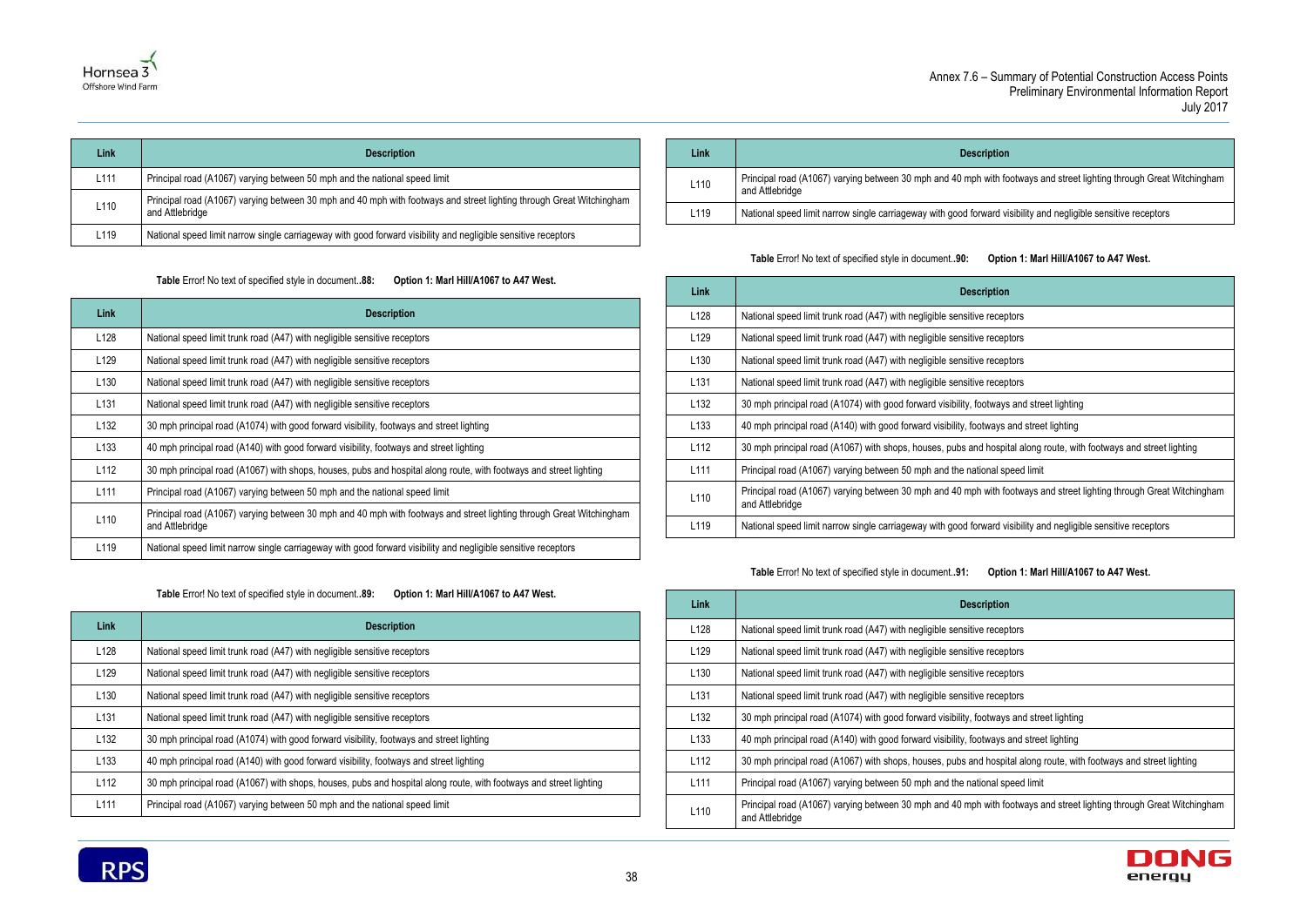ard visibility, which is limited on bends

receptors

receptors

sensitive receptors but limited forward visibility

ibility, and very dark and narrow in places

### **Option 2: West Road to A47 West.**

e receptors

e receptors

exteeptors

ensitive receptors, no on-street parking, footways or street

tors i.e. narrow residential streets with no footways, on-street

ibility, and very dark and narrow in places





| Link | <b>Description</b>                                                                                             | Link |              |
|------|----------------------------------------------------------------------------------------------------------------|------|--------------|
| L119 | National speed limit narrow single carriageway with good forward visibility and negligible sensitive receptors | 101  | National spe |

### **Table** Error! No text of specified style in document.**.92: Option 1: Marl Hill/A1067 to A47 West.**

<span id="page-42-0"></span>

| Link             | <b>Description</b>                                                                                                                      |
|------------------|-----------------------------------------------------------------------------------------------------------------------------------------|
| L <sub>128</sub> | National speed limit trunk road (A47) with negligible sensitive receptors                                                               |
| L <sub>129</sub> | National speed limit trunk road (A47) with negligible sensitive receptors                                                               |
| L <sub>130</sub> | National speed limit trunk road (A47) with negligible sensitive receptors                                                               |
| L <sub>131</sub> | National speed limit trunk road (A47) with negligible sensitive receptors                                                               |
| L <sub>132</sub> | 30 mph principal road (A1074) with good forward visibility, footways and street lighting                                                |
| L <sub>133</sub> | 40 mph principal road (A140) with good forward visibility, footways and street lighting                                                 |
| L <sub>112</sub> | 30 mph principal road (A1067) with shops, houses, pubs and hospital along route, with footways and street lighting                      |
| L <sub>111</sub> | Principal road (A1067) varying between 50 mph and the national speed limit                                                              |
| L110             | Principal road (A1067) varying between 30 mph and 40 mph with footways and street lighting through Great Witchingham<br>and Attlebridge |
| L119             | National speed limit narrow single carriageway with good forward visibility and negligible sensitive receptors                          |

**Table** Error! No text of specified style in document.**.93: Option 1: Weston Road/Wood Lane/A47 west.**

<span id="page-42-1"></span>

| Link             | <b>Description</b>                                                                                                                                                 |
|------------------|--------------------------------------------------------------------------------------------------------------------------------------------------------------------|
| L <sub>128</sub> | National speed limit trunk road (A47) with negligible sensitive receptors                                                                                          |
| L <sub>123</sub> | Narrow single carriageway national speed limit road, with varied road width and limited visibility on some bends                                                   |
| L <sub>120</sub> | National speed limit narrow single carriageway with negligible sensitive receptors and generally good forward visibility,<br>with limited visibility on some bends |
| L <sub>121</sub> | National speed limit single track road with generally good forward visibility, which is limited on bends                                                           |

**Table** Error! No text of specified style in document.**.94: Option 2: Weston Green Road/Wood Lane/A47 west.**

<span id="page-42-2"></span>

| Link             | <b>Description</b>                                                                                               |
|------------------|------------------------------------------------------------------------------------------------------------------|
| L <sub>128</sub> | National speed limit trunk road (A47) with negligible sensitive receptors                                        |
| L <sub>123</sub> | Narrow single carriageway national speed limit road, with varied road width and limited visibility on some bends |
| L <sub>122</sub> | National speed limit single track road with generally good forward visibility, which is limited on bends         |

| Link             | <b>Description</b>                                                    |
|------------------|-----------------------------------------------------------------------|
| L <sub>121</sub> | National speed limit single track road with generally good forward vi |

### **Table** Error! No text of specified style in document.**.95: Option 1: Taverham Road to A47 West.**

<span id="page-42-3"></span>

| <b>Description</b>                                                        | Link             |
|---------------------------------------------------------------------------|------------------|
| National speed limit trunk road (A47) with negligible sensitive recep     | L <sub>128</sub> |
| National speed limit trunk road (A47) with negligible sensitive recep     | L <sub>129</sub> |
| National speed limit narrow single carriageway with negligible sensi      | L <sub>125</sub> |
| National speed limit single track road with limited forward visibility, a | L <sub>124</sub> |
| Table Error! No text of specified style in document96:<br><b>Op</b>       |                  |
|                                                                           |                  |

<span id="page-42-4"></span>

| Link             | <b>Description</b>                                                                 |
|------------------|------------------------------------------------------------------------------------|
| L <sub>128</sub> | National speed limit trunk road (A47) with negligible sensitive recep              |
| L <sub>129</sub> | National speed limit trunk road (A47) with negligible sensitive recep              |
| L <sub>130</sub> | National speed limit trunk road (A47) with negligible sensitive recep              |
| L <sub>127</sub> | National speed limit single carriageway road with negligible sensitiv<br>lighting  |
| L <sub>126</sub> | National speed limit single track with several sensitive receptors i.e.<br>parking |
| L <sub>124</sub> | National speed limit single track road with limited forward visibility, a          |

### **Table** Error! No text of specified style in document.**.97: Option 1: Via Taverham Road to A47 West.**

<span id="page-42-5"></span>

| Link | <b>Description</b>                                                                                                                        |
|------|-------------------------------------------------------------------------------------------------------------------------------------------|
| L128 | National speed limit trunk road (A47) with negligible sensitive receptors                                                                 |
| L129 | National speed limit trunk road (A47) with negligible sensitive receptors                                                                 |
| L125 | National speed limit narrow single carriageway with negligible sensitive receptors but limited forward visibility                         |
| L126 | National speed limit single track with several sensitive receptors i.e. narrow residential streets with no footways, on-street<br>parking |

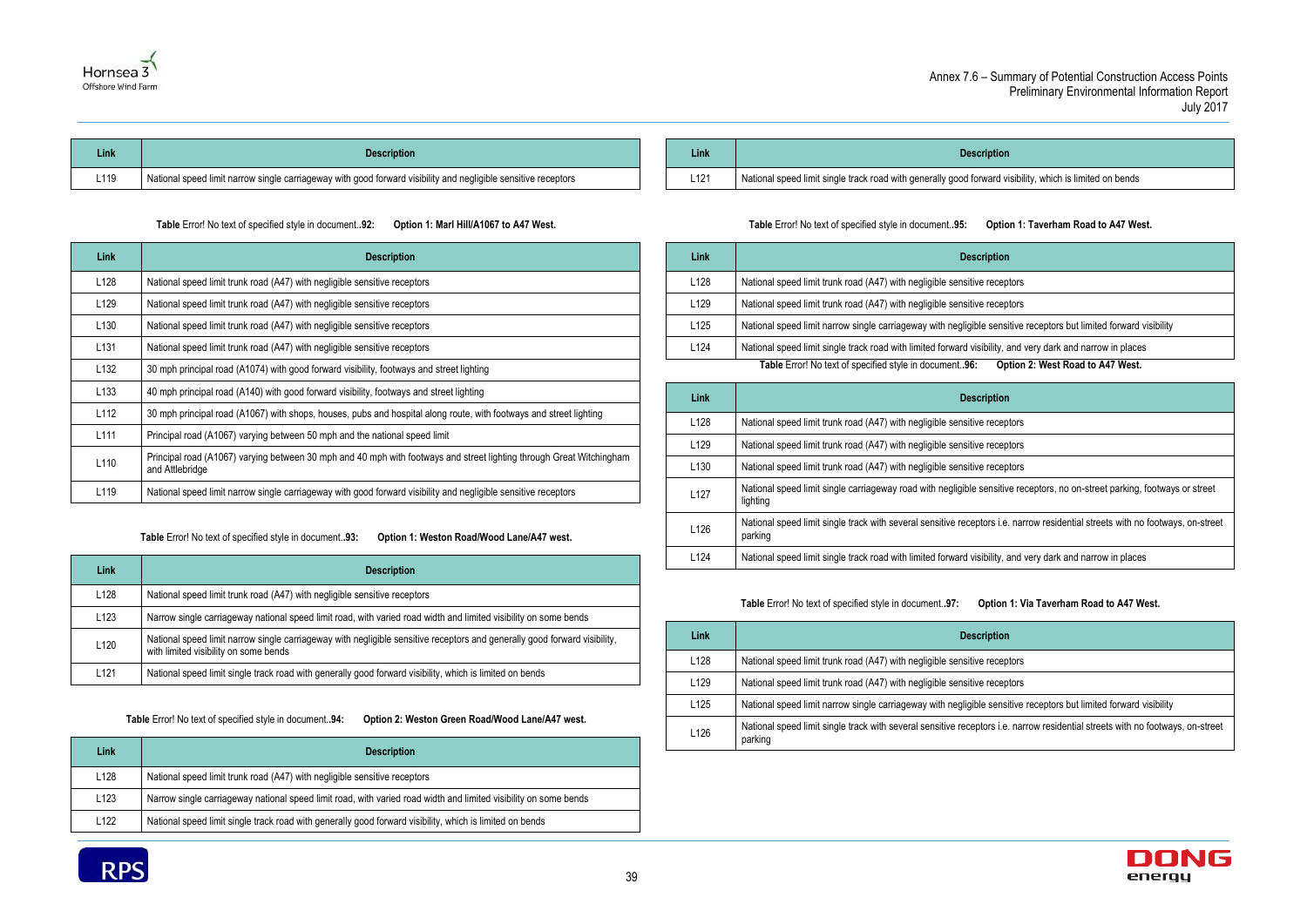-street parking in residential areas

ligible sensitive receptors, and no on-street parking, footways

bility and routes through a farmyard





### **Table** Error! No text of specified style in document.**.98: Option 2: West Road to A47.**

<span id="page-43-0"></span>

| Link             | <b>Description</b>                                                                                                                        |
|------------------|-------------------------------------------------------------------------------------------------------------------------------------------|
| L <sub>128</sub> | National speed limit trunk road (A47) with negligible sensitive receptors                                                                 |
| L <sub>129</sub> | National speed limit trunk road (A47) with negligible sensitive receptors                                                                 |
| L <sub>130</sub> | National speed limit trunk road (A47) with negligible sensitive receptors                                                                 |
| L <sub>127</sub> | National speed limit single carriageway road with negligible sensitive receptors, no on-street parking, footways or street<br>lighting    |
| L <sub>126</sub> | National speed limit single track with several sensitive receptors i.e. narrow residential streets with no footways, on-street<br>parking |

### **Table** Error! No text of specified style in document.**.99: Option 1: A47 west.**

<span id="page-43-1"></span>

| Link             | <b>Description</b>                                                        |
|------------------|---------------------------------------------------------------------------|
| L <sub>128</sub> | National speed limit trunk road (A47) with negligible sensitive receptors |
| L <sub>129</sub> | National speed limit trunk road (A47) with negligible sensitive receptors |
| L130             | National speed limit trunk road (A47) with negligible sensitive receptors |

### **Table** Error! No text of specified style in document.**.100: Option 1: Church Lane via Dereham Road to A47 west.**

<span id="page-43-2"></span>

| Link             | <b>Description</b>                                                                                                          |
|------------------|-----------------------------------------------------------------------------------------------------------------------------|
| L <sub>128</sub> | National speed limit trunk road (A47) with negligible sensitive receptors                                                   |
| L <sub>129</sub> | National speed limit trunk road (A47) with negligible sensitive receptors                                                   |
| L <sub>130</sub> | National speed limit trunk road (A47) with negligible sensitive receptors                                                   |
| L <sub>160</sub> | 30 mph road with wide footways, street lighting and some on-street parking in residential areas                             |
| L <sub>159</sub> | 30 mph road with some sensitive receptors i.e. church with narrow footways adjacent to the carriageway                      |
| L <sub>158</sub> | National speed limit narrow single carriageway with negligible sensitive receptors, but limited forward visibility on bends |

**Table** Error! No text of specified style in document.**.101: Broom Lane, Marlingford Road, Dereham Road to A47 west.**

<span id="page-43-3"></span>

| Link             | <b>Description</b>                                                        |
|------------------|---------------------------------------------------------------------------|
| L128             | National speed limit trunk road (A47) with negligible sensitive receptors |
| L <sub>129</sub> | National speed limit trunk road (A47) with negligible sensitive receptors |
| L <sub>130</sub> | National speed limit trunk road (A47) with negligible sensitive receptors |



| Link             | <b>Description</b>                                                                        |
|------------------|-------------------------------------------------------------------------------------------|
| L <sub>160</sub> | 30 mph road with wide footways, street lighting and some on-street                        |
| L <sub>162</sub> | National speed limit narrow single carriageway road with negligible<br>or street lighting |
| L <sub>161</sub> | National speed limit single track road with limited forward visibility a                  |

### **Table** Error! No text of specified style in document.**.102: Option 1: Marlingford Road, Dereham Road to A47 west.**

<span id="page-43-4"></span>

| Link             | <b>Description</b>                                                                                                                                |
|------------------|---------------------------------------------------------------------------------------------------------------------------------------------------|
| L <sub>128</sub> | National speed limit trunk road (A47) with negligible sensitive receptors                                                                         |
| L129             | National speed limit trunk road (A47) with negligible sensitive receptors                                                                         |
| L <sub>130</sub> | National speed limit trunk road (A47) with negligible sensitive receptors                                                                         |
| L160             | 30 mph road with wide footways, street lighting and some on-street parking in residential areas                                                   |
| L162             | National speed limit narrow single carriageway road with negligible sensitive receptors, and no on-street parking, footways<br>or street lighting |

### **Table** Error! No text of specified style in document.**.103: Option 1: Bawburgh Road, Long Lane to A47 west.**

<span id="page-43-5"></span>

| Link             | <b>Description</b>                                                                                                     |
|------------------|------------------------------------------------------------------------------------------------------------------------|
| L <sub>128</sub> | National speed limit trunk road (A47) with negligible sensitive receptors                                              |
| L <sub>129</sub> | National speed limit trunk road (A47) with negligible sensitive receptors                                              |
| L <sub>130</sub> | National speed limit trunk road (A47) with negligible sensitive receptors                                              |
| L <sub>131</sub> | National speed limit trunk road (A47) with negligible sensitive receptors                                              |
| L164             | National speed limit road which narrows from north to south, with the north part of the link forming the access to the |
| L163             | Narrow single carriageway that varies between 30 mph and the national speed limit, with limited forward visibility     |

### **Table** Error! No text of specified style in document.**.104: Option 2: Bawburgh Road, Harts Lane to A47 west.**

<span id="page-43-6"></span>

| Link             | <b>Description</b>                                                        |
|------------------|---------------------------------------------------------------------------|
| L128             | National speed limit trunk road (A47) with negligible sensitive receptors |
| L129             | National speed limit trunk road (A47) with negligible sensitive receptors |
| L <sub>130</sub> | National speed limit trunk road (A47) with negligible sensitive receptors |
| L131             | National speed limit trunk road (A47) with negligible sensitive receptors |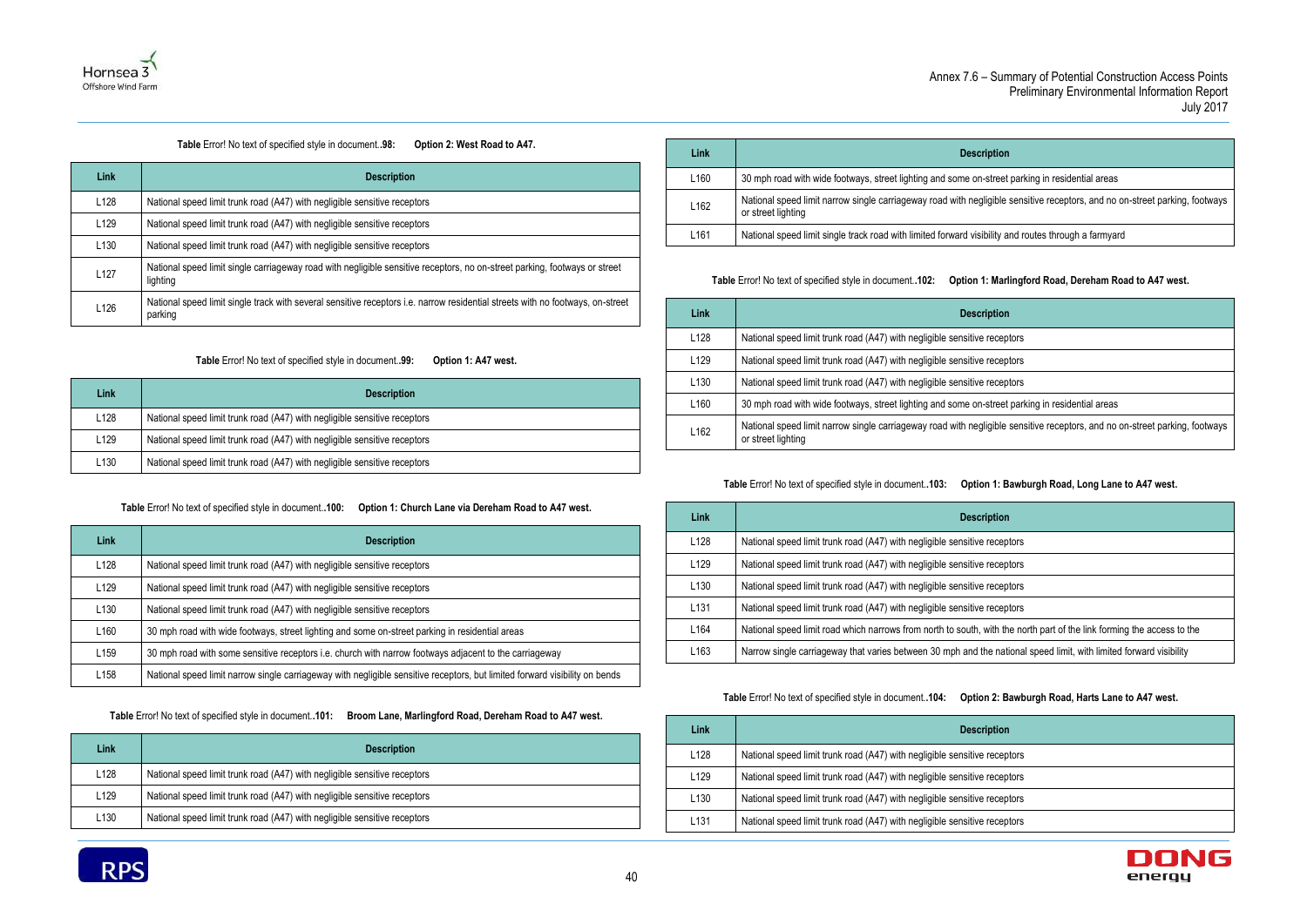### **08:** Option 1: B1108 to A47 west.



| Link             | <b>Description</b>                                                                                                 |
|------------------|--------------------------------------------------------------------------------------------------------------------|
| L <sub>157</sub> | National speed limit trunk road (A47) with negligible sensitive receptors                                          |
| L <sub>166</sub> | 3B2 - Access road varying between 30 mph and 50 mph, with no footways in residential area and on-street parking    |
| L <sub>163</sub> | Narrow single carriageway that varies between 30 mph and the national speed limit, with limited forward visibility |

**Table** Error! No text of specified style in document.**.105: Option 3: Bawburgh Road/Harts Lane/A11 West.**

<span id="page-44-0"></span>

| Link             | <b>Description</b>                                                                                                 |
|------------------|--------------------------------------------------------------------------------------------------------------------|
| L <sub>153</sub> | National speed limit trunk road (A11) with negligible sensitive receptors                                          |
| L <sub>155</sub> | National speed limit trunk road (A47) with negligible sensitive receptors                                          |
| L <sub>156</sub> | 3A2 - MD 50 mph road with some frontage access and negligible sensitive receptors                                  |
| L166             | 3B2 - Access road varying between 30 mph and 50 mph, with no footways in residential area and on-street parking    |
| L <sub>163</sub> | Narrow single carriageway that varies between 30 mph and the national speed limit, with limited forward visibility |

### **Table** Error! No text of specified style in document.**.106: Option 1: Bawburgh Road/B1108/A47 West.**

<span id="page-44-1"></span>

| Link             | <b>Description</b>                                                                                                   |
|------------------|----------------------------------------------------------------------------------------------------------------------|
| L <sub>128</sub> | National speed limit trunk road (A47) with negligible sensitive receptors                                            |
| L <sub>129</sub> | National speed limit trunk road (A47) with negligible sensitive receptors                                            |
| L <sub>130</sub> | National speed limit trunk road (A47) with negligible sensitive receptors                                            |
| L <sub>131</sub> | National speed limit trunk road (A47) with negligible sensitive receptors                                            |
| L <sub>157</sub> | National speed limit trunk road (A47) with negligible sensitive receptors                                            |
| L <sub>156</sub> | 3A2 - MD 50 mph road with some frontage access and negligible sensitive receptors                                    |
| L <sub>165</sub> | National speed limit narrow single carriageway with some frontage access, no footways and limited forward visibility |

**Table** Error! No text of specified style in document.**.107: Option 2: Bawburgh Road/B1108/A47 to A11 West.**

<span id="page-44-2"></span>

| Link             | <b>Description</b>                                                                                                   |
|------------------|----------------------------------------------------------------------------------------------------------------------|
| L <sub>153</sub> | National speed limit trunk road (A11) with negligible sensitive receptors                                            |
| L <sub>155</sub> | National speed limit trunk road (A47) with negligible sensitive receptors                                            |
| L156             | 3A2 - MD 50 mph road with some frontage access and negligible sensitive receptors                                    |
| L165             | National speed limit narrow single carriageway with some frontage access, no footways and limited forward visibility |

<span id="page-44-3"></span>

| Link             | <b>Description</b>                                                                |
|------------------|-----------------------------------------------------------------------------------|
| L <sub>128</sub> | National speed limit trunk road (A47) with negligible sensitive receptors         |
| L <sub>129</sub> | National speed limit trunk road (A47) with negligible sensitive receptors         |
| L <sub>130</sub> | National speed limit trunk road (A47) with negligible sensitive receptors         |
| L <sub>131</sub> | National speed limit trunk road (A47) with negligible sensitive receptors         |
| L <sub>157</sub> | National speed limit trunk road (A47) with negligible sensitive receptors         |
| L156             | 3A2 - MD 50 mph road with some frontage access and negligible sensitive receptors |

### **Table** Error! No text of specified style in document.**.109: Option 2: B1108, A47 to A11 west.**

<span id="page-44-4"></span>

| Link | <b>Description</b>                                                                |
|------|-----------------------------------------------------------------------------------|
| ∟153 | National speed limit trunk road (A11) with negligible sensitive receptors         |
| ∟155 | National speed limit trunk road (A47) with negligible sensitive receptors         |
| ∟156 | 3A2 - MD 50 mph road with some frontage access and negligible sensitive receptors |

### **Table** Error! No text of specified style in document.**.110: Option 1: Rectory Lane to A47 west.**

<span id="page-44-5"></span>

| Link             | <b>Description</b>                                                                                                       |
|------------------|--------------------------------------------------------------------------------------------------------------------------|
| L <sub>128</sub> | National speed limit trunk road (A47) with negligible sensitive receptors                                                |
| L <sub>129</sub> | National speed limit trunk road (A47) with negligible sensitive receptors                                                |
| L <sub>130</sub> | National speed limit trunk road (A47) with negligible sensitive receptors                                                |
| L <sub>131</sub> | National speed limit trunk road (A47) with negligible sensitive receptors                                                |
| L <sub>157</sub> | National speed limit trunk road (A47) with negligible sensitive receptors                                                |
| L <sub>156</sub> | 3A2 - MD 50 mph road with some frontage access and negligible sensitive receptors                                        |
| L <sub>167</sub> | National speed limit single track road with limited forward visibility, but no sensitive receptors and on-street parking |

**Table** Error! No text of specified style in document.**.111: Option 2: Rectory Lane to A11 west.**

<span id="page-44-6"></span>

| Link | <b>Description</b>                                                        |
|------|---------------------------------------------------------------------------|
| L153 | National speed limit trunk road (A11) with negligible sensitive receptors |
| ∟155 | National speed limit trunk road (A47) with negligible sensitive receptors |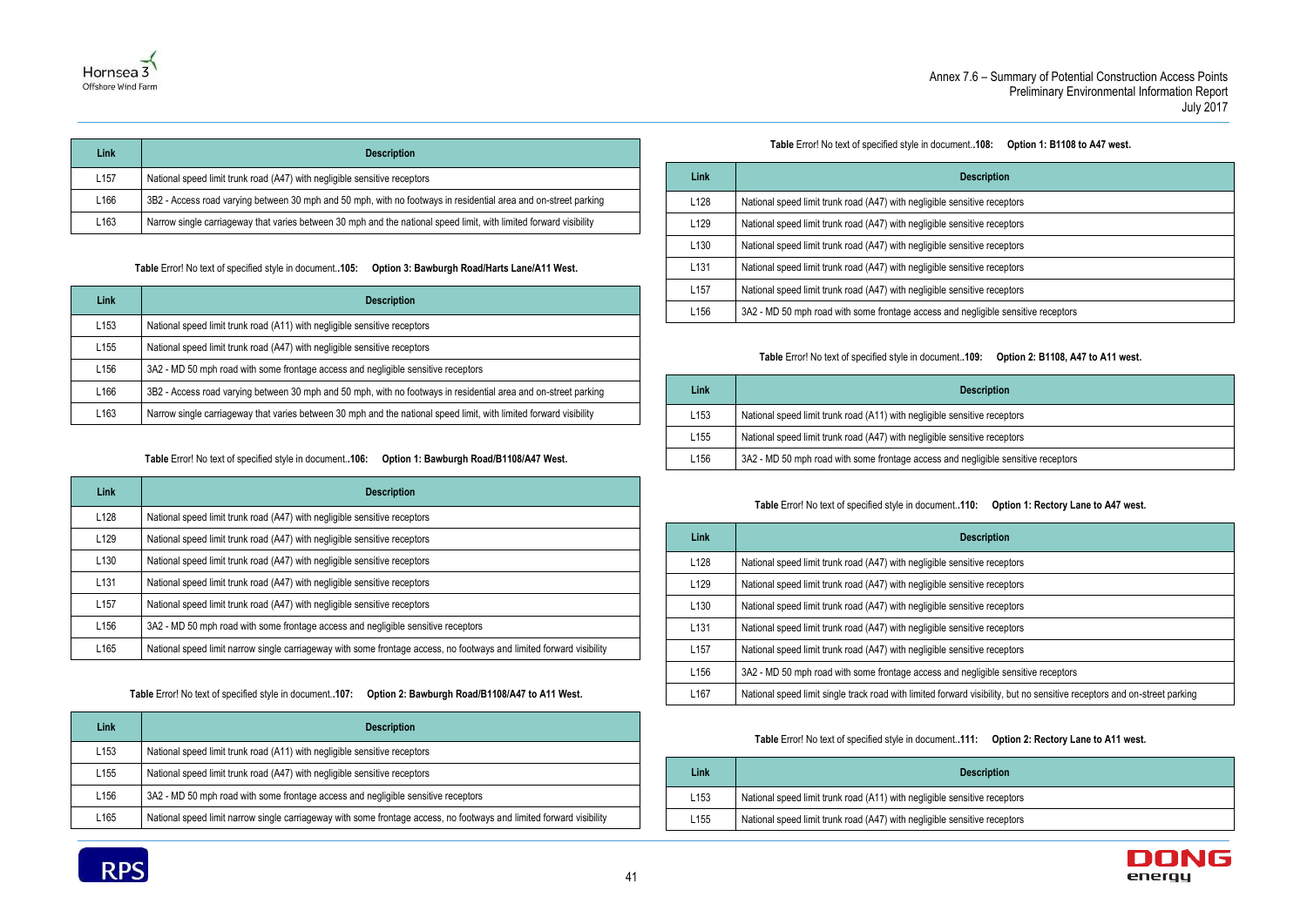receptors

ed limit, with footways and on-street parking

king, with generally good visibility which is limited on some

receptors

ed limit, with footways and on-street parking

receptors

receptors

ess road with good visibility and a left in/left out access from





| Link<br><b>Description</b> |                  |                                                                                                                          |  |  |  |
|----------------------------|------------------|--------------------------------------------------------------------------------------------------------------------------|--|--|--|
|                            | L <sub>156</sub> | 3A2 - MD 50 mph road with some frontage access and negligible sensitive receptors                                        |  |  |  |
| L <sub>167</sub>           |                  | National speed limit single track road with limited forward visibility, but no sensitive receptors and on-street parking |  |  |  |

**Table** Error! No text of specified style in document.**.112: Option 1: Rectory Lane to A47 west.**

<span id="page-45-0"></span>

| Link             | <b>Description</b>                                                                                                       |  |  |  |
|------------------|--------------------------------------------------------------------------------------------------------------------------|--|--|--|
| L128             | National speed limit trunk road (A47) with negligible sensitive receptors                                                |  |  |  |
| L <sub>129</sub> | National speed limit trunk road (A47) with negligible sensitive receptors                                                |  |  |  |
| L <sub>130</sub> | National speed limit trunk road (A47) with negligible sensitive receptors                                                |  |  |  |
| L <sub>131</sub> | National speed limit trunk road (A47) with negligible sensitive receptors                                                |  |  |  |
| L <sub>157</sub> | National speed limit trunk road (A47) with negligible sensitive receptors                                                |  |  |  |
| L <sub>156</sub> | 3A2 - MD 50 mph road with some frontage access and negligible sensitive receptors                                        |  |  |  |
| L <sub>167</sub> | National speed limit single track road with limited forward visibility, but no sensitive receptors and on-street parking |  |  |  |

### **Table** Error! No text of specified style in document.**.113: Option 2: Rectory Lane to A11 west.**

<span id="page-45-1"></span>

| Link             | <b>Description</b>                                                                                                       |  |  |
|------------------|--------------------------------------------------------------------------------------------------------------------------|--|--|
| L <sub>153</sub> | National speed limit trunk road (A11) with negligible sensitive receptors                                                |  |  |
| L <sub>155</sub> | National speed limit trunk road (A47) with negligible sensitive receptors                                                |  |  |
| L <sub>156</sub> | 3A2 - MD 50 mph road with some frontage access and negligible sensitive receptors                                        |  |  |
| L <sub>167</sub> | National speed limit single track road with limited forward visibility, but no sensitive receptors and on-street parking |  |  |

**Table** Error! No text of specified style in document.**.114: Option 1: Burnthouse Lane to B1172 and A11 west.**

<span id="page-45-2"></span>

| Link             | <b>Description</b>                                                                                                                 |  |  |
|------------------|------------------------------------------------------------------------------------------------------------------------------------|--|--|
| L <sub>153</sub> | National speed limit trunk road (A11) with negligible sensitive receptors                                                          |  |  |
| L <sub>154</sub> | 3A2 - MD road varying between 40 mph and the national speed limit, with footways and on-street parking                             |  |  |
| L <sub>170</sub> | National speed limit 3B1 - HGV route with some on-street parking, with generally good visibility which is limited on some<br>bends |  |  |
| L <sub>169</sub> | National speed limit 3B1 - HGV route with some on-street parking, with generally good visibility which is limited on some<br>bends |  |  |

### **Table** Error! No text of specified style in document.**.115: Option 1: Burnthouse Lane to B1172 and A11 west.**

<span id="page-45-3"></span>

| Link             | <b>Description</b>                                                                                                                 |
|------------------|------------------------------------------------------------------------------------------------------------------------------------|
| L153             | National speed limit trunk road (A11) with negligible sensitive receptors                                                          |
| L <sub>154</sub> | 3A2 - MD road varying between 40 mph and the national speed limit, with footways and on-street parking                             |
| L170             | National speed limit 3B1 - HGV route with some on-street parking, with generally good visibility which is limited on some<br>bends |
| L169             | National speed limit 3B1 - HGV route with some on-street parking, with generally good visibility which is limited on some<br>bends |

### **Table** Error! No text of specified style in document.**.116: Option 1: Colney Lane to B1172 and A11 west.**

<span id="page-45-4"></span>

| Link             | <b>Description</b>                                                         |
|------------------|----------------------------------------------------------------------------|
| L <sub>153</sub> | National speed limit trunk road (A11) with negligible sensitive recep      |
| L <sub>154</sub> | 3A2 - MD road varying between 40 mph and the national speed limi           |
| L <sub>170</sub> | National speed limit 3B1 - HGV route with some on-street parking,<br>bends |

### **Table** Error! No text of specified style in document.**.117: Option 1: B1172 to A11.**

<span id="page-45-5"></span>

| Link             | <b>Description</b>                                                    |
|------------------|-----------------------------------------------------------------------|
| L <sub>153</sub> | National speed limit trunk road (A11) with negligible sensitive recep |
| L154             | 3A2 - MD road varying between 40 mph and the national speed limi      |

### **Table** Error! No text of specified style in document.**.118: Option1: A11 west.**

<span id="page-45-6"></span>

| Link             | <b>Description</b>                                                    |
|------------------|-----------------------------------------------------------------------|
| L <sub>153</sub> | National speed limit trunk road (A11) with negligible sensitive recep |

### **Table** Error! No text of specified style in document.**.119: Option 1: Cantley Lane to A11 west.**

<span id="page-45-7"></span>

| Link             | <b>Description</b>                                                            |
|------------------|-------------------------------------------------------------------------------|
| L <sub>153</sub> | National speed limit trunk road (A11) with negligible sensitive recep         |
| L <sub>171</sub> | National speed limit narrow single carriageway and 3B2 - Access ro<br>the A11 |

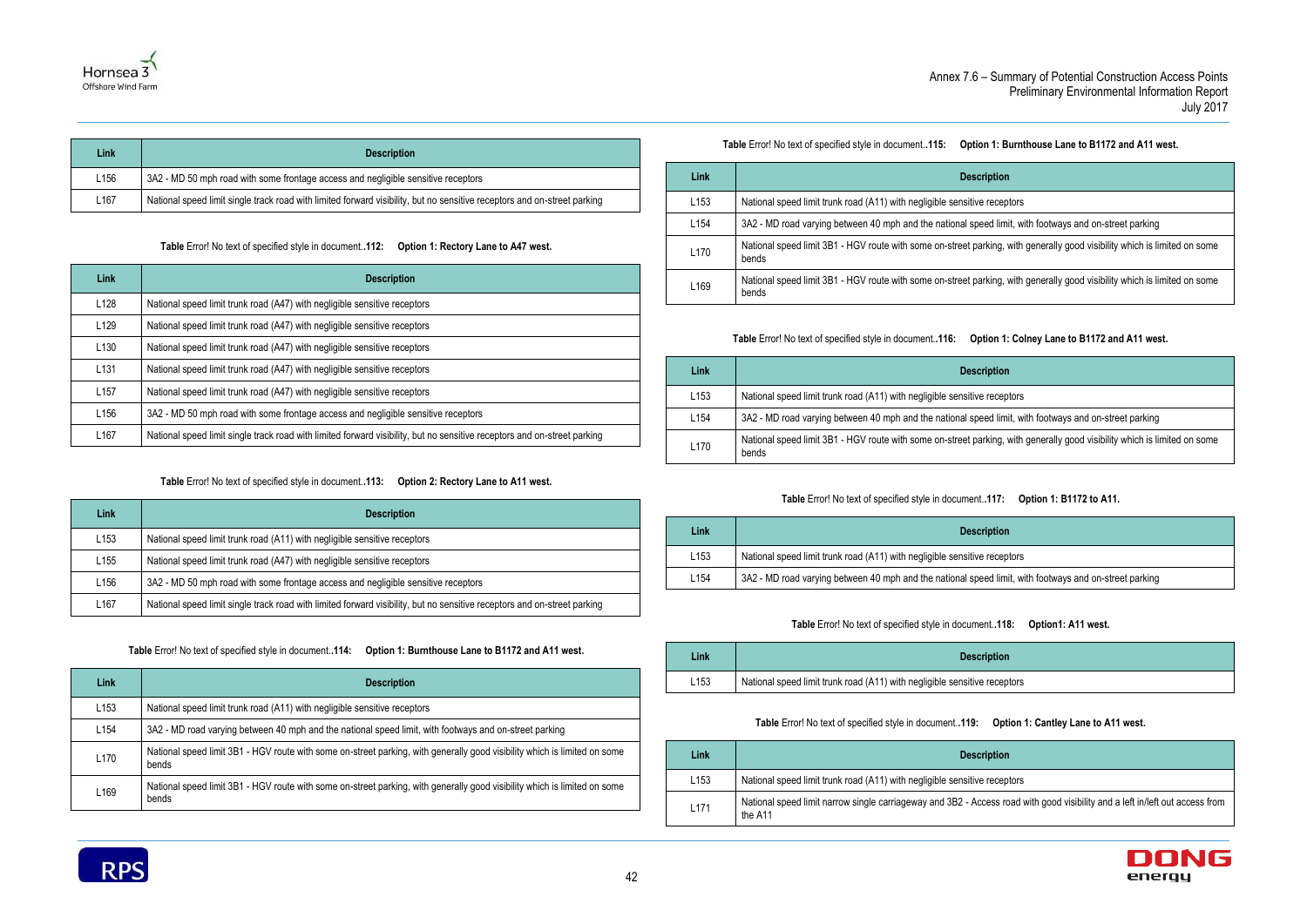access and a recreational route signposted

tive receptors but limited visibility on some bends

nd ford signs near stream

ets without footways that are used by pedestrians

negligible sensitive receptors

receptors

receptors **s** 

ational speed limit, with some street lighting and footway

ty and negligible sensitive receptors

|  |  | cription |
|--|--|----------|
|  |  |          |

nsitive receptors

nsitive receptors

me frontage access and a recreational route signposted

gligible sensitive receptors but limited visibility on some

Ind visibility and ford signs near stream

sidential streets without footways that are used by

isibility and negligible sensitive receptors

receptors but limited forward visibility





| Link             | <b>Description</b>                                                                                                      |
|------------------|-------------------------------------------------------------------------------------------------------------------------|
| L <sub>172</sub> | National speed limit narrow single carriageway with some frontage access, 4.1 m height restriction under railway bridge |

**Table** Error! No text of specified style in document.**.120: Option 2: Cantley Lane South to A11 West.**

<span id="page-46-0"></span>

| Link             | <b>Description</b>                                                                                                      |  |  |
|------------------|-------------------------------------------------------------------------------------------------------------------------|--|--|
| L <sub>153</sub> | National speed limit trunk road (A11) with negligible sensitive receptors                                               |  |  |
| L <sub>172</sub> | National speed limit narrow single carriageway with some frontage access, 4.1 m height restriction under railway bridge |  |  |

**Table** Error! No text of specified style in document.**.121: Option 1: Intwood Road to A47 and A11 west.**

<span id="page-46-1"></span>

| Link             | <b>Description</b>                                                                                                               |
|------------------|----------------------------------------------------------------------------------------------------------------------------------|
| L <sub>153</sub> | National speed limit trunk road (A11) with negligible sensitive receptors                                                        |
| L <sub>147</sub> | National speed limit trunk road (A47) with negligible sensitive receptors                                                        |
| L <sub>174</sub> | National speed limit narrow single carriageway with some frontage access and a recreational route signposted                     |
| L <sub>182</sub> | National speed limit narrow single carriageway road with negligible sensitive receptors, with a recreational route<br>signposted |
| L <sub>175</sub> | National speed limit single track road with a recreational route and ford signposted                                             |

**Table** Error! No text of specified style in document.**.122: Option 1: Intwood Lane to A47 and A11 west.**

<span id="page-46-2"></span>

| Link             | <b>Description</b>                                                                                                      |
|------------------|-------------------------------------------------------------------------------------------------------------------------|
| L <sub>153</sub> | National speed limit trunk road (A11) with negligible sensitive receptors                                               |
| L <sub>147</sub> | National speed limit trunk road (A47) with negligible sensitive receptors                                               |
| L <sub>174</sub> | National speed limit narrow single carriageway with some frontage access and a recreational route signposted            |
| L <sub>176</sub> | National speed limit narrow single carriageway with negligible sensitive receptors but limited visibility on some bends |
| L177             | National speed limit single track road with limited forward visibility and ford signs near stream                       |

**Table** Error! No text of specified style in document.**.123: Option 1: B1113 to A11 west.**

<span id="page-46-3"></span>

| Link             | <b>Description</b>                                                            |
|------------------|-------------------------------------------------------------------------------|
| L <sub>153</sub> | National speed limit trunk road (A11) with negligible sensitive receptors     |
| L <sub>147</sub> | National speed limit trunk road (A47) with negligible sensitive receptors     |
| L <sub>174</sub> | National speed limit narrow single carriageway with some frontage acce        |
| L176             | National speed limit narrow single carriageway with negligible sensitive      |
| L <sub>177</sub> | National speed limit single track road with limited forward visibility and fo |
| L178             | 30 mph narrow single carriageway road with narrow residential streets v       |
| L146             | National speed limit 3A2 - MD road with good forward visibility and negli     |

**Table** Error! No text of specified style in document.**.124: Option 2: Ipswich Road to B1113 to A11 west.**

<span id="page-46-4"></span>

| Link             | <b>Description</b>                                                                                  |
|------------------|-----------------------------------------------------------------------------------------------------|
| L <sub>153</sub> | National speed limit trunk road (A11) with negligible sensitive recep                               |
| L147             | National speed limit trunk road (A47) with negligible sensitive recep                               |
| L <sub>143</sub> | Principal road (A140) that varies between 30 mph and the national<br>provision in residential areas |
| L <sub>146</sub> | National speed limit 3A2 - MD road with good forward visibility and a                               |

**Table** Error! No text of specified style in document.**.125: Option 1: Mangreen Lane, to Intwood Lane and A11 west.**

<span id="page-46-5"></span>

| Link             | <b>Description</b>                                                             |
|------------------|--------------------------------------------------------------------------------|
| L <sub>153</sub> | National speed limit trunk road (A11) with negligible sensitive red            |
| L <sub>147</sub> | National speed limit trunk road (A47) with negligible sensitive red            |
| L <sub>174</sub> | National speed limit narrow single carriageway with some frontage              |
| L <sub>176</sub> | National speed limit narrow single carriageway with negligible se<br>bends     |
| L <sub>177</sub> | National speed limit single track road with limited forward visibilit          |
| L178             | 30 mph narrow single carriageway road with narrow residential s<br>pedestrians |
| L <sub>146</sub> | National speed limit 3A2 - MD road with good forward visibility ar             |
| L <sub>180</sub> | National speed limit single track road with no sensitive receptors             |
|                  |                                                                                |